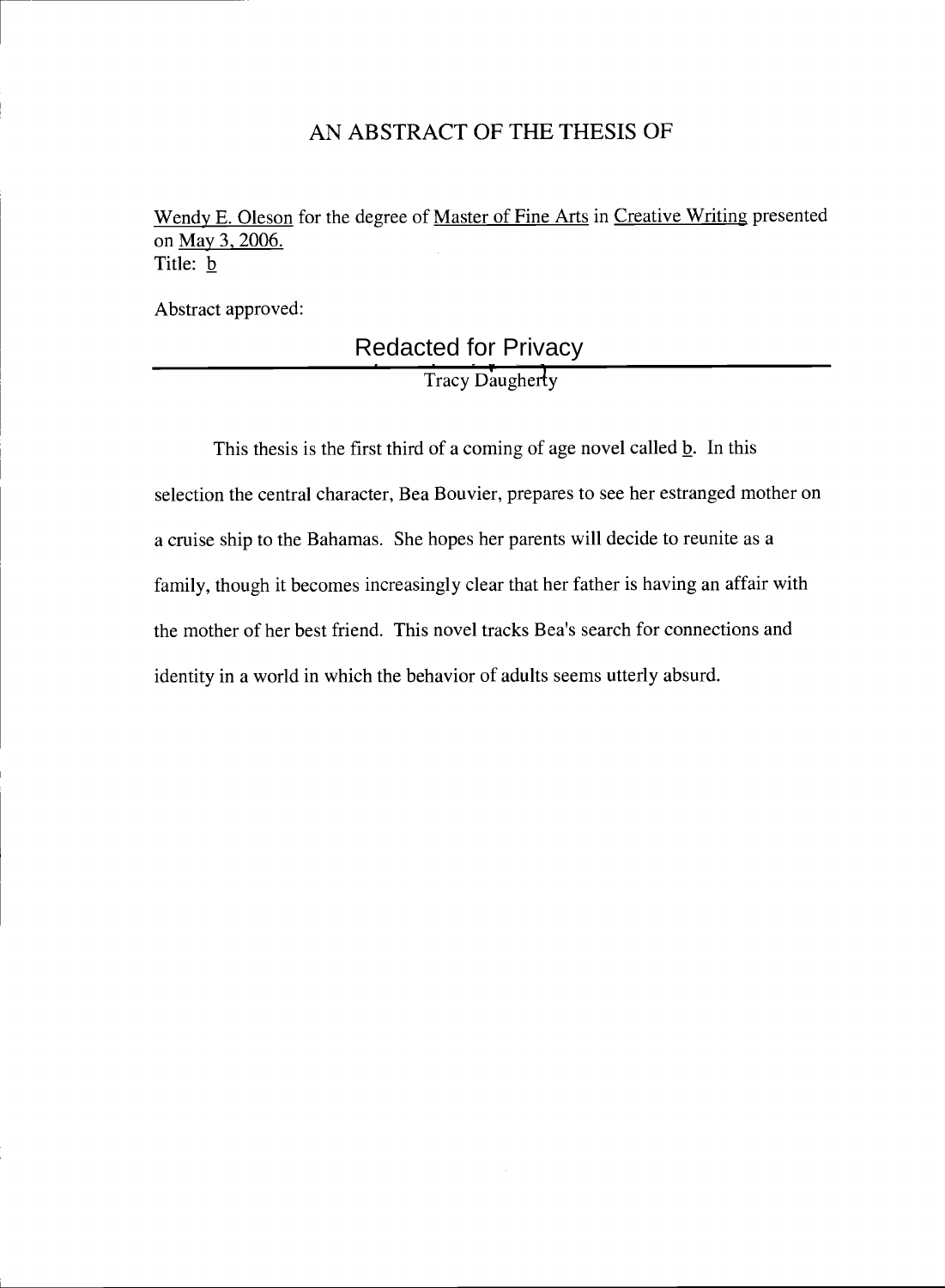©Copyright by Wendy E. Oleson May 3, 2006 All Rights Reserved

 $\mathcal{L}^{\mathcal{L}}$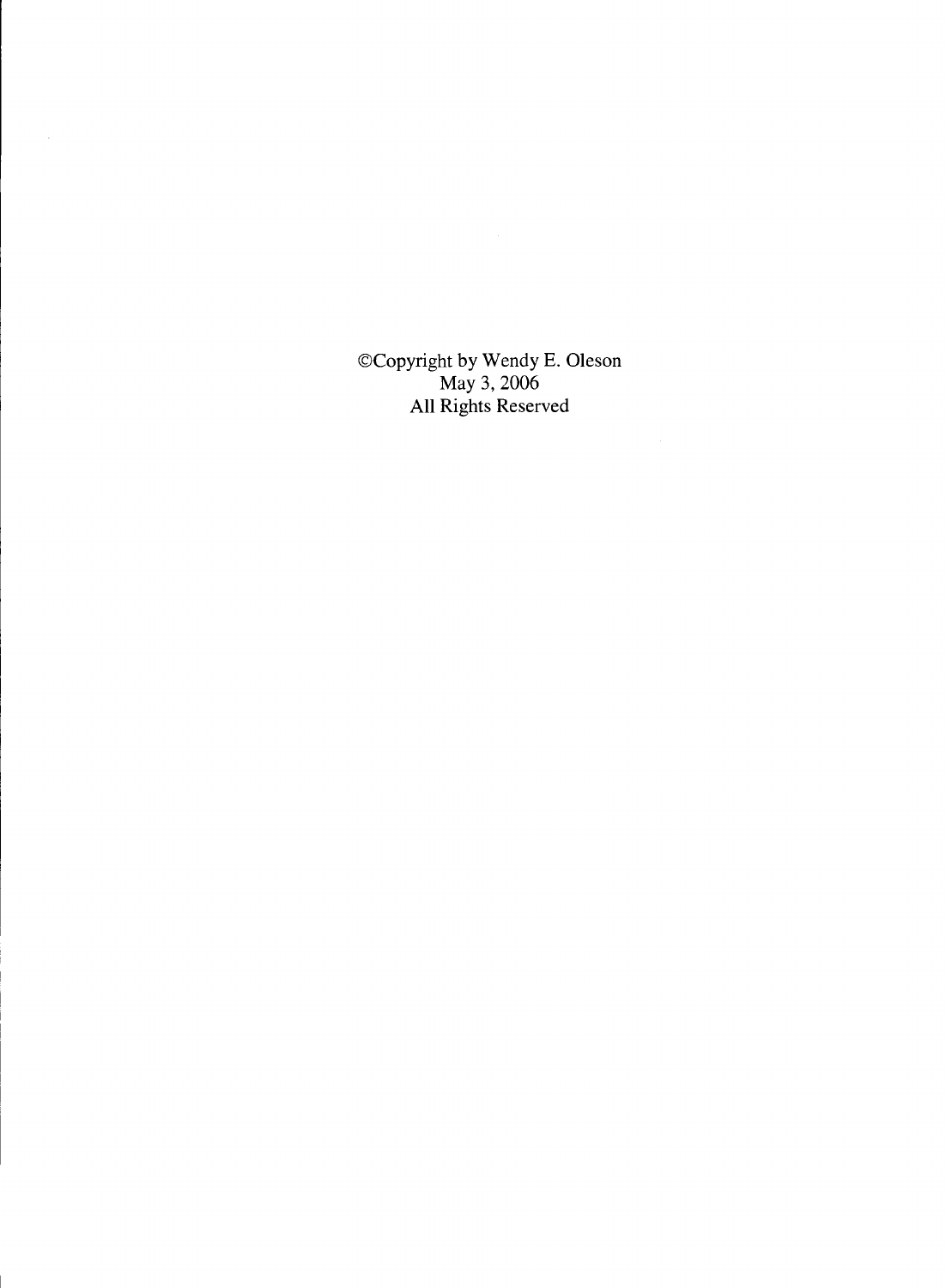by Wendy E. Oleson

## A THESIS

### submitted to

Oregon State University

in partial fulfillment of the requirements for the degree of

Master of Fine Arts

Presented May 3, 2006 Commencement June 2006

 $\mathbf b$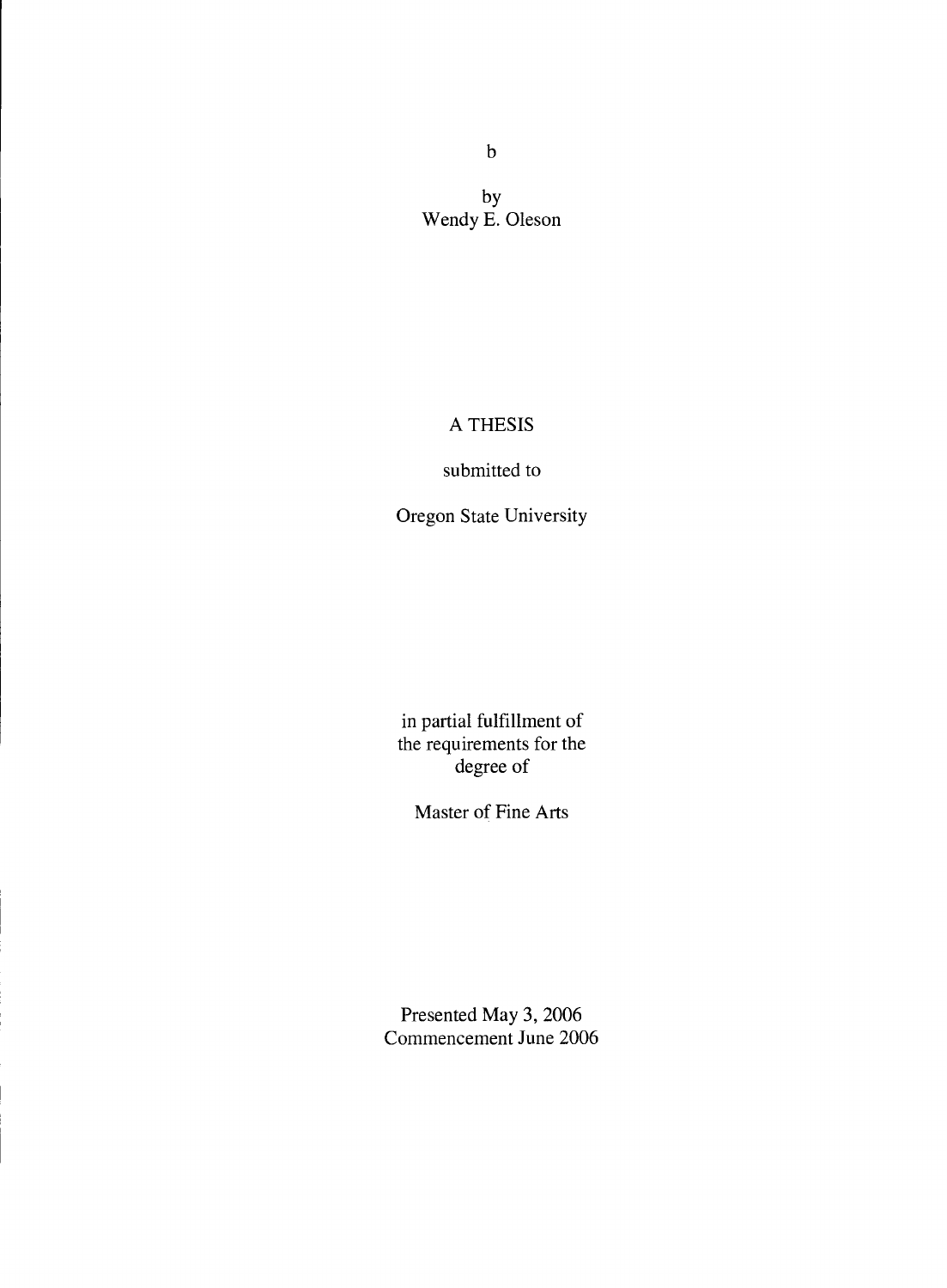Master of Fine Arts thesis of Wendy E. Oleson presented on May 3, 2006.

| <b>APPROVED:</b>                   | <b>Redacted for Privacy</b>                                                                                                                                                                         |
|------------------------------------|-----------------------------------------------------------------------------------------------------------------------------------------------------------------------------------------------------|
|                                    | Major Professor, representing Creative Writing                                                                                                                                                      |
|                                    | <b>Redacted for Privacy</b>                                                                                                                                                                         |
| Chair of the Department of English |                                                                                                                                                                                                     |
|                                    | Redacted for Privacy                                                                                                                                                                                |
| Dean of the Graduate School        |                                                                                                                                                                                                     |
| reader upon request.               | I understand that my thesis will become part of the permanent collection of Oregon<br>State University libraries. My signature below authorizes release of my thesis to any<br>Redacted for Privacy |
|                                    | Wendy E. Oleson, Author                                                                                                                                                                             |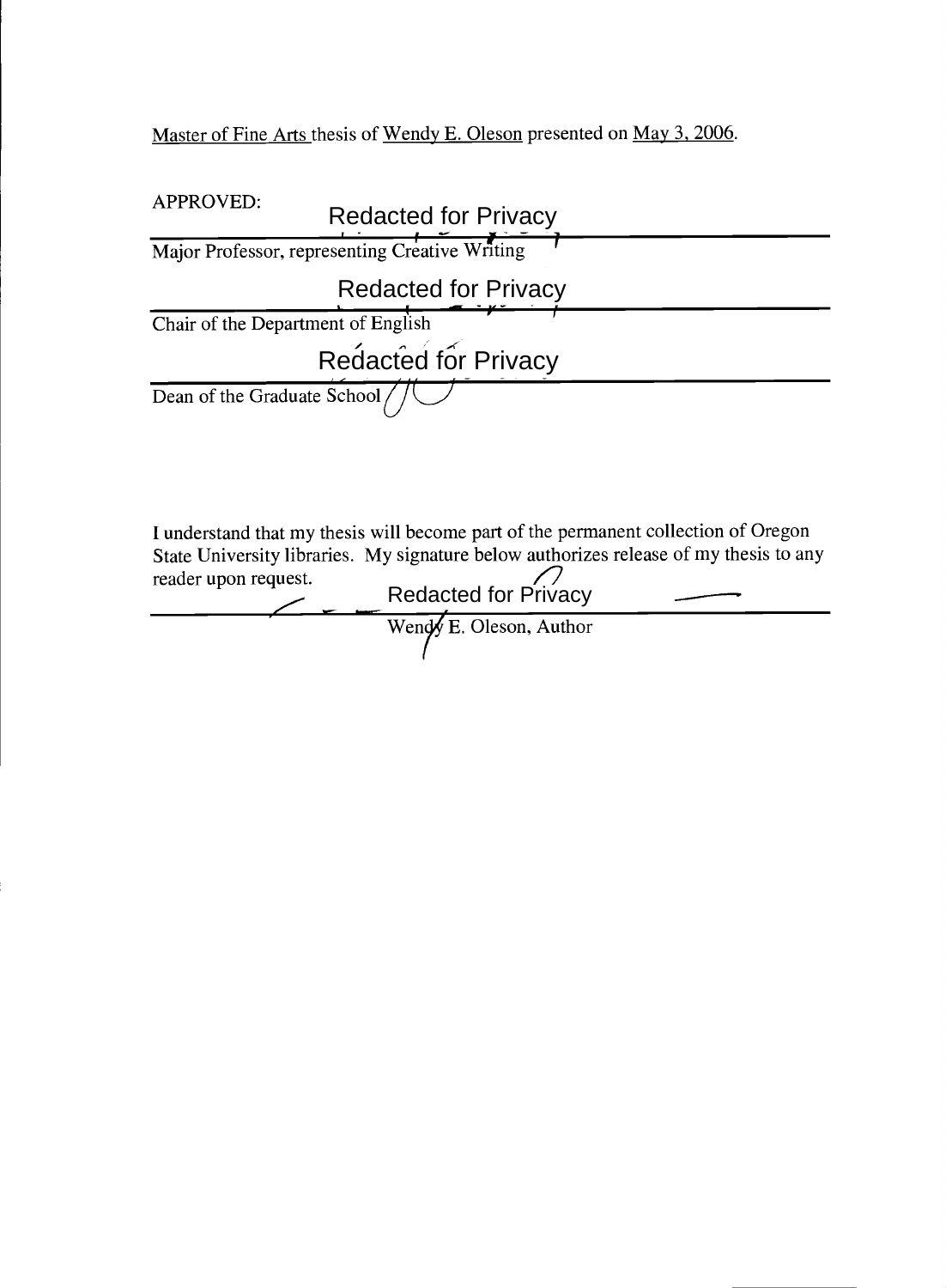### ACKNOWLEDGEMENTS

A heartfelt thanks to Tracy Daugherty whose wisdom and patience made my decision to study at Oregon State University one I'll never regret. Thank you to Marjorie Sandor whose energy, spirit, and amazingly detailed readings of my work will continue to make me a better writer and teacher, and thanks to Keith Scribner for making all of this writing business so darned fun. I'd also like to thank my writing workshop peers, especially Charity Shumway and Kate McIntyre, for their support and feedback.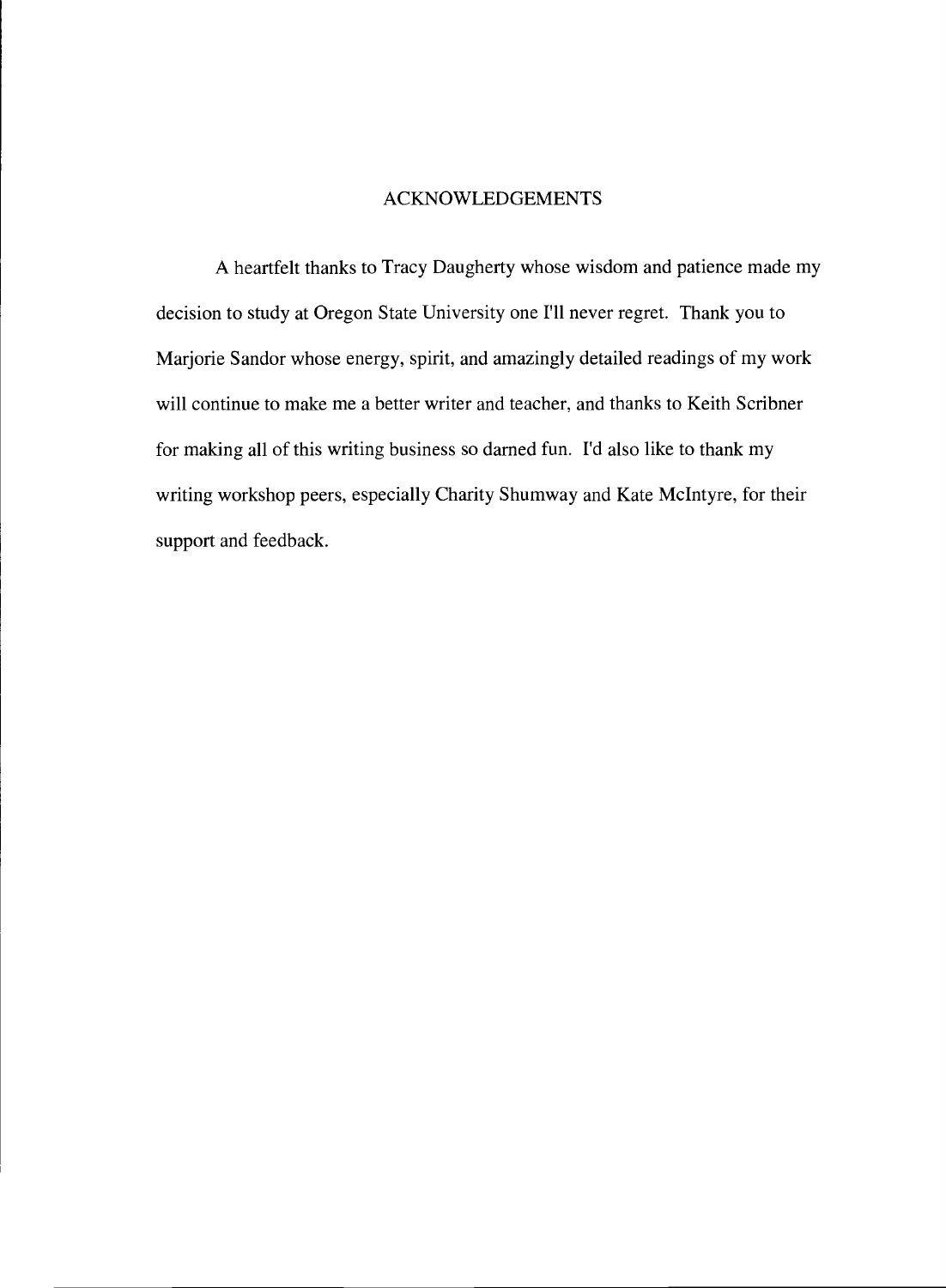## TABLE OF CONTENTS

| 10 |
|----|
| 24 |
| 29 |
| 39 |
| 48 |
| 57 |
| 71 |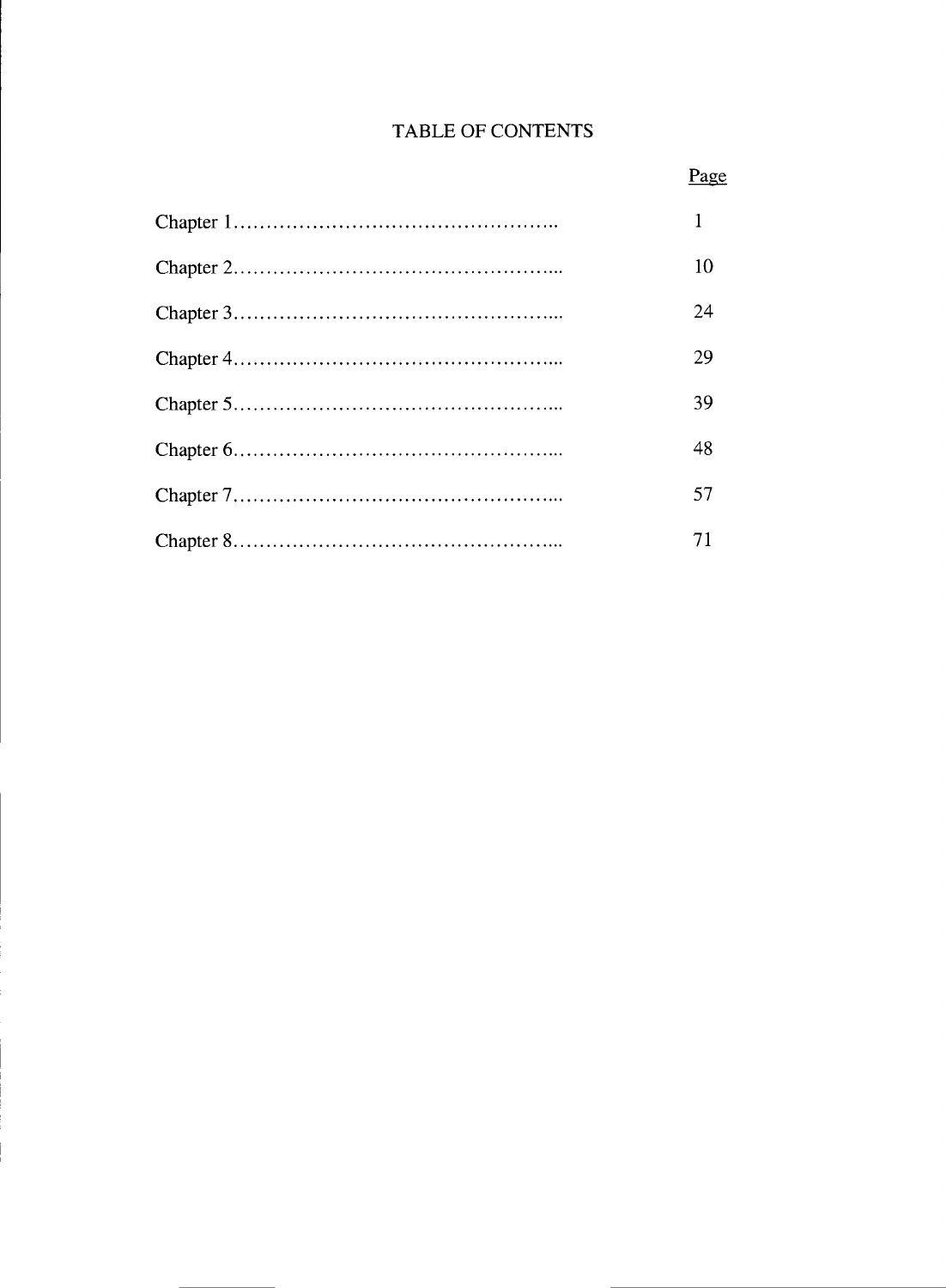To my Aunt Ann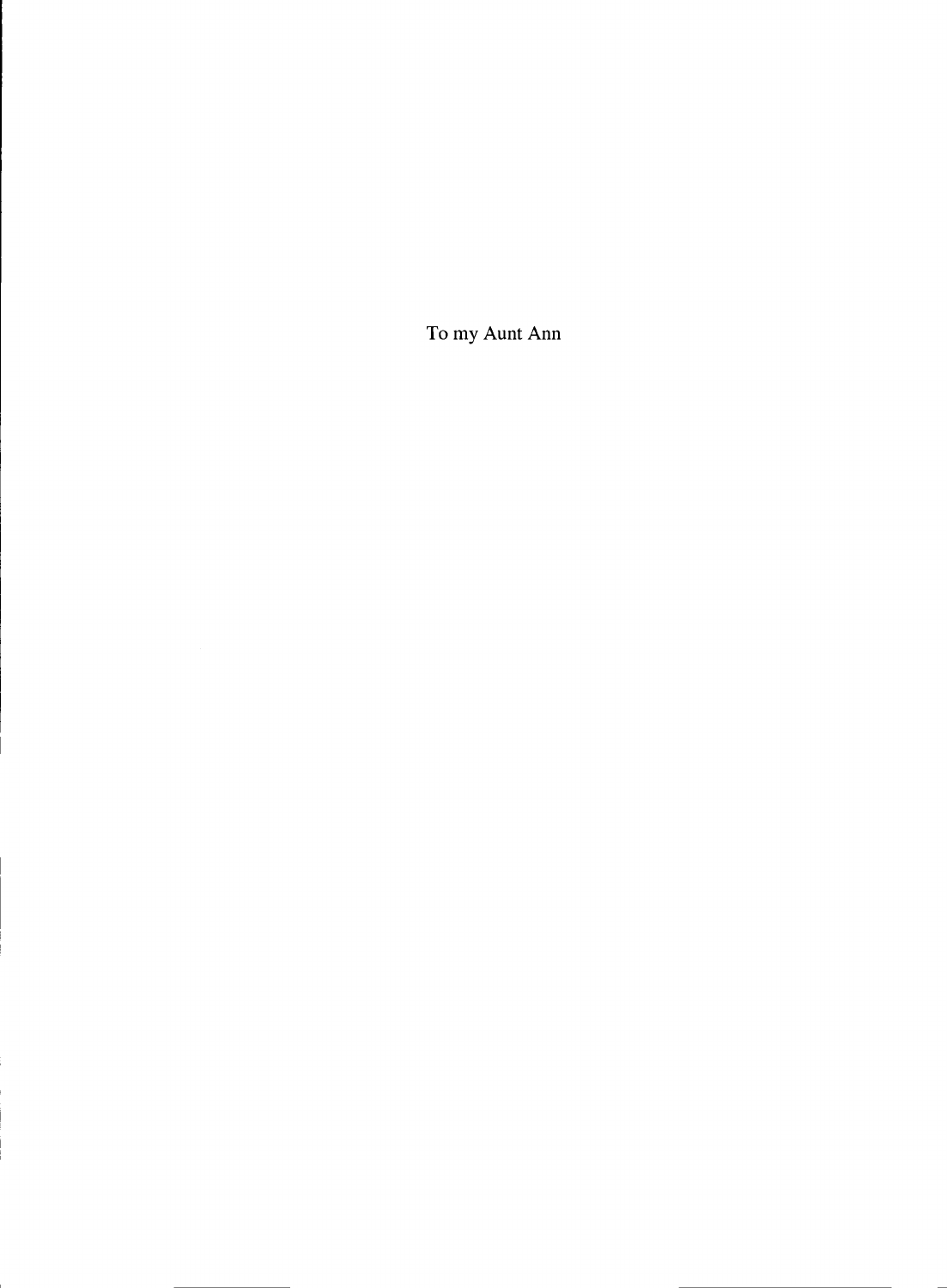#### Chapter 1

My mother, Anne, and Rachel's mother, Jacklyn, both had their only children by natural childbirth. Rachel and I were born in July, three days apart. My mother had chosen a warm water birthing process; when I surfaced, shiny and dripping, the umbilical chord slithered between us like an eel. Rachel was born on land; a midwife delivered her on the shag carpet of her maternal grandparent's ranch house in Bentonville, Arkansas.

Our mothers told us the stories when we asked them to. They told us how they rejected the sixinch long syringes that could have built a concrete wall between their consciousness and pain. They planned in their lifetimes to have only the child in their womb; they wanted to feel us. Their own mothers had been given a drug that erased the memory of pain but couldn't dampen the experience. As Rachel and I prepared to leave their bodies, our mothers chose nothing.

I was never baptized, unlike my mother who came from a family of Lutherans. She prayed for me as she first held me, thought I was beautiful, wished me all the love in the world; she prayed for me through the layers of mucus that clung to my body, and her caresses washed clean the cloud of blood that lingered then diffused in the water.

My father was supposed to be in the water too, except he'd broken his leg and couldn't risk getting the cast wet. Moisture will ripen your flesh like you wouldn't believe, the doctor had told him. They tried to wrap a garbage bag around the plaster and drop him in the tub with his leg hanging out the side, but my father, never completely comfortable in his body, soon cramped in the position. They hoisted him out (at this my mother thrilled, claustrophobia had descended upon her, and she'd been aiming ice chips at her husband's face), and got him settled back in his wheel chair next to the pool where he watched and sipped his lemonade.

As it had with my father, the birthing process made Rachel's father thirsty. According to Jacklyn, her husband didn't like the sight of blood. Phillip drank vodka tonics in the kitchen; he turned them pink with cranberry juice. He assured Jacklyn he was going light on the vodka and heavy on the cranberry and tonic, but she didn't care what he said. There wasn't anything outside of her body that she cared about. When she told Phillip to shut up, she twice called him Larry, something she could never explain. The midwife had assured the couple that neurons misfired during labor, made it easy to call a spoon a cucumber or a screwdriver a bucket; but Jacklyn didn't pay attention, and Phillip, who wore a green silk shirt and had been a runway model in Milan, thought midwives anachronistic and this particular one full of shit.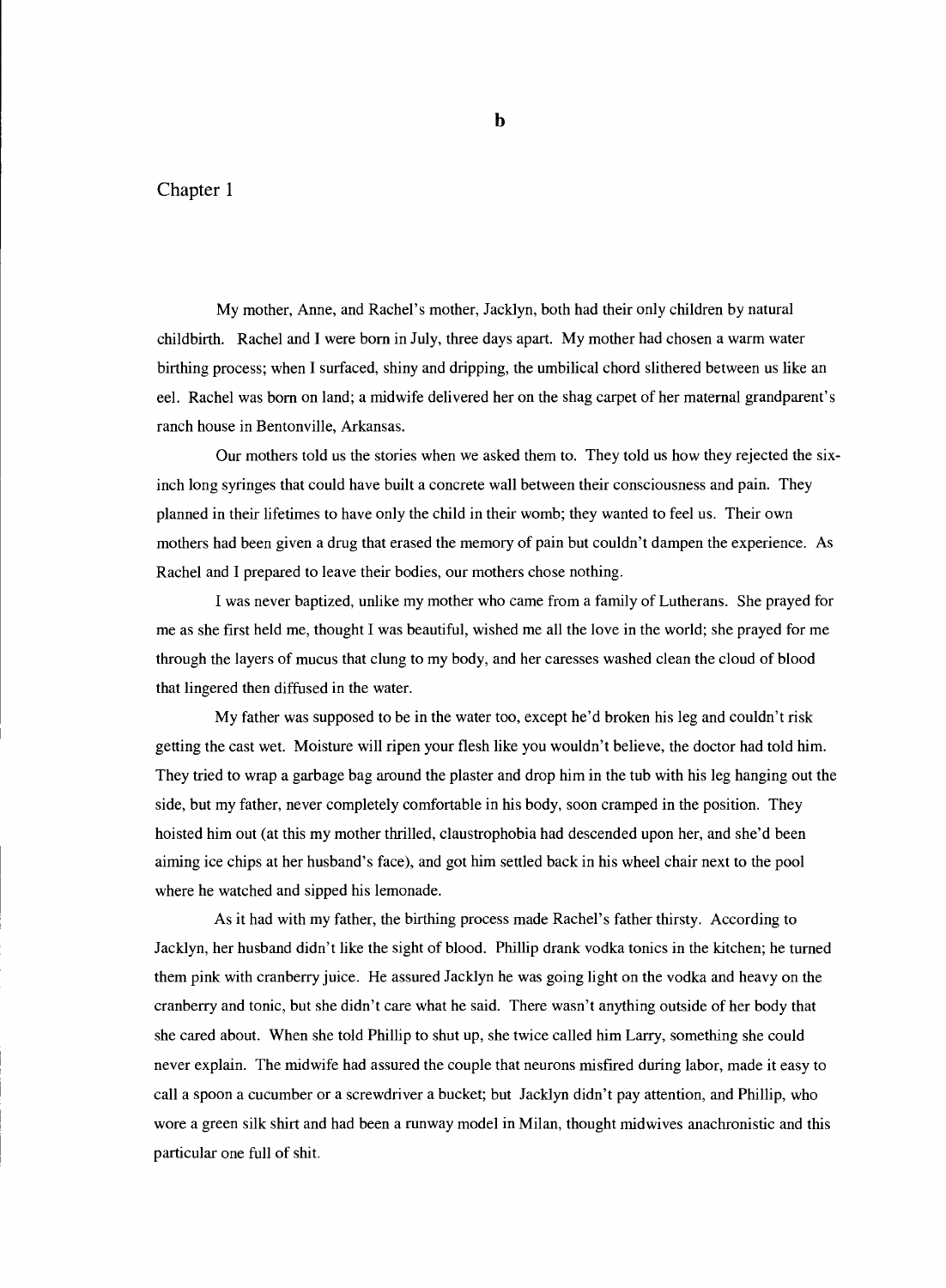Before Rachel was born, Jacklyn had sung in the Lyric Opera of Chicago for two seasons. She played a recording of the her performance in Manon Lescaut on the stereo during her daughter's birth. It was a double disc, and the midwife had to get up and change the discs back and forth a half dozen times. Phillip announced he'd memorized the soprano's title role. He strutted around and tried to sing. Jacklyn screamed at her husband and claimed to ruin her voice in the process.

Although our mothers chose to disown our fathers during childbirth (Jacklyn and Phillip divorced two years later), Rachel and I managed to be born, two Cancers on days when the sun had commanded the sky. Or that was the story. But there was another story that began when I was almost fifteen. When I was almost fifteen, I saved my mother.

"We are all so very bored," my father had said each night after my mother left. "She was bored, I am bored." He waxed poetic before he went to bed, after the local news. But I didn't think my mother had been bored. And so I had pardoned her; I had told my mother, on a balmy night in February, she could leave us for the ocean.

The months passed almost quickly at first, without her. It wasn't until May that I began to worry. What would I do with my summer days, my last summer before high school? I didn't like water, and Rachel was planning to work as a life guard at the Gainesville public pool. Instead, the pool closed when the Sunday morning custodian found a child at the bottom. I didn't want to be the kind of person who found symbolic meanings in such occurrences, but I didn't want to be callous, either. Rachel went to the child's funeral, the brother of a boy she'd kissed with her tongue. That tongue kiss had cost her James, the boy she'd been going out with for months. Rachel cried for days about James and the dead boy. She brought pink and white splotches to the surface of her skin. My father accused her of melodrama, and at the time I thought I agreed with him.

Despite all the tragedy, Rachel wasted no time finding a new job. One of her mother's friends owned a stationery store where well-manicured people ordered custom invitations for their weddings, baby showers, and cocktail parties. Rachel took an order for murder: a woman had come into the shop and described a party where her guests would act out ice-picking someone and then solve their own crime. At least they could solve their own crimes. Dealing with far less intrigue, I'd begun to work a few days a week after school at a library no one used. I shelved children's books. Even with the library's entire children's collection on my shelving cart, I could put them in their place again (Dewey Decimal) in less than half an hour. This left me with at least an hour to curl up against the pillows and the big stuffed bear, Mr. Beasley (a germ magnet), to read.

A stable child, I drank enough milk at home with my father. Occasionally, he made casseroles, and smelling summer, he began to experiment with braised and seared meats (I aspired to vegetarianism). I likely got all the proper nutrients, except when I went to Rachel's house. We didn't eat much there. And the kitchen walls were the pink of an empty stomach. It was becoming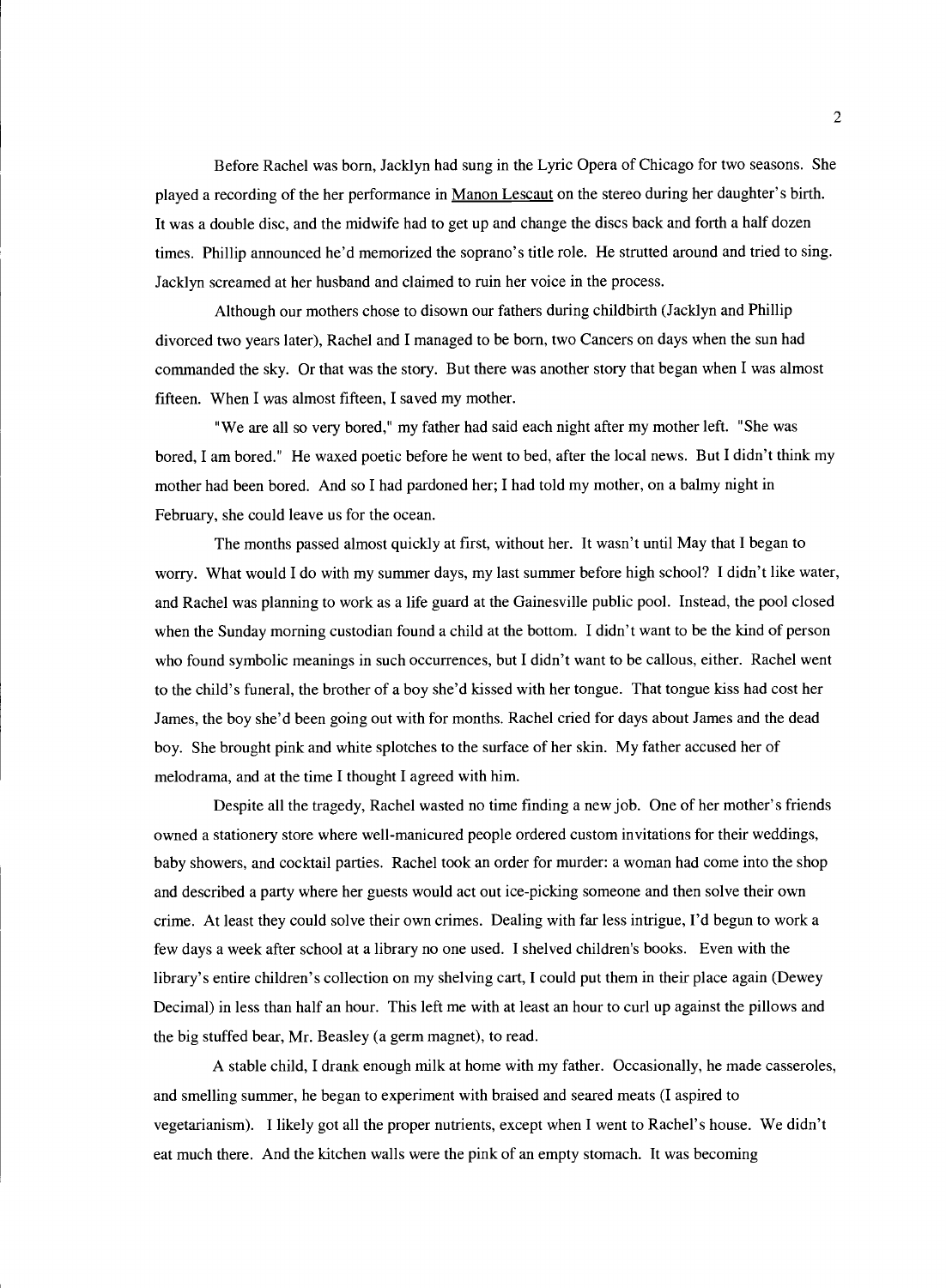increasingly clear to me that Rachel had a problem, a food problem. An eating disorder, but I didn't want to think of it like that. Often, Rachel avoided food. Once I watched her eat an entire medium pizza. I doubted Jacklyn noticed her daughter had a problem. Jacklyn fed the dog but not us. She made her dog, Luciano, special treats by baking potatoes, mashing them and rolling the flesh into grape-sized balls.

Once, only once, when Jacklyn was preparing Luci's potato, she asked me about my mother. I told her about the photographs my mother had sent from her life on the ocean. On the back of one of the pictures she wrote that Bahamian water itself had no color. It reflected a bitter blue where the ocean was deep and a light emerald where you could touch the bottom. Still, in the photographs, I couldn't see any depth. The colors looked like heavy blankets draped across the water's surface.

In another picture my mother held a carved watermelon. Against the melon's pale, waxy rind, the insides were so deeply saturated I couldn't decide if the flesh was pink or red. My mother loved to use knives. At home she had seemed to cook only with knives, never bothering with spatulas, ladles or wooden spoons. Once I saw her stir stew with a butcher knife. I remember dunking my entire bowl into the fiery metal pot before sitting down to dinner. She sent the photograph so I would think she carved that melon (she told us she was the ship's chef), except in it, she wears no chefs hat or apron. She squints into sunlight brighter than I've ever seen. I looked and remembered again that she was my mother, though her smile was too big, her teeth too white.

\*

On that first weekend in May, the first Mother's Day without my mother, I gathered my notebook and a couple of library books into my backpack. Rachel and I were going to work on our history reports together. When I stepped outside, the singing of insects buzzed louder than it should have for May. The humidity was equally oppressive, and the combination made me appreciate an afternoon indoors, even if it would be spent working on a history report.

My father wore his yellow gloves; he knelt in his garden. He had dragged my mother's small color television outside so he could watch a gardening program while he gardened. Thank god for the extension cord! He would say as he carried the tv outside. Without the electrical snake he wouldn't be able to host Sylvia among his roses. Sylvia's Garden gave my father everything he needed for sixty minutes seven days a week. He even had a Sylvia's Garden trowel which he'd received as a gift for supporting the public television station. He kept it in the living room on the bookcase next to a cracked and empty green vase. If my mother were here she would not let my father bring her television out of doors. If my mother were here he wouldn't need to.

"Bye, Dad." My father had dense facial hair that trapped sweat like a honey comb. Sweat dripped in his eyes despite his bushy brows.

"Bea!" He waved his yellow hand. "Over to Rachel's?"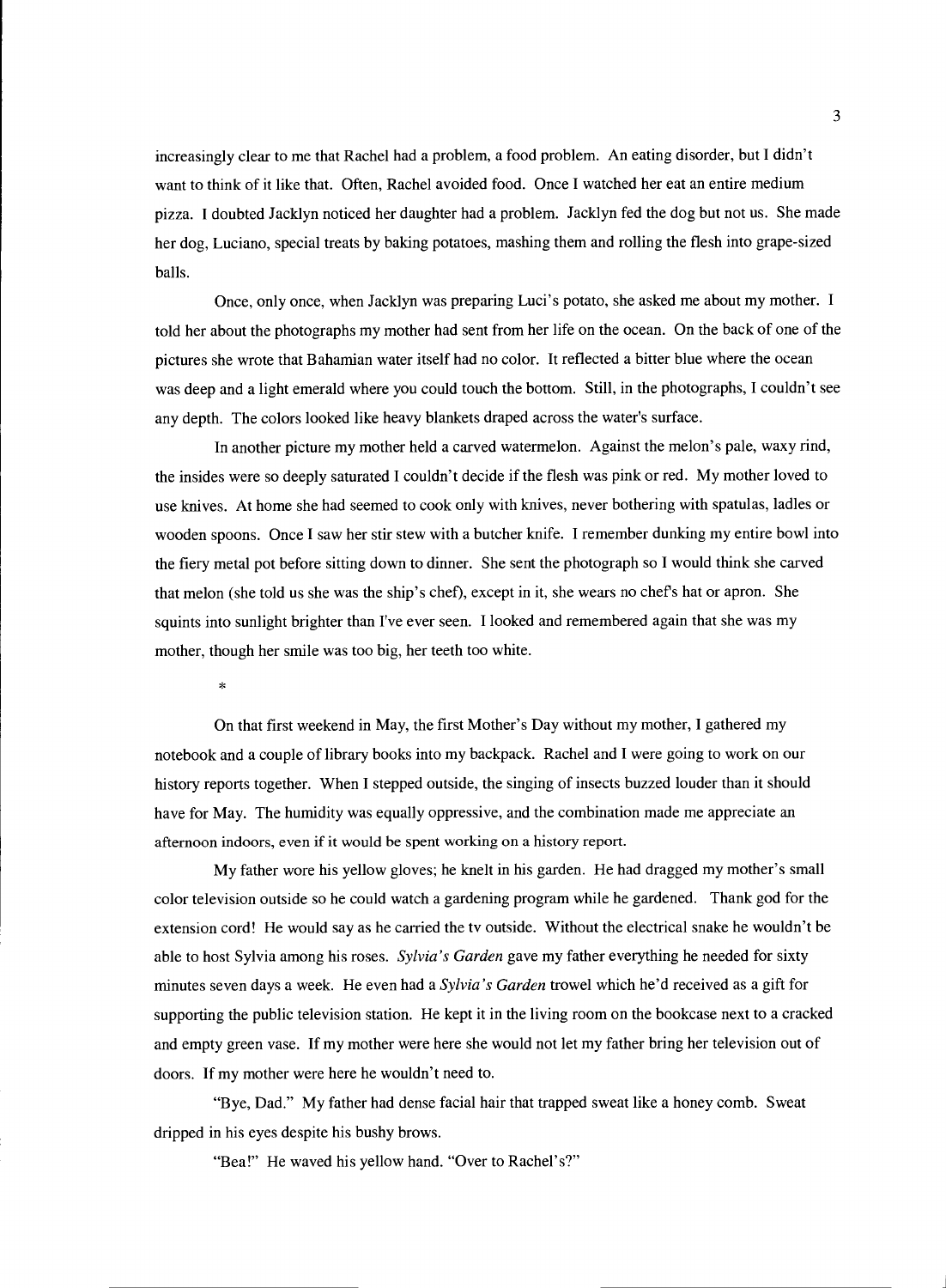"I'll be back later." I watched my father make a thumbs up sign. He had begun doing this a month or so earlier, and I still hadn't figured out where it had come from. My father did not seem like the hand-signal type-he was more likely to consider hand-signals gang activity than something he would use to communicate with his nearly fifteen-year-old daughter. Still, he made the thumbs up, and I responded in kind. I tried to leave the house while he gardened because I knew he wouldn't engage me in any elaborate conversations. He would soon be returning inside; it was a Sunday and almost eleven o' clock; he liked to be grading papers by noon. My father taught nineteenth and twentieth century French literature at the University of Florida. He'd exhausted the past year on his Emma Bovary book: Flaubert's Madame: C'est moi, aussi, Planting a Purged Language. Without his wife he still had plenty of things to do.

Rachel and Jacklyn lived four houses away. From the sidewalk, Rachel's house resembled a child's drawing: two windows like bulging eyes and the front door a gaping mouth. That would always be my memory of it. Rachel's house wasn't large, and even I could tell that the overgrown trees and grasses threatened to devour it. There was a dark brown spot on the driveway, a place where the cement had burned. Rachel called it the blood spot, and years before, we would color it in with the chalk we used to play hopscotch. I avoided the blood spot. Rachel would say that stepping on the spot would cut your mother's throat.

When I let myself into Rachel's house, the doorknob was hot. I took off my sneakers to enjoy the cool tiles that stretched from the entryway to Rachel's bedroom. Sheet music fanned across the bench of Jacklyn's grand piano; perhaps she had recently given a singing lesson. I thought the black piano looked funny standing on the white tiles. The contrast made me imagine two worlds meeting there on the ground--the tiles appeared antiseptic under the rich, dark curves of the instrument.

Before Rachel and Jacklyn moved into the house, all the walls had been painted white except for the pink kitchen. Soon Rachel had wanted her room painted the same pink; Jacklyn took her to buy a can of paint, only one, and Rachel and I managed to paint the wall with the window before we ran out of paint and interest in the project. I opened the door to Rachel's room and let my book bag slouch to the floor.

Rachel sat on her bed with a Diet Coke propped between her legs. She'd probably been sitting and staring. "What's up, Bea?"

"Where's Luci?" He usually let me hold him and scratch under his chin.

"Napping with my mom," Rachel grimaced, "I don't have shit to give my mom."

I doubted Jacklyn even realized it was Mother's Day. "What about the heart pillow we made in Mrs. Glenn's class?" Our home economics teacher had given us a special assigmnent so we wouldn't have to worry about buying our mothers a present. I'd kept the pillow I made for myself, though.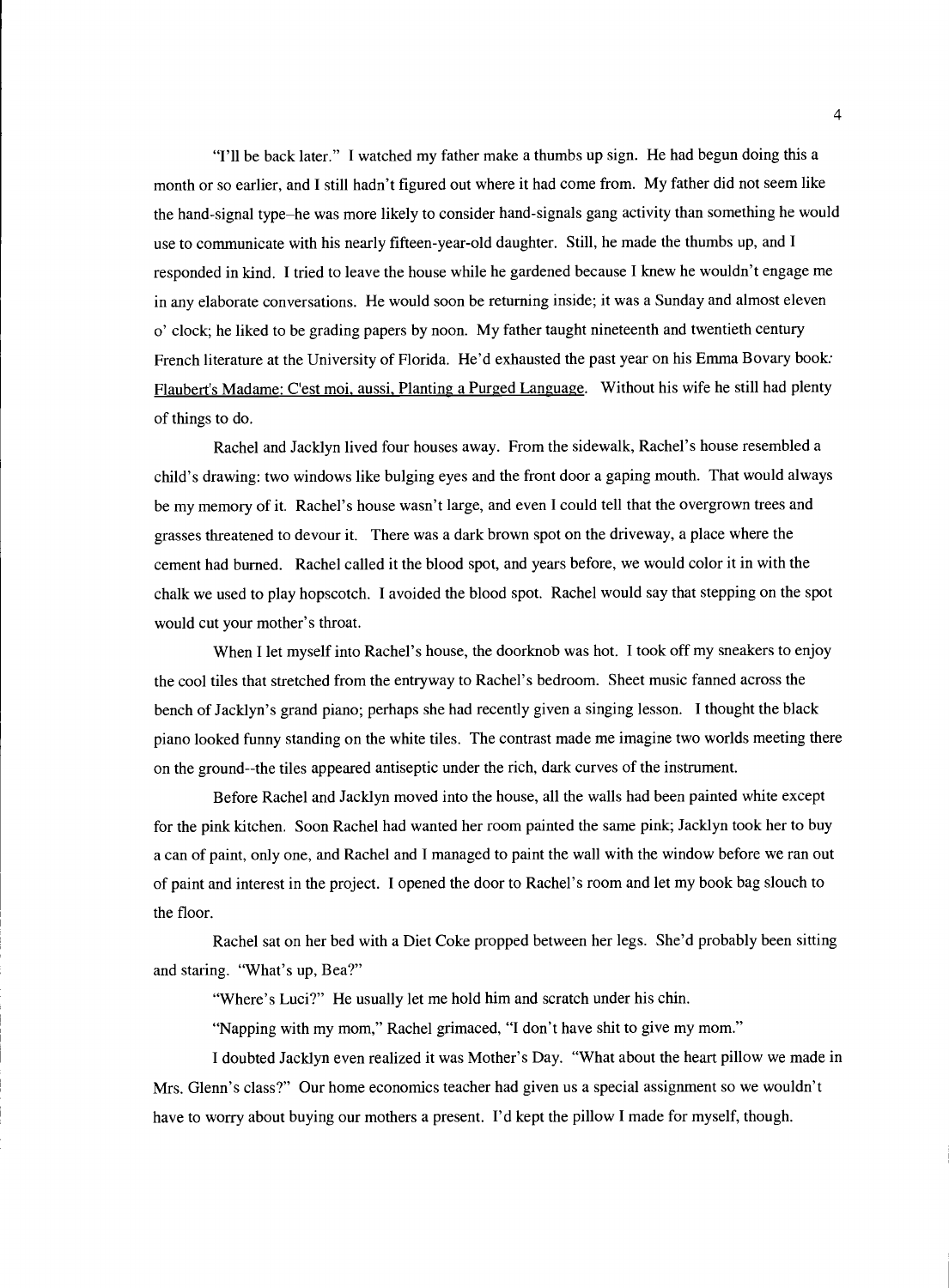"Oh, please." Rachel grumbled, turning away from me slightly, toward the window. This struck me as an oddly cinematic posture. "We need to get flowers from your dad's garden. My mom loves flowers."

Rachel had never asked this before. Her face looked dark yet hopeful. I felt too far away to say no to her. My father didn't like people cutting his flowers. He decided when they would be cut and for whom. Though they were living things entirely outside his body, he believed the roses and lilies belonged to him as much as his arms or legs. When Grand-mère, his mother, was alive, he didn't cultivate half of the blossoms he did now, and he wasn't half as serious about it. Nevertheless, one of the few times I remember him raising his voice to her came in response to the dozen tulips she had murdered. She had plucked off their heads and gathered them in the pockets of her sweater. My father had been sure some boys at the end of the street were to blame until my mother found the torn and water-logged bits of pink petal skin in the laundry.

"We could ask my dad which flowers you can take." I hoped Rachel would agree, but she had a cloying look, her mouth pressed back at the corners.

"It would mean more to my mother if I could pick them out myself. I know what she likes." Rachel looked at my bare feet. "Let's go."

I didn't tell her that my father might still be working in the garden; I wanted him to be the one to stop her. I watched Rachel as we headed back toward my house. She had developed a strange gait over the past months-a kind of lanky swagger that made strangers stare. I had to adjust my stride to stay with her; even so, she pushed ahead of me into the garden. My father had gone inside already.

"This one stinks." Rachel had her nose buried in a flower I couldn't name. "In a good way." She pulled a pair of plastic safety scissors out of her pocket; how could the blades cut through the thick stems?

"Did you take those from art class?" I knew that people didn't buy scissors that cheap on purpose; they'd come from an institution.

"I don't remember." Rachel struggled to make her first cut. She quickly changed her technique and tried to close the blades on the stem with both hands in a variety of doomed manipulations of the safety scissors. I kept turning my head from her to the door of my house, expecting my father to come through at any second. I gripped blades of grass between my toes. "This isn't working, Bea." Her tone was accusatory.

"Those are horrible scissors. I don't know why you stole them."

"God, Bea," Rachel dropped the scissors and tried to tear the stem in half with her hands; it wouldn't tear. "It's not like you're helping me any."

"My dad will kill me if he sees this."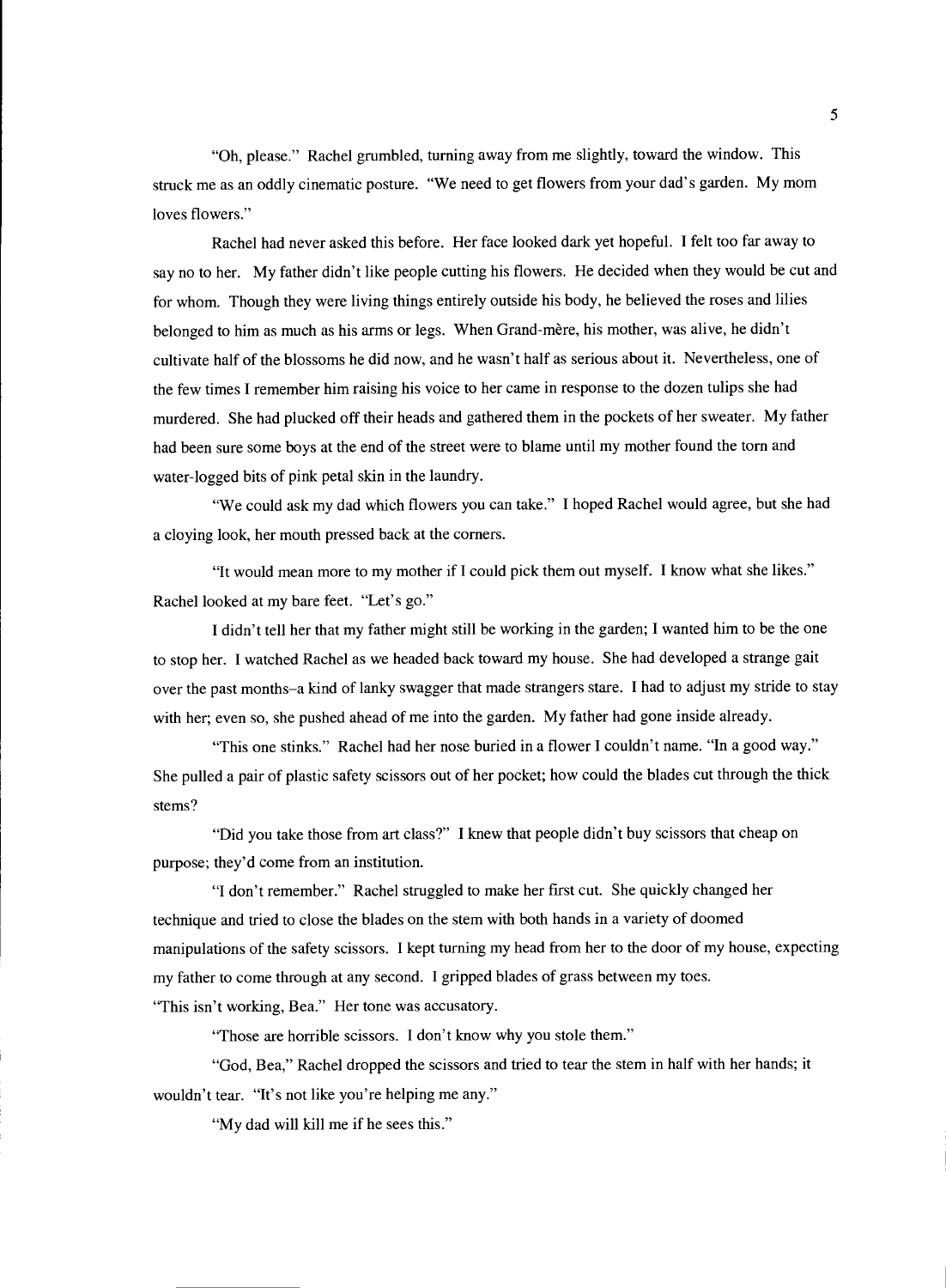She didn't seem to care. I watched her bend further into the blossoms and leaves. I decided I would squat too, hiding from a particular gardener who might look through the kitchen window. Rachel dropped from a crouch to her knees. She chewed and bit a stem. "Eeckh! Bitter!"

I wondered if the flower might be poisonous, but the thought slipped away. I heard noises coming from my house and looked to the front door, ready to bolt at the first sign of my father. I didn't have a decent sight line so I left Rachel in the garden and stood at its perimeter.

"Doesn't your dad have a tool for this?" Rachel emerged with a leaf in her hair.

"In the garage," I said. Her determination intrigued me, made me resent my father's stinginess. I didn't understand his behavior anymore. His concern for me came in sporadic fits. Once we ran out of toilet paper for two days. I borrowed a roll from Rachel for my bathroom but didn't know how my father had managed. Other times I'd come home from school to find him cleaning the inside of the refrigerator with Windex. The flowers in my father's garden were beautiful—why couldn't we enjoy them outside that eight by ten foot space?

Rachel's mood improved as soon as she got her hands on the garden shears. We returned to the orange flowers with the red centers, bursting hearts, Rachel called them. I pointed at the stems where I thought she should cut. They oozed and got the blades sticky. "Will four look good?" Rachel asked.

"No." I hadn't been punished for eight months now. I hadn't thought my dad could bear it if another family member stopped liking him. Letting Rachel cut his flowers would get me into some trouble. I wouldn't be surprised if his eyes watered when he saw his blossoms missing. "Cut five," I insisted. "An odd number looks better."

"Okay." Rachel made the last cut. Even with one eye keeping watch on the front door I enjoyed hearing the snap as the metal blades met, It was Mother's Day, but my mother was gone. I blamed my father for making her want to leave. He took something from me. With the flowers, Rachel and I could take something of his.

When we returned the shears, Rachel convinced me to take a vase from the garage storage cabinet so she'd have something nice to put the flowers in. We picked a plain glass one-something cheap–and returned to Rachel's house to fill it with water. After we gave Jacklyn the bouquet (she smiled, hugged us, and returned to bed with the dog), we hung out in Rachel's room. We each drank a beer (Jacklyn never seemed to notice) while we worked on our oral reports for social studies. I'd chosen Deborah Sampson, and Rachel had chosen Helen Keller. The topic was: "A woman." During the Revolutionary War, Deborah Sampson dug a bullet out of her flank. Whatever a flank was. At the time I didn't know. Something female, evidently, because she couldn't have anyone else fix it up for fear that they would find out her sex, or gender, or sex? I wasn't even sure if Deborah fit the assignment. She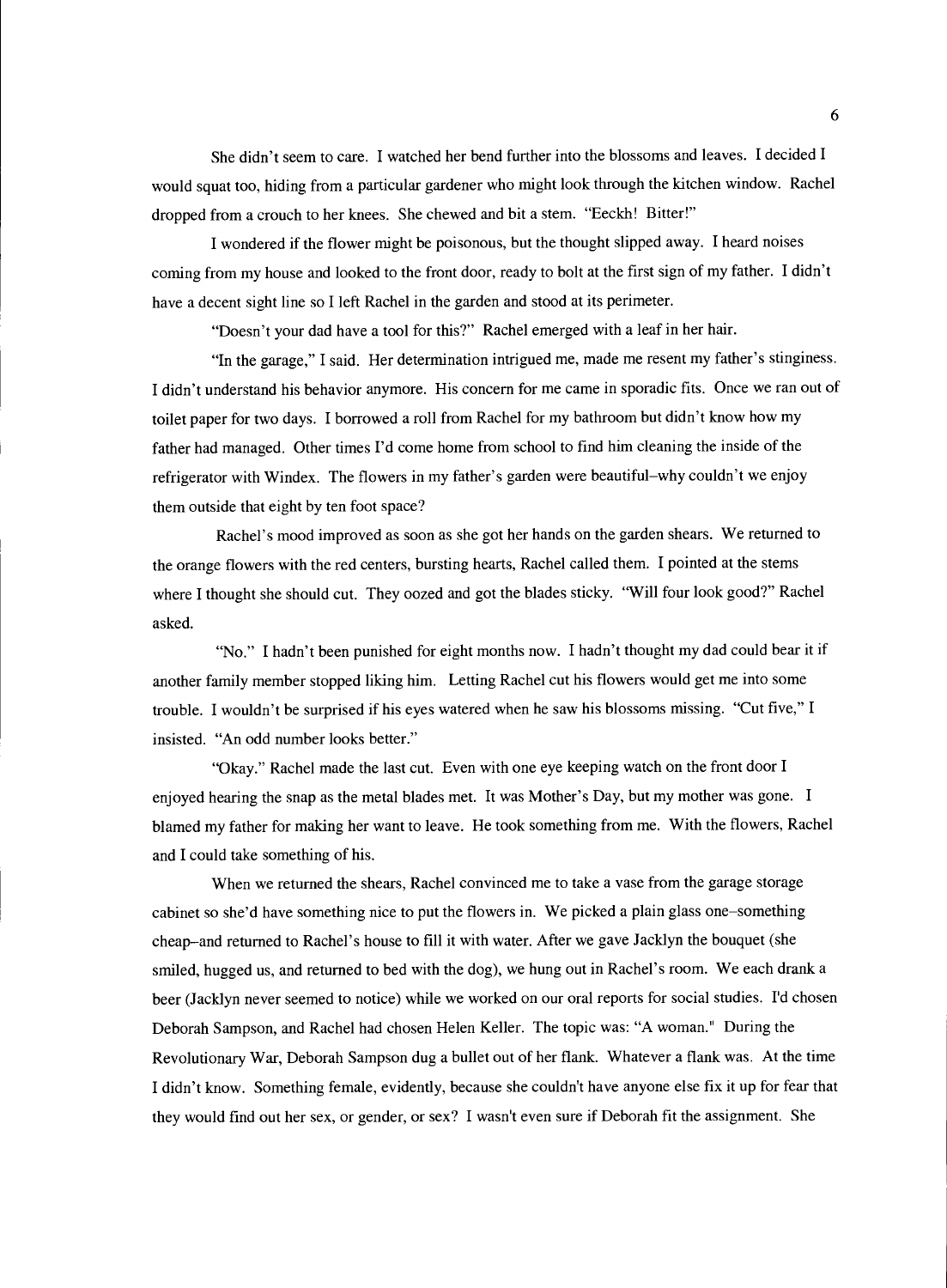was sort of a man. But when I told my dad he got all excited, maybe confused. He raised his wine glass over a plate full of stir-fry: "Subvert, Bea! Subvert that silly system of signifiers!"

Rachel wasn't having any trouble. She had blazed through her three required reference books and made a poster with five main points. Nancy at the library had helped her find the Helen Keller movie, so Rachel had that to show clips of in class. I couldn't get through my book. I still didn't understand. In social studies we learned about war, that it was everywhere, that it was hell, that it made countries who they were. So why did the teacher suggest all these women civilians for our project? The Red Cross woman made sense because she was war-related, but people like Helen Keller--she had conquered squat. She hadn't given birth to a nation, but my father said people like Helen Keller elevated the human spirit.

The beer couldn't have been helping me. It made me worry. A Heineken-I didn't even know how to pronounce it-was supposed to ease a person's pain. I worried about school; the school year ended next week. High school loomed dangerously close. Even closer was the summer driver's ed class Rachel and I had signed up for. That was just two weeks away. I worried Rachel might not be my driving partner. And I worried my mother was lonely, that carved melons were her only companions, and even they had been elaborately staged. Even worse was the thought that my mother was happier without me, as blithe as she'd been four years ago, before Grand-mère came.

When Rachel finished her report we took the empty beer bottles to the garage. Then Rachel crawled onto her mother's bed. Jacklyn slept as a black and white melodrama played on the t.v. There was a lot of gasping and wide-eyed sighing. The actors seemed about to die, which was how Jacklyn sometimes acted. I found a seat on the floor where I could lean my back against the bed.

I woke up at 10:30, squinting into an infomercial. A man and a woman were trying to sell a sucker-pump that sucked the air out of, as they'd said, anything. They sucked air out of bags of food and bags of clothes. They laughed at each other's jokes, scripted jokes. I wondered, feeling mean from the beer and homework un-done, if they had been deprived of oxygen at some point in their lives.

My right arm was dappled with red carpet indentations where I'd fallen asleep on it. Jacklyn taught voice lessons at the University, and there was a framed poster for Madame Butterfly on her wall that I'd always admired. The heroine was colorful and geometric, but not cubist. I rubbed my arm. Rachel and Jacklyn slept, Luciano in bed with them. It looked like Rachel had kicked off one of the bed sheets. I thought about taking that sheet and curling up with it on the floor. But my father might worry and come looking for me. When I stood up I imagined tucking the three of them into bed, kissing them on the forehead, sighing. Even Jacklyn looked like a child as she slept. Instead, I locked the front door and climbed out through the window in the living room.

At home, I poured myself some orange juice. My mouth felt less like creek moss as I drank. I saw my father, asleep at his desk. His head snapped up when I looked. He wore guilt on his face and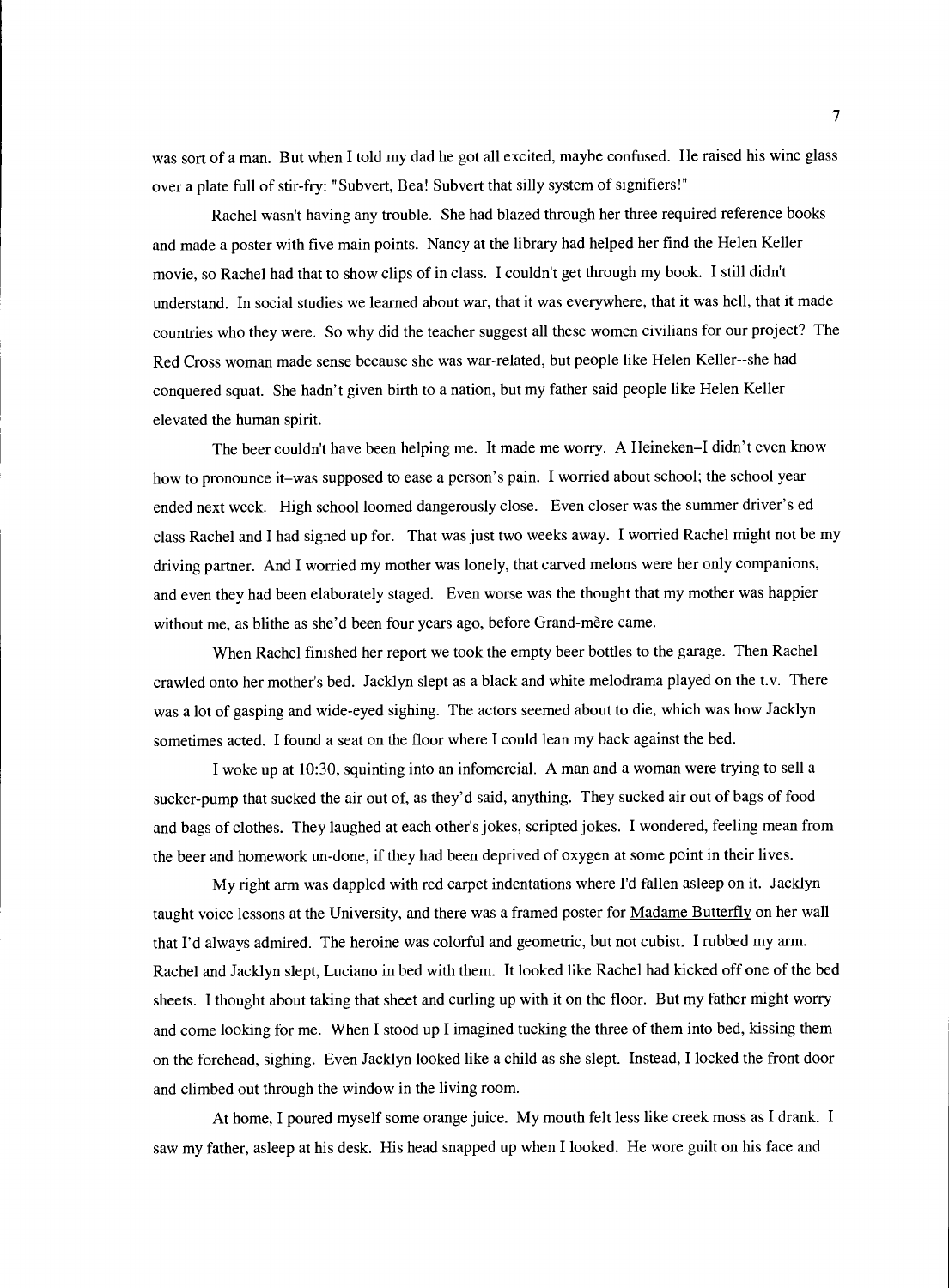streaks of red pen. He wanted me to think he was a paragon of productivity. That was what he called it when Grand-mère was dying. He taught a double course-load then. Now my father's hair looked mushed on the top of his head, a smashed cup-cake. He patted his hand on the table, shifted papers. He was searching for his pen. "Bea?" Dad stumbled getting out of his chair. "Would you like it if we ate dinner?"

I poured the rest of the orange juice in my glass. "Huh? Dad, it's late." I slurped at the juice, even licked the inside of the glass as far as I could reach. The beer had made me thirsty.

"Oh. Yes, well, it is late. It would be very European of us to dine at this hour." He smiled the tired smile that made him look like a cute but unreal animal, something wearing a suit and staring in a children's television show. "You're not hungry?"

I didn't understand where this push to eat had come from.

"I can warm us a couple of yams," he said.

"I want to go to bed, Dad. Are you going to be okay?"

He didn't say anything for a minute. He found his pen. "I had a call from--"

"-Mother?"

"No. Oh, never mind. Something to discuss over pancakes." He scratched his chin. "Nothing to fuss over at this hour. We'll have breakfast, then--perhaps a pancake--in the morning?" He wanted to talk to me. I could see the guilt and longing wash over him; it wore him away as though he were made of soft stone. If it didn't hurt to look at him I would have pressed for more information, but I couldn't, not when he scratched his chin, slouched.

"Yep." I rinsed out my glass and went upstairs with my Deborah Sampson book and notebook paper. A pancake in the morning. What more could we want?

When I woke up I tried to feel where my flank might be. The sun was really coming in, so I pulled the blinds tighter. The way the book had described Deborah Sampson's bullet wound, I got the impression that the flank began near the butt area. Was a man's butt that different from a woman's butt? Wasn't the butt the back, the bottom? The ass? Everybody had an ass. Asses were the same. Rachel knew. But she reveled in her secrecy. Ass. My pajama shorts had twisted between my legs making it difficult to be sure of anything down there. I remembered that my father would be making pancakes and this seemed as good a reason as any to get out of bed.

My mother had called Grand-mère an ass.

I found the pair of jeans I'd worn yesterday crumpled next to my bed along with Deborah Sampson: Daughter of a Nation. I put on the jeans and found a blue t-shirt and my old skater shoes. Grand-mere had left trails of things "like a wild animal leaves shit." My mother had said to my father once. I used to clean up after her, carrying a plastic bag around the house, filling it with shredded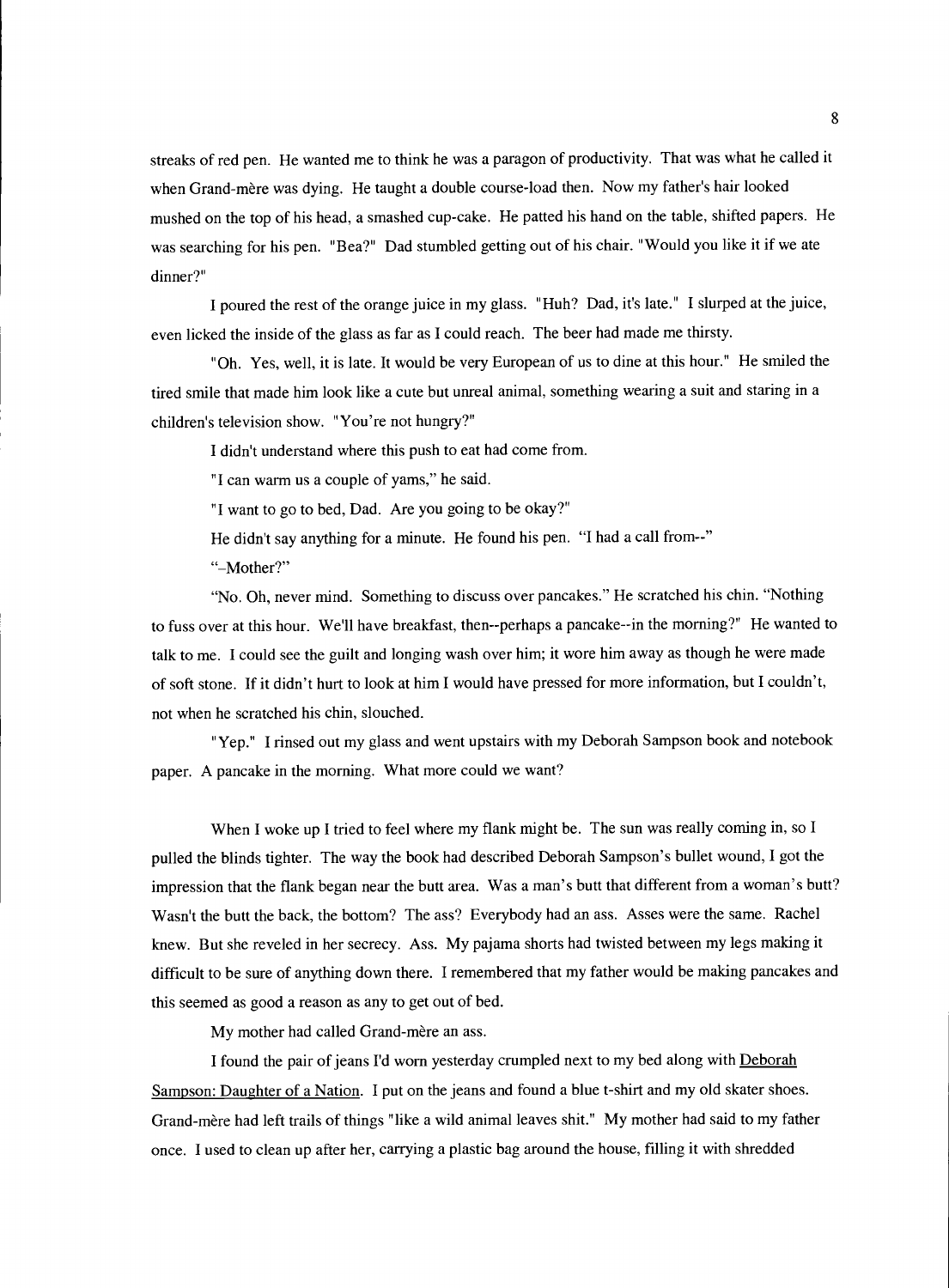Kleenex and Cheerios, cut-out pictures of pianos, ovens, washers, and dryers from magazines. It was the kind of thing I had tried to clean up before my mother found it, and once I remember getting confused, thinking that I'd made the mess myself.

The water in my bathroom felt like ice on my face. It wouldn't warm no matter how long I let it run. I pulled my hair into a small ponytail and secured it with a rubber-band. I was Deborah Sampson, flank, ass, and all.

It was almost a week later before my father really made pancakes; we still hadn't talked about the phone call. I thought it must have been my mother, but pressing him for information only made him neurotic-that I'd learned. I had to be patient, anticipate nothing. My father did, however, apologize for not taking me to the Mother's Day concert at the University. He reminded me that we'd gone several years ago, and I'd wet my pants during the final movement of le Sacre du printemps. He reminded me that last year we'd had two mothers living in our house and this year we had none.

He wore a navy apron, his most recent thank you gift from the public television station. My father gestured with a metal spatula and announced that the very flapjacks he flipped were in honor of my last day of junior high. He brought one to my plate, returned to the griddle. As I ate it, I told Dad that Rachel would be sleeping over this evening. He looked down into his batter and nodded. Pancake batter flecked his beard. "Dad, wipe your beard before you go to class, okay?" If I didn't help him, who would?

"Oh?" He grabbed the dish towel from his shoulder and blotted his face. Probably too little too late-I was pretty sure that his students already thought him strange. They were reading  $L\epsilon$ Chartreuse de Parmes, and he'd told me that as he read passages aloud to the class he buckled with laughter. The students tended to look on with concern. When they didn't laugh, he assumed they were not keeping up with their reading. Oh, Dad.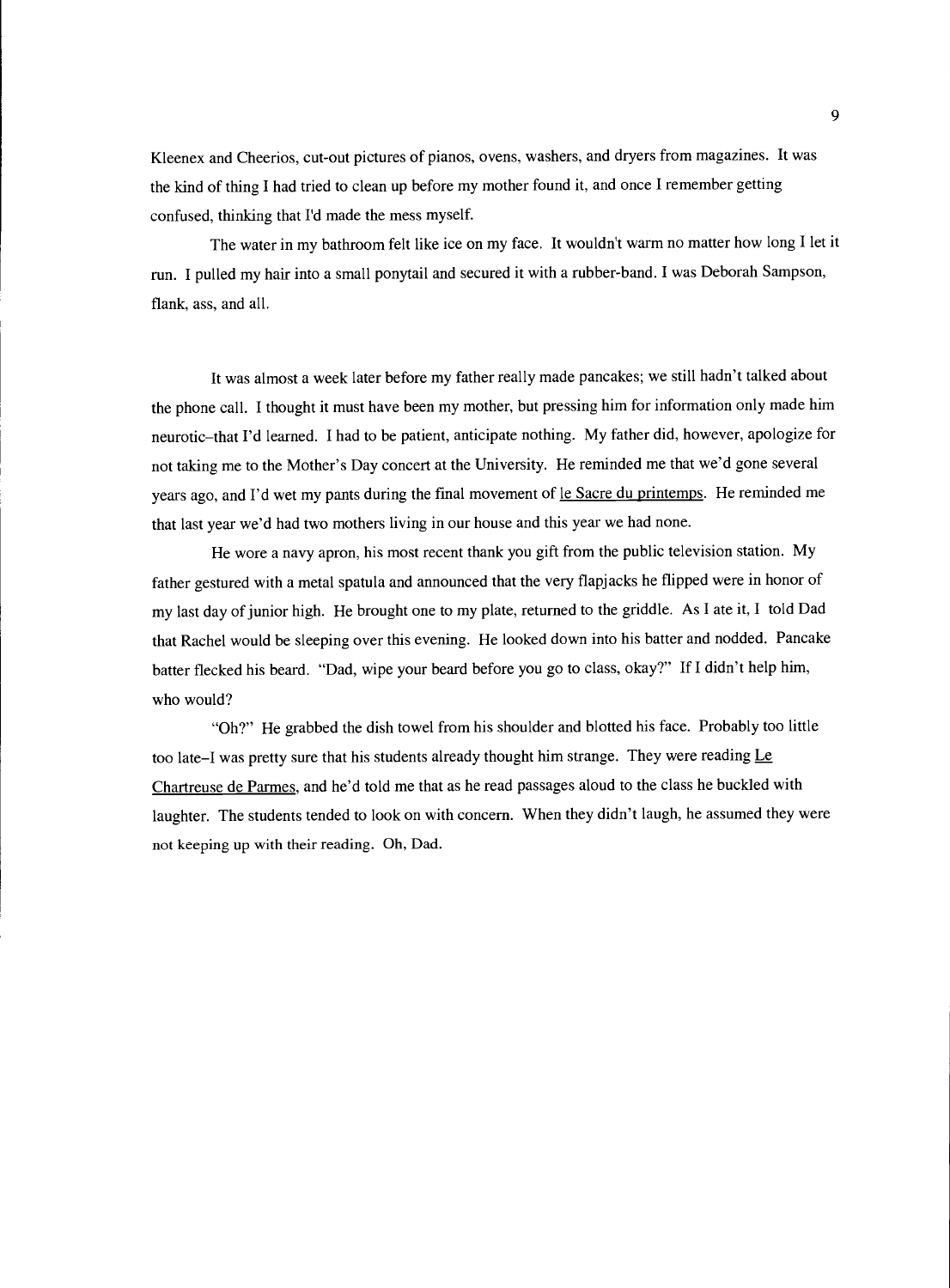#### Chapter 2

Rachel and I had similar births; six years old, we both witnessed a birth. As my father busied himself in his downstairs office, and my mother worked at the bank, I was showing Rachel my new puzzle (it had five hundred pieces!) in my bedroom. Though I wasn't particularly interested in showing her off, Rachel noticed my hamster, Caramel. Rachel said something was wrong. I looked over to the cage to see slick bits, pink and wiggly, coming out of Caramel's bottom. I thought her organs were falling out; Rachel said they were babies. Forever, we stood there watching. Eventually, I sat down on my bed, but Rachel had frozen. She'd counted seven babies, the smallest squiggling the most. But there would only be six, because Caramel began to eat the runt.

I refused to look. Caramel had been a gift from my mom's sister, Aunt Kathy, and I was still sort of afraid of animals. "Let's go downstairs," I said. But Rachel wouldn't stop looking. She sat cross-legged on the floor, and even through her tears, she looked. It was September and we'd just become friends because we were both in Mrs. Seery's class. I'd only ever played with Rachel once before, and that had been at the Gainesville public park with other kids around.

When her crying lost momentum, she wiped her eyes with her shirt, swiped the back of her hand under her nose. I didn't move. I just let her do what she was doing, but while I did, I stewed. Even as a first grader, I stewed. Rachel's face had reddened and puffed-the splotches resembled my father's allergic reaction to penicillin the previous year. She ceased to make outright crying noises, but her breathing was shallow. I pretended to pick at a scab on my elbow while I watched her in my periphery. I'd had my back to the hamsters, and by the time I turned around again, there was no sign of the runt.

"Is there any blood in her whiskers?" Rachel asked.

I scrunched up my face. Rachel had approached the cage, and now her nose hovered just inches away from the metal bars. "When I eat," she started to giggle. "I get food on my face."

I took Rachel's arm. I wanted her to leave my house; I didn't want to invite her over ever again. And yet, I knew I needed to keep an eye on this girl. Really, it was the baby hamsters I needed to get rid of-so pink and wiggly-no bigger than an Easter jelly bean. I hoped we could take them back to the pet store. I imagined my father placing them, one by one, in a zip lock baggie. I would have to remind him to poke an air hole.

My mother whooped and clasped her hands together when she saw the babies that evening. Caramel sitting on top of all those babies. Rachel stayed for dinner, and I got nervous when she asked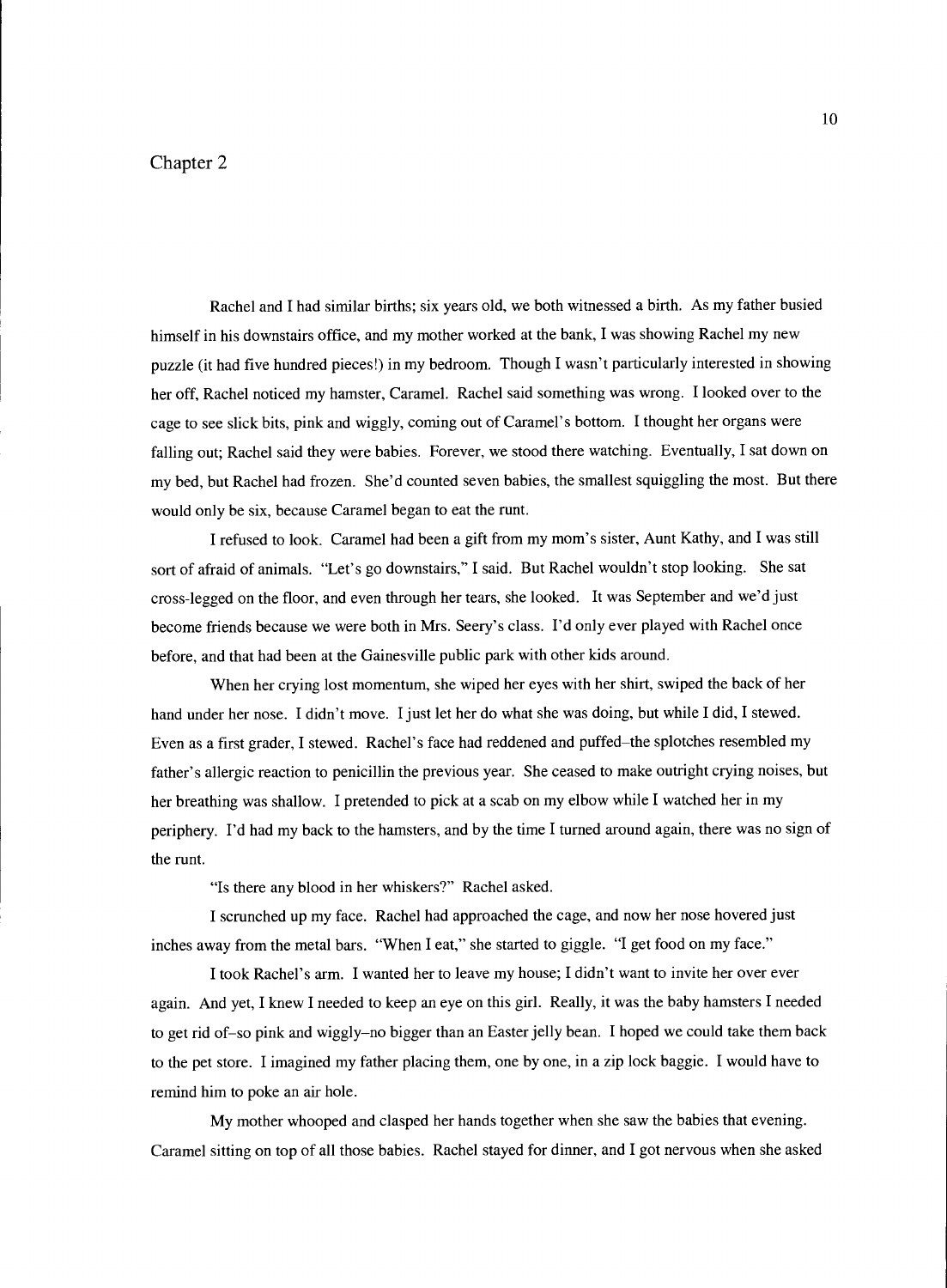my mother what we were having. Pasta salad. "Oh," Rachel said, her eyes darting back and forth in their sockets. I picked at my elbow in the silence. Remembering Rachel's question about Caramel's bloody whiskers, I was afraid. But she only said: "I like pasta salad. I've never had it before."

My mother made sure I invited Rachel over regularly so she could see the baby hamsters grow. Rachel was especially pleased when their fur came in. "When they get big enough," she said, "the kids will bite the Mom for eating their little sister."

Six weeks later when the hamsters no longer needed their mother, we sold five of them to the pet store for a dollar-fifty each. I was relieved-they'd made such awful noises at night, so much squeaking, rustling, and gnawing that I couldn't sleep. My mother gave Rachel one of the hamsters. She named it Hammie (short for Ham-bone). She liked to keep it outside its cage and often paraded around with it on her shoulder. According to the story, the rodent was perched up there when Luci bared his teeth. Hammie got nervous, Rachel said, and fell onto the tile floor. She brought it over to our house, and my mother pretended (I think) to listen for a heartbeat. Rachel hiccuped as she sobbed and, once my mother declared the hamster dead: "Hammie didn't make it, Sweetie." Rachel collapsed to our kitchen floor.

I watched my mother. She appeared as disturbed as I'd been during Rachel's reaction to the baby-eating. My mother wrapped Hammie in a paper towel printed with blue hearts. Then she set the death bundle on the kitchen table, on the placemat where my father usually ate (I hoped he wouldn't see). She got down on her hands and knees and took Rachel in her arms. Rachel was bigger than me, and it was weird to see my mother hold her. My mother stroked her hair until she stopped crying. "It's not your fault, Sweetie," she told Rachel. But there watching them, a snake of snot hanging from Rachel's nose, I thought it probably was.

\*

Things disappeared around Rachel. My father once said that she made him nervous, that her presence would make clocks tick counter-clockwise, that her body heat would confuse the thermostat. "Here." In the kitchen after school, I handed Rachel a Diet Coke. I thought about taking one myself to celebrate the way that final school bell still rang in my ears, then didn't. Aspartame was an acquired taste, one I probably should have picked up from being around Rachel. I never did, though, and my father would say: "For the best, Bea, it's for the best."

"Any pickles in there?" Rachel asked, indicating the fridge with her soda can. Rachel had hoisted herself onto the counter. She kicked her leg out and back. It made a thud and possibly a shoe mark on the wood.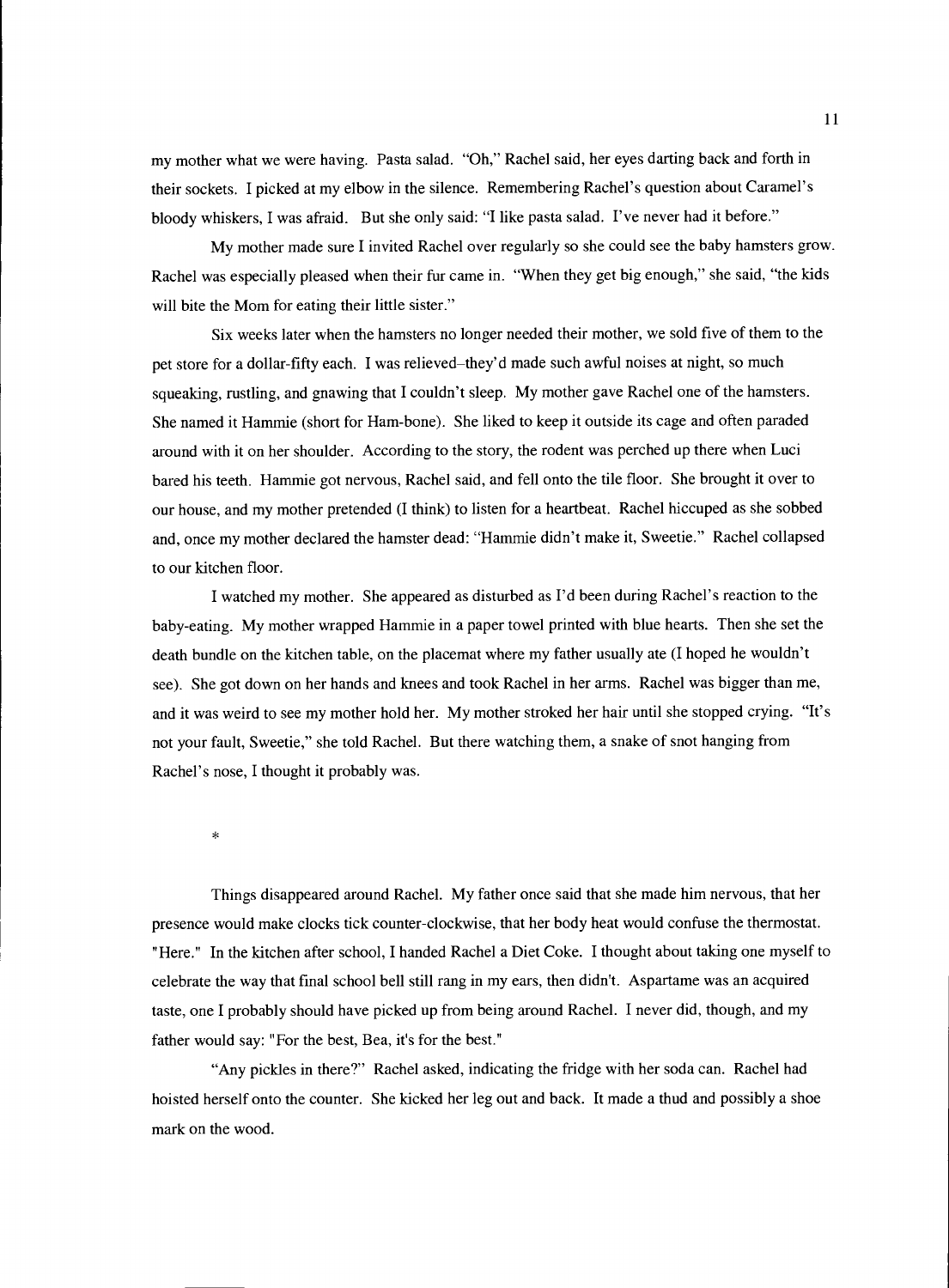Rachel hadn't been eating real food lately, but it didn't seem like she needed to. Sometimes I thought my best friend could operate outside the laws of mortals. "Pickles..." I could usually locate foods in my own home, but lately, my father had been putting things in funny places. I found figs in the butter hutch; the butter had been left on the table. He said he wanted it to soften. Well, it looked slick and wet when I brought my knife to the stick, and it frightened me to feel something give so easily under my hand. "I can't find any pickles, Rachel."

"I'll ask your dad." She hopped off the counter and beat me to the doorway.

"I can ask him." I pushed ahead of her. "It would be weird if you asked."

"Whatever."

Rachel and I found my father sitting in his home office. He used the card table for grading student papers; he wanted to keep his mahogany desk pristine. When he saw Rachel, my father pushed his books to the end of his desk--an attempt to build a fortress to protect him from Rachel.

"Mr. B!"

My father peered over his glasses, hoping to look professorial, aloof. "Young Rachel in the flesh. How may I help you?"

"Nothing, Dad, I just need to know if we have any pickles," I said.

"Pickles? I don't suppose we do. Though we'll soon have a nice crop of cucumbers!" That was that then. "Sorry, Rachel--"

"-Mr. B, I have a favor to ask." Rachel brushed a wisp of hair from her eyes. "Actually, you'd be helping my mom." I watched her closely

"Ah, Jacklyn," my father said.

I watched Rachel picked up a book about Louise Colet. "Looks like a good book here, Mr.

B." She smacked the cover with her palm then put it down. She knew she was full of shit, and it would have been funny if I wasn't bracing for this surprise favor.

"Well, we've got some stuff growing in our lawn, Mr B. My mom thinks we should kill it before somebody tries to smoke it."

"Your mother has quite the sense of humor."

Bird gurglings erupted in the room. The sound seemed to come from the walls themselves rather than a particular source. Rachel bolted back around the desk and stood next to me; for an instant I felt protective of her. We had recently seen the Hitchcock classic. "Jeez, Mr. B. You trying to scare someone to death with that noise?"

It was the chirping mechanism of my father's Audubon Society clock. Grand-mère had made her son a member three years ago when she first came to live with us. The noise had driven my mother nutty.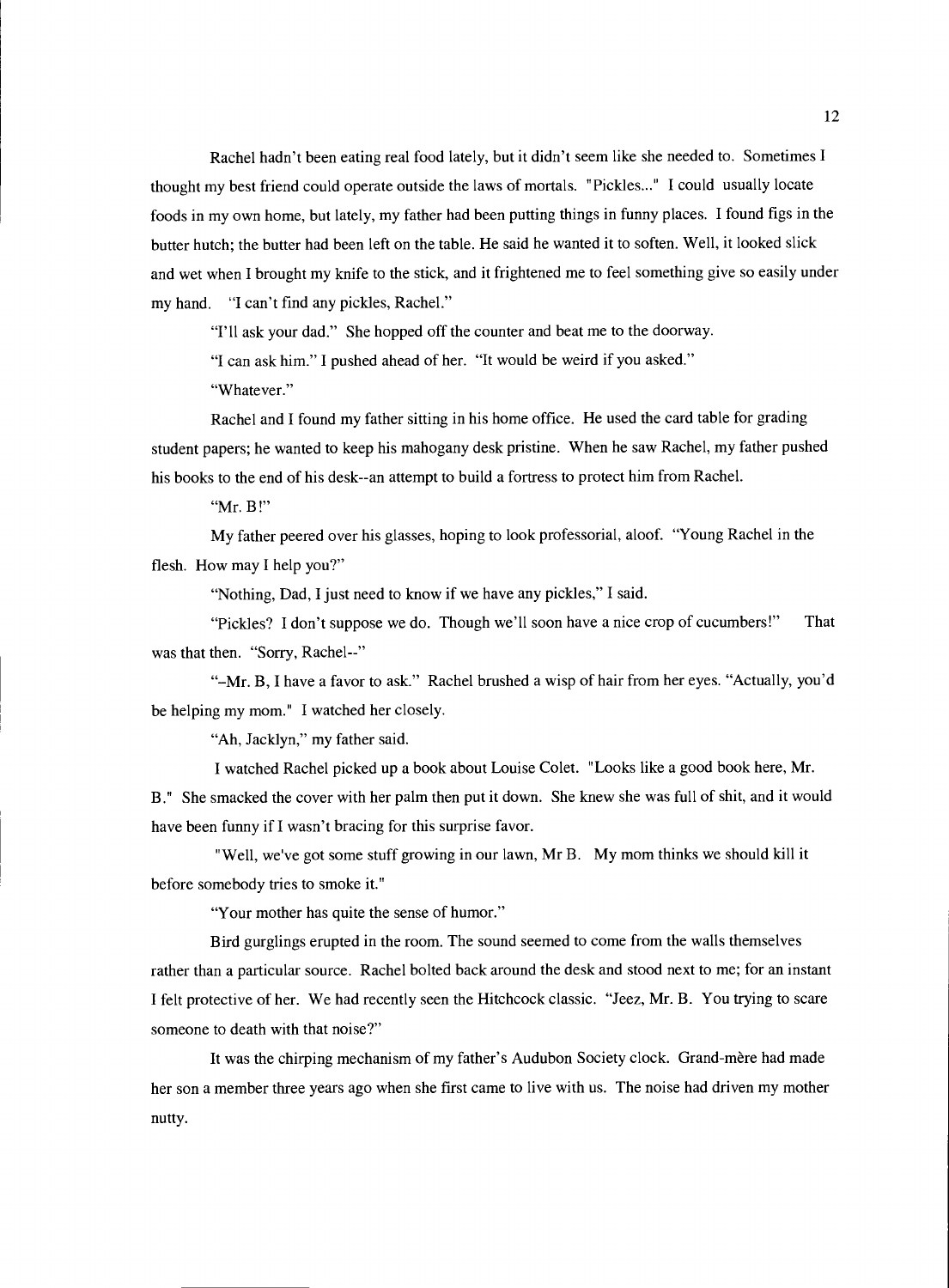"Oh Rachel, I only kill weeds." My father made his nostrils flare out when he spoke to Rachel. "Now tell me, what might this weed look like?"

"Like a weed. Weedy."

'My, but we're a budding naturalist! Any other observations you'd like to share?" He flared his nostrils and tended to be rude. Rachel was smarter than he thought.

"You're a hoot, Mr. B."

"How good of you to see it that way."

I refused to let them banter: "Dad, you know you're not funny at all."

"Sure he is, Bea." Rachel ruffled my hair, and I squirmed away. "Okay, Mr. B., my mom's home. She told me to send you over."

'If you insist."

"Yeah. Thanks." Rachel grabbed my sleeve and galloped away. I didn't understand why she didn't tell me her mom wanted my dad's help, and I couldn't believe he'd agreed to interrupt his work so easily. My father left right then. He went over to see Rachel's mother, which, as far as I knew, he hadn't done since the night I was sick and he'd come to fetch me, calling me his poor chameleon because I'd turned as yellow as the Tupperware barf bowl I'd been clinging to.

"Get me another Diet Coke, 'kay, Bea?" Rachel had hoisted herself onto the kitchen counter again. I grabbed another drink out of the refrigerator. "I didn't think your mom cared about weeds."

"Thanks, Bea." She took the can, pressed it against her forehead. "You know, I guess there's just some really bad ones in back. I don't know." Rachel opened her drink and gulped. "Sometimes the bubbles sting my throat," she said. "Let's do something else, Bea. Let's go up to your room." Rachel hopped down from the counter. Her shirt had bunched up, and I saw an inch of her skin.

We climbed the stairs. Mine was the only two-story house on the block. That fact had made me popular in fifth grade when kids wanted to come over and see what it was like to have an upstairs. Not much different from a one-story house, except that after we visited Cape Canaveral, Rachel and I pretended that the downstairs was a space-shuttle command center and the upstairs was the shuttle hurtling into outer space. The second floor inspired us, made us feel closer to the stars.

My father had wanted to move out of this house a few months before Grand-mère died. He regarded those stairs as a curse; Grand-mère couldn't climb them. I remember telling my mother that I was glad we didn't move since Grand-mère died anyway. Grand-mère had taken enough away from us. Even if she would have lived twenty more years, I would have refused to move; I didn't want to leave Rachel.

Upstairs, Rachel went into my room, and I used the bathroom. When I returned to the bedroom I found Rachel facing my closet, her arms swallowed by clothes. Two of my shirts lay crumpled on the carpet. On top of the pink one I'd worn to see The Moscow Ballet last year, rested a pair of fabric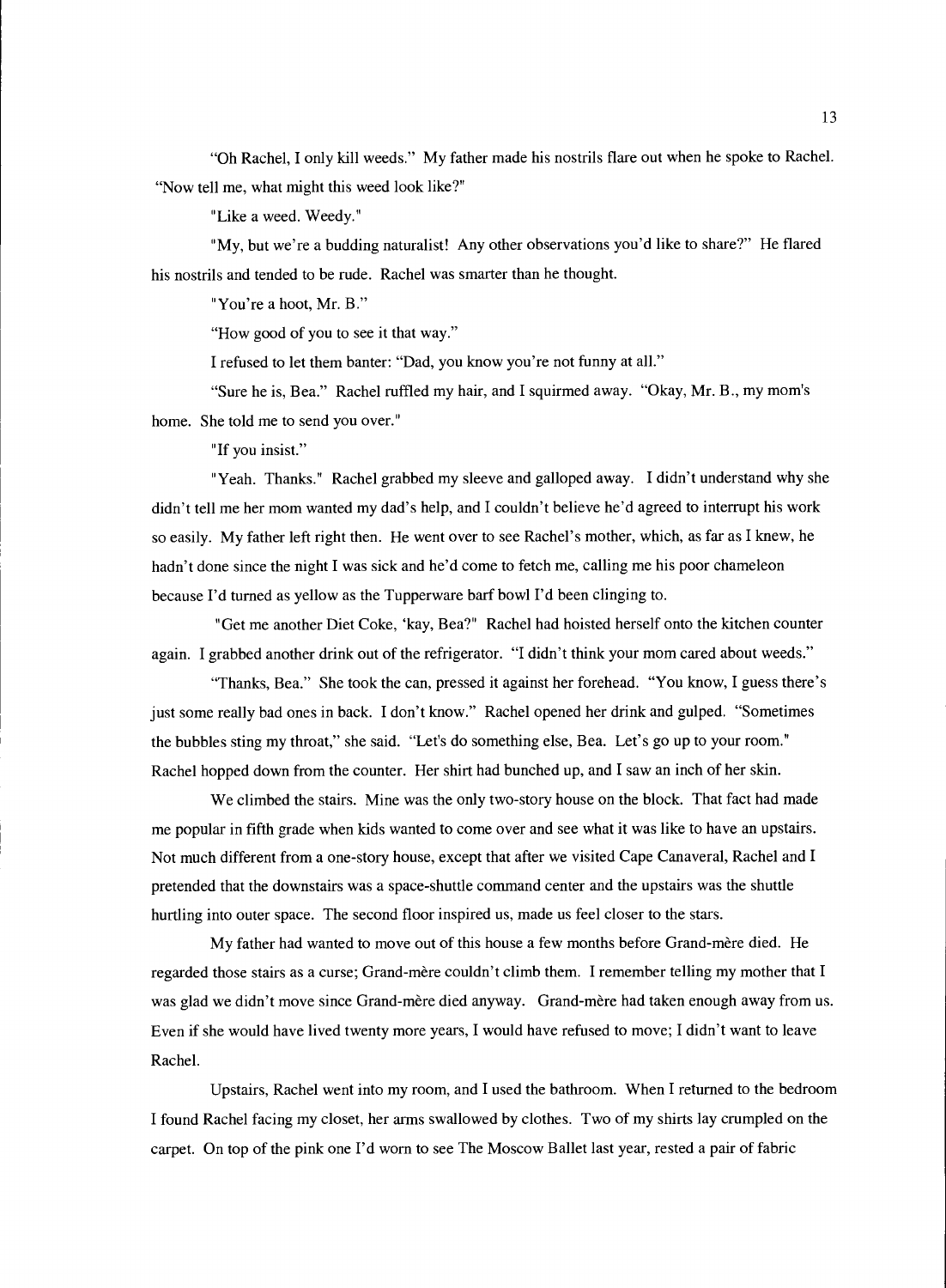shears, almost like they were being cradled in a nest. Rachel turned around, a blue sweater balled under her arm.

"Didn't you bring any clothing of your own to work on?" I picked up the scissors and put them on my desk. They belonged to my mother, and Rachel must have found them in my mother's room. When had Rachel found time to open closed doors and search through my mother's desk? There were things of my mother's that I didn't touch, and it frightened me that Rachel would use an absent person's property so easily.

'Bea," Rachel flipped her hair back. That was something girls did in music videos. "I thought you were serious about looking good for summer parties." Rachel looked like a fish when she tossed her hair like that. She looked like she was flopping around in all the wrong places.

"You've taken everything I own out of the closet." I picked up a sweater and lay it on the bed, smoothed it out and folded one arm, then the other, like they did at the mall.

"Don't get all worked up," Rachel said, dropping the other clothes on the bed. "We probably only have time for one anyway." She looked at them all, the clumps of clothing among my stuffed animals, and held up a green shirt with a small daisy pattern on it. "How about this?"

I nodded and put on a sweatshirt, cold. I should have asked Rachel where she found the scissors. The blue sky outside had turned into a wash of black, and the darkness made me tired. Instead I closed the blinds.

'Bea, we're gonna be sexy bitches." Rachel put a cd in the player. A guitar, maybe two, with drums, scorched the air, probably to accompany the transformation into a sexy bitch. "Do you want to do the cutting?" Rachel had picked up the scissors and pointed the blade at me.

"Yep." I continued to nod until I gripped the scissors in my left hand. We cleared the bed of pillows, two stuffed polar bears and clothes. My room had old blue carpet, and now it looked walkedover and wavy. Not something I could count on. I feared my stuffed bears might sink into the floor.

"Put down the scissors, Bea. Let me measure you." Rachel grabbed the scissors and set them down on the bed. She grabbed both my arms at the wrists and raised them into a T. "Stay still." Rachel had ribbon tied around her wrist (a new fashion that Lilly, belle of the junior high, had introduced), and strained to un-tie the knot she'd made. After she unfurled the shiny green length of it, she held the ends of the ribbon in her hands and spread her arms out wide. "Keep your arms up! Up darling, up!" Rachel feigned exasperation.

"Yuck, Rachel!" The ribbon was wet on both ends from when she'd worked on it with her teeth. "What are you going to do with these measurements."

"Build a life-size, robotic Bea Bouvier." Rachel stuck her tongue out.

"Fine with me. Fool my dad with it and I'll go live at sea." I flapped my arms like a bird.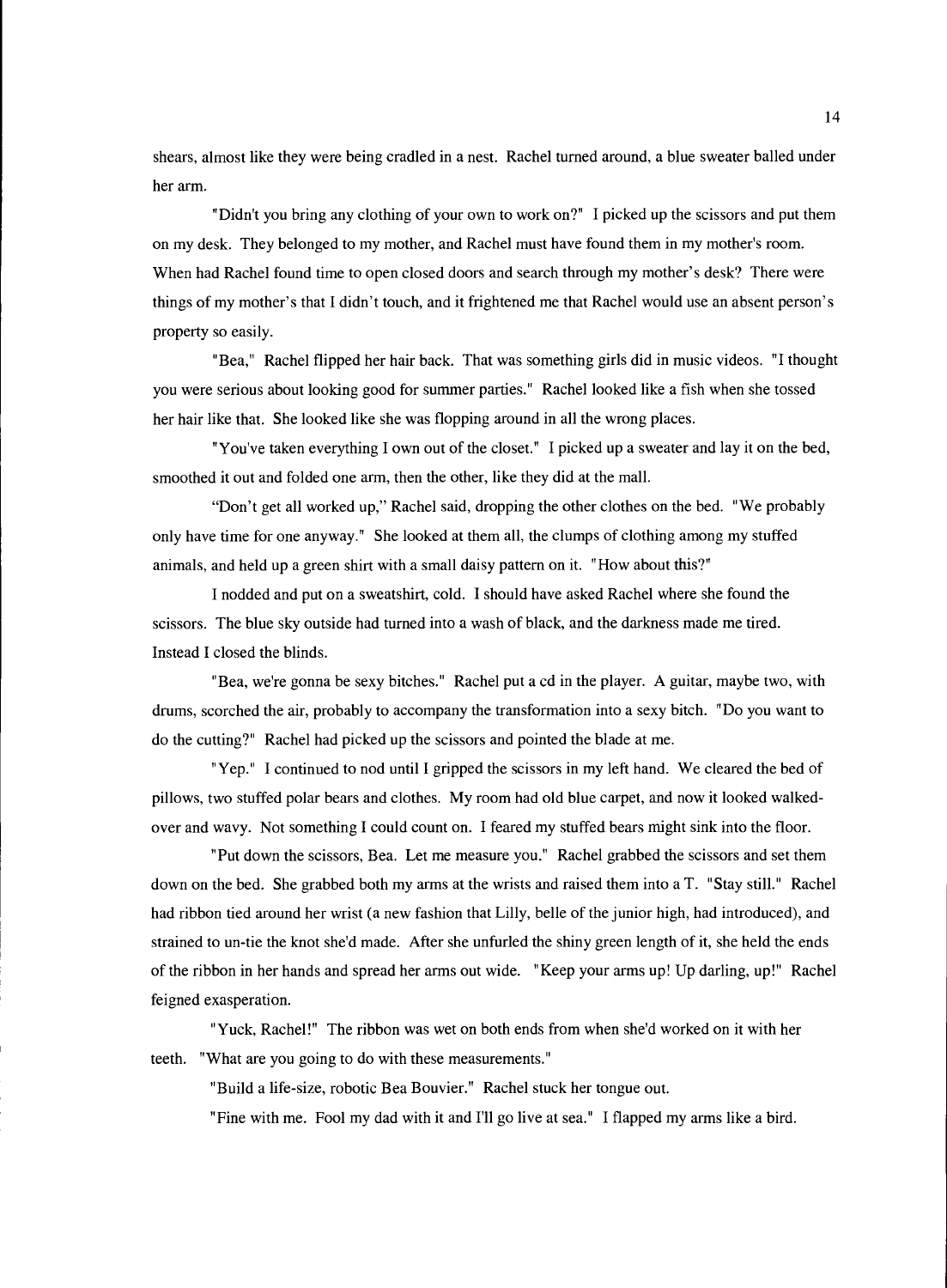"Ill be a seagull." I saw Rachel's face and stopped flapping. I regretted having flapped at all.

Dork." Rachel began to mark the shirt--the raw material--with her ribbon and an orange crayon she fished out of her pocket. "I'll show you where to cut." "What?"

"I'll let you do the cutting, she said. "That way you can't blame me if it's messed up." Rachel riffled through her backpack until she found several folded up pages of a magazine. "Here."

"What's this?" I took the magazine pages.

"Stylish."

A woman with curly blond hair leaned into the starboard of a motor boat. She wore aviator glasses, green ones that reflected the ocean.

"This is what we're gonna do. It's Prada."

I held my mother's scissors while the blades chewed the fabric. They weren't sharp enough. I cut four inches and then gave them to Rachel. Somewhere my mother must have left behind a sharper pair. She'd left lots of sharp things. She left her razor in the shower, and Dad had said that meant she wasn't going to have any fun on the ship. Wasn't it the *fun ship*? He'd stomped his foot and belted into the receiver. I knew he was talking to my mother when he talked standing up. He liked to have something to do when he talked to her. I had even seen him sweeping the floor with one hand. If nothing else, he jingled the change in his pants pocket.

Rachel cut out the front of the shirt. The back was mostly gone too. Empty arms remained, an abandoned puppet show. "Voila! Sleeves!" Rachel twirled around. "Less is more, Bea."

I could not imagine what was supposed to fill out that fabric, although it seemed as though Rachel did. I could read her eyes for a moment, the gleam of pleasure in them, and I felt as horrified as I had when I'd first seen Rachel's hand behind the gleam on the blades of my mother's shears.

"Here! Try it on!"

Rachel shoved what used to be the green shirt I had once worn under a khaki jumper to my piano recital at me. I couldn't take it from her; the room seemed to be rolling backwards, and I thought I might fall if I moved.

"Jesus, Bea," Rachel grabbed my left arm and shoved it in one sleeve. She grabbed my other arm, her thumbnail digging into the inside of my wrist. "Let's get you to a mirror." Rachel acted like a current behind me, washing me out through the doorway of my room, into the hall and to the bathroom with the yellow ducks on the wallpaper.

"I look awful." The thing was too small or something-the shirt I wore underneath had bunched and rolled, making mounds under the disaster Rachel had forced onto my body.

"Don't be silly." Rachel was looking at me until she noticed a hair brush next to the sink. She picked it up and began brushing her hair.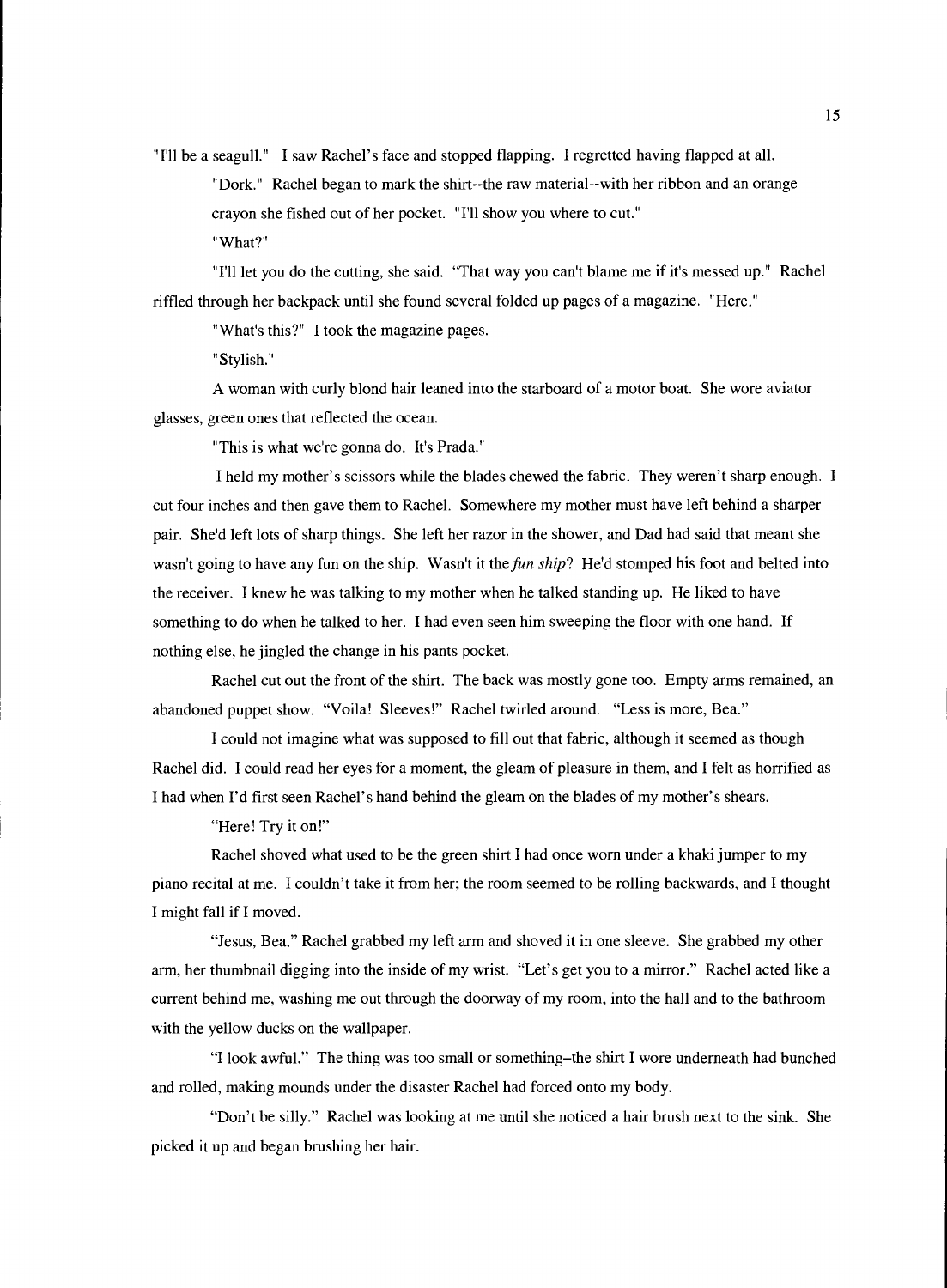"This is silly." I gestured at my reflection. "I'm being realistic." Wiggling violently, I struggled to pull my arms out, panting a little when I'd finally freed myself. As Rachel brushed her hair, I noticed the apple-blossom smell of her shampoo. "Here," I handed her the ruined piece of clothing.

Sighing, Rachel slipped it on easily. Her shoulders weren't broad like mine. The "sleeves," as she called them, looked okay on her. I kept looking until I decided that they maybe even looked good on her. She wore a tight tank top underneath, so there wasn't any bunching like there had been with my t-shirt. And a person couldn't help noticing her breasts; they were just there in the same way mine weren't.

"Maybe I should keep it. I'll give you something the next time we're at my house." Rachel turned in front of the mirror, and she did this thing that she'd been doing for years: she flared her nostrils while sucking in her cheeks, her mirror face. She didn't look good anymore. I started to notice the wavy edges of the fabric, chewed and uneven. It looked better on her, but it still looked awful. I would have told her this except she seemed so far away, right there next to me in my tiny bathroom with the ducks swimming along the wallpaper border over our heads.

When my father returned about an hour later, Rachel pointed out that he had dirt on the fly of his pants. I saw it too, but I wouldn't have said anything. Muddy fingerprints, strange for a man who did laundry twice weekly and made frequent trips to the dry cleaners. My father blushed behind his beard when Rachel asked about his soiled slacks. He replied that the bathroom at Rachel's house smelled pink, like a rose. I hated the way he spoke sometimes, the way he said nothing with so many words. We still hadn't talked about the phone call he'd received on Mother's Day, and I refused to imagine what kind of weeds he'd encountered at Rachel's house. Now I didn't even want to look at him. Until he changed his pants, I couldn't.

Rachel had spent the night, but we both got up early for five-hour shifts at our respective jobs. I had almost been glad to part with Rachel in the morning-she'd drunk so many Diet Cokes she hadn't slept at all. When I woke up she'd cut two more of my shirts. I was lucky to have a soothing job in the library.

It was an easy shift: I'd shelved books, checked books in. For the last forty minutes, I'd been shelf-reading, checking to make sure the books were in the right order. They never were, and it took me a month to learn that. Even when we thought we had them lined-up with their collective spines flush across the shelf, something threatened the perfection. I had begun to feel like the leader of a nation of books, a dictator. The last job I wanted was one of a dictator. Napoleon had been poisoned with wallpaper paste. That sounded like something that would happen to my father, only his poison would be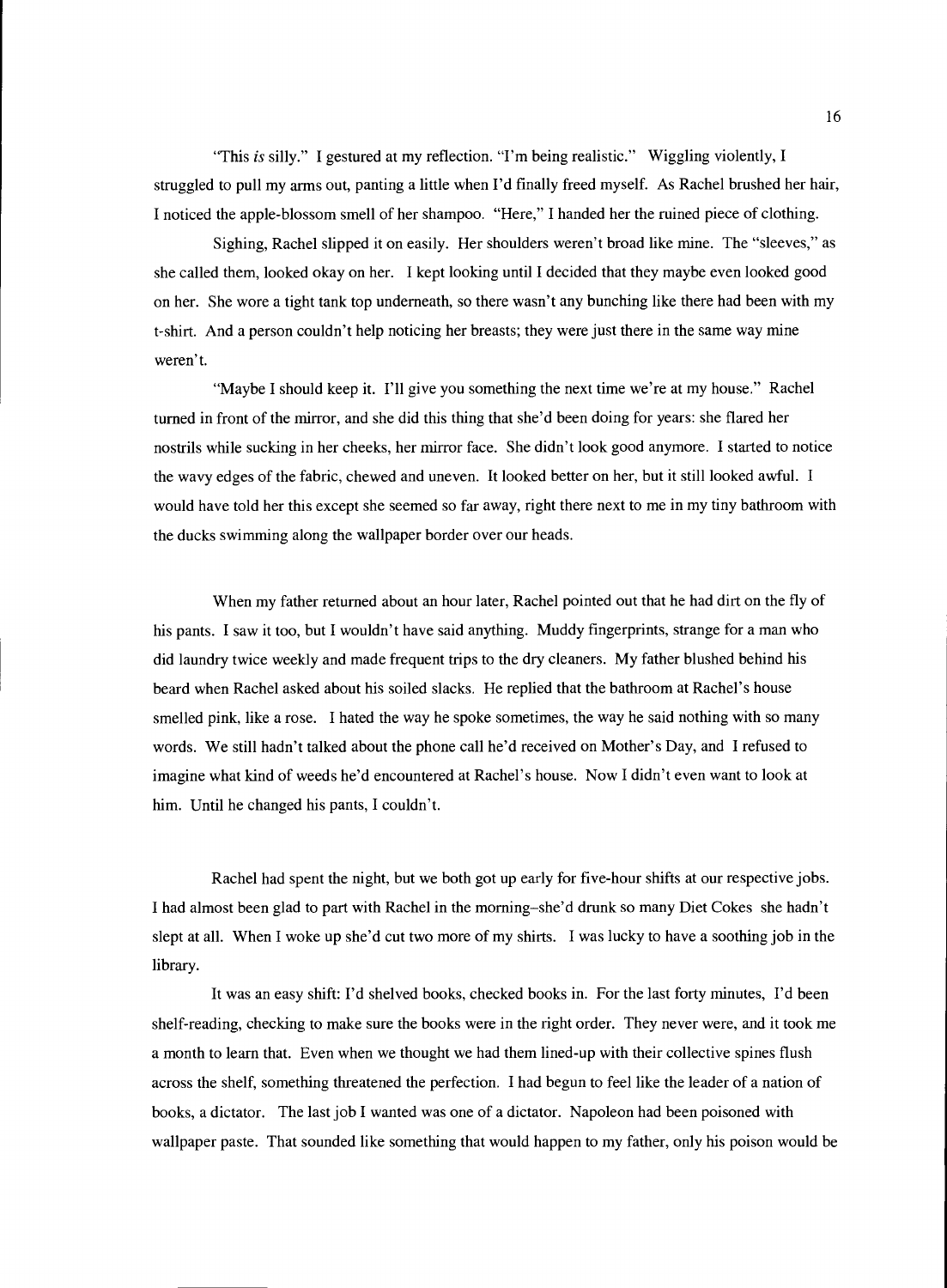the plant-food chemicals. We could dig up Napoleon's body and it would be perfectly preserved, no worms. When I was dead I wanted worms. I was part of the proletariat and accepted imperfections. They were not threatening but lovely. In that spirit, I gave up shelf-reading for the day and went to sit down in the children's corner with the bear, Mr. Beasley.

I knew that soon Rachel would be coming to the library to get me. She wanted to go to Lilly's pool party, but I didn't want to swim. Neither did Rachel, for that matter. She just wanted to tan her middle in one of Lilly's mother's matching lawn-chairs. I'd seen the lawn chairs before when Lilly had invited Rachel and me over. They were the those blue loungers with the yellow trim and a plastic daisy glued where your head should be. I didn't want to take a dip, and I didn't want to lounge with a daisy. But Rachel appeared in the children's corner of the library with a mesh beach bag on her shoulder and flip-flops, the color of Lilly's mother's chairs, on her feet.

wrist. "I saw Nancy at circulation, she said you could go." Rachel leaned down and grabbed my

"Go where?" I made my arm dead weight. Rachel flopped it around. I squinted at her.

"Lilly's. Where the water's warm and the boys are blue.. .or the boys are warm and the water's blue." She squeezed my hand, pleased with her wit.

"The water is cold, the bottom of the pool is painted blue, and the boys suck."

As Rachel used her other hand to dislodge me from Mr. Beasley's warm embrace, her bag swung down from her shoulder and hit me in the ear. I said nothing.

"Sorry, Bea." Rachel put her bag down, and I saw a Cosmo inside. She sat on Mr. Beasley's paw. "Bea--"

"--What." I hadn't been reading, just thinking, spending time with Mr. Beasley. I pulled his paw out from under her butt.

"Bea, don't suck." Rachel turned and looked Mr. Beasley in the eyes. She took his paw and used it to pat me on the head. "We don't have to stay all afternoon."

When we got to the door, Lilly's mom answered. Before she'd had the third baby, she'd been the Avon lady. My mother had gone to an Avon event party and ordered me glitter lotion which I wound up hating. The glitters were square, big and thick. When I rubbed it on my arms the glitter cut into my skin and made the lotion sting.

"Hello girls!"

I knew there would be family pictures and embroideries hanging on the walls. The pictures radiated around each other, and I found myself standing next to a set of them showing Lilly from baby to middle-schooler, her eighth grade picture huge in the center. Her lips appeared to be bleeding, but that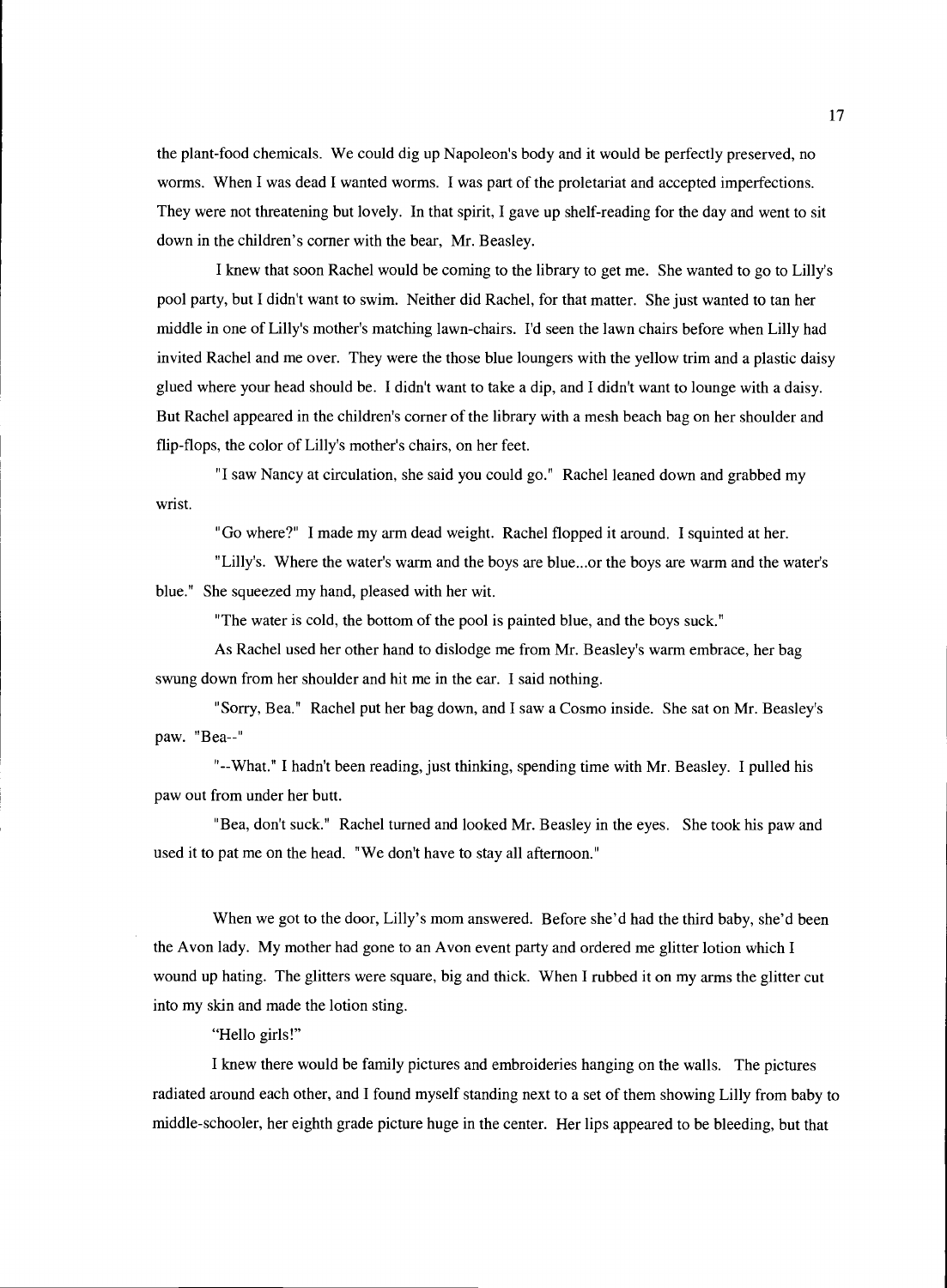was just lip gloss. Lilly had given Rachel a small copy of the bloody lip pics. On the back she'd written: "Friends forever! Let's hang out tons this summer!" Over my dead body.

"Some of the others are already out back." Mrs. Connor touched Rachel's back, and we both smiled when we greeted her. Mrs. Connor kept her hand on Rachel's back, between her shoulder blades, and she led us all the way to the pool deck where the daisy lounges were lined up and waiting like pastry-puffs at a dinner party.

pounced. "Thanks, Mrs. Connor." Rachel had hardly put her bag down on a daisy lounge before Lilly

"Raaaaaaaachel!"

The two of them looked like twins: their lanky arms tangled around each other's trunks, and I couldn't decide if their movements were awkward or somehow stylish. I knew I wasn't the best judge of those things. I sat down on the daisy chair.

"Lilly-Pie! The pool looks so cute!"

"Yeah, my mom found those inflatable lily pads for me last week. She thought I had to have them, you know?" Lilly turned to me, looked down at my shoes, my clothes, and stopped smiling. "Hi Bea." Seeing Lilly above me like that, wearing her halter top and bikini bottoms, I praised the divine that I hadn't brought my suit. I would not go there. Into that pool.

"Hi Lilly." I would not even dip my toes from the deck.

Rachel wanted a Diet Coke. She followed Lilly to the buffet table where it appeared that nearly every kid wanted refreshments. The buffet table was more crowded than the water. I remembered that Lilly had a fish tank. For house pets, that was as far as it went. For this I liked her even less. Not so much because her family neglected to care for anything furry (for all I knew, Dad or Brother was allergic), but because it meant that I couldn't busy myself with a dog or cat. It meant I couldn't sneak inside to pass the time with something cuddly while Rachel and Lilly and the mostly popular part of the eighth grade shoved cheese puffs into their mouths.

Then again, maybe we weren't the popular part of the eighth grade. I knew I wasn't, but it only half-occurred to me that these kids weren't either. After all, this was a fully-chaperoned afternoon pool party with Cokes and Chees-its. I'd had an ex-babysitter who'd told me stories of sex in pools. Here, only Morris Glover soaked in the pool, and he still had a mouth full of braces. Though he did play the guitar. My father said that the boys who played the instruments had the higher sex-drives. Sublimation, he said, and I tried not to listen.

"I didn't bring my suit either." Shannon Clark had waddled over to me. Her complection seemed to match the overcast sky in a way that I didn't think was supposed to happen to anyone under forty.

"Hey Shannon. How's your summer?" I said.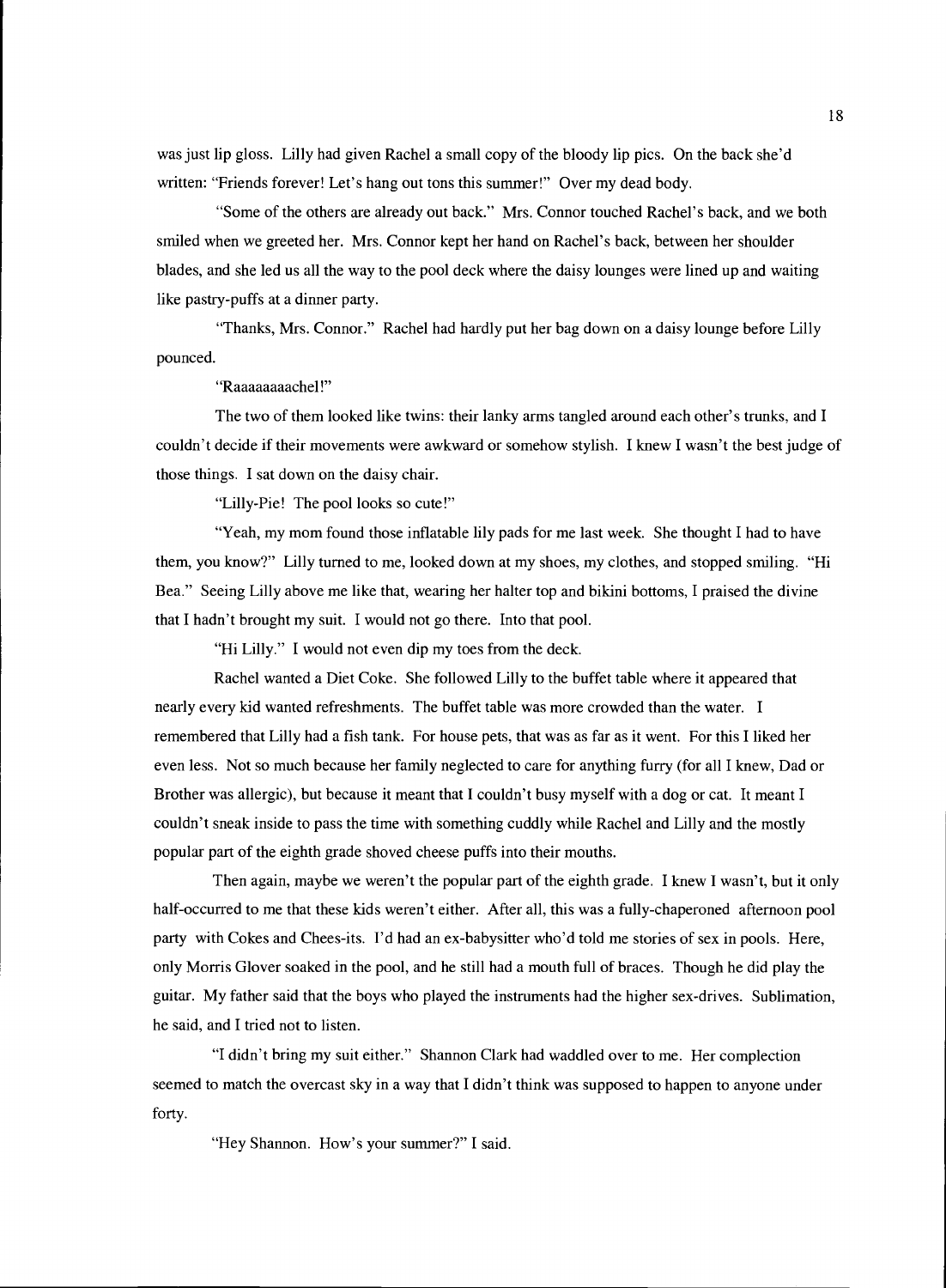"It's okay, I guess. But I never got my yearbook." Shannon tried to sit down on the end of my daisy lounge, but we both felt the thing shudder and she lowered to the deck, cross-legged.

"You should be thankful. You won't waste any of your adult life pouring over the shit memories." I'd overheard my father say something like that once.

"You sound upset, Bea."

"I forgot my swimming suit." We smiled at each other.

"So. Huh. Is Rachel with James?" Shannon rolled her sleeves up to her shoulder. "They broke up." I tugged at my pant legs. Shannon knew about the break-up---she just needed something to say to me.

"Oh. Sorry, I guess." She rolled her sleeves down again.

"Yeah. Whatever." James had been popular. And Rachel had been with James from Valentine's Day through Easter. I remembered that because Rachel talked about eating a lamb cake at his house–a weird Easter dessert shaped like a fluffy, white lamb–she'd eaten the lamb's entire head and part of its shoulder. She called it an obscene amount of frosting. And that was the weekend a custodian found the dead kid in the pool.

"Where is she if she's not with James?"

"Huh." Shannon was hard to listen to. She had a doughy, transparent quality, not just her skin. Yet among giggling and shrieking of teens, I knew Shannon was probably the most earnest. She'd probably been a longtime friend of Lilly's. Lilly's mother probably made Lilly invite Shannon to the house every other week because Shannon was a good girl and knew nothing of flanks.

"I'm going to get a Coke," Shannon finally said.

Everyone knew that James and Rachel had split. There was a quote about it in the Orange Groves yearbook. Although Shannon said she didn't get one of those. I needed a beach towel. My arms were turning up goose-bumps. There was a stack of towels a few yards away from me, but I didn't feel like getting up. I planned to sit there in that semi-reclining position for the duration of the party. I could watch people and hope that no one talked to me.

My first discovery was that Lilly's mother had varicose veins running down her legs, but you had to stare very hard to see them. I thought of an infomercial Rachel and I had watched a couple of months ago: two ladies wearing doctors' coats were selling body make-up. The brunette said the makeup could be used for people with medical skin disorders, and the blonde reminded her that all the Hollywood movie stars used the make-up to achieve their flawless look behind the camera. I decided that Mrs. Connor used the body make-up.

It was turning out to be a wretched day for a pool party. The sky faltered and fell dark, making the surface of the swimming pool reflect the color of a dull stone. Not even Morris Glover dared to swim now.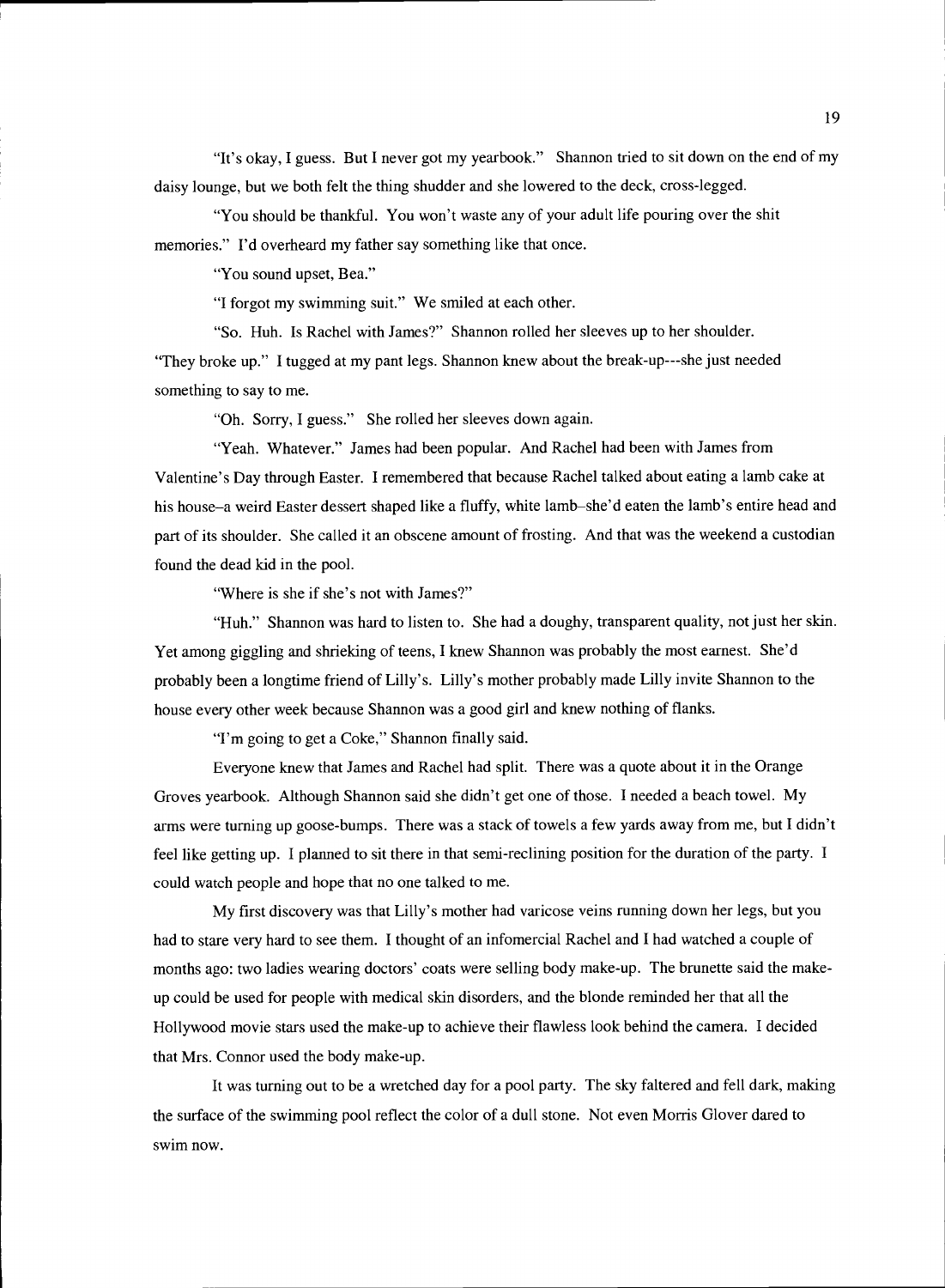Girls shrieked at the first raindrops. A drop hit me between the eyes, and the manifest dreariness almost cheered me, except I knew it meant I would have to get up from my chair. Mr. Connor, a hulk of a man who sold real estate, appeared wearing a powder blue polo shirt. He took the cooler inside and came back for the seven layer dip and a bag of corn chips. It was too much to hope for that the Connors would disband the party early on account of the rain. Instead, Mrs. Connor ushered everyone into the basement rec room where there was a pinball machine, a bumper pool table, and a big screen t.v.

I found a bean bag by the television where I could park myself for good. Once I got settled I noticed that Rachel and Lilly were not among the party-goers anymore. Neither was Shannon, for that matter. I waited, was hit by a flurry of popcorn, and decided to leave my post in case the food fight escalated. Lilly's room was up the flight of stairs, through the dining room, and past the master bedroom. The Connor house had an unusual amount of white wicker furniture. There was nothing tackier than white wicker furniture. Lilly's bedroom was empty, no Rachel. But from the bedroom I heard voices that I traced to a bathroom with a partially closed door. I pushed it open without knocking.

"Hi, Bea." Shannon greeted me through a mask of make-up.

"Hi." Lilly and Rachel were giving Shannon a make-over. I had never seen so much eye shadow, lipstick, and rouge outside of a drugstore, but that was what Lilly got for being the daughter of a former Avon lady. Shannon looked like a drag queen. The skin around her eye sockets was blue and green, like someone with two technicolor shiners.

"We're almost done with the make-up." That said, Rachel assaulted Shannon's face with a powder puff. I sneezed.

"Perfection." Lilly admired what they'd done. "Alright, Shannon, for the next part you're going to have to close your eyes."

"Um, okay." Shannon glanced over at me, as though I should give her the go ahead, but I just shrugged.

"We can't use a blindfold because we might ruin your make-up," Rachel said.

"You have to close your eyes very tight because you don't want us to have to use a blindfold, right, Shannon?" The pitch of Lilly's voice matched Rachel's perfectly.

"Okay." Shannon squeezed her eyes shut. They turned her chair away from the mirror.

Rachel brushed Shannon's blonde hair and fastened it into a ponytail. "What pretty hair you have, Shannon." Rachel rolled her eyes.

"Thank you. My mom said I can get highlights in it before high school starts. She has a friend who works at the beauty school."

"Wow for you!" Lilly handed Rachel the scissors.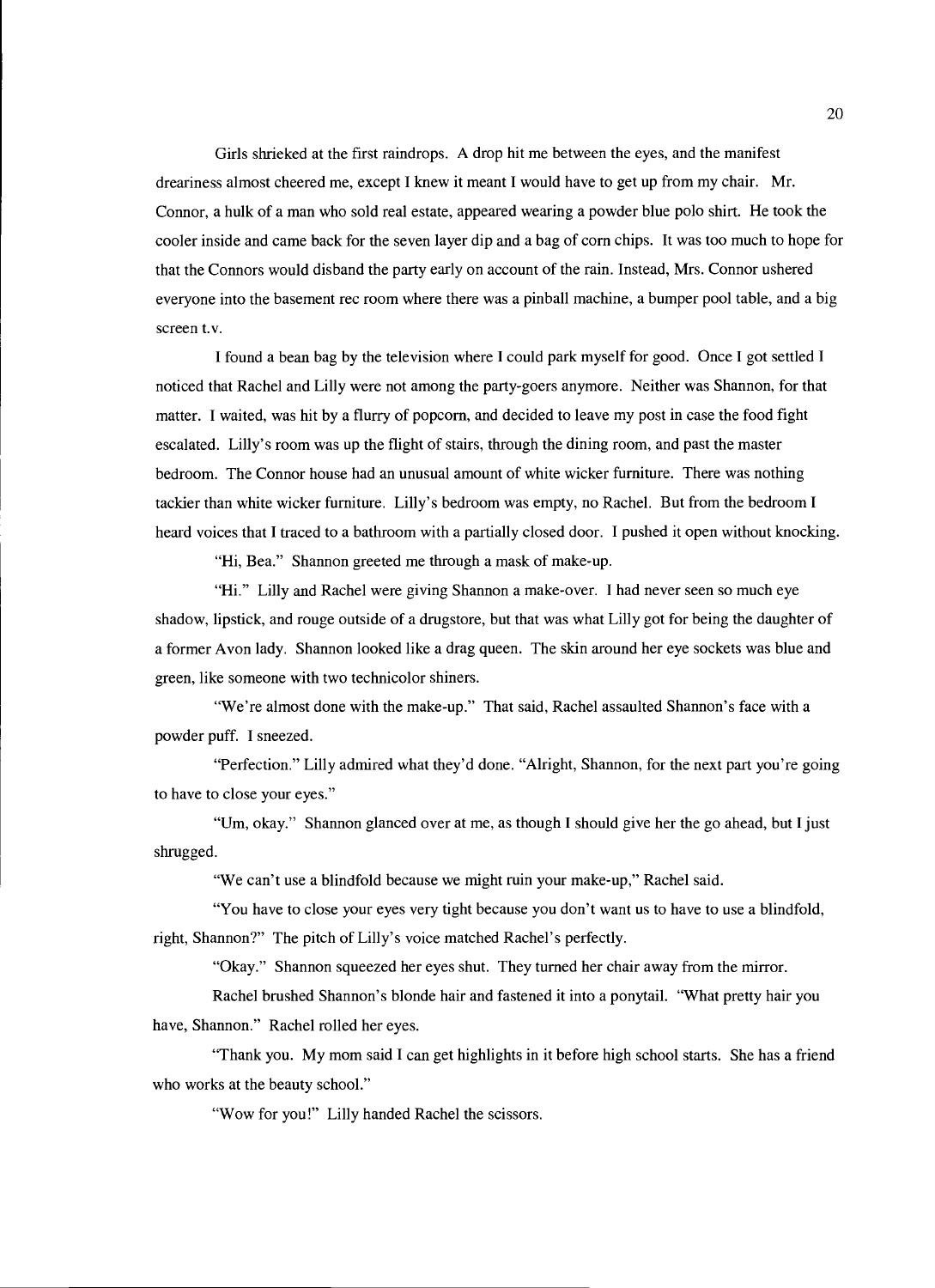It was easy to guess what came next. And although I wished I would have said something, I liked the grinding snip of hair between the blades. Rachel was cutting off the ponytail above the elastic band.

"What are you doing to my hair?" Shannon shrieked and reached back for her ponytail. Her fingers got in the way of Rachel's scissors; she screamed: "MRS. CONNOR!" Shannon's doughy hand bled bright blood. Lilly recoiled.

"It's okay, it's okay, it's okay. Get a band-aid for her, Lilly." Rachel tried to keep Shannon quiet.

"Gross, gross, eww. The first-aid kit is in my parents' bathroom."

"MRS. CONNOR!" Shannon had stuffed her hand in her mouth and was sucking on the wound. When Lilly's mom finally came into the bathroom, Shannon looked like a vampire, blood dripping around her lips.

"What happened, girls!?"

"Shannon cut herself with the scissor." Rachel hugged Shannon. "You'll be okay," she said sweetly.

"Shannon! Oh, my. Let me get the first aid kit. Lennard! I need you to help me with something!" Mrs. Connor left the bathroom.

"Yuck, Shannon, you bleed too much." Lilly stuck her tongue out. "That's gross that you're drinking your blood."

"You ruined your haircut, Shannon. We were trying to help you be pretty."

"I didn't cut myself!"

I couldn't watch anymore. Shannon was crying and slobbering all over, her face a disgusting rainbow of make-up and blood. Rachel and Lilly made me sick. Worse, I made myself sick; I had been quite entertained by the whole production up until Mrs. Connor had stepped onto the stage. I went into the living room and sat on a white wicker chair by a window. The rain had softened into a patter. I heard Shannon crying and Mr. and Mrs. Connor arguing about whether the wound needed stitches. Mr. Connor finally decided to take Shannon to the hospital; he made Lilly come too. I watched the parade of them: Mr. Connor, Shannon and Lilly, as they left the house, Lilly trudging, languidly behind, as though she were meeting her doom.

Without Lilly, Rachel had no reason to stay at the party. She found a matching wicker chair across from mine and sat down. I didn't look directly at her, but still I could see the wet spot on her shirt where Shannon had bled and Rachel had tried to get it out with soap and water from Lilly's bathroom.

"I didn't know you hated Shannon." My voice came out flat. "She's a spaz." Rachel shook a flip flop off of her foot. "I don't hate her."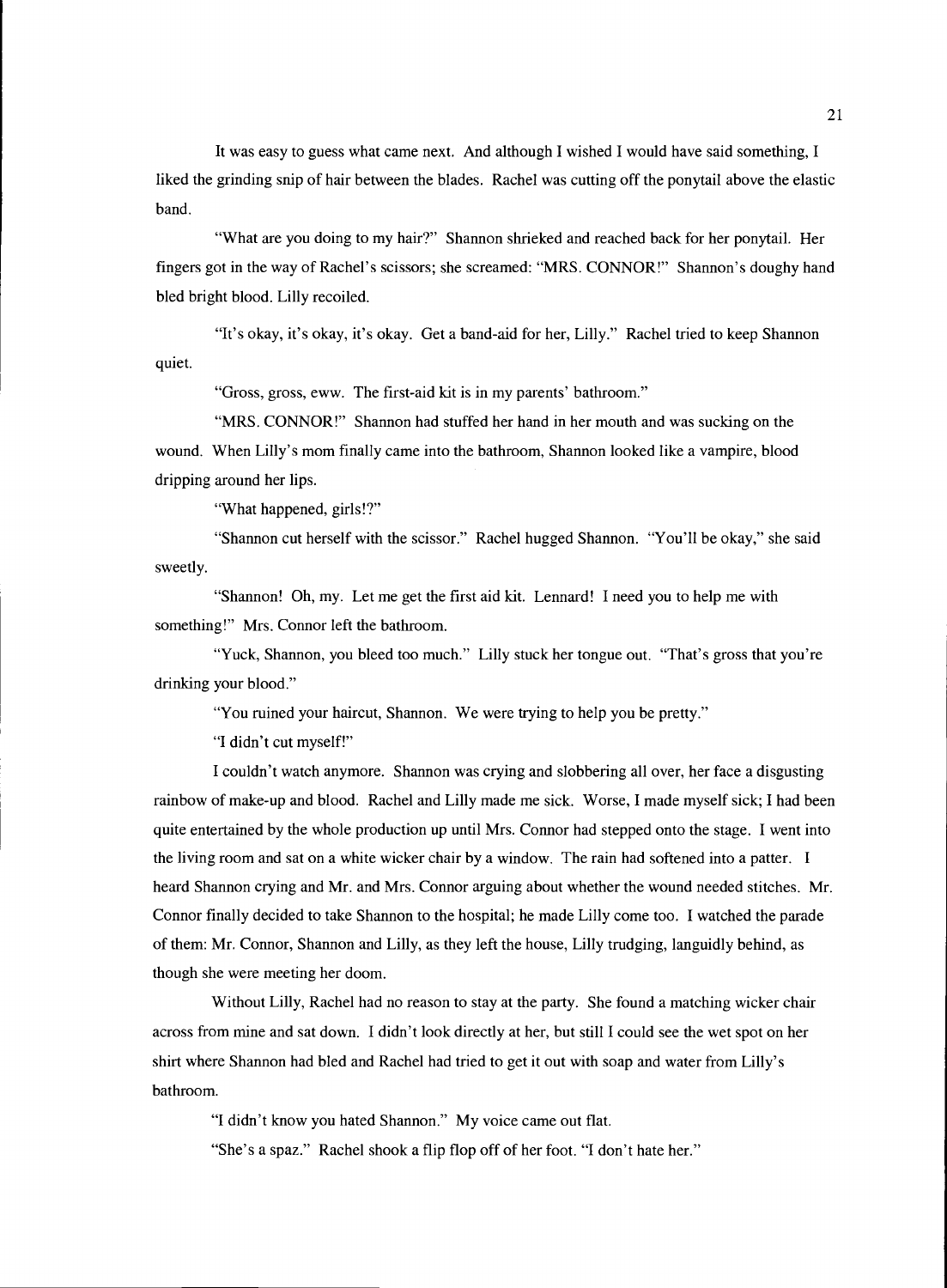"Does Lilly?"

"I don't know." Rachel looked around at the room, and I saw her eyes linger at a painting I hadn't before noticed. It was a landscape three times as wide as it was tall, a blanket of trees over hills. "Let's go." Rachel grimaced at the painting.

I wanted to call Jacklyn to pick us up, but using the phone would require permission from Mrs. Connor, I supposed, and I didn't want to have another encounter. We just left. As we walked home, Rachel told me that she hadn't meant to cut Shannon. I looked down at my own hands, my skin a gentle purple, wet, under the evening sky and the faintly falling rain. Of course she hadn't meant to cut Shannon; I knew Rachel had no reason to hurt Shannon. Rachel walked with her shoulders slumped, but as we neared the gas station she straightened, told me to wait.

I stood under an awning and watched a man with stuffed bears suctioned-cupped to the windows of his station wagon try to use the pay-at-the-pump. He would put in his card and then try to pull out the gas nozzle, but something wasn't coordinating properly and he finally swore and went inside. By the time he came out again, Rachel had found three cigarettes in the top of the ash-tray garbage can. She avoided any with lipstick rings because she thought women's mouths were dirtier than men's. But I thought the opposite. She showed me her findings, tucked them in her back pocket and we started home again.

"Lilly's in our driver's ed class." Rachel said.

"Super." She wanted to talk to me now. She was finished with being sulky and distant. The easy change enraged me.

"Her brother took it a couple of years ago. He said it sucks."

"Great."

"Just that it's boring. But some of the filmstrips are cool."

"Wow." I wanted her to shut up about what driver's ed, Lilly, and her brother.

"Bea, you're supposed to be excited about getting a driver's license early. It will be wicked fun to go around without our parents." Rachel pinched the gum she'd been chewing and pulled a string of it from between her teeth. She let it swing out of her mouth before tossing it into a grassy patch by the street corner.

"That's what we're doing now, Rachel." I stopped, grabbed her by the wrist. "We're going around without our parents." She jerked her arm, but I held it, just long enough to frighten both of us. Her pulse ran under my fingers like a warning. This, now, was as free as it got. I didn't want the future; I feared that if the future brought control of a two-thousand pound motor-vehicle, life might just get more and more twisted, splintered. And I couldn't even trust my best friend with a pair of scissors.

"Bea, sometimes I forget how sweet you are."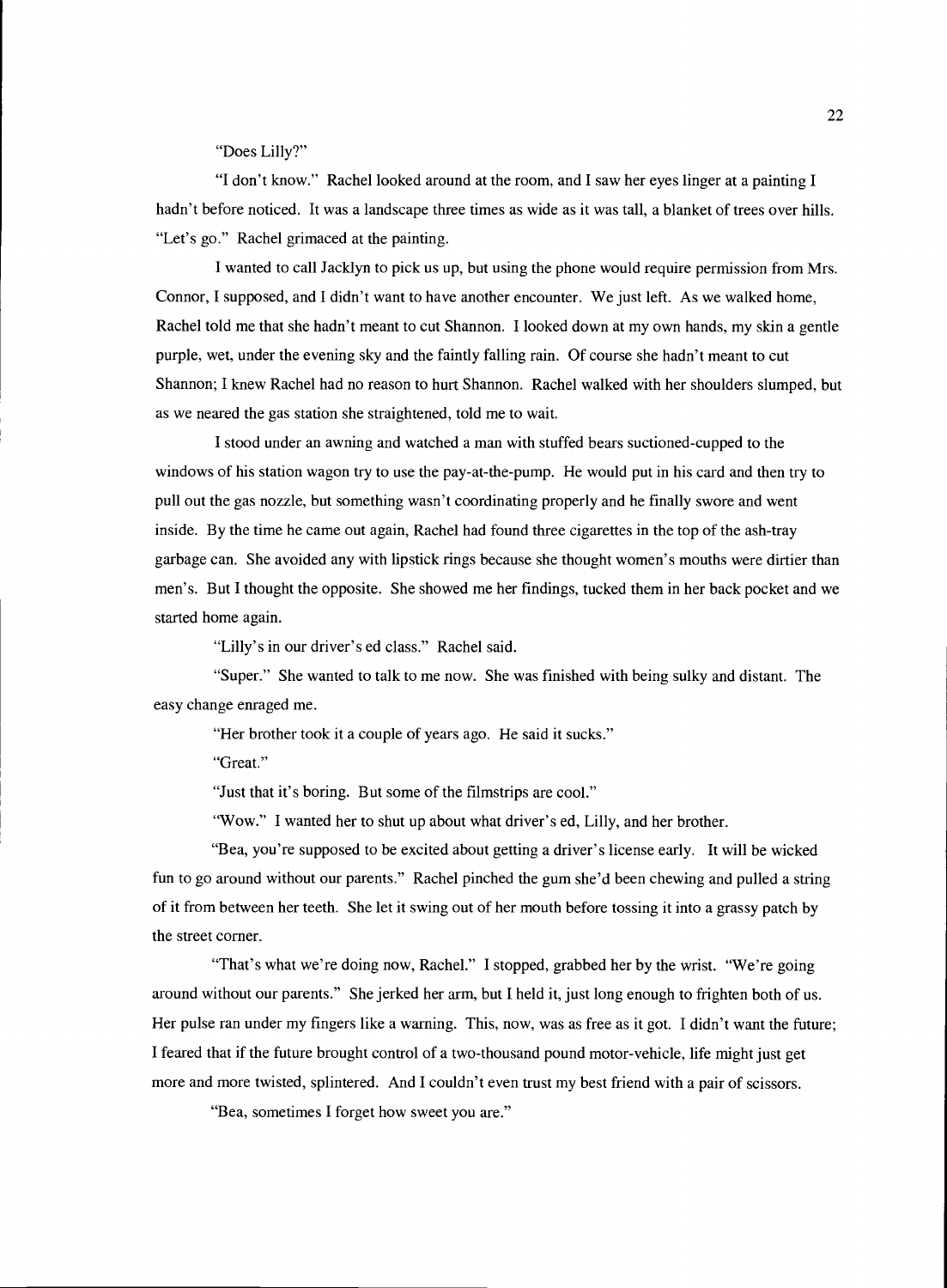I wanted badly to hate Rachel. Or not to need her so much. I tried to think of something to say, something that would make her realize I was much cooler than anybody in Lilly's family, but it was easier to worry about a problem than try to fix it. We walked in silence until Rachel asked me for gum. I often provided her with it, and she counted on my father buying Trident in bulk. I dug a pack out of my pocket and gave her two pieces. I wondered if she'd eat anything else that night.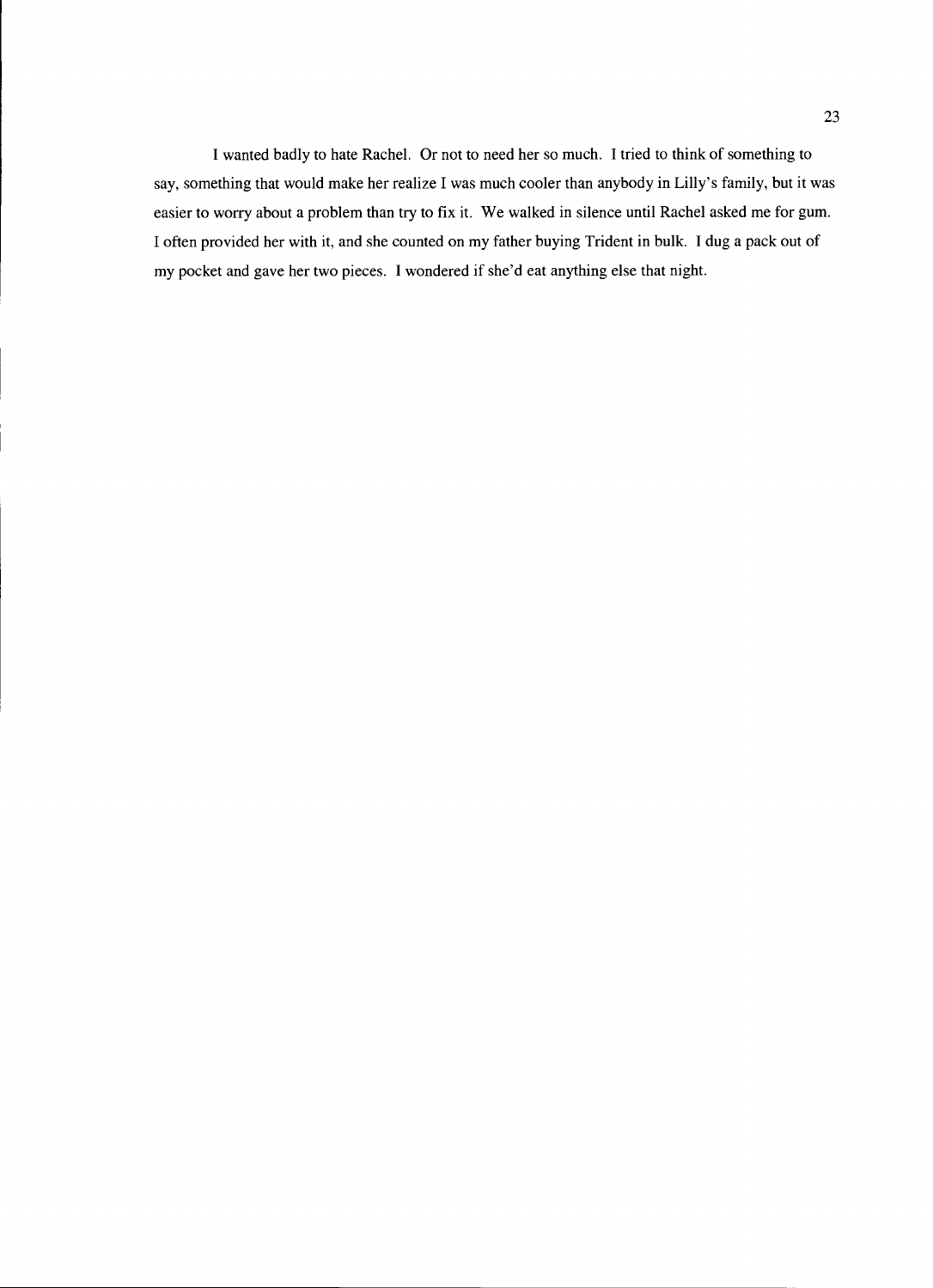#### Chapter 3

I had known my mother was leaving because I had begun to hear dogs barking in the middle of the night. The neighborhood dogs were the first to know when something was amiss, and they woke me up three nights in a row before I put it all together: the dogs, the engine of her car, my mother sleeping until noon. Some nights she stayed, but once I understood that she left, I wondered if there was anything that kept her coming back.

Wherever it was that she went, I wanted to go too. And one night I did. Once my parents had retired to their bedroom, I stayed downstairs on the couch. We had rented three videos, and I feigned an intense resolve to watch them all: Blue, White and Red, in a six hour marathon with nothing but a pitcher of lemonade and the luscious cinematography to keep me alert. After Blue, I thought about scrapping everything and hitting the hay. Human existence was too packed full of disappointment and deception for me to think that one night of stealing away in my mother's station wagon could mend the dissolution of our family. But I couldn't move. My brain had become a plastic water toy: a plexiglas cube in which oily turquoise-colored liquid made waves. The plastic fish splooshing back and forth was my wellintentioned spirit. I, Bea, couldn't move, but my spirit sploshed about. To get to my bed I would have to climb the stairs. Not only that, I would have to brush my sugar-bathed teeth. And wash my face if I really wanted to be thorough about the bedtime routine. Sleeping in the backseat of the station wagon seemed less effort than my alternative. And, I hoped, the heady bath of French existentialist thought that had washed over me might dissipate once I crawled into the back seat and smelled the vinyl upholstery against my cheek, a smell I thought would bring back many childhood memories in some of their happier incarnations.

The car swaddled me in stuffy heat. I'd been wearing a green tank top and blue terrycloth pants, but I decided to ditch the pants within moments of settling in the back seat. The pants made a good pillow; my cheek against vinyl had turned out to be too unpleasant evoke anything but annoyance. There I was in the car in the garage. I sat up. My mother had left a pair of plastic sandals on the floor in the back seat. There was sand on the floor, too. But that was the last I remembered, maybe due to oxygen deprivation-I hadn't thought about needing extra air.

My mother was a horrible driver; I woke up on the floor of the car. I had hoped to wake up when she got in the car, not while we were on the road. My bladder stung with lemonade bloat; every bump bringing me closer to peeing. I wasn't wearing any pants. I had taken off my pants and now with the A/C streaming, I had goosebumps everywhere I had skin.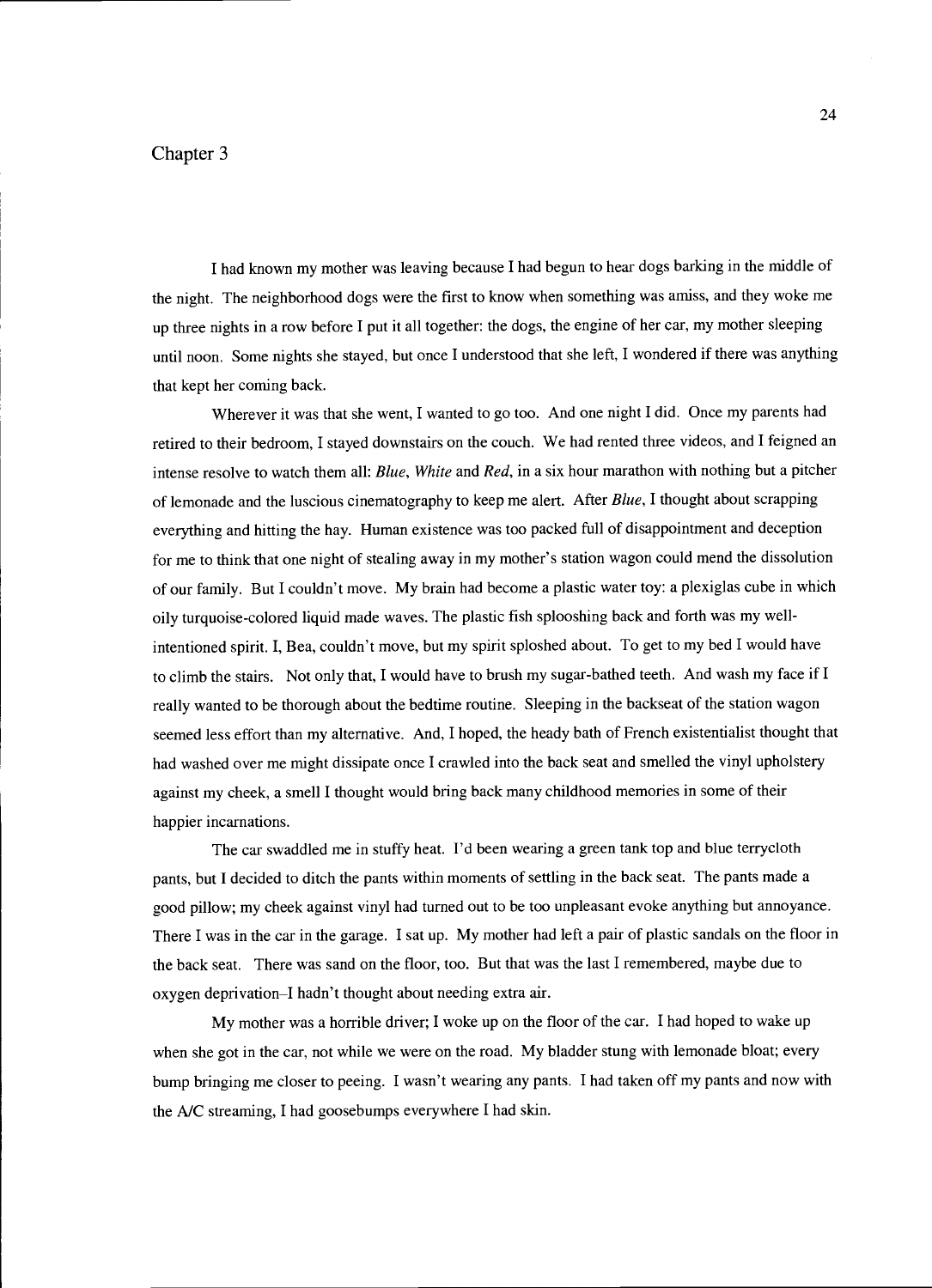My bladder pulsed; I envisioned it bursting. I clenched my legs together and tried to ignore the sensation that was verging on intense pain. I felt the sand against my legs. The particles danced as we drove over uneven road. I pictured my bladder vibrating, stretching. Briefly, I put my palm against my abdomen the way I'd seen pregnant women touch their bodies, but any pressure intensified the feeling.

I told myself to keep clenching, press my thighs together harder. Impervious, I had to be impervious. Distract myself. What was my mother doing? Where was she going? Was she meeting someone? I didn't think she had a lover; people in love were supposed to have flushed cheeks, dewy skin, and bright eyes. Love made one's voice lilt. When my mother spoke it made my own throat feel dry. And her eyes were not bright. The pain in my belly was bright.

#### Mommy.

The hot liquid ran down my thigh as though someone squeezed a warm lemon onto my skin. I found a wad of drive-through napkins under the seat, and I stuffed them against the puddle forming under my left hip. I bit my lip-hard. I wanted to punch the floor and punch the seats, but I felt as potent as a penguin. The bright smell of my piss was rising, and soon my mother would smell something strange. The air conditioning would circulate the stink of the baby in the back seat, and my mother would probably crash the car. She wouldn't wonder why an un-toilet trained child would be in the back seat of her car; she would just crash. We would be dead.

How bad was dead?

Grand-mère was dead, and she seemed better off for it. We all were. I had thought about death before, but in the back seat of the car, in a puddle of my own fluids, I managed startling profundity. I realized that I had a choice in the matter. If I wanted, I could very well open the door and jump out. Depending where we were (I had no idea), and how fast we were going (fast, fast), and the density of traffic (the road sounded lonely, but even so), I could die.

My mother coughed. She coughed a cough that sounded like "rabbit." She didn't want me to die. She'd have to be a sociopath to want me to die. Nobody wanted their child to die first. Except maybe the people on airplanes who made up that rule about adults fixing their own oxygen masks before helping small children with theirs. I'd been suspicious of that rule since I was nine. Besides the airplane policy, I'd heard of mercy killings. People, usually poor, disenfranchised people, sometimes killed their children so the child wouldn't have to live a horrible life. Hamsters did that too. "Rabbit," my mother coughed again, and then she put a tape into the car stereo.

Joni Mitchell. Songs are like tattoos...I didn't understand that line. My mother began to sing along. Jacklyn would have said she was flat. As my mother sang I felt a different embarrassment. It hurt that I was in the car with her, listening to her sing badly. Joni was my mother's favorite, and still my mother sang off key. The tape had more than one album on it, I think, because the music kept playing after I'd counted at least a dozen songs. I'd pulled my blue pants down to use as a blanket.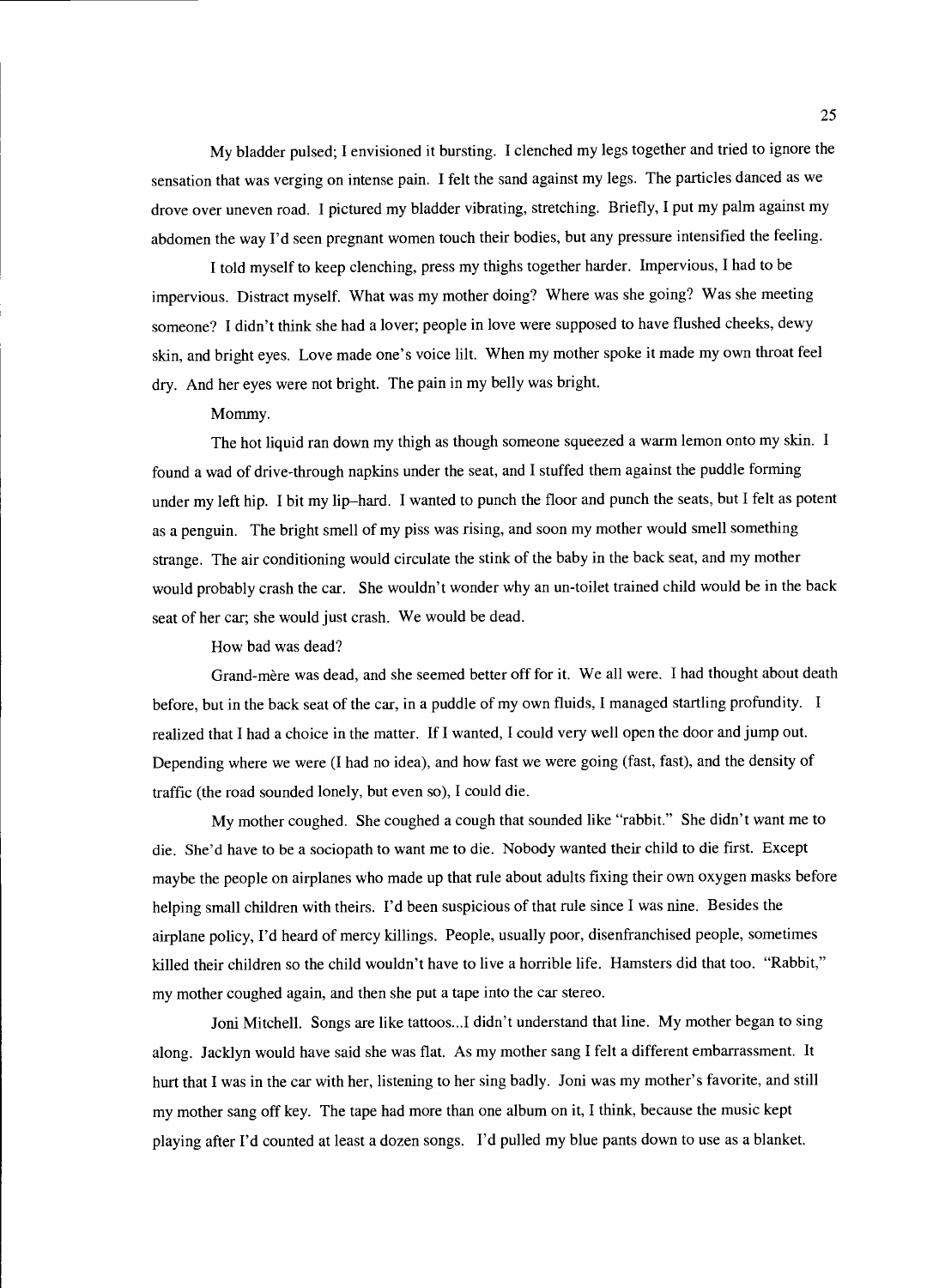Clammy in my puddle of pee, I shivered and wondered how my mother could drive along, singing, without any idea that her daughter shivered in the back seat.

My seventh grade teacher that year had given birth to twins. Mrs. Wagner was full of information on the telepathic connection between mother and child. Mrs. Wagner had a lazy eye that prevented her from making clear eye contact with her students, but she more than made up for this with the enthusiasm she displayed during our unit on Newton's laws of gravity. She let students accompany her to roof of the school building to drop things. I remembered that Mrs. Wagner said mothers could smell their babies. Even their adult children. Mothers could pick out their child's bed sheets from the bed sheets of dozens of children. I wondered why my mother didn't smell me. Why? I wanted to ask Mrs. Wagner.

The car stopped and started. If we had been on the freeway, we weren't anymore. Dawn might have been breaking, or crumbling, because light started to ooze through the windows, so faintly that I only noticed because a bar of it illuminated my toes. When the engine killed the music, I knew we'd arrived. I popped my head up and my mother screamed.

"Oh my god, Bea." She was rocking and breathing, her hands clasped at her chest. I hadn't meant to pop my head up, not as non-chalantly as I had. But I'd been through a lot, and my hip had been cramping for the last five songs.

"I must be sleep-walking again, huh?"

"My heart hurts, Bea, that's how badly you scared me."

"Sorry." I held onto my pants. "I didn't mean to scare you." She didn't buy the sleep-

walking, though I had experienced a bout of that a few years ago.

"Bea. You are a strange child."

"Where are we?" We were parked at the beach, I could clearly see. I wanted to know where she thought we were.

"I couldn't sleep." She looked curiously at me. "We might as well get out of the car."

I tried to put the pants on while she wasn't looking, but she caught me and came over to inspect the back seat.

"Is that urine?"

Clearly. Lying wasn't an option. "The bumps jostled my bladder. I used all the napkins I could find to dry off."

She opened the passenger's side door produced another wad of napkins from the glove compartment. "Don't put your pants on yet."

I nodded, sitting in the back with my legs hanging out of the car. My mother handed me half of the napkins. With the rest, she blotted my legs. She started with my right hip, so I worked on my left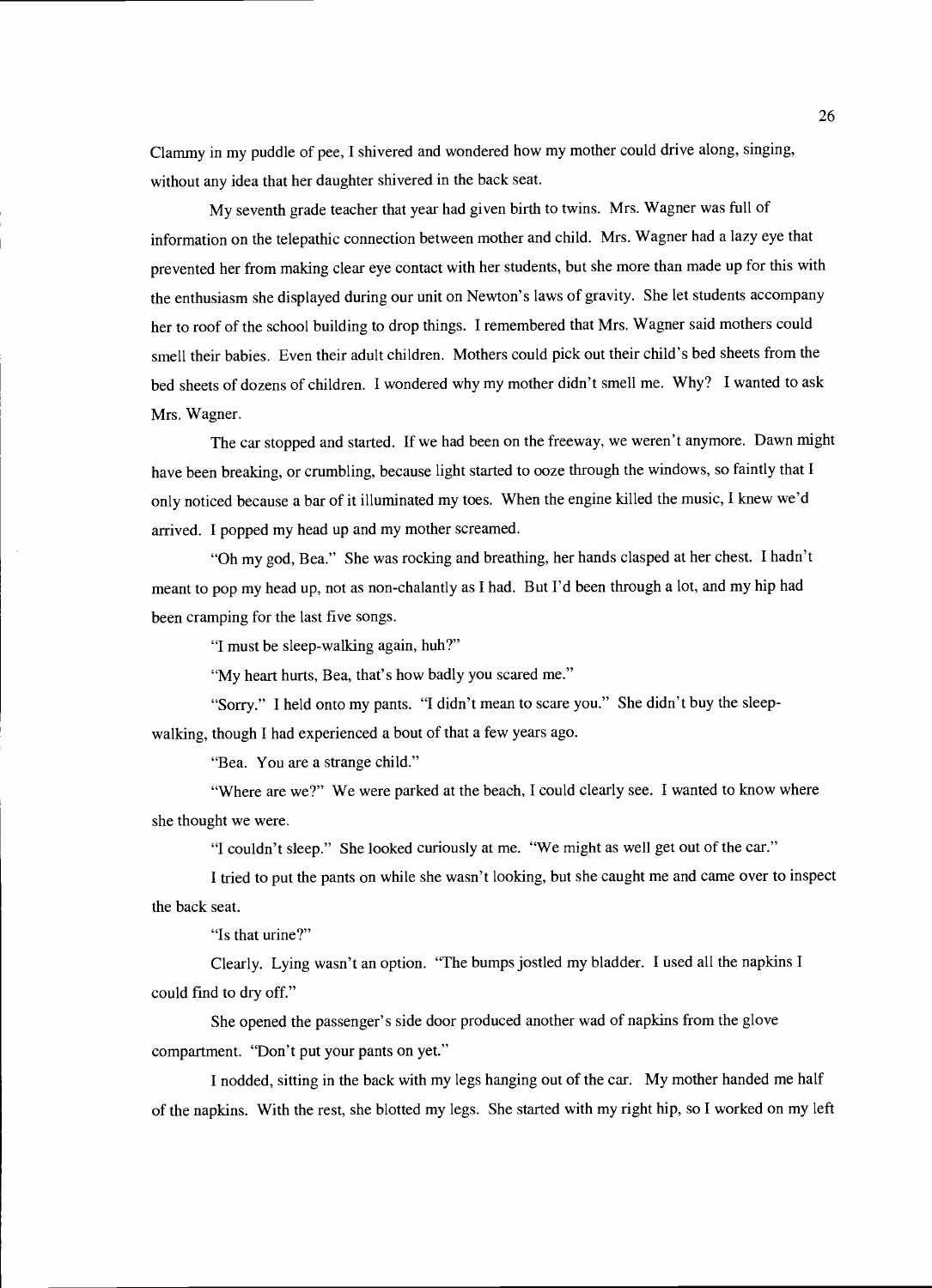ankle. I felt my shoulders slump and my belly stick out. I felt that I should have been more embarrassed as she touched me; I knew she wasn't there to meet anyone. "Thanks, Mom."

Once I was dressed and out of the car, the wind whipped my pants and sent icy shocks through my spine. My mother, seeing my bare shoulders hunched in the cold, took off her sweatshirt and handed it to me. "I forgot the blanket," she said, stepping back to the car. "Hell." She took off her shoes and put them in the trunk where she'd retrieved the blanket. Now we were both barefoot. "You didn't have any shoes to begin with, did you?" I shook my head.

We walked toward the ocean, then along the darkest part of the sand. Jellyfish had come up, a red tide that looked like bloody sanitary pads littered along the beach. I was careful not to step on them, but for all my care, I cut the fleshy part of my foot on a stone. The wet sand made it difficult to know whether or not I was bleeding.

We sat down after a while, further from the ocean so we wouldn't wet the blanket. I thought about leaning against my mother's shoulder. The way the water moved made it so unfriendly, lapping up against the sand, knowing that with persistence it could wear it away. I could not make my mother look at me, but I looked at her, her hair pulled back in a clip, a piece of it escaping and covering her left eye. Water should be clean. I wanted to wash myself in the water, wash the urine off of my legs, wash the skin off of my muscle and the muscle off of my bones. It smelled of dead fish, though, where we were at the beach. I couldn't trust that the water was clean. I had a keen nose and knew that nearby, something was dying.

"I'm unhappy, Bea."

All I could hear were the waves crashing and my mother's breathing. I'd tried to match my breath to hers.

"I'm leaving for now." She had found a piece of drift wood and was making cross-hatchings in the sand. I had to say something.

"Do what you need to do, Anne." That was what I said.

"Anne?"

"I don't want you to be sad," I said.

\*

I never told my father the whole story; the story was mine. I said that I was still up watching movies when Mom came downstairs, that I went along with her. She told him that morning as little as she'd told me and was gone a week later. She didn't make us any extra casseroles to freeze, or pack us any lunches or anything like that. She left with a couple of suitcases and Dad and I found out later that she hadn't even told her parents. A stop at the bank and she'd been on her way.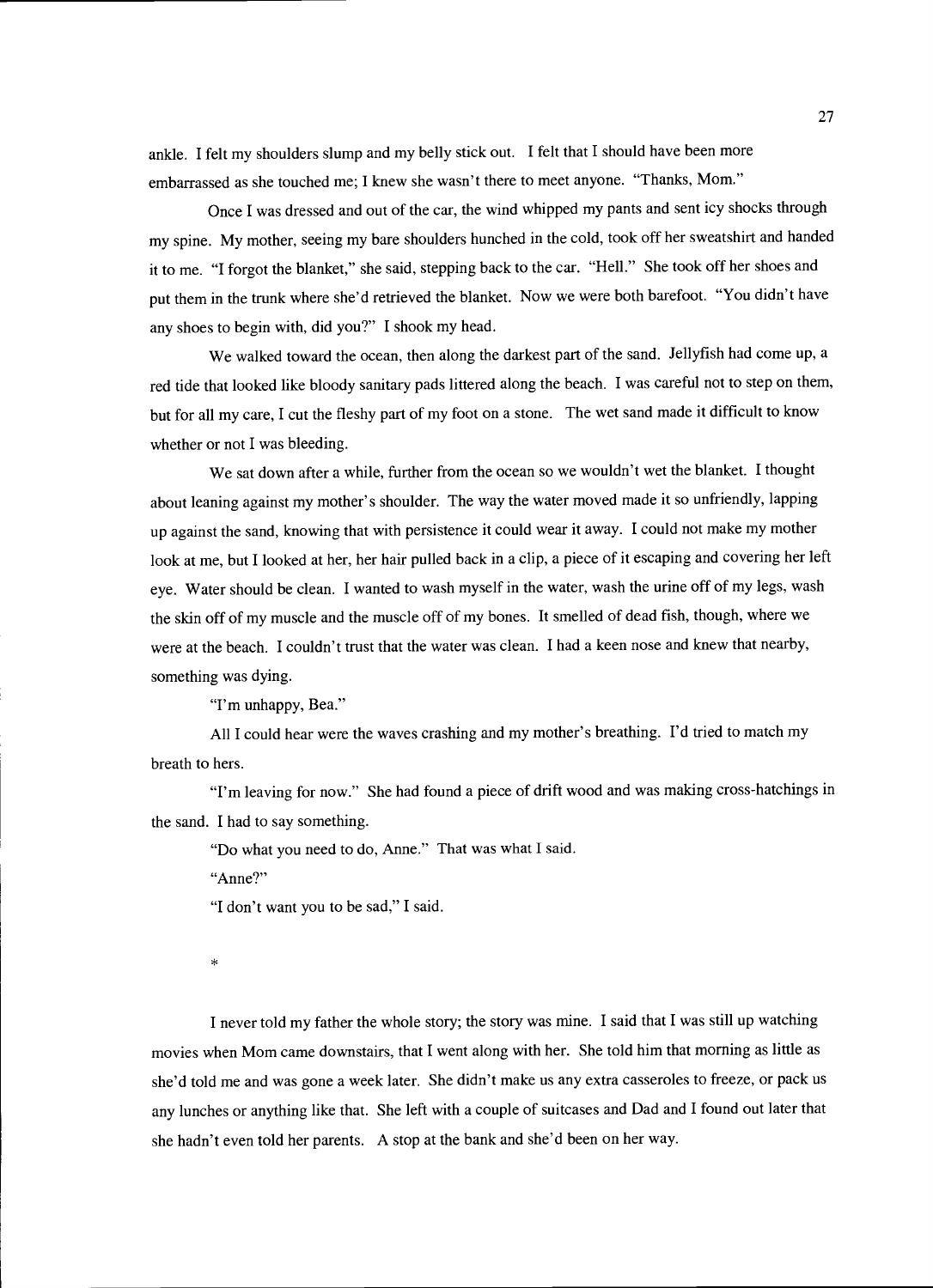My foot got infected at the cut. I had to take antibiotics and have it stitched up once the pus stopped oozing. Sea water was supposed to work as a cleansing agent. Nature's best bacteria basher. So much for that. At least it healed up in time for me to put on shoes last fall when I began eighth grade.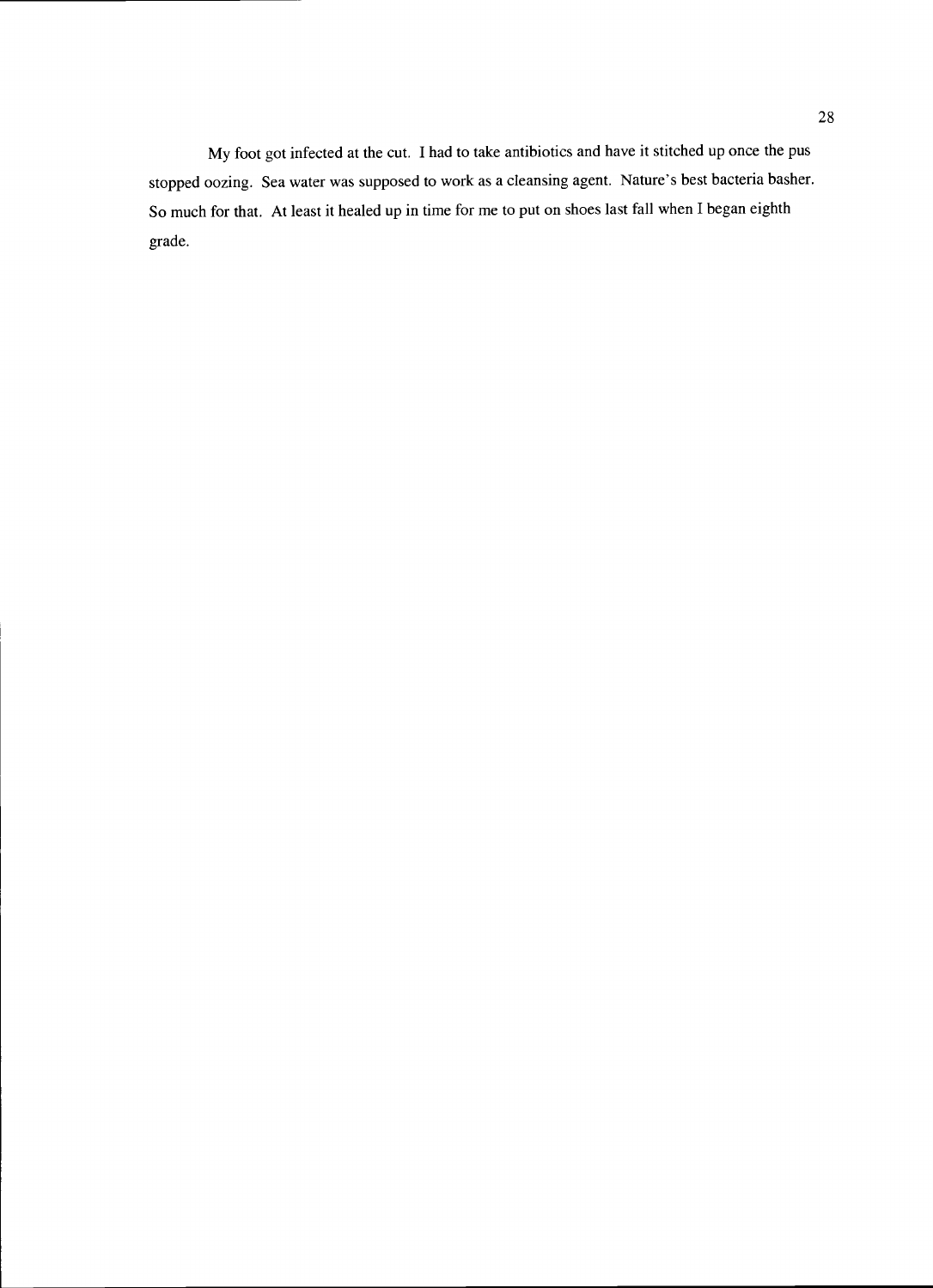### Chapter 4

Seeing Rachel with scissors at Lilly's party had upset me. Not just because she had cut Shannon, tried to hurt her for fun, but because every time I turned around Rachel wanted to cut something. A sensation of guilt began to fester and open inside me. But how had I been responsible? I'd been complicit, a word I'd learned from my mother when she'd described the way my father acted when Grand-mère threw her tantrums, but I hadn't incited anything. On the surface, I was innocent.

When she lived with us Grand-mère had often accused me of stealing her teeth. I'd stolen her teeth, her dressing gown, her pearl earrings that burned in a fire in 1949 (she'd even collected the insurance). These accusations didn't faze me nearly as much as the sunken skin under my mother's eyes. Since Grand-mere had moved in, my mother looked ten years older; she'd even let the five dollar haircuts place in the mini mall cut her blond hair into a jagged bob. A five dollar hair cut. My mother was not the kind of woman who tolerated a five dollar haircut. But Grand-mère had needed a haircut too; we'd gone to the mini-mall for her. But the people at the shop refused to cut her hair.

Grand-mere never went grey. Even on her deathbed (premature as it might have been), her brown hair gave a ruddy glow in the sunlight. Grand-mère had not been a woman to wear her hair in a bun, either. She'd lived in Paris, the thirteenth arrondissment; she'd taught French feminist philosophy at the experimental university, Paris VIII. Grand-mère had nursed espressos in the presence of Simone de Bouvoir, taught a course with Hélène Cixous. These things wouldn't have made much of an impression on me if my father hadn't sung them like the chorus in the song that was his mother's grandeur. Her intellect, scholarship, wit, his inheritance. He neglected to consider that my mother would inherit a broken marriage.

What bothered me about Grand-mère was the marionette. She'd bought a marionette for the ninth birthday of essayist Margot Renault's daughter, Charlotte. And I, just a child when we first visited Grand-mere abroad, found the marionette. It was one of the only things I remembered about Grandmère's apartment. My mother, father, and I were all to sleep in the same room, in the same bed for the full two weeks of our visit. The marionette sat on the bureau, and I thought she was a gift waiting for me. I saw her with the blue and purple silk suit of a clown, curled brown locks, painted fingernails. I was six, and when Grand-mère and my parents retired to the salle du séjour, each sipping an apèritif, I stole away to the guest room, used a chair to reach the top of the bureau, and gathered the doll in my arms.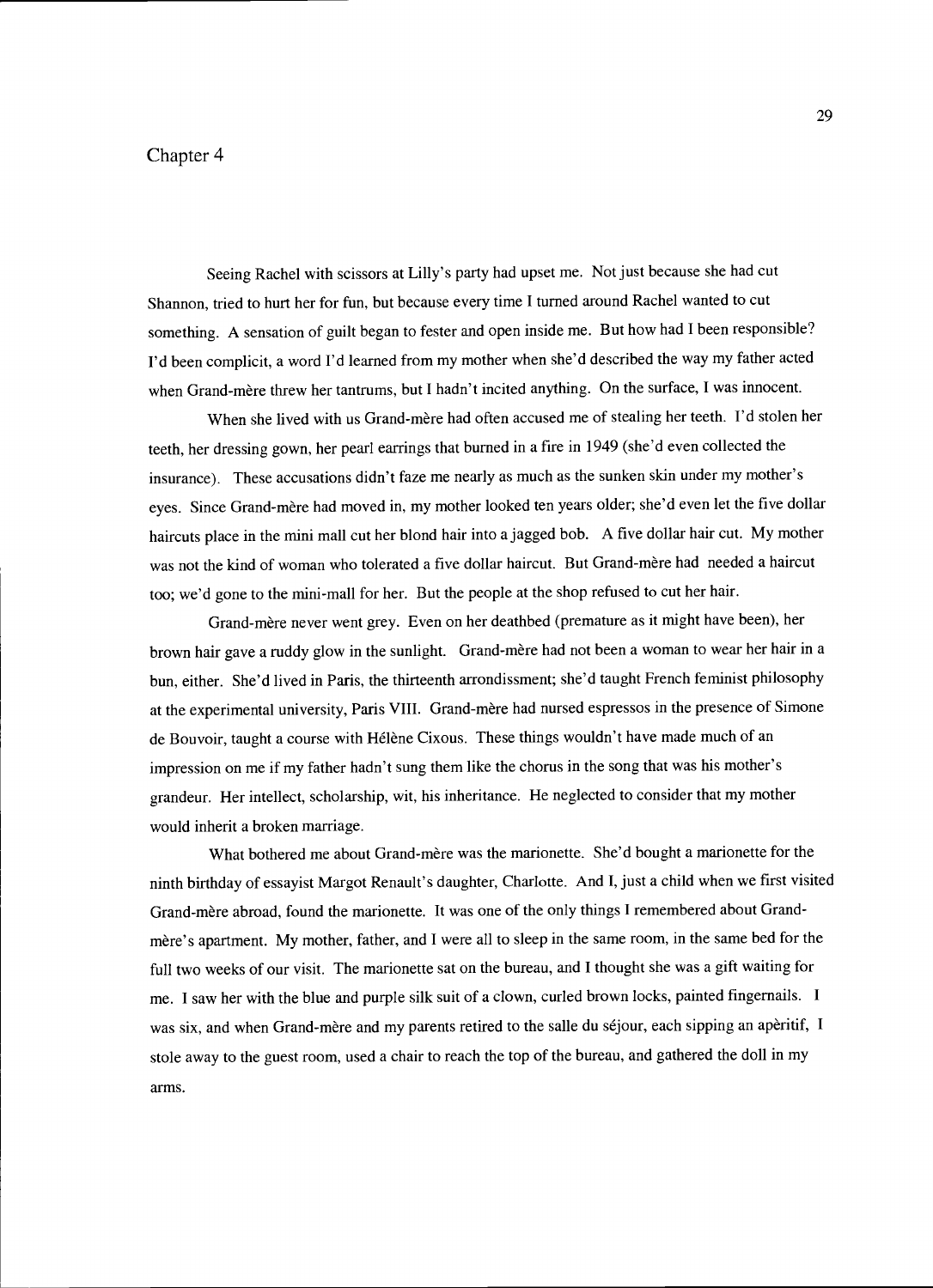I carried her to Grand-mère. I wanted to say thank you. I'd already planned to name her Angela, decided she would perform in my circus. I would create a stage with painted brown boxes, make Angela dance.

When Grand-mère saw me she put down her drink, stopped the sing-song meditation that was her conversation voice, and stood up. "Qu'est que c'est ça, Beatrice?"

The doll was nearly as long as I was, and as I sensed Grand-mere's anger, I lost my balance. Grand-mère came toward us, Angela and me in a heap on the ground. I didn't know what to say, so I started to sing a rhyme from the record she'd given my father when I was a baby: "Quelle heure est-il? Ii est midi. Que te l'ait dit? La petite souris. Oà donc est-elle? Dans la chapelle."

She scowled at me, snatched up the doll, and pulled at her tangled limbs. "Regards, toi! Regards ce que tu a fait?" But I kept singing: "Et qui fait-elle? De la dentelle. Pour qui? Pour les dames de Paris qui portent un chapeau gris."

My accent held no water: my mother tongue, thickly American, spoke French like a sinking life-boat. She sent me into the room for the night even though we hadn't yet eaten dinner-a rabbit stew, I could smell it. My mother protested and later said she'd also thought the marionette a gift for me, but Grand-mere insisted I be punished for cheekiness. Now I believed she was really punishing me for an imperfect accent.

Grand-mere made me feel helpless. When she came to live with us she was supposed to be the helpless one. Sometimes I didn't feel sorry for her, despite her pain. I certainly didn't feel as sorry for Grand-mere as I did for my mother. Especially the day my mother tried to give Grand-mere the haircut. I returned home from school that day holding my paper mache penguin project. Judged best in the class by the students and teacher alike, I couldn't wait to share the news with my mother who'd helped me with the penguin-not as the creative architect her self, but more as a sous chef, tearing the pieces of newspaper, mixing new batches of water and flour paste. I'd gone out on a limb and painted the penguin's beak red, sunset red, though I knew people expected yellow beaks on birds. My mother surprised me with a shaker of red glitter; the beak popped even more.

When I opened the door Grand-mère was sitting on the steps as a child might wait for the favored parent to return. Her hair hung below her shoulder on one side, but on the other it sloped dangerously across her ear, jagged along her forehead. She took little notice of me and returned to what she'd apparently been doing: humming and writing in the carpet. She couldn't read or write now, but she made invisible marks on any surface she could, tracing dissertations with her left index finger. I didn't see it then, but she wore a generous smear of blood on her neck.

I should have noticed the blood or wondered about her hair. Instead, it occurred to me that with this paper mâché success under my belt, I could begin to experiment with strings. I could build elaborate stages and puppets, my girlhood fantasy, and this too I wanted to discuss with my mother. She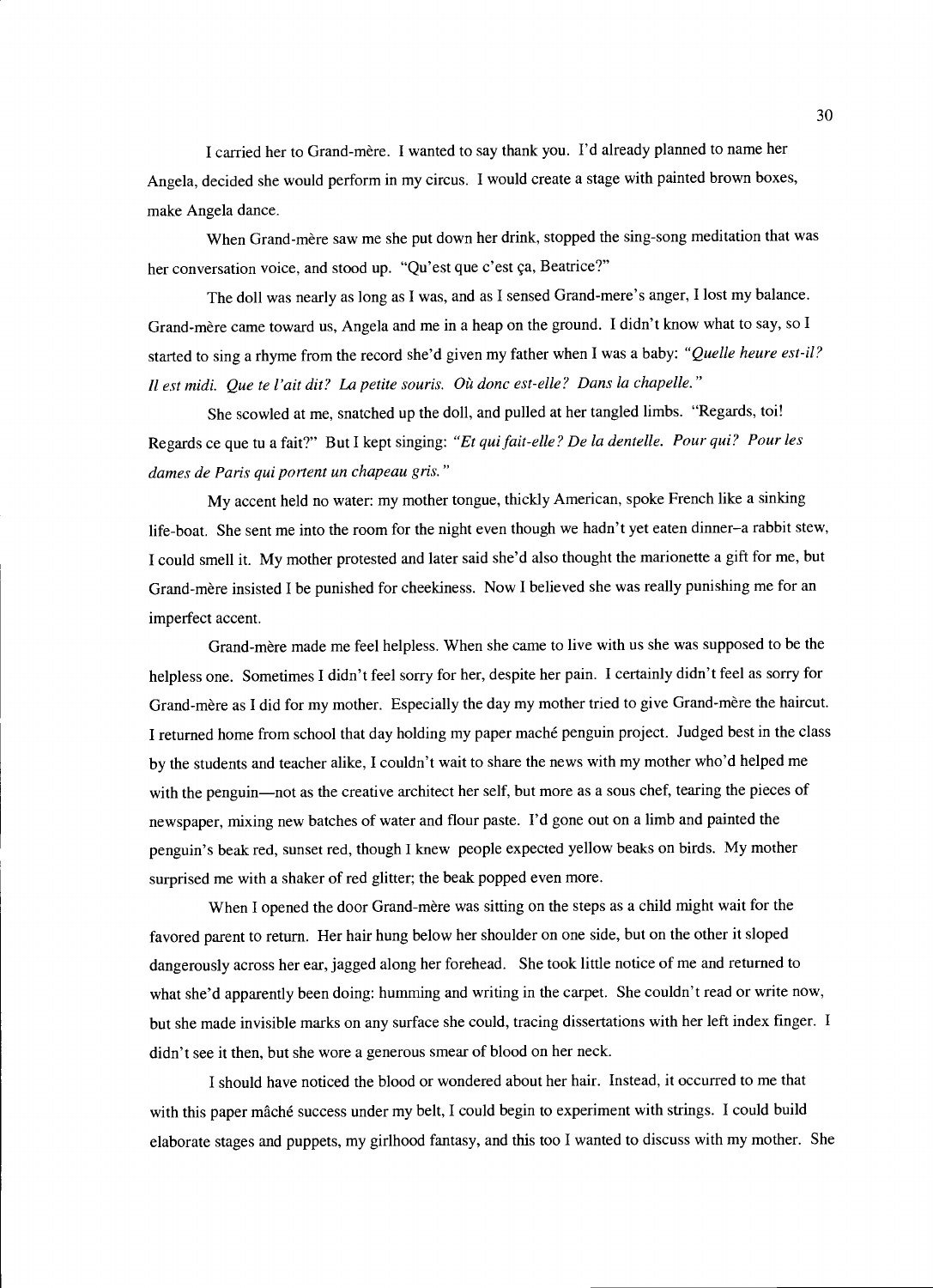used to work at the bank, but now that she stayed home all day with Grand-mère, she should have extra time for me. I imagined ordering her to do the busywork: the brown cardboard box that I left in the morning would be green, rolling hills when I returned from school. She could cut the fabric for puppet costume designs. From the hallway to the kitchen I'd already imagined my own three-ring circus; I thought nothing of Grand-mere's grotesque coiffe.

The kitchen, empty, the living room, too, I hurried up the stairs, my penguin clasped against my chest. "Mom!" I didn't bother to catch my breath on the landing, "My penguin won, Mom!" I barreled into my parents' bedroom. My mother sat on the edge of the bed, her hand wrapped in a rag. Her eyes took on a sugary glaze, as though she'd abandoned her body. Grand-mère affected that stare on a daily basis. But my Mommy was not supposed to look like that. I stood there searching for signs of my mother. "Mom?" I went to her, dropping my penguin, her head just below mine as she sat. I kissed her blonde head as tears eeked from my eyes. My mother wasn't there, and it was the first time I felt my body hollow-out. I helped her to lie back on the bed. I took her wrist gently, unfurled the rag around her hand--just touching the cloth bloodied my fingers. It was a wet landscape, two planes of skin that didn't meet, and I knew she needed stitches from her thumb to her wrist. She had cut her hand in the process of cutting her mother-in-law's hair. Grand-mere had screamed and flailed even harder than when the haircut shop had refused her. The blood on Grand-mère's neck was my mother's.

My father left a department meeting to drive his wife to the hospital. I wanted to be in the car with them because he probably scolded her for being careless. I would have stood up for my mother. Instead, my father forced me to stay home with Grand-mere. But I didn't watch over her; I locked my door and posed my penguin on the dresser so he could watch over my bed.

After Lilly's party, I didn't see Rachel for three days. I busied myself at the library, viewed a Discovery Channel program about sharks. Still, I was bored and anxious. I'd been calling Rachel's house, and since nobody ever answered or called me back, it wasn't a stretch to imagine she was calling Lilly instead, to talk about Shannon's trip to the emergency room, or worse, to talk about what dorks Shannon and I were. I wanted to talk to someone about what a horrible person Lilly was, but Rachel was the only person I called. Just for a second, I entertained the idea that Rachel had cut herself with scissors and bled to death. I felt a mixture of shame, fear, and exhilaration. Then I called Rachel again.

Nobody answered; I decided to investigate. I heard music coming out of Rachel's house. Maria Callas. Jacklyn had told Rachel and me all about Maria, all about losing her talent and growing bitter to the world. Jacklyn said that Maria's voice was like a brilliant jewel, her body an empty setting when it was gone. I could picture this, because I had a ring, it had been my thirteenth birthday present, that broke. My birth stone had fallen out. The greenish waters of an aquamarine were nowhere to be found no matter how hard I searched.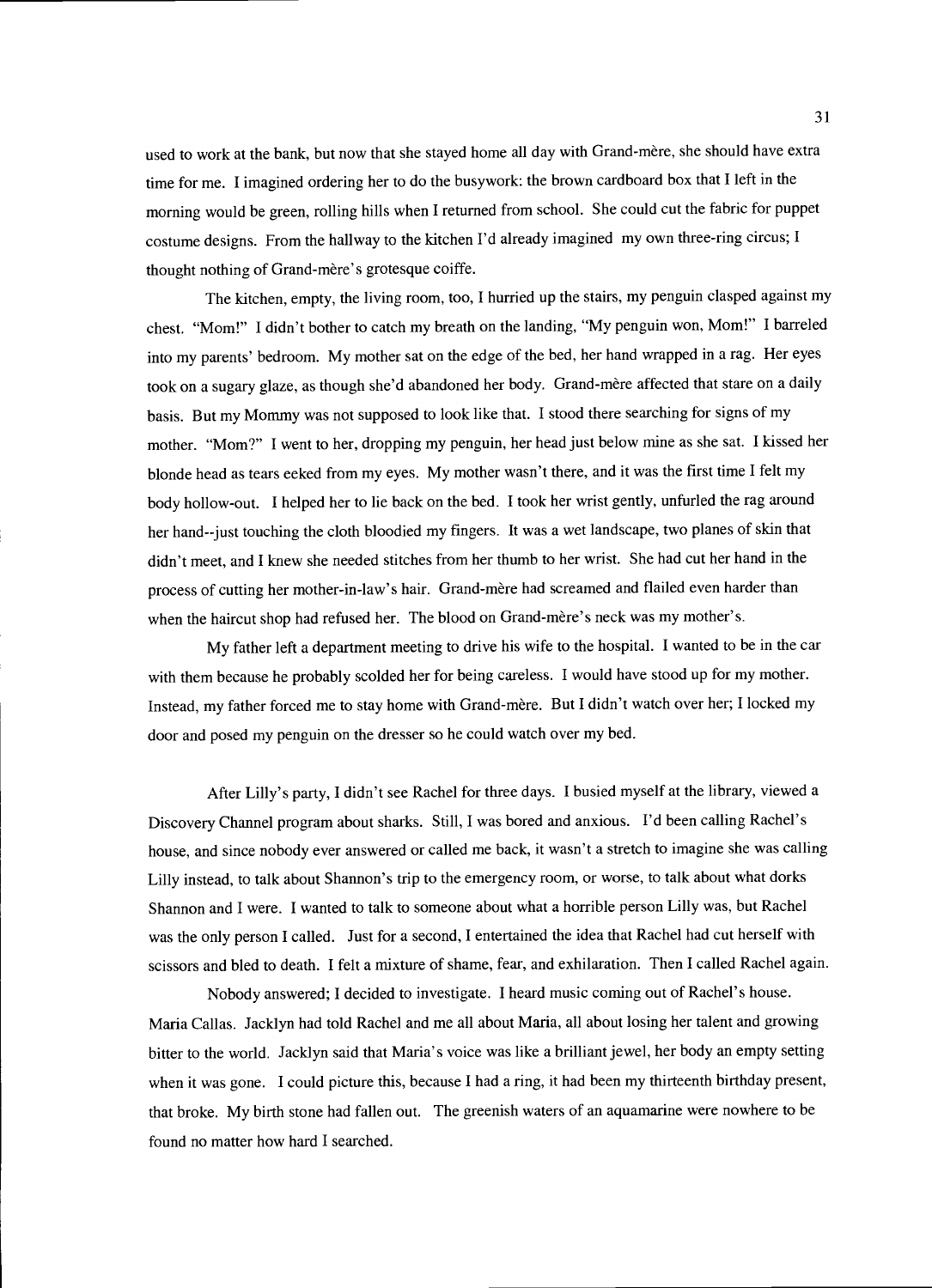I started to ring the doorbell, but the door pushed open; it hadn't even been completely closed. But the crimson rug had bunched up, hardened lava around the door, preventing it from opening all the way. I slipped through the narrow space like water through a crack. Luciano pattered over to me. He walked with such light steps it looked as though he was dancing an old world dance, a weird jig we had learned in music class. "Hey, Luci." I scratched his ears, and he grunted then sneezed repeatedly on my arm. I knew enough not to put my face too close to his. He kept on grunting--that was why so many people liked dogs, they were earnest about expressing pleasure.

"Where's Rachel, Lu? Show me, okay?" As soon as I stopped petting him, he nudged my hand with his snout. We weren't getting very far, yet the feel of his fur between my fingers made me realize how long it had been since I'd been over to Rachel's. The last time I'd spent the night, Luci had slept on my sleeping bag for almost an hour before retiring to Jacklyn's queen-sized bed. I remembered pretending he was my dog. My mother had said we could get a dog if Grand-mère didn't live with us. Animals scared Grand-mere; she believed they belonged outside the house. Even if a hamster lived in a cage with a wheel, a water bottle, a food dish and cedar chips, even if it had an obvious home in a girl's bedroom, Grand-mere thought it was supposed to be outside, outside, she said, where a mongoose would eat it.

Luci followed me as I walked toward Rachel's room. She wasn't napping, and her room was tidy, her bed smoothed and made. Then I heard, nestled inside the music, inside Maria's voice, Jacklyn singing. I heard Jacklyn's voice that she didn't ever want to share.

I missed Jacklyn. I hadn't seen her since Mother's Day, and then she had been mostly asleep. Except when she hugged me. When she hugged me her skin had been warm, hot even. Her cheek had pressed into mine and I'd felt her hair brush my neck. Jacklyn had long hair that flushed with reds when light hit her crown. Her hair could star in a commercial, the way it cascaded down her shoulders.

As she sang my belly tickled with fear. In the white house where every window was a bald eye, Jacklyn's voice kept me moving toward her. I just wanted to listen, to watch her mouth move, to know how the song aroused the delicate chords in her throat; that was all I wanted. Her voice made waves, and I deliberately walked toward her bedroom door. I'm not sure when I knew I shouldn't look, but I had to touch the white wall with three fingertips to keep myself from falling when I saw her. She had stepped, from several yards back, square in front of the door. Her naked body turned in a box of sunlight. Specs of dust sparkled around her bright flesh, and I saw her twice: before me and in the reflection of a large mirror. She twisted; in the mirror her eyes met mine perfectly, though I couldn't discern their color. I wanted them to be grey-green, like mine. I felt guilty and exhilarated, as though part of myself, maybe my soul, had been stolen through Jacklyn's eyes, her gaze, a mixture of compassion and spite.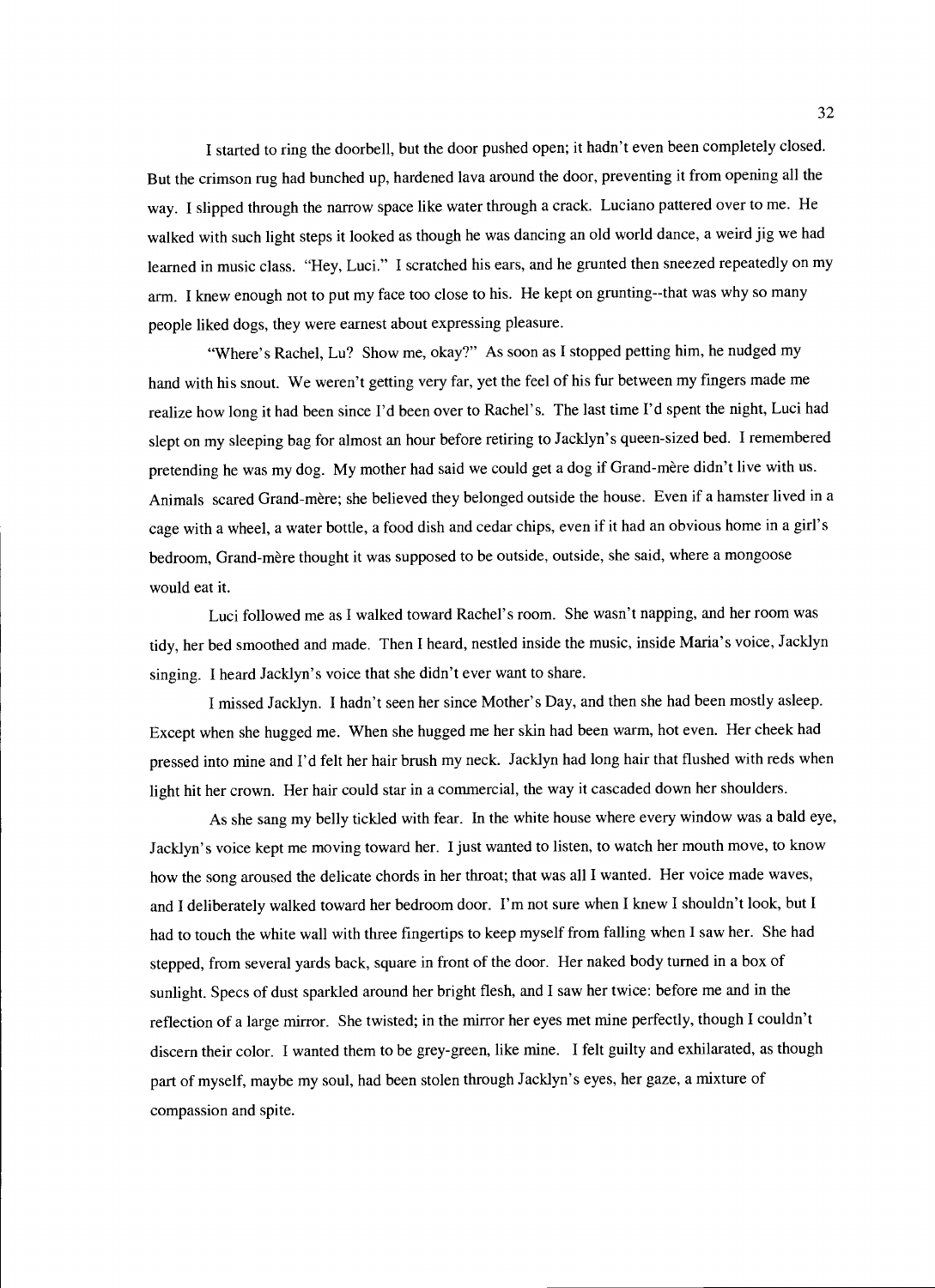I ran home only to discover I didn't want to be in my room. My father was at work, but I didn't want to be anywhere. I tried to dissolve into my bedspread, yet I felt my body weigh heavily against it. My mother wouldn't have liked that I'd gone into somebody's house uninvited. She hated that Grandmere had just appeared on the doorstep one morning. Three years ago last April. I tried to pretend that my bed was a wooden raft, gently rocking me out to sea. My ceiling opened into a sky that was streaked with gulls. I fell asleep.

My father woke me up, his face to close to mine, asking me why I would nap in the middle of the day. To prove to him that I was fine, I agreed to go on errands with him. In the car, my legs stuck to the upholstery. Against skin, the plastic made my thighs sweat. My shorts were too short to stop it; I felt defenseless and thought of Jacklyn.

"Bea, how about if we stop at the market after the car wash? You can pick out all the food and treats you like!" Dad's hands looked loose on the steering wheel. I nodded. "And I can grab a box of fertilizer.

I'd heard music and seen Jacklyn in the mirror. I'd looked in the mirror and hadn't seen myself. Her breasts looked soft. I thought her hips curved in a pretty way. Like the piano in her living room. I also thought (and I was sort of excited about it) that I might have seen a flank.

"Oh Christ!" The machine before the carwash tunnel beeped at my father. He tried to enter the wash code from his gasoline receipt, but he missed buttons. It made funny music; he glared at it.

I looked over my shoulder. A line of cars had formed. Families wanted to get home because it was Saturday night. "It's making me start over now. Oh Jesus."

With the window down, I could smell the soapy rinse that washed the Jeep ahead of us. Though I liked the car wash, the smell was something that had been in a bottle too long, like a lotion I'd gotten three Christmases ago. I'd saved it until the smell spoiled.

We started to pull into the wash. Dad realized too late that he'd left the antenna up. He said something religious again. Then he turned on the engine to put down the antenna, even though the lighted sign in the wash tunnel told us our pre-soak had started already.

I couldn't tell Rachel about seeing her mother's body. I felt embarrassed for going over to my friend's house when she wasn't there.

"Ahh. Now this is more like it! Wouldn't you say, Beatrice?"

My father and I had gone to carwashes almost every weekend when I was younger. He'd taught me to fix my gaze on the sheets of water pouring over the car. He told me that it helped him to relax. I liked the sounds, the blue brushes with the long rag hair that reminded me of Muppet monsters. I liked that it got dark.

"I have some exciting news, Bea!" He patted his lap twice which appeared to mean that he was really trying to convince me of his excitement.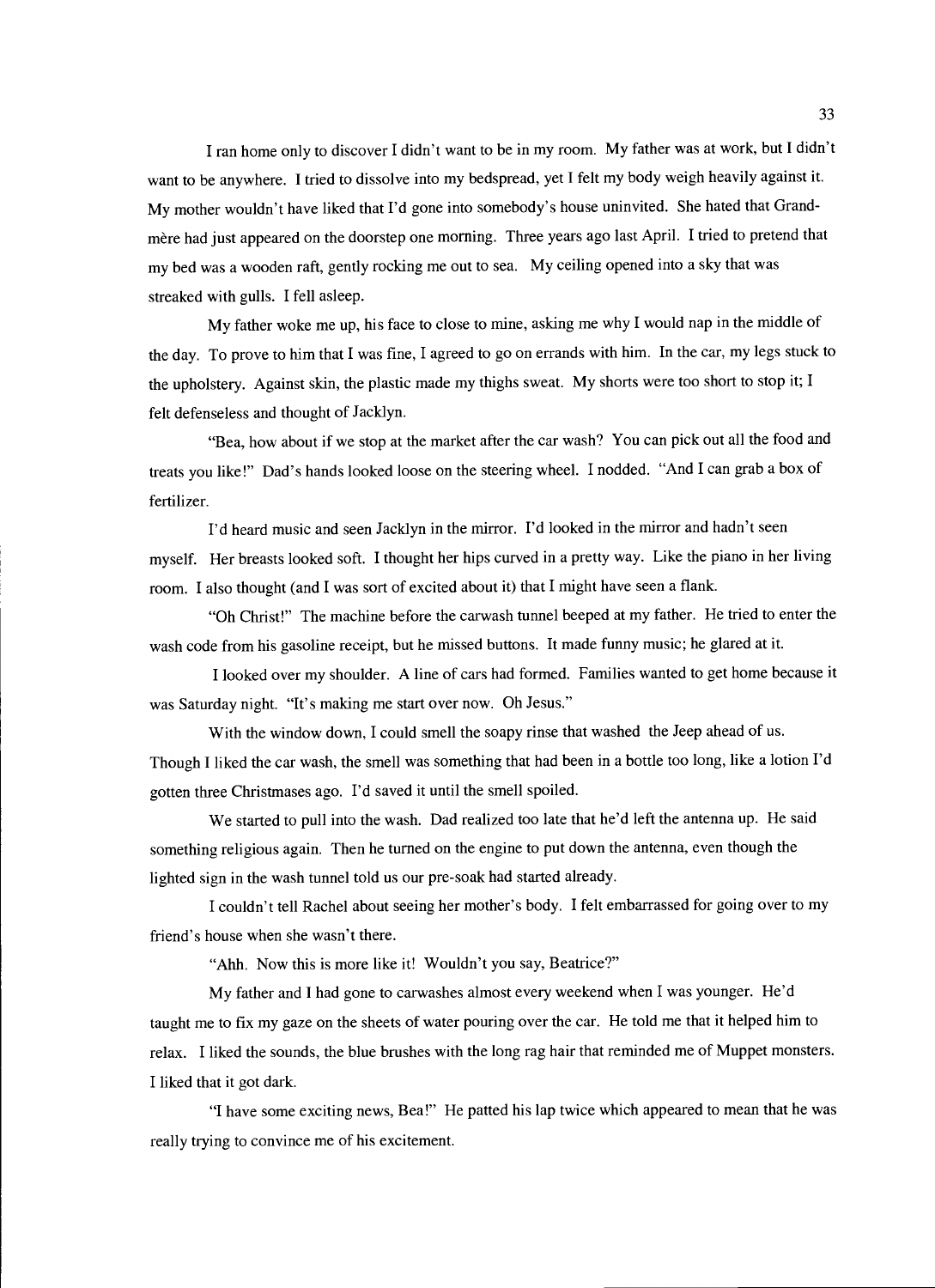"What?" I wanted to concentrate on the water and the windshield. It looked to me like a glassy eye.

"Well! Grandma and Grandpa Nelson have invited us on a cruise to see Mommy."

"Mommy?" The stringy monsters looked like long eyelashes, violent and dripping. If I'd ever heard my father call my mother Mommy, I would have remembered, because the stupid sound of it made me want to hurl my dumb body into the blue brushes.

"Anne. Bea. A cruise. We're taking a cruise, Bea. To see Anne, Mommy. Hmm."

At that point I would have liked to see what kind of face Dad was making. Except I couldn't bring myself to turn toward him.

"To the Bahamas, Bea! For the fourth of July!" Now he clapped the steering wheel which honked the horn.

The whole thing was rinsing itself. The windshield eye was rinsing itself like the emergency eyewash in the eighth grade science lab. Rinsing itself or crying. Dad explained that Grandma and Grandpa also wanted to celebrate Grandma's birthday with us: we would celebrate, discuss the cruise, and eat chicken breasts with a mango-teriyaki reduction. "Us" had to mostly mean me. We'd done stuff with my mother's parents without my mother before, but last time my father, out of nervous energy, had taken a handful of the fruit-flavored calcium antacid tablets Rachel had left over at our house.

He started the engine. The sign lit green--drive under the dryer slowly. The week my mother had left, Dad had driven so slowly that the drying vacuum sucked a windshield wiper off our car.

"Well, Bea, well? I know I'm excited!" He liked the surface to get really, really dry so it didn't spot.

"It will be nice to see Grandpa." I eyed the backseat for the towels we would use to finish drying the windows. I unbuckled and grabbed them. "And Grandma too." I tried to remember when her birthday was. "When are they coming for dinner?"

"That's the best part!" Dad flipped his towel over and began to dry with the other side. "They're coming tomorrow."

"What!" In the window I looked cartoonish and awkward, my jaw gaping.

"Tomorrow, Sunday. It turned out to be the evening everyone's schedule favored. I'm baking your Grandmother a birthday cake. A grande dame of cakes."

I handed Dad another towel. Tomorrow. I would not think about the cruise until I could talk to my grandma about it. I had this idea that would make it so I didn't have to go to high school in the fall--but I couldn't tell anyone, not even Grandma. I glanced over at my father whose cheeks had flushed. He dried the top while I worked on the windows, and it began to look as though it might rain.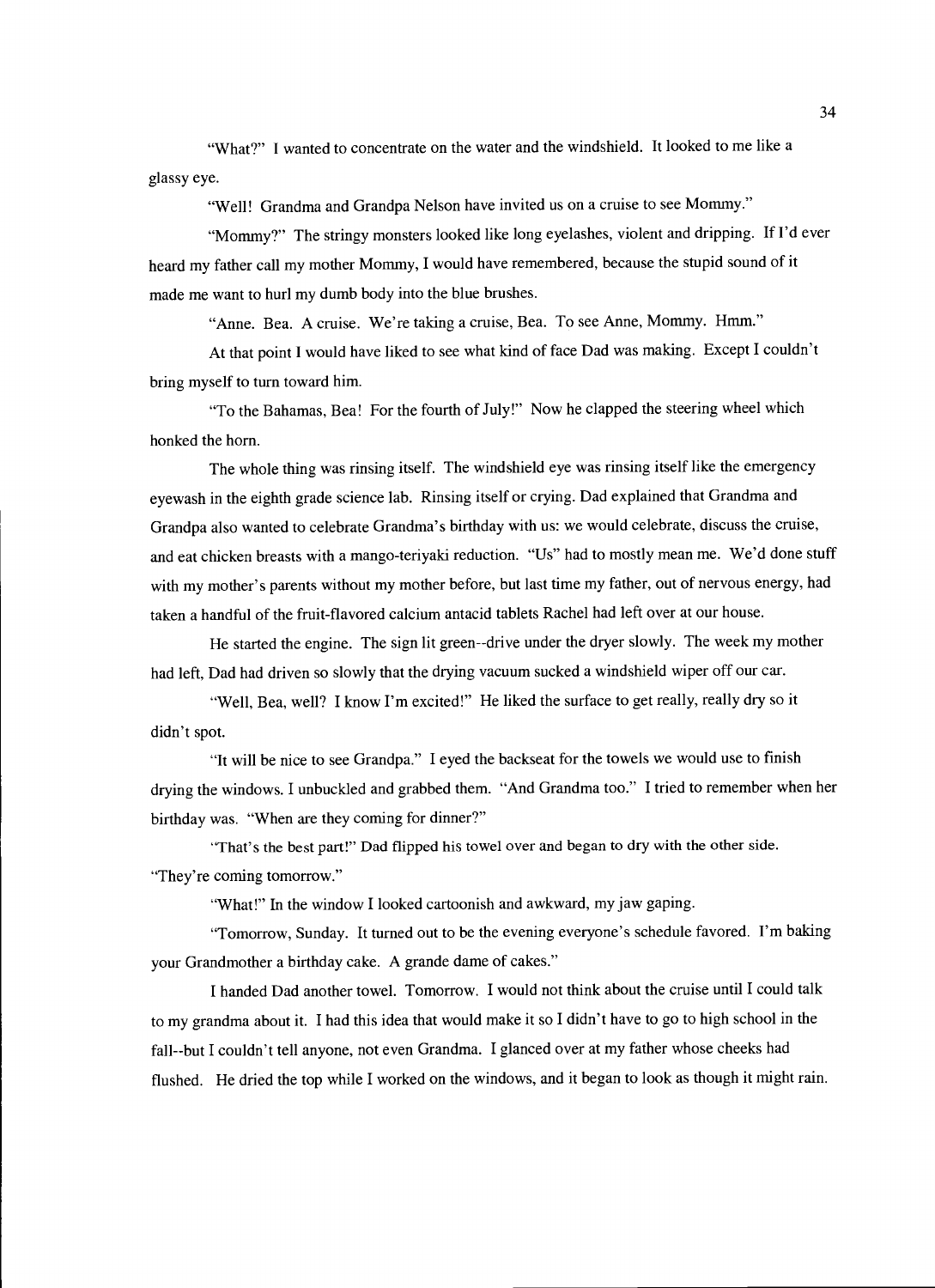The next morning, after I waited for Rachel to call, I decided that I would start The Bell Jar. The title sounded musical, and I felt a fizziness in the back of my lungs that told me things would not be the same after I read it, like when I was seven and I tried to climb on my mother's lap; too big for her narrow-set hips, I slipped to the floor.

The Bell Jar sat to the left of me, ready. Nevertheless, I thumbed through The Catcher in the Rye--lots of swearwords. And Watership Down (I read from the blurb on the back), "Ushered in adulthood with its portrayal of mutilation and death within a community." I had chosen the book about the bunnies over Lord of the Flies on librarian Nancy's recommendation, but I was beginning to have second thoughts. How long it was! Five hundred pages! Besides, I, unlike my father, liked bunnies. I found it secretly funny when they ate his lettuce and rhubarb-I didn't want to read about bunnies dying. I'd rather read about boys if the subject was suffering.

Time for The Bell Jar. The cover had a nice metallic finish to it, not something I often saw in library books. And a picture of a dried rose on the cover, interlaced between the holes in the "B" of "Bell Jar." How pretty. I put down the book and walked over to the window. I shoved the gauzy white curtain out of the way, sneezed from the dust, and looked for Rachel coming down the street on her bike.

Rachel didn't ride her bike anymore. Last winter we were riding our bikes to school when Rachel hit a wet spot. A white SUV had been riding on our tails and Rachel, fearing a collision, swerved toward a clogged storm drain.

Three of the popular eighth grade boys saw it all. They laughed at Rachel's ruined leather jacket, a Christmas present from Jacklyn, caught in the spokes of the front wheel. Rachel didn't cry. But when I helped her to her feet, her rigid posture betrayed a captive fury that silenced the boys. She walked over and shoved one of them, Bobby Miller, into some thorny bushes. "Asshole, Mother Fuckers."

After that, according to Rachel, riding bikes was for "babies." I still liked to ride my purple glitter Miss Buzz bicycle with the banana seat, only I couldn't let Rachel catch me doing it. And I still looked for my friend pedaling down the street, coming to see if I wanted to ride to the creek to catch crayfish. We hadn't had a crayfish in our empty aquarium in over a year. Didn't Rachel miss that? We'd once found one whose claw had been torn off. We kept it until the new claw grew. We even caught bugs for the crayfish, despite the fact that bugs made us want to wiggle out of our skin. I closed the curtain again. I needed something to drink for my dry throat. I heard my father bustle about the kitchen making cake batter. I figured the counter would be dusted with flour, that there would be eggshells in the sink. He had offered me the opportunity to help, but I didn't like being told I cracked eggs wrong: "Like this, Beatrice," he would say, tapping the egg on the side of a glass bowl and, with one hand, splitting the egg by what looked like intention alone. "Oh my." Always an "oh my" at my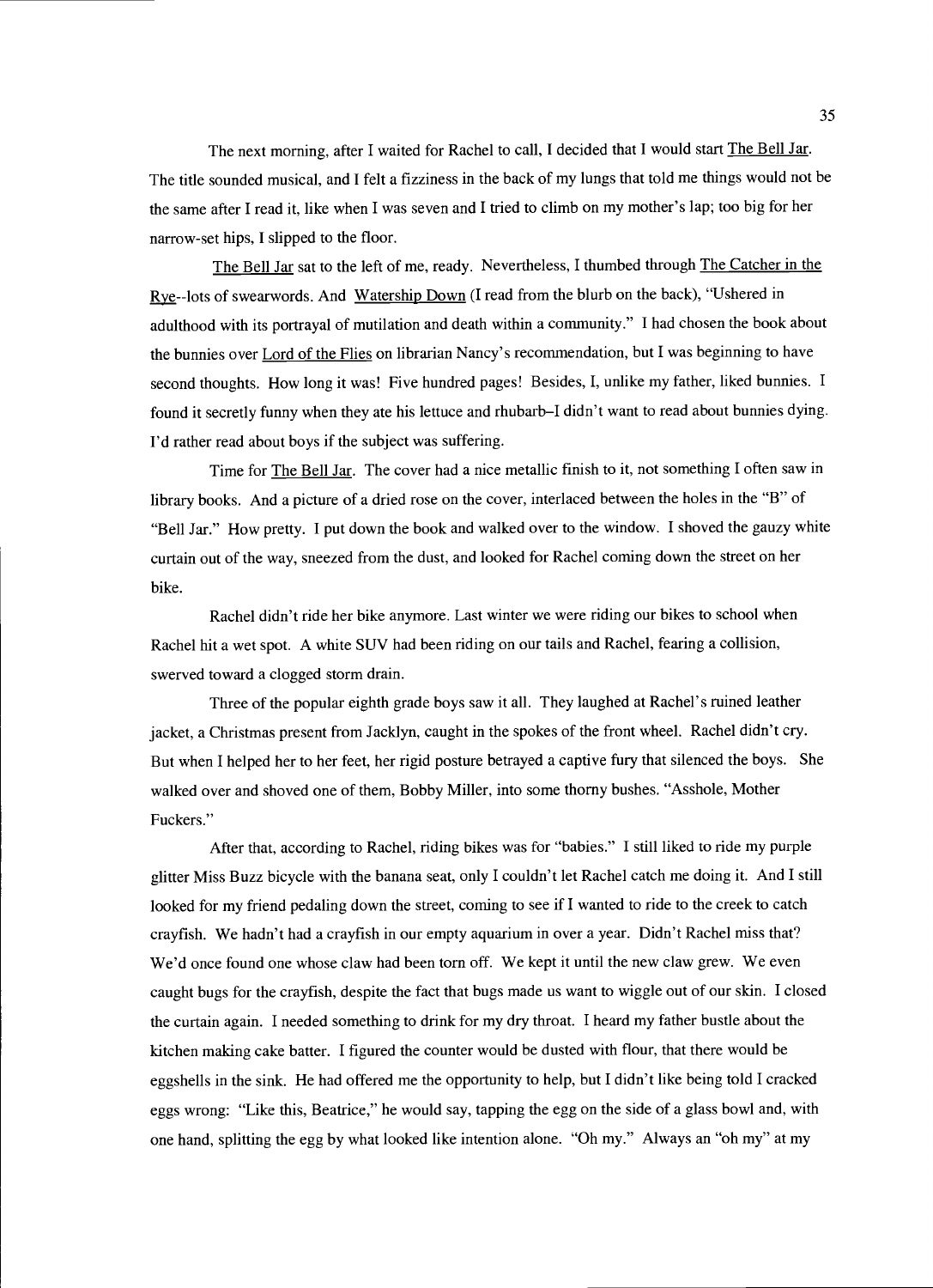attempt. "Bea, it's easy, first thing students learn in cooking school." Nor did I mix correctly. "You can't use that speed! You'll whip the hell out of it! Christ, Bea, don't switch gears like that-you wouldn't switch gears on your bicycle like that."

I wanted to stay as far away from the kitchen as possible. But my thirst. I tiptoed down the stairs. It was quiet. What had happened to the cooking sounds? The purring of the Kitchen Aid, the gentle clunk of a ramekin against the counter. I heard voices:

"Like this?"

"Oh! No, oh. Oh my."

Jacklyn. I flushed with fresh panic. I would need at least a week before I could face Jacklyn again. The site of her torso, twisting in the door frame. The breasts, the thighs, the curve of her belly, rolling hills of her backside. I sat down on the steps, clutched my knees to my chest and trembled. Still, besides my hot flush of shame, I couldn't help but think I would really like to look like that when I grew up. That would be just right.

Did Jacklyn come to tell on me? Was that why Jacklyn interrupted my father's baking? I crouched for a moment, trying to see into the kitchen, pointless. I stood up just in time to see Jacklyn stick a finger into the batter. Now the cake would have finger in it! Finger in Grandma's cake. Jacklyn wasn't dressed for baking at all-she wore a burgundy sweater that buttoned up to a weird flappy neckline. Jacklyn was trying to cover up-in case I tried to get another glimpse. It was too hot for a flappy sweater, especially in the kitchen with the oven heating and the burners glowing orange-I gripped the bannister, craning my neck for a better view.

"Arnold, it needs more vanilla."

"Well, I don't-oh my." My

father was no match for Jacklyn. I couldn't be sure, but it seemed the entire vial of vanilla had splashed into the cake batter. Dad scooped out spoonfuls and dumped them into the sink. Then he took the whole mixing bowl and let the liquid trickle out. Crange juice. I tried to sustain myself with water, ducking back upstairs to my bathroom. But I found a dead fly floating in my gargling cup. Cupping my hands under the faucet sort of worked, except more water ended up on the front of my shirt than in my mouth.

I crept back to the stairs and decided to listen--maybe Jacklyn was on her way out. Maybe my father had grown balls enough to kick her out! The cake was probably ruined, and certainly Jacklyn had told on me, unfairly, it was just an accident. It was some kind of lesson about not going into other people's houses uninvited. Jacklyn poured the batter into an angel's food cake mold. It looked like a dollop had crept over the edge. Now she was fingering the mold's rim and licking the batter off her finger. My grandmother's birthday cake! I couldn't watch anymore. I'd rather die of thirst in my bedroom than enter a room with Jacklyn or my nerdy father. Where was Rachel anyhow?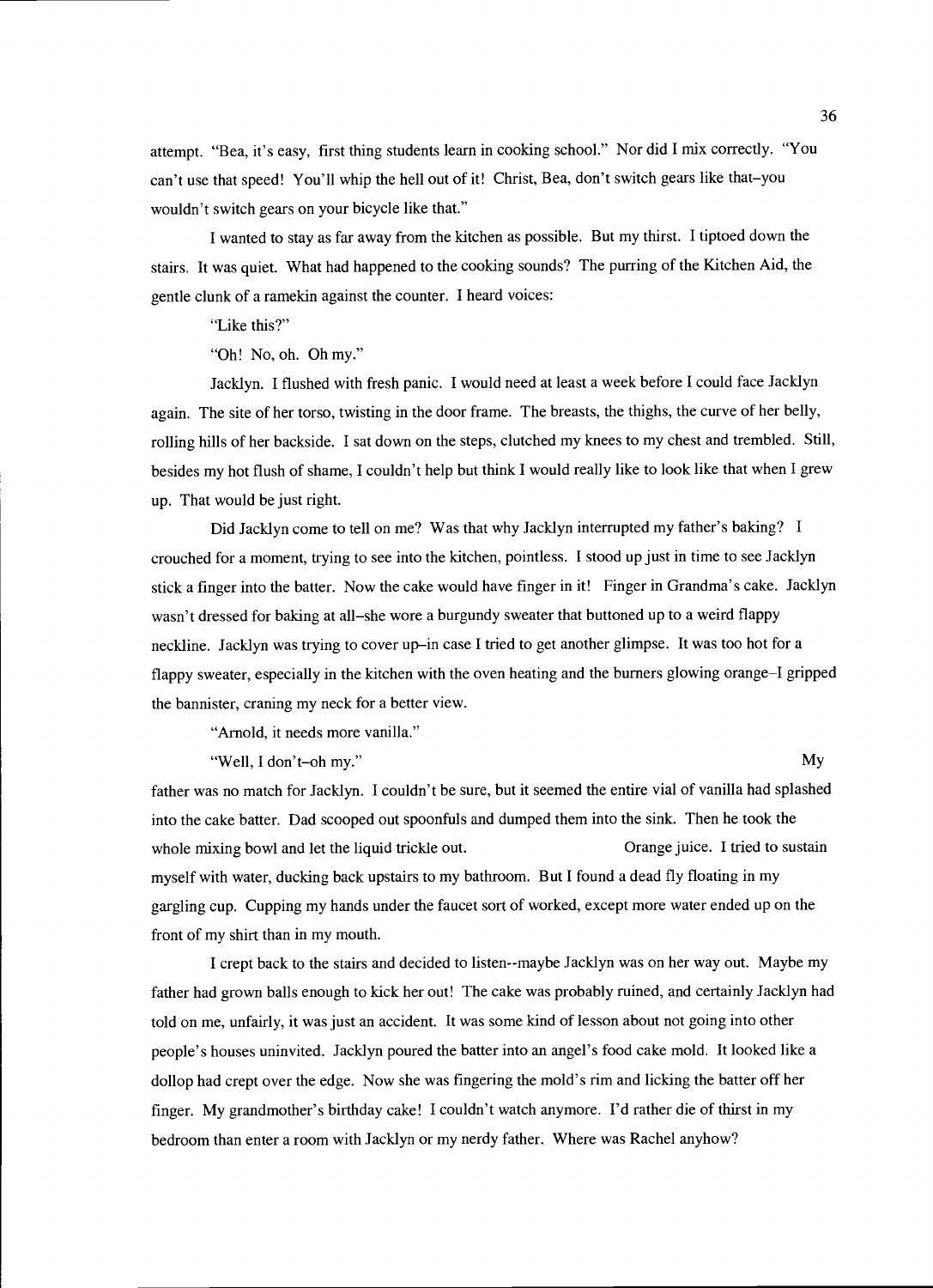"Bea?! Is that you on the stairs? Honey, come here a minute. Honey?"

My nerdy father. "I'm busy, Dad."

"But, Bea, you must...come here...it's important." His voice wobbled like a kid's first ride without training wheels. "Please, Beatrice?"

I closed my eyes and held on to the railing. I took one slow step at a time. "Yes, Dad." I needed more hours at the library—I needed to live at the library. I needed to find a way to become somebody's indentured servant.

"Hi, Bea."

Up close it wasn't just a flappy sweater she wore-it was a booby sweater-that was what Rachel and I called it when a shirt was too tight in the chest. Jacklyn squeezed me on the shoulder; her finger tips were cool but I felt myself flushing. "What are you up to?" she said. "Nothing." I tried to hide in a way that wasn't obvious. I pretended to have an itch on my forehead--that way I could "scratch" with my hand covering my face.

"Oh, but you said you were busy, Bea. My little busy Bea!"

Through my fingers I saw my father wink. I loathed the "busy Bea" thing. "I was reading for school."

"I wish Rachel would read more. She's off at that Lilly or Libby--"

"-Lilly?" Just saying it made my lip twitch, wanting to curl.

"Right, she's off at that Lilly girl's beach house at...oh., I don't remember. Some beach house on some beach. Wouldn't it be nice?"

My eyes burned and glazed with angry tears. Nice? Nice like a drowned kid in a pool.

"I've thought about retiring on the coast. How cozy it would be to read Joyce, sip on Kenyan coffee, freshly pressed, listen to the waves come in," my father said.

"Uh-huh." My voice gurgled. I opened the refrigerator, stuck my head inside and pretended to be looking for.. .cottage cheese. We didn't have any cottage cheese so I could look for a long while.

"Well, Bea. I have something to say." My father sounded fake. He emphasized "something" and it rang like a late-night infomercial in my ear. My cold ear, cold from refrigerating.

"I thought that since Jacklyn would be by herself tonight, we could have her over for dinner and cake."

"What?" I spun around, the refrigerator door hitting my back. "What? For Grandma's birthday? She doesn't know Grandma! And Grandpa has social anxiety"

"Arnold, I don't have to come-the last thing I want is to burden you--"

"-Nonsense! Gerald does not have social anxiety disorder. He just says that when he doesn't want to go someplace, usually shopping, with Bea's mother or grandmother."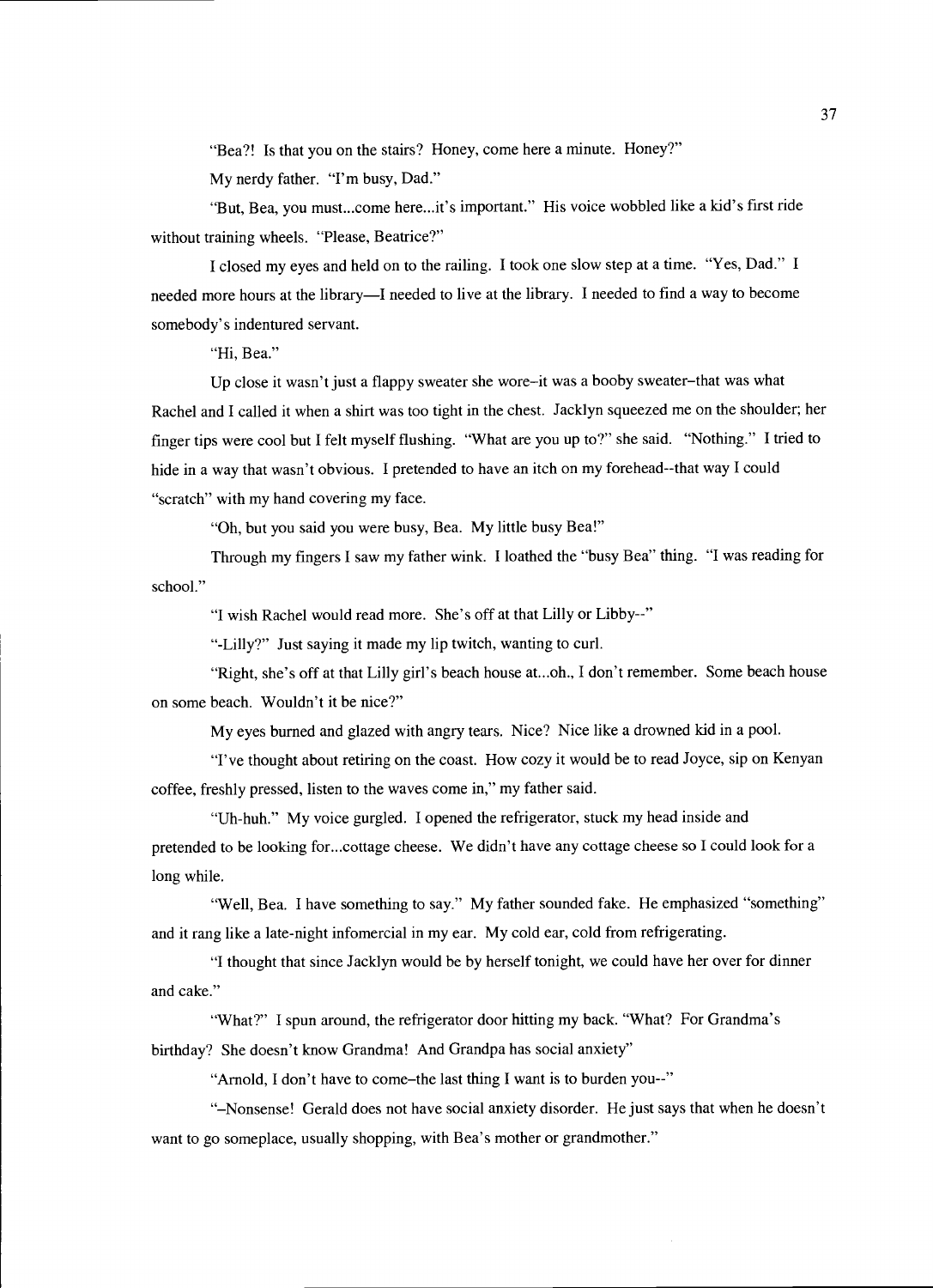I opened my mouth, only I couldn't form words.

"And since Jacklyn helped us out by babysitting you so much while I finished my book." I was fourteen, Rachel too---we were the babysitters, not the babysat. "It seemed fitting to invite her."

"That's so sweet of you both," Jacklyn said.

"Open the oven door, Bea."

The heat stung my eyes. I refused to look at either of them. I had come to the kitchen for orange juice. I would get my orange juice: I marched over to the cabinet, found a glass, opened the fridge, took out the orange juice, opened the lid, poured the glass full, sipped off the top, returned the lid, shoved the container into the fridge, and slammed the door. "Okay. Let me know when Grandma and Grandpa are here. I have to get back to reading."

"Bea, I told Jacklyn that you and I always made frosting together. I told her that she couldn't help me with the frosting because you and I have a tradition and it turns out just right."

That was when I looked back at my father and instantly wished I hadn't. He had a hunk of batter in his beard and sad eyes. "I can't help you. I have to read my book, Dad."

But I didn't read. I got out my green spiral notebook that was supposed to be for driver's ed. I ripped out two pages, found my ruler and made a calendar by running a pen along the straight edge in a grid format. Basically, I needed to learn everything from the ninth grade by August. Science, math, history, English, art and probably something they called "health" which had everything to do with keeping the football coach employed.

I had a plan. I could choose my own future just like my mother had.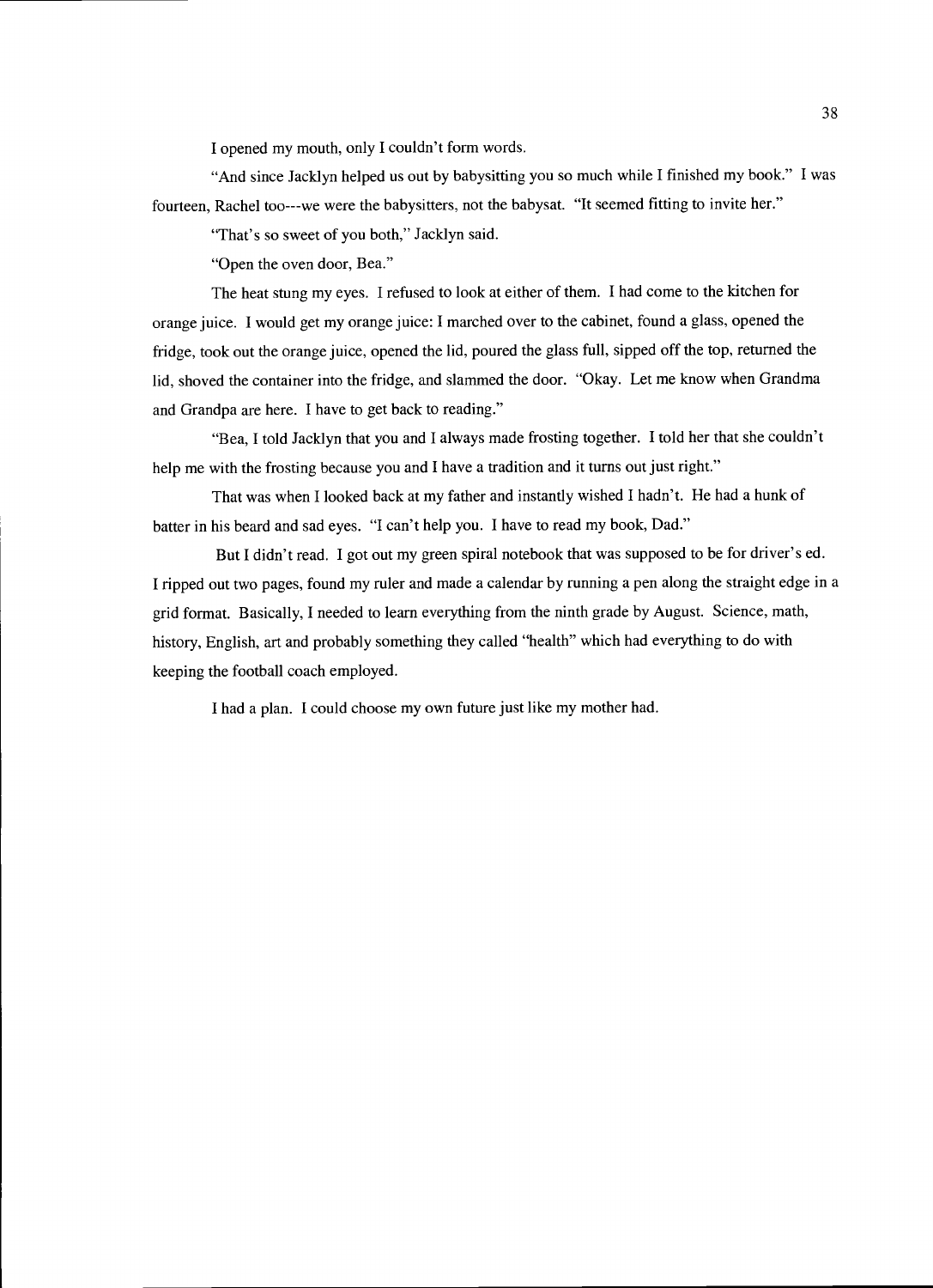## Chapter 5

Now that my mother was gone, my father loved to grocery shop. Outside of his garden, the organic market was his favorite place to pass the afternoon. Produce from the organic market reminded him of produce from his garden. The market had more eggplants and cucumbers and tomatoes than my father would grow in his lifetime, but this didn't seem to make him jealous or resentful, the way it would some fathers.

We received the organic market newsletter in the mail. The letters on top were all made to look like different fruits and vegetables: oranges for "o"s, carrots and celery stalks for the more angular letters, an eggplant for "b." My father clipped coupons from this newsletter, and he took pleasure in comparing prices, ounces, and nutritional contents. His behavior never bothered me; after spending a year grocery shopping with Dad his habits became routine to me. Yet a couple of months ago a girl in my home room class, Megan with the big dog teeth, saw my dad and me at the market. She was with her mother, and a little kid with a choo-choo train on his shirt. She waved at me, yelled "Hi Bea," her incisors flashing. Then the little kid shoved her to get to the cereals. He had the same teeth. What a frightening family, I had thought; the mother too, with these funny pointy teeth she could probably tear meat with. Later at school, Megan stopped me at the water fountain. "Bea," she whispered, "is your dad a homo?" Water dribbled down my chin for a second before I wiped it with my sleeve.

I stepped away from the fountain and pulled her towards the lockers. "Gosh Megan," I started with a whisper, "I think you'll have to ask him yourself." I sneered, "Because I don't take an active interest in my father's sexuality."

The house was quiet when the car pulled into the driveway. My father had yelled upstairs about needing to pick up something for the dinner, and I had assumed he'd gone to the market. I looked out the window in my room and saw Grandma and Grandpa's Black Lincoln Town Car. They called it The Hearse. But they were both healthy as horses, Grandpa said. Grandma always wore pastel sweatsuits; from above she looked like a pink amoeba drifting up the walk to the door. Grandpa offered his arm to her when they climbed up the steps; she took it without looking. It seemed strange that my father hadn't returned in time for their arrival.

I hurried into the bathroom to give my hair a quick brush. It turned out to be knottier than I'd hoped. My mother had always been a stickler about brushed hair, probably because hers tended to look messy. Her blond hair puffed with humidity into a halo around her head. I wondered what the salty air did for it, if it relaxed and fell against her shoulders like Jacklyn's did always. Grandma and Grandpa knocked again as I managed to wet down the rooster tail that sprung from my scalp anytime I neglected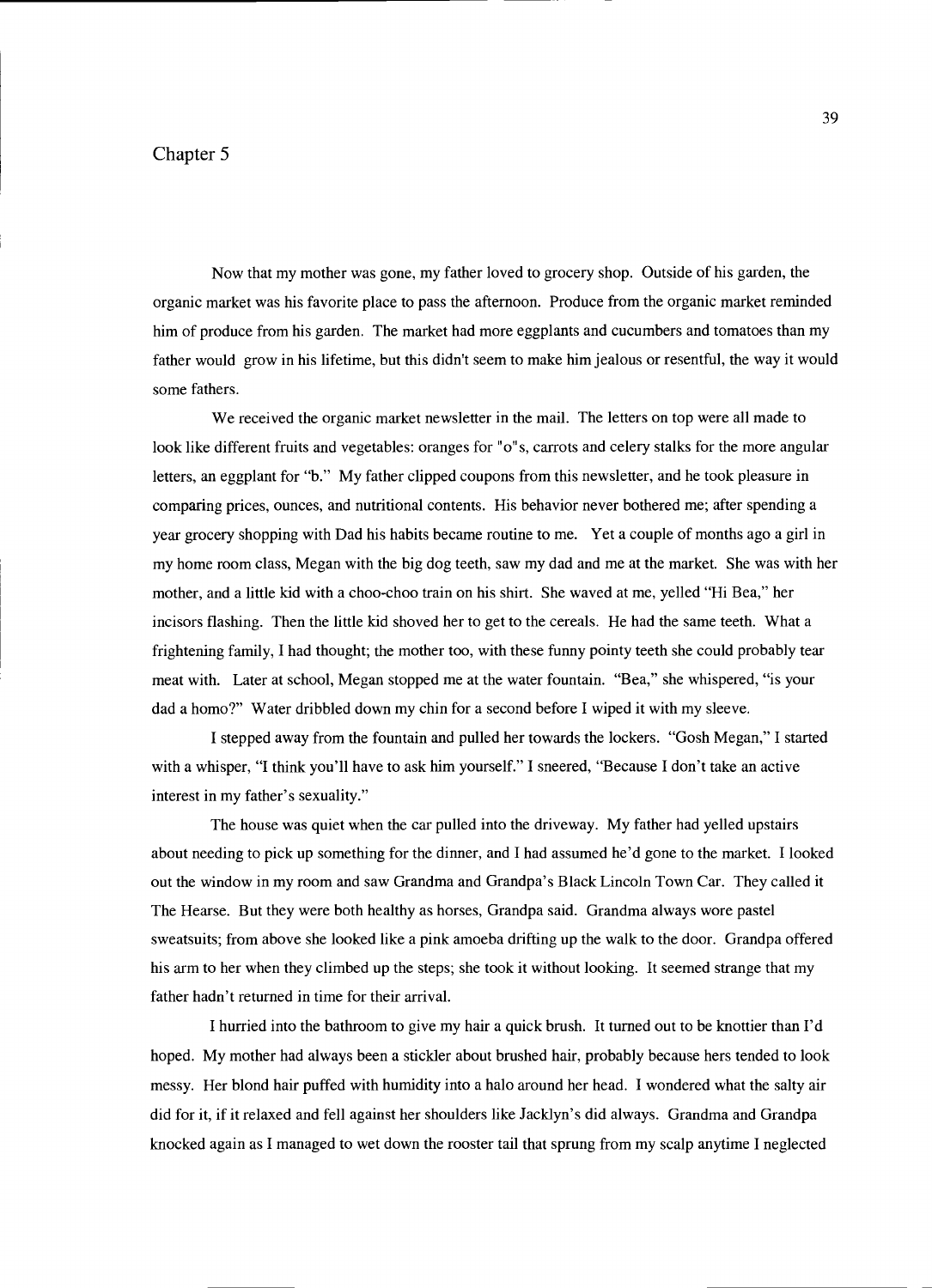to put my hair back in a ponytail. I sighed into the mirror, trying to feel charming in my imperfection, and ran down to meet them.

"Happy Birthday, Grandma!" I wrapped my arms around her. It felt good to hug Grandma since she was soft in her sweatsuit and a little bit squooshy as her body enveloped mine. Grandma rubbed my back a little before she let go. "Morris," she said. "Did I leave my purse in the hearse? Ooh, that rhymed!"

"What? How would I know? Just let me give my granddaughter a squeeze." My grandpa wore a burgundy v-neck sweater and a pair of pants that always had a stain on them, no matter how often my Grandma put them in the wash. Hugging him, I felt the architecture of his bones the way my grandma's flesh didn't betray. Suddenly it occurred to me that these were the two most perfect people in the whole world.

"Morris, would you go get my purse-remember, we have something in there for Bea." My grandma ran her hands over my hair. "Look how pretty you are. Now Bea," she waited until Grandpa was outside. "I left my purse in the car on purpose. I wanted to distract your grandfather so I could ask you about womanly things. Are you having any problems with womanly things?"

There was still the pressing question of the flank. Yet Jacklyn's body had sort of answered that question–better than I would know how to frame it for my grandma. My face remained blank, free of womanly problems.

"Are you having any difficulty with your cycle? Do you need me to take you to the drugstore to get more feminine hygiene supplies? Anything, Dearheart?"

Grandma's eyes watered a bit. I might have thought she was crying, except that she wasn't blowing her nose the way a person had to when in tears. Grandma's eyes watered with concern, I suspected. "Don't worry, Grandma, I have two packages under my bathroom sink. I'll be okay for a while. Thanks, though."

"Any time you need me, Bea. Your grandfather and I are just a telephone call away. Does your father have our number prominently displayed by the telephone?"

My mother had me memorize important numbers when I was six in case I became stranded somewhere. But she was the one in the middle of the ocean, stranding herself on purpose. "Three-sixzero, nineteen-twenty-one. I have it memorized." I liked my Grandma too much to tell her about my problems. I didn't want her to know of my transgressions: crumbling friendships, naked people. I just wanted my grandmother to love me.

Grandpa returned with Grandma's purse in his hand and a Florida State ball cap on his head. Grandpa thought that wearing the cap annoyed my father since Dad worked for U of F. Dad would comment on the hat, and Grandpa would make some comment about State having a better record in some sport my father didn't care about. This banter had become a ritual.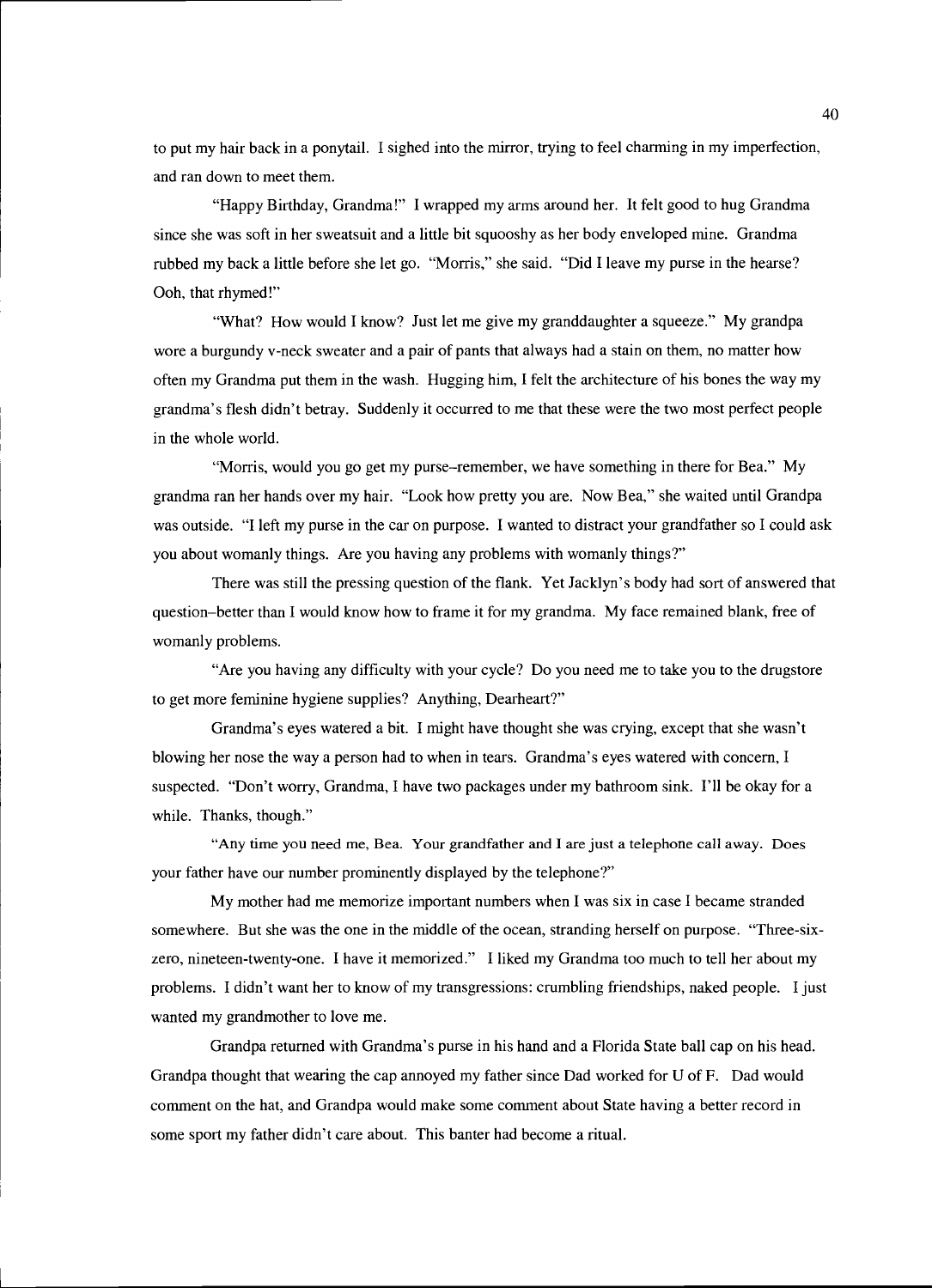"Morris, do you have to wear that hat? It's not polite-this isn't your home--"

"Let's go sit." I led them to the living room, just beyond the kitchen.

"Bea, is that a cake that I smell?" Grandma grabbed my shoulder and raised her eyebrows, "it smells like a yellow cake!"

"I think that's going to be a surprise." The cake was my father's business; I didn't want to get involved. He'd become sensitive about unveiling his creations. Several months ago when a colleague of his came to dinner, he had scolded me for showing his collection of flower lithographs without him. He quickly got over it when he remembered that he'd been the one who'd asked me to give the Mitchells a tour of our home in the first place. He blamed his forgetfulness on the difficulty he was having with his Emma Bovary book, but all that happened the weekend of my mother's fortieth birthday, when she hadn't been home to celebrate.

"I love surprises-as long as they don't kill me," Grandma said.

"I wouldn't mind cutting the cake now," Grandpa disagreed. "Your father has the crazy idea in his head that guests shouldn't come over for dinner until seven o' clock. I'm starving by seven o' clock."

I decided that I should offer my grandparents a drink-drinks seemed to calm adults down. "Please sit." I motioned toward the couch. "Can I bring you something to drink, Grandpa?" I would make a plate of cheese and crackers too; I'd begun to enjoy my father's absence-having Grandma and Grandpa to myself.

"Can you make me a dry martini, Bea?"

"With an olive or a twist?" My father had taught me to make a dry martini and then some.

"What!" Grandpa shouted, "you shouldn't bartend at the tender age of fourteen, young lady. That father of yours has his priorities all goofy."

"Morris, please. Bea, would you bring me a glass of red wine? I seem to remember that your father keeps a bottle of that lovely Australian wine-a Shiraz--on hand."

I nodded at Grandma and fumed at my grandfather. I had forgotten he could be like this. How easy it was to fall into one of his traps. The last time I'd seen him, Grandma told me that he was getting crabby on account of his Bursitis, that he sometimes took out his frustrations on the wrong people, that we just had to tolerate him and remember that he was a teddy bear at heart, but I couldn't remember those things. I decided that I wasn't going to bring him the plate of cheese and crackers after all.

They settled down on the couch. Even as I walked into the kitchen, I could sense the way they were taking note of every detail of the house. They looked for things of my mother's that my father might have taken down, they looked for walls he might have painted strange colors without consulting the woman who was more their daughter than his wife.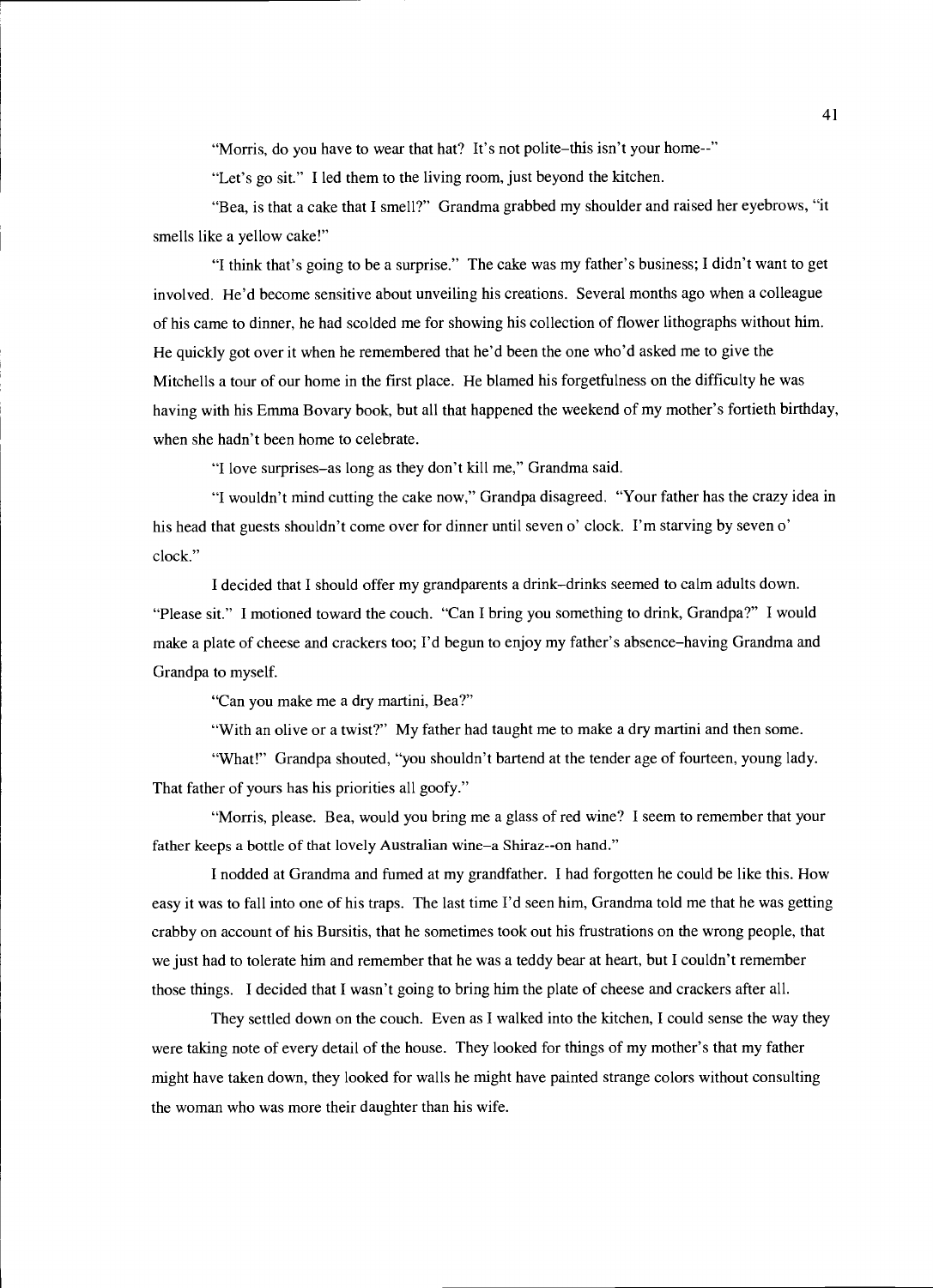Just as I struggled with the wine opener, I heard my father at the door. I jogged over to him, wanting to warn him about his father-in-law's foul mood. As he opened the door I stopped; Jacklyn stood at his side. She had come back. Any desire I'd had to protect my father, any allegiance I'd felt toward him dropped away. I let go of the bottle of wine while keeping my fist wrapped around the opener. "Grandpa and Grandma are here. I can't open this." Jutting my arm forward, the momentum of the gesture loosened the cork; the bottle shattered at our feet.

"Jesus, Bea! What the hell are you doing?" my father yelled. My grandparents chorused a "What happened!"

"Nothing, Grandma!" I stared my father down. "Sorry." Wine flowed. It flowed under my bare feet like a river of blood. Jacklyn's ankles were splattered and likely speckled with pieces of glass. Although I couldn't be sure if I'd let the wine fall on purpose, I felt a crooked joy welling up in my chest, and I smiled the smile I had seen on Rachel's face when she'd cut Shannon's hair at the party.

"Sorry doesn't do much good! It's seeping into my rug, damnit!" My father left Jacklyn and me looking at the floor as he sped into the kitchen for rags. She and I just stood there, still standing when he returned. I don't think either of us had moved, and I still held that wine opener, the cork pointing down at my father who crouched into the mess, frantically sopping. I wasn't afraid that Jacklyn had told on me anymore, because I didn't care what she told my father about me. I trusted neither of them at that point. The wine would stain his palms a guilty red, just as it would stain the soles of my feet.

Grandma and Grandpa, who'd been advancing toward the hallway at a grandparent's pace, appeared. "That didn't sound like nothing, Beatrice," Grandpa said.

"Oh heavens! Bea!" Grandma put her hands to her cheeks which seemed her physical response to things about fifty percent of the time.

"I'm fine, Grandma." She stayed several feet from the mess, but my grandfather crept closer, inches away from where my father worked with his rags. My father stopped and looked up at him. "Alright, Morris, Arlene, forgive me for this mess. Why don't you two sit back down and I'll take care of it." My father sighed. "Please, Bea, will get you some crudities, crackers, a wheel of brie to work on, but sit down." A film of sweat broke on my father's brow, his patience shattered. "Please, sit." He added, "You're the guests," probably because he didn't want to sound too much like a dog owner giving commands.

My grandparents were neither slow nor unable to process more than one shock at a time, therefore, as they reluctantly shuffled away, I examined them for reactions to Jacklyn, the lovely woman standing above their daughter's husband as he cleaned. When they'd made it back to the living room, I looked at Jacklyn: "Have you ever met my grandparents?" She shook her head, wrung her mouth into what looked to me like an embarrassed convulsion.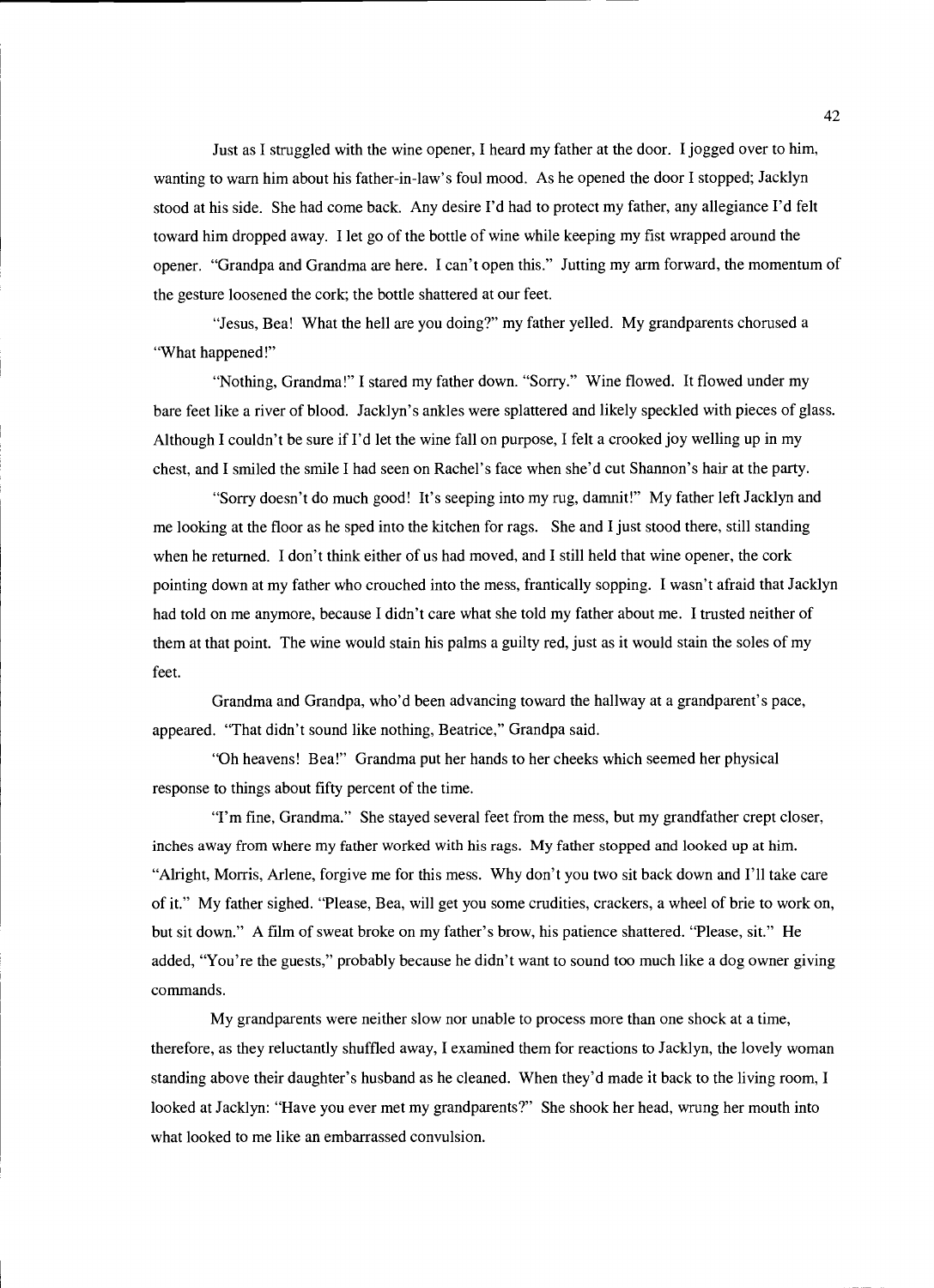"Get them the plate of vegetables," my father snapped, but I refused to look back at him. With each step into the kitchen I made footprints. I opened the refrigerator and easily found the plate of sliced red and yellow peppers, carrots, and sugar snap peas. As I brought a peapod to my lips, I heard the murmuring of Jacklyn speaking to my father. Perhaps she wanted to leave; that would be the sensible reaction to an assault by red wine.

Yet an hour later we were all still there, together, at the table. Jacklyn had several opportunities to go politely, especially when my grandpa first met her and called her my father's "dinner date." My father never introduced her. No matter! Jacklyn introduced herself, smiling, saying she was happy to meet my grandparents. Rachel had met them and said they were such lovely people, Jacklyn lied. Rachel never said anybody was a lovely person; she preferred to call people assholes or freaks.

I had made sure that Jacklyn would not get my mother's chair at the table. In doing so I had to sit there, between my father at the head of the table, and Jacklyn who now sat in my former seat. My grandma and grandpa sat across from Jacklyn and me, and I saw them watching our plates more than once. They followed our forks and analyzed the arrangement of our food: whether we let our asparagus touch our chicken, how many spoonfuls of sauce we used.

"Arnold has been helping me with my yard." Jacklyn set down her fork. This was the first time she'd spoken without being spoken to. "Without him, the whole thing would be dead by August, I'm sure."

"Helping, I don't know, Jacklyn." My father was speaking and simultaneously trying to swallow, a ridiculous habit. "Eckhm, excuse me. Honestly, I've never seen such an aggressive network of rhizomes. The lawn may just die after all!" He chuckled as my grandparents stared at him with his mango grilled chicken on their forks.

"Well, Dad, you'll just have to work harder to save it." He'd have to spend more time with Jacklyn, I guessed.

"Yes, Arnold. I want a healthy lawn out of this!"

Out of what? I stabbed at my asparagus spear. "Maybe you should find a professional, Jacklyn. Dad, don't you have a friend who grows flowers professionally?"

"Ralph, mmm, yes. Yes, well, I'm getting to the point where I may consult him. Of course. Good idea, Bea." Dad took a swig of his wine. He insisted they drink white wine with the chicken. "Now why don't we talk about something more interesting than my horticultural aspirations, no?"

"The cruise and our Annie," Grandma piped in.

That was a good idea. "Yes! Tell us all about the cruise, Grandma!"

"Well, M'dear, your grandfather and I will drive over to your house early Wednesday morning on the week of the July fourth holiday. We'll pick up you and your father and drive down to Cape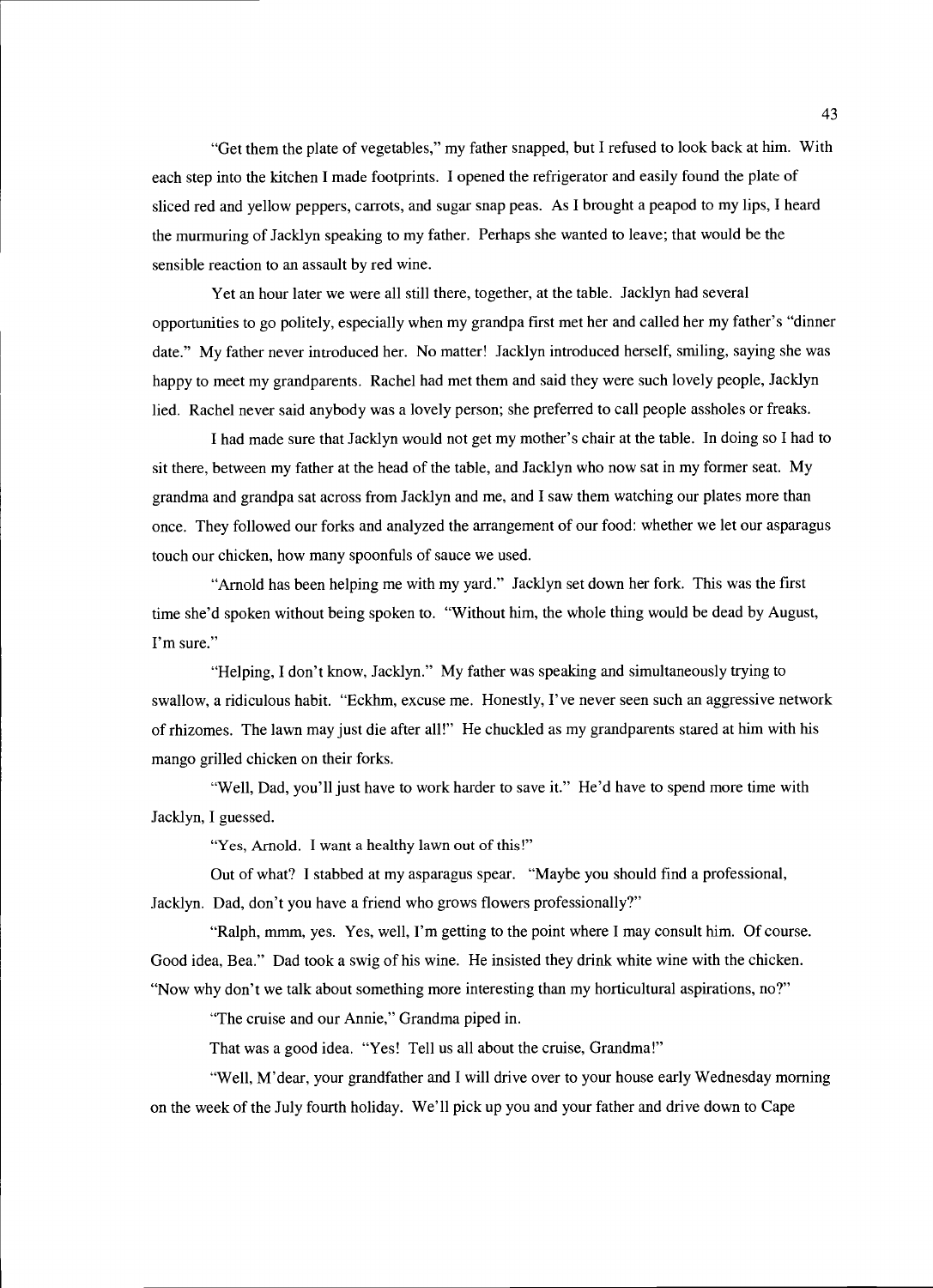Canaveral where the ships are docked. I can't remember the exact time we set sail, but Anne said she would meet us as we board the ship."

"Is Mom going to be really busy with her work?"

"I hope the hell not." Grandpa blew his nose into a napkin. "Those tickets are non-refundable. Annie had better spend some time with her family."

"Isn't there some sort of discount for staff's family?" Jacklyn asked.

"Fifteen percent. And that's why they make it non-refundable. Not a very good deal if you ask me--"

"-We didn't ask you, Morris," Grandma rolled her eyes. "It's a fine deal because we'll all be able to celebrate seeing Anne."

That was the end of the cruise conversation, and my father brought up my driver's ed course at the high school. It started on Tuesday. Yes, I was excited, I said. Yes, it was a great opportunity. No, they didn't have that sort of accelerated program when any of them were young. How lucky I was.

Dad and I snuck into the kitchen to get the cake. He let me arrange the candles; I put six on one side and five on the other because we didn't have sixty-five candles, and they certainly wouldn't have all fit on the cake. When we sang Happy Birthday, Jacklyn's voice came through the strongest. But she didn't eat any of the cake. Neither did my father. Grandpa had two pieces and Grandma and I each had one. When my grandfather mentioned having a third, Grandma swatted his hand, and my father insisted that they take the rest of the cake home with them. Grandma didn't want the cake, though, so I wrapped up a piece for Grandpa and hid the rest behind a case of Diet Coke. Rachel loved cake.

At the door we stood on the bare floor where my father's oriental rug had been. Grandma gathered me in her arms (her breath smelled like frosting), and told me that I would be the best little driver around. She couldn't wait to hear all about it in July.

I had read the first two pages of The Bell Jar almost a dozen times, each time telling myself that I didn't care if Rachel ever called me again. This made for crappy comprehension. I hadn't seen Rachel since Lilly's party four days ago. Tomorrow we had our first driver's ed class. I figured that this driver's ed business was the hair of the dog: Lilly would be there, people from Lilly's party would be there. Driver's ed would make me cool or it would kill me. If I didn't pretend to embrace the loathsome prospect of high school, I would lose Rachel, that much was clear-driver's ed was my last chance to show Rachel how grown up I could be, how mobile.

Driver's ed happened at Gainesville High. I feared it would happen like an accident. It seemed, these days, that everything I thought was tainted with driving metaphors. I couldn't think imagining about traffic accidents. Lights shone in my eyes like headlights and stop lights. The can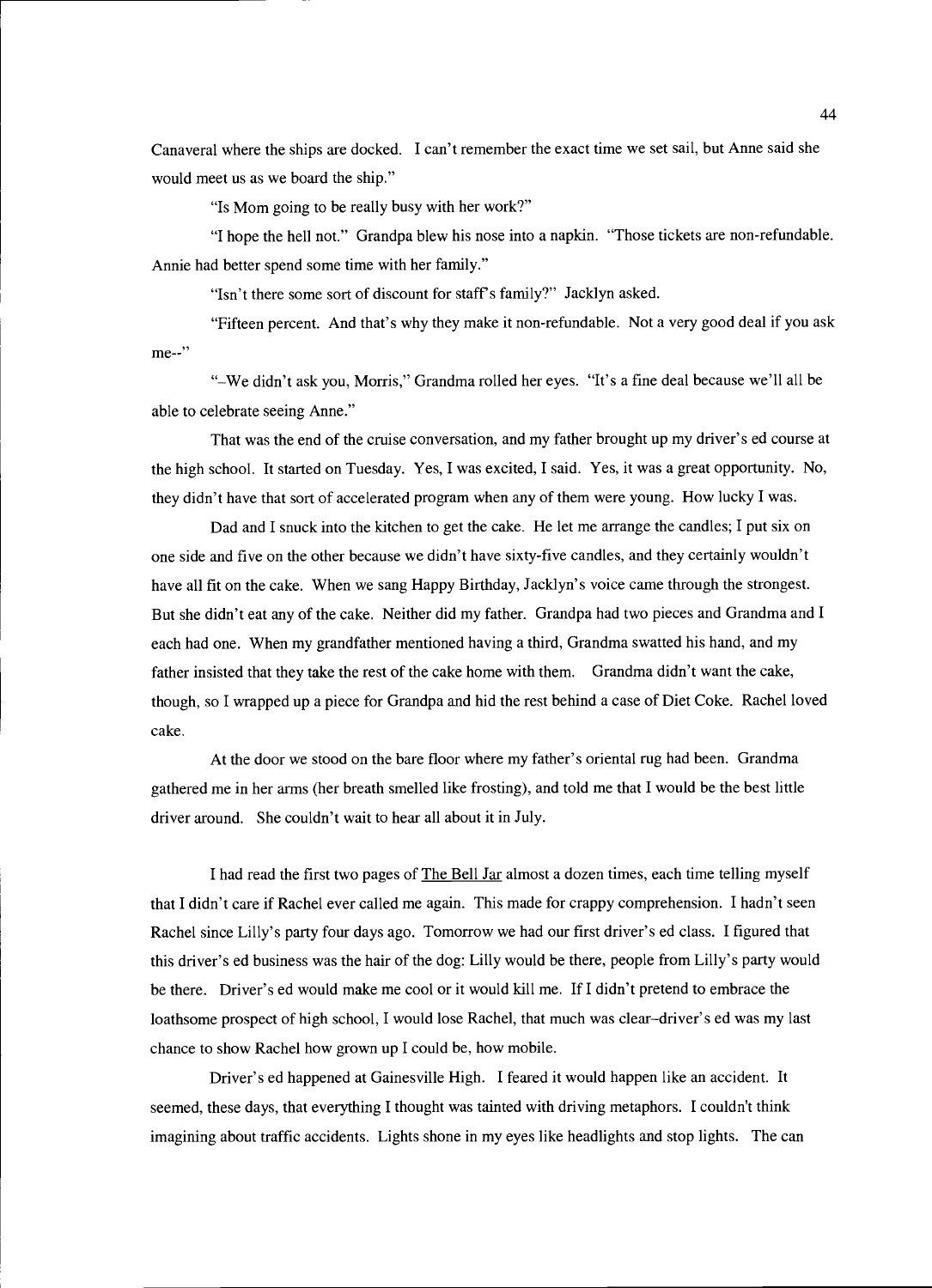opener sounded like a car motor, and my father's gardening wheelbarrow rolled with the whoosh of tires over concrete.

By Tuesday morning I was so nervous I couldn't think. I called Rachel. I told her I had something she'd want: half a cake. She appeared outside my house. I made us cheese sandwiches on seven grain bread, but Rachel didn't want hers. In addition to the cake, she'd found my father's unopened pint of Godiva Hazelnut Swirl. The chocolate painted a thin brown band around Rachel's mouth, almost as though she'd tried to put on lip liner but didn't know what she was doing. She had a smear of white frosting across her cheek too. I worked up the courage to ask her about her weekend.

"Jacklyn said you spent the weekend with Lilly."

"Yeah. Lilly and I ate so much chocolate I think I'm addicted." Rachel shoveled another mouthful, her lips dark and glistening. "We ate chocolate and rode on the jet ski with Lilly's brother and his friend. It was pretty fuckin' fun."

I could think of no reply. No, that wasn't true, I could tell her that I'd seen her mother naked, or that I'd heard our parents whispering to each other. But I wouldn't let either of those things out of my mouth. My cheese sandwich was now an angry fist in my stomach. I tore the last paper towel off the roll. "Rachel, you need to wipe your mouth."

Rachel talked about Lilly's brother as we walked to class. She talked between bites of a chocolate bar she'd fished out of her school bag. Lilly had probably given it to her because it was Hershey's-bad chocolate. My father said he'd rather eat a bar of candle wax than Hershey's chocolate. Rachel's breath reeked so heavily of chocolate, I was almost relieved to enter the school building.

The high school smelled the way nursing homes smelled. It wasn't the same smell as the nursing home our junior high girls' choir had visited last spring (Rachel said that the smell was the smell of ghosts), but the difference wasn't much more than the fact that the nursing home smelled a little more like cooked carrots. Growing up and dying apparently gave off a stench. This worried me, and deep down I suspected that everything human beings did reeked of death.

Rachel went to the bathroom even though she'd just gone at my house (probably a bad sign?). She told me to wait in the hallway for her, and I did, a choice I now very much regretted. My sandwich stomped around in my stomach. I couldn't think of anything to do as I stood there. In a high school, if you stood alone, you had to be doing something. I knew this innately, but it was reinforced in most of the t.v. shows aimed at the young adult audience. I felt idle, a devil's playground. I thought of the bottle of wine I'd smashed. I tightened my laces. I pulled my socks up. I made sure my tiny silver earrings were in. I did these things again and then, when I could stand it no longer, I went into the bathroom which smelled like public transportation: a mixture of vomit and pee.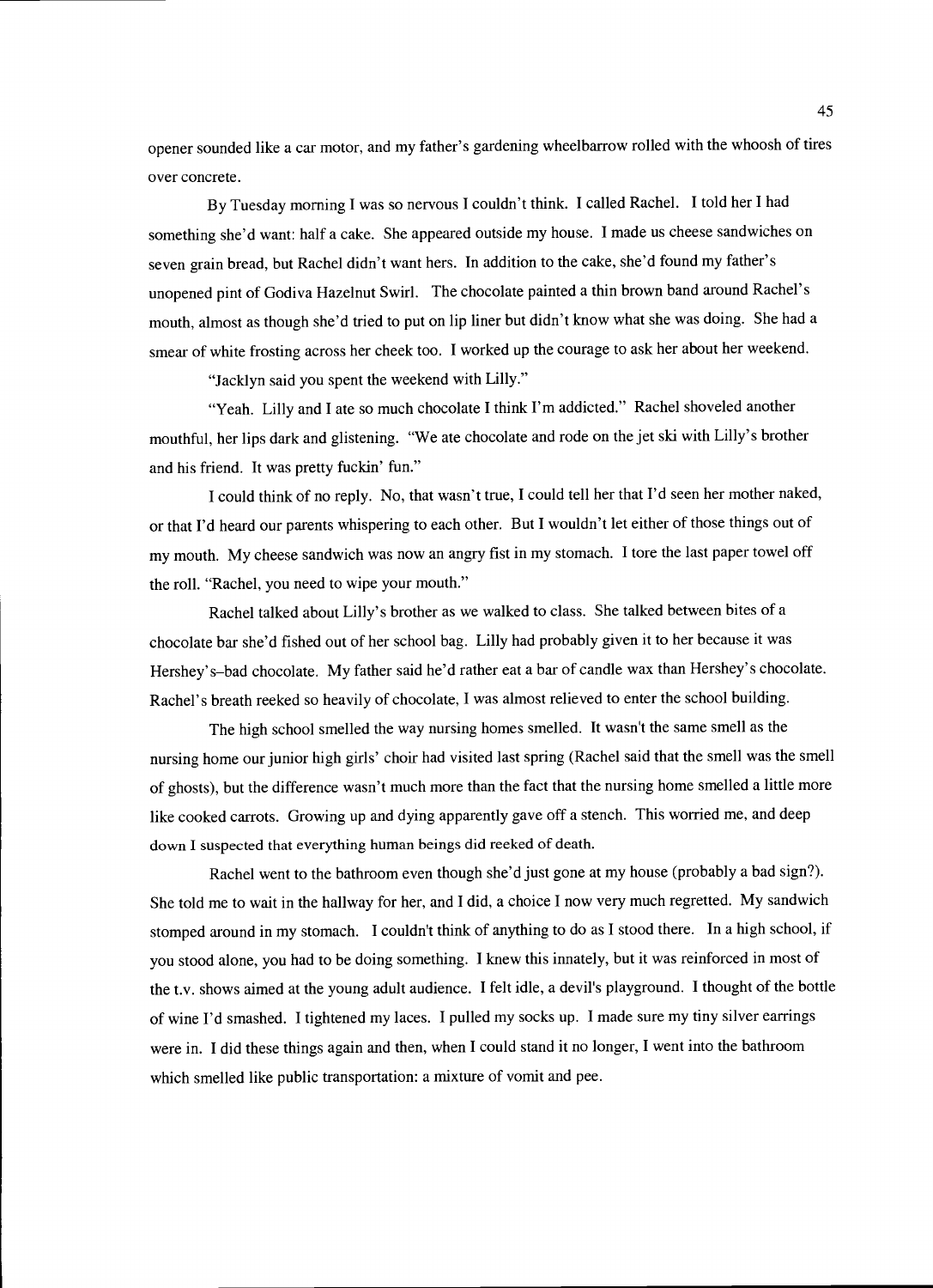The half dozen stall doors appeared closed, and nobody stood by the sink except me. Just me. I looked in the mirror which had a brown stain inside the glass along the bottom half. It made a person look gross. "Rachel?"

I waited for her to answer, fully expecting her to answer. "You okay in there, Rachel?" Again, I didn't know what to do. I pulled up my socks, yanked them really. Yanked at them hard because I regretted coming to the high school. Driving was bad for the environment.

Class would start soon. I knew that much. Why didn't she answer? Had something gone wrong? Was she slumped over the toilet? And because I had seen people do it on television, I bent over and looked for Rachel's sandaled feet on the linolium. I guess I should have worried, but I could only worry about myself then, because nobody was in either of the stalls, and I would have to find the classroom alone. That thing about ghosts seemed true, that a smell announced their presence. Rachel had disappeared; I wondered if she was a ghost. Tears pushed against my eyelids. Fucking high school.

Then I saw a partial wall which lead to a door on the other side of the bathroom. A maze it was. I seized the idea that Rachel had been confused, had gone out the different door and not been able to find me. That idea, the hope that she'd been lost without me, slowed my racing heart.

I went out the second bathroom door into another, smaller, hallway. A lady stopped me there, calling me dear.

"Are you looking for something, Dear? Can I help?" Her breasts pushed against her blouse. The buttons held on for dear life. It was a clothing abomination that reminded me of my image in the mirror when Rachel had made me put on the shredded shirt.

"Driver's education." Or was I looking for Rachel? Fear made me an honest kid. An honest, if not confused, kid.

"Dear, don't worry, just follow me!" I thought she might have winked. But it could have just as easily been a twitch. And I wasn't there to judge. We walked back, exactly the way I had come, and turned the other way at the hallway with the bathroom. A fork in the road, that bathroom.

The lady lowered her voice to a whisper. She didn't speak at all when we got to the classroom. I was grateful; she had probably been around kids long enough to know how to and how not to embarrass them. I smiled the smile that melted my face into a picture of innocence and thanks. That was the face Rachel made at the gas station when she wanted to buy cigarettes. But that face didn't work for things like cigarettes. For cigarettes you needed to lick your lips and not smile at all.

The door had a panel of glass in it. I looked through and saw kids. Nearly everybody probably. How could I be so late? How did Rachel get past me? I pushed the door open. Everybody looked at me. Of course they would look at me, and I didn't know why it was so upsetting, as upsetting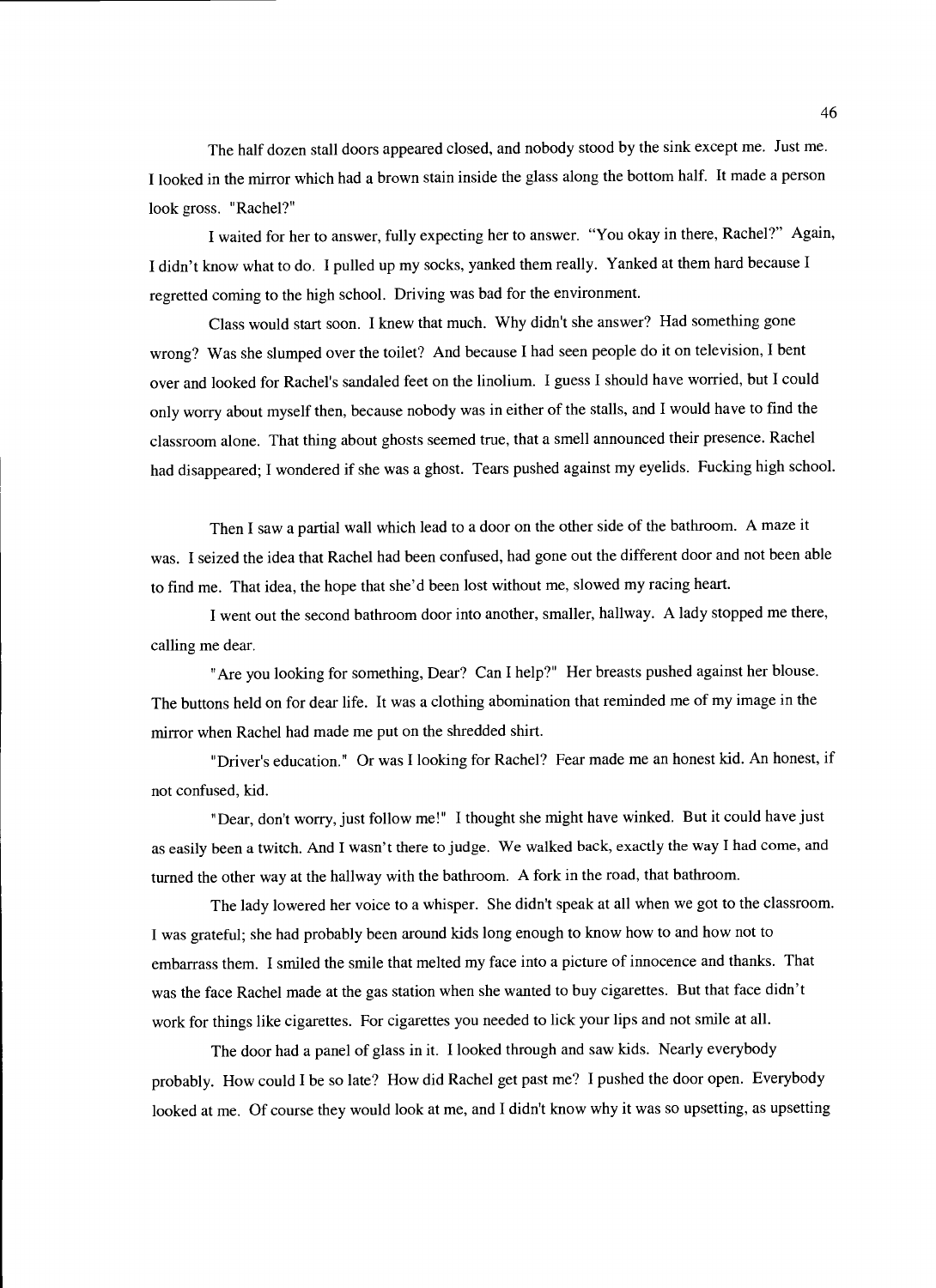as it was, but I felt tears again. So I shook my head a little. It probably looked like a spasm, still, I needed my hair to fall in front of my face to cover up the damage.

"Hi, sorry." I didn't look at the teacher. I was looking for Rachel. When I saw her sitting with a clump of kids we knew, the ones she knew better than I did, Lilly among them, I looked for an open seat. But I didn't want the front. "Nobody ever sits in the Goddamned front!" my father would say. And I didn't want to be nobody so I found a seat in the Goddamned back. By a kid who smelled like a potluck casserole.

Things got better from there. We watched a video where a guy was thrown out of his car. The police picked up a piece of his skull and put it in a bag. The kid next to me said, "Rad." I kept waiting for the teacher to announce that it was time to pick driving partners. I watched the teacher's mouth, looking for those words: "Pick driving partners." Apparently, the teacher was an assistant football coach. He had an orange mustache and resembled some French actor my father liked. Although I was growing tired of looking at his face, I could not risk Lilly becoming Rachel's partner. Rachel and I had to be partners because we lived nearly next-door. My butt hovered over my seat, my hands gripped the sides of the desk. I thanked the film strip for giving me all sorts of nervous energy, and at the end of class when Coach Grubb said the magic words, I sprang up and grabbed Rachel's arm before Lilly could even turn her head.

Rachel jumped when I pounced on her. And again, most of the kids were staring at me, especially Lilly. But that was too bad for her; Lilly would just have to be partners with another kid who lived on her cul-de-sac. They could drive in circles. Endlessly. And never get their licences as far as I was concerned.

"Bea! Yikes where'd you go?" Rachel asked once class was dismissed. "I was looking at you all during that film strip, but you wouldn't look back." Rachel was digging change out of her pocket. She would want to stop at the vending machines by the cafeteria.

"I couldn't take my eyes off the film. That could be anybody."

"This could be your grandfather, your brother, or father. This could be you!" Rachel had a thing for voice imitations. She managed the British narrator with ease. We couldn't figure out why it was a British narrator since the filmstrip came from Washington D.C. Still, we laughed. We were partners, everything was okay, and I didn't want to know how she'd left the bathroom and gone to class without me. As we passed the drug store I just wanted to laugh with Rachel. We laughed well together, from our stomachs to the tops of our heads. Sometimes Rachel would start to hiccup after we laughed like that. If she got the hiccups she'd drink a Diet Coke to wash them away.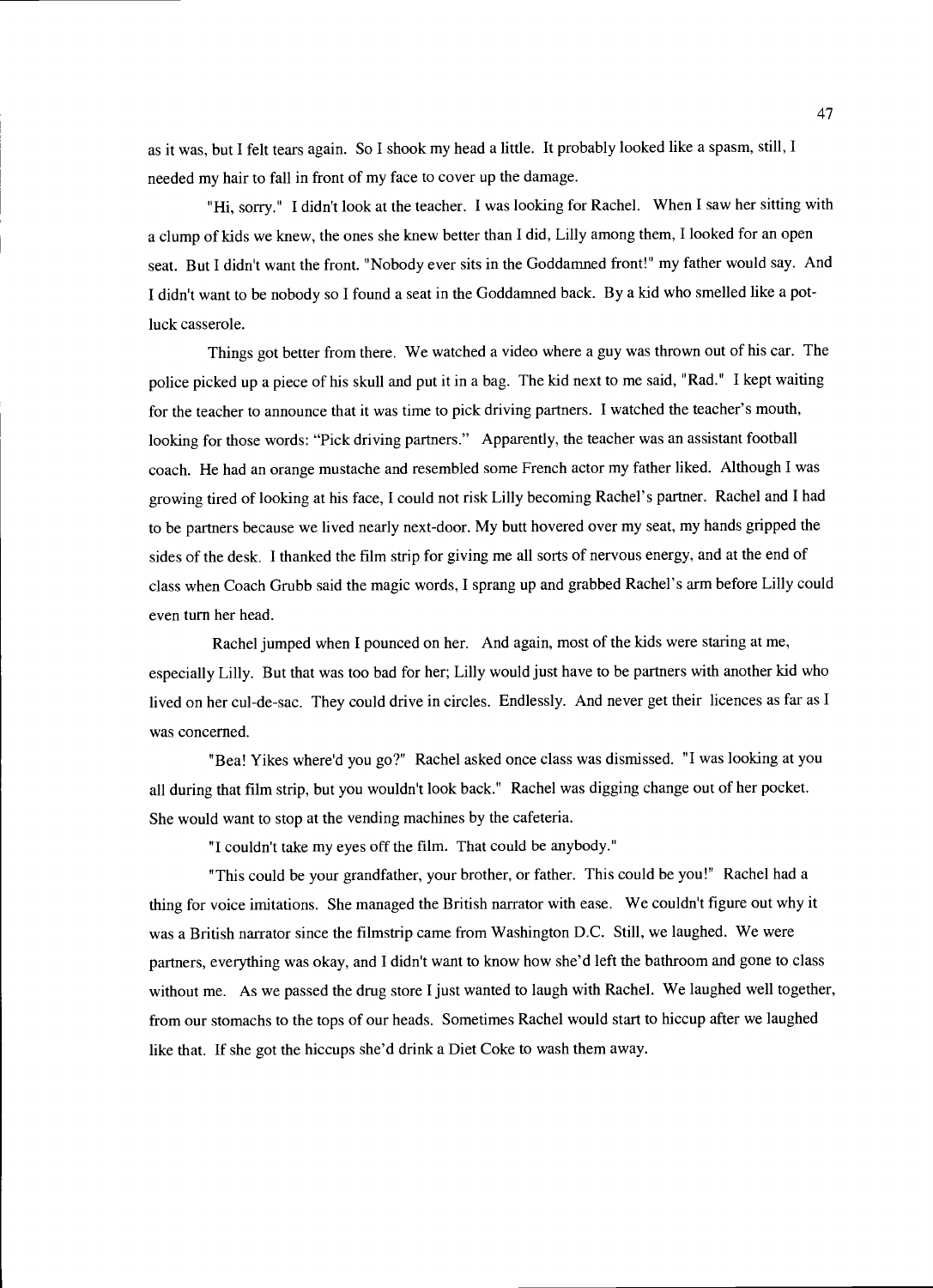## Chapter 6

Now that just three weeks remained before we set sail, my father began taking his old clothes out of the closet. I caught him trying on tailored shorts and poio shirts that he wore in pictures from my early childhood. This was pure coincidence, I had awoken before my alarm with a fierce urge to pee, and run into him in the upstairs hallway, in front of the only full length mirror in the house.

"I bet Grandma could let some of those out for you, Dad," I said. Before he could respond I shut myself into the bathroom. I didn't know if Grandma could let those clothes out-it just sounded like a good thing to say-sort of smart ass, but not unforgivable.

"Very funny, Beatrice!"

I returned from the bathroom. Dad stood in front of the mirror wearing a lavender poio shirt and pleated khaki shorts. Something lumpy going on around the waist indicated the shorts could not be buttoned. "Don't wear that to class, Dad, please."

He turned in the mirror. "You know, Smartie-pants, these aren't really that small. Nothing a few trips to the fitness center couldn't fix."

I managed an "Mmm hmm," in a hopeful pitch. Maybe this was a good sign, my father trying to look his best when we visited my mother on the cruise ship. Maybe if my mother saw him in his old clothes, the clothes he wore when she supposedly still loved him, things would turn out okay. I could empathize with my father through that logic; I could support him even if he looked wholly idiotic in a lavender polo shirt that showcased his forty-four year old tummy and made a mockery of his European mountain man beard.

"Speaking of, I think I'll change and go to the gym now."

"Now?" Light hadn't yet begun to creep through my window blinds.

"While the day is young. You're welcome to come along."

I had loved the fitness center as a kid. Even though no one under twelve was allowed to use the equipment, Dad used to bring me to the center while he worked out. The exercise bikes kept me happy for hours. Students manned the desk and made rounds to check for trouble, but they didn't want to make a scene with anyone. I was quiet enough, but I liked to ride the bicycles in unorthodox ways. I would put my right foot through the left pedal and stand. When I'd worked up some momentum, I went up and down endlessly as I watched the TVs suspended from the ceiling.

Sometimes college boys were there. They lifted hundreds and hundreds of pounds. They wore belts around their backs so they wouldn't hurt themselves, and still, their faces twisted into terrible expressions. I imagined those were the faces human beings made when they tried to run away from a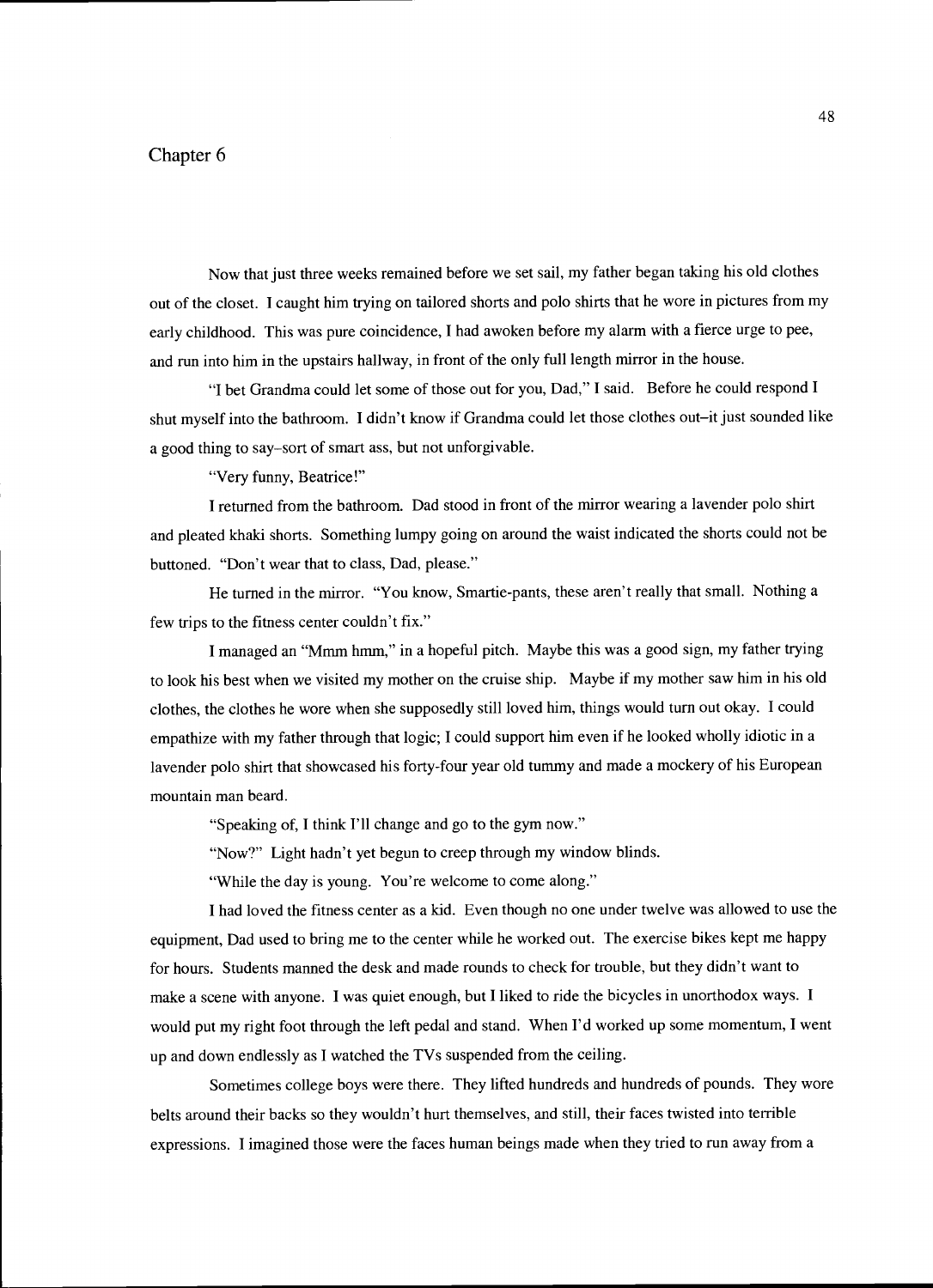tiger or muscle out of the grip of a bear. Lifting weights had to be ancestral, instinctual. Still, some of those guys blew their bodies way out of proportion. Dad said that as a kid I had asked a lifter why he had the wrong head for his body.

My father filled each of us a water bottle. They were blue plastic, said "Typhoon Lagoon," and I could vaguely remember drinking a Slurpee out of one of them on a family vacation to Disney World before Grand-mère had come to live with us. Dad grabbed us each a granola bar; he insisted we have some sugar in our blood before exerting ourselves.

Walking into the fitness center, I wished I had a better outfit on. Instead of my red gym shirt and black shorts, I wanted to be wearing a green sweatsuit, with stripes running down the legs, like the girl I saw on the first treadmill. This puzzled me because it wasn't something I knew I lacked until that very minute. I was torn between feeling deprived and not caring. I wondered what my mother would have worn if she'd ever accompanied us to the gym. Surely there was a fitness center on the ship-did she use that? My father had dressed himself in a t-shirt from the MOMA and navy blue mesh shorts that accentuated the dark hair on his skinny legs. It made me feel better to know I looked better than he did; although as soon as that thought crossed my mind, I cut through the rows of treadmills to put as much distance between us as possible. I told him I didn't feel like running.

My timing had been impeccable; just as I walked away from him, he put a white sweatband around his head. I imagined that it was a medical dressing-it concealed the slice they'd made to take the top of his head off. He didn't know it but they would have to take his brain out at some point. Poor Dad, I thought. My sympathy didn't last as I recalled the image of my father and JackJyn standing by our front door. That had been real and my pity for him just imagined.

Exercise was supposed to relieve stress and clear the mind, except as I climbed onto a machine and put each of my feet on the foot parts, my hands on what I supposed were the handles, I felt suddenly self-conscious-worse than if I'd been on a treadmill next to my father. I looked up and noticed that I could see myself in the distance. Mirrors lined the walls, and I was small, a tiny parasite on the machine that was lined up with all the other machines in a militaristic formation. How to work this? Besides swooshing my feet back and forth, I wanted the electric part to keep track of my progress. I pushed some buttons; the exercise equipment asked me how many pounds I weighed. I didn't know! What kind of question was that? I couldn't remember the last time I'd been to the doctor, but I vaguely recalled the pediatrician's nurse telling me I had broken the hundred pound mark. She'd said it in such a deadpan that I hadn't known what to think. Was that a problem? Was it a congratulations? Either way they gave me the same two shortbread cookies with the finger holes in their middles that they'd been giving me since I started going there. I intended to enter 105 pounds, but 255 showed up on the screen. I wanted to fix it, but then I thought the machine might be spring-loaded or hooked to some kind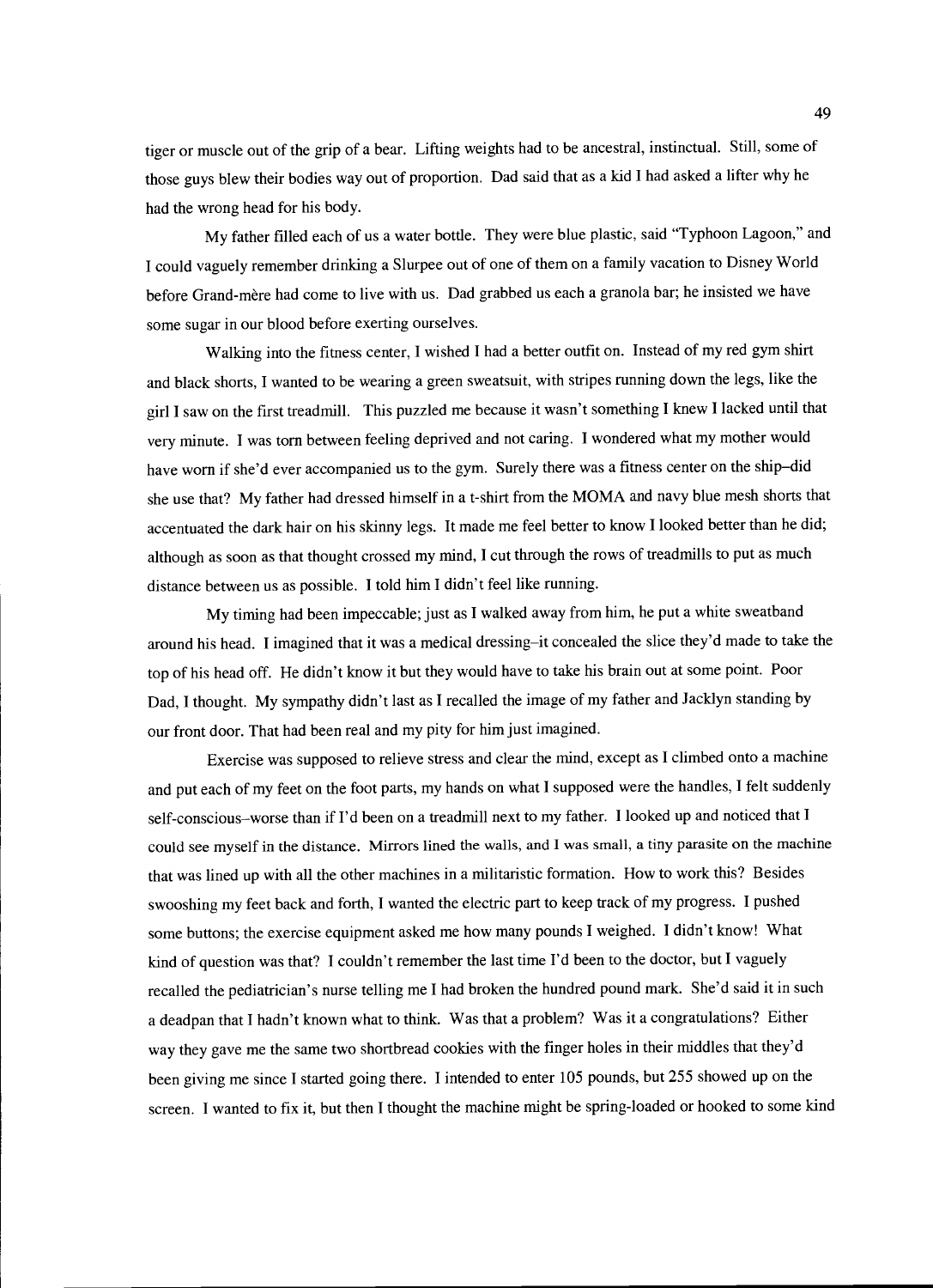of mechanism that counter-balanced my weight according to the number I put in. I gleefully hoped it would bounce me into the air.

It did no such thing. But I was burning through calories by the second. Exercise was easier than people gave it credit for. This machine was certainly a walk in the park compared to the crap we did in gym class. It was good to know that there was more to exercise than running back and forth between colored lines on a black top-yet another example of the way public school ruined a perfectly good thing. According to my plan, I was done with school now. So I could do things like this-what was I doing? Moving my feet in a suspended forward locomotion-instead of gym class. I decided that my mother used the fitness center on the ship. We would use it together and she would show me how to enter my weight in correctly.

The lady (I didn't know what she was: girl, woman, adult?) on the machine next to me seemed to be exerting herself. She made huffing noises that reminded me of Luci when the vet said he had a doggie cold. She sweated profusely. Drips rolled down her arms and dropped on the floor; in fact, a puddle had formed under her. I casually consulted the digital screen on her machine. Eighty-minutes. She'd been doing that for eighty minutes! I'd been doing it for three. Did she get bored? Earphones sprouted out of her ears, only I couldn't see what they connected to. Did the machines play music? Could a person plug headphones into the exercise machine the way you could into the armrests of airplane seats?

This lady had burned five-hundred and fifty-six calories so far. Rachel told me the other day that a king sized snickers bar had five hundred calories. I wondered if this lady planned on eating a king sized Snicker bar. It seemed more likely that she had a body image problem. I guessed her goal was one-thousand calories. Her breath came in spasms that reminded me of the dishwasher before Dad called the repairman. My breathing was nothing noteworthy. I could have carried on a perfectlyarticulate conversation at that point if any one cared to step up to my exercise machine and engage me. Mr. Barton (Jacklyn had asked us if we called him Fartin' Barton once when Rachel and I were bitching about the rope climb he asked us to do, the rope magically hanging from the gymnasium ceiling, a puppet-master's string.) wouldn't have considered my movement exercise unless I began to feel as though I would vomit. The girl with dog teeth told him she wanted to barf after the timed mile run and he simply slapped her on the back and bellowed: "Walk it off, McMann." The spot on the blacktop where she puked was crusty for days. Hadn't I found myself on memory lane!? I wondered what it would be like to not go to school. Wonderful, certainly, but there would be no puked-on blacktops or sweaty nooses in my life. The calories on my screen turned to sixty. I couldn't think of anything for sixty calories. An apple? A banana. Too bad I hadn't checked the granola bar box for its calorie info. Sixty five now. An apple and a jelly bean.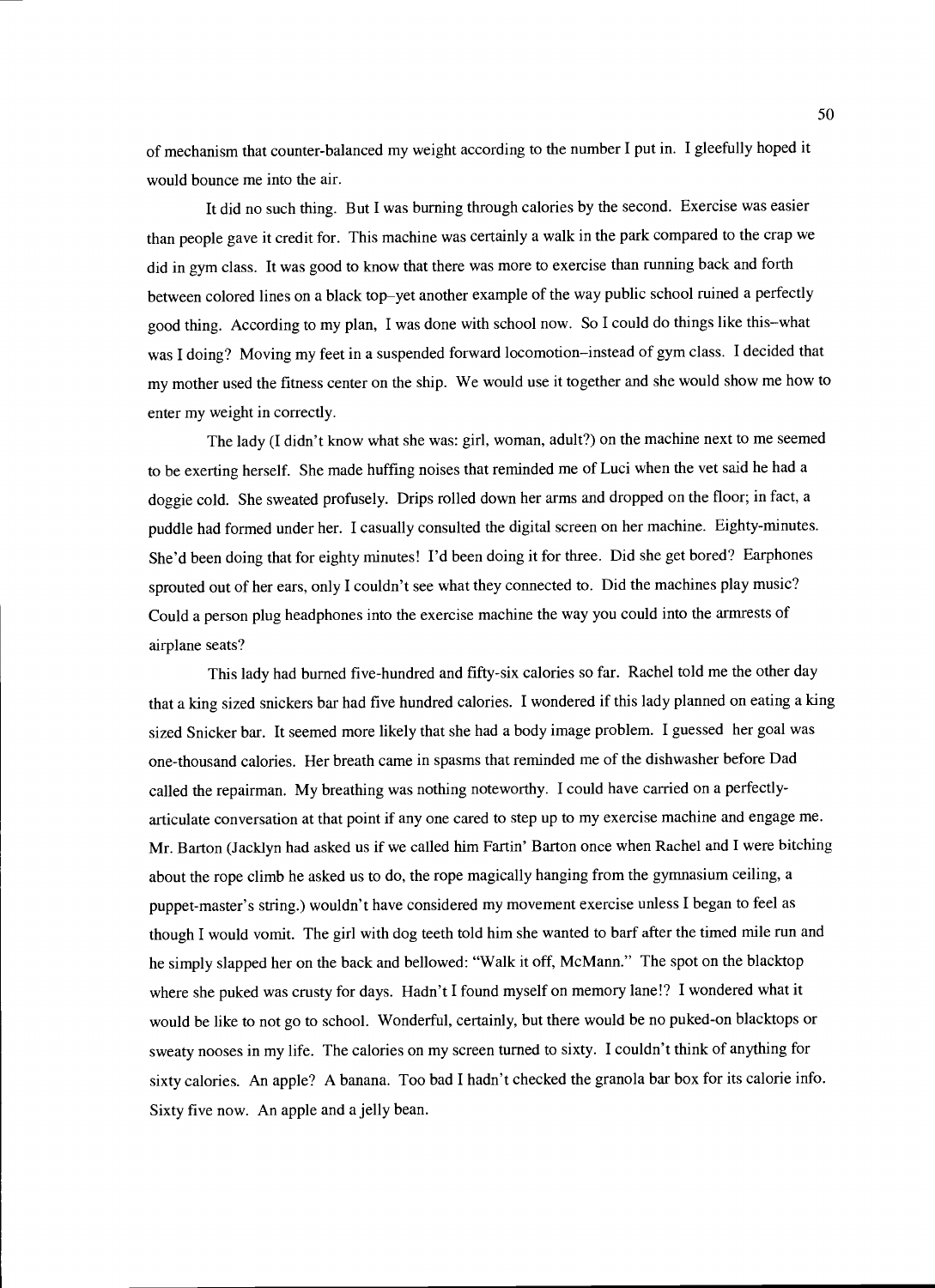Weeble. My machine said weeble, weeble, weeble. More eeble than weeble, actually, but I didn't know what an eeble was so I let my mind supply the "whah" sound. Weebles wobbled but they didn't fall down-not true! Rachel had a weeble that fell down. She had chewed on it and it flopped right over in a wretched weeble face-plant. I admired that weeble. The others looked like bobbing idiots. Back and forth back and forth-what kind of idea did that give a child? I thought of how sometimes when Rachel spent the night, I would wake up from the bed moving. I never said anything as she clutched her knees and rocked. I wondered if Rachel still had her weebles-not that I wanted to play with them. I certainly didn't, but I yearned for the sick and empty feeling I would get from watching them wobble. Dizzy. Would Rachel be okay without me?

A patina of sweat had broken over me. I watched the woman next to me out of the corner of my eye until it began to ache. I matched her rhythm perfectly; our machines revolving in a mechanical syncopation that made me forget to breathe. We whispered to each other in hushed voices, the voices of hiding children or the secret language of twins. Did she know as well as I did how connected we were?

The exertion was making me sick, mentally ill. My thoughts came in pangs of brief and inexplicable pain. This lady didn't know me from Eve or Esther. Or Sylvia. Each girl in the whole world fused for just a second in my mind, our vulnerability and forward motion caught in the revolving gears of my elliptical trainer. I had burned one hundred calories.

I climbed down and looked for my father. He jogged on a treadmill. He called it running, and had been particular about it when I was younger: "I don't jog, Bea, I run. That's no small distinction. It means my heart has developed the muscled efficiency of great athletes." Maybe all that muscle had gone to his heart because he had the twiggy legs that rendered him a mutant bird in my eyes.

As I approached, a rotund bald guy sauntered up beside my dad's treadmill and slapped him on the back. The guy had a fuzzy familiarity to him. I thought picnic. Maybe I'd met him on one of those departmental picnics my father detested. Then I thought baked beans. I guessed he was the guy my dad had made fun of for spilling baked beans down the front of his shirt. I'd seen it: one baked bean poised on the strange slope of this man's abdomen, as though making a great pilgrimage to a better life. I turned around; a conversation with bird father and bald bean man did not appeal. What would be better? In the corner, people rolled on giant balls. They splayed themselves over the inflated spheres and probably got quite a head rush in return. I found an unoccupied green ball and sat down. My butt sank further than I expected, a perverted carnival ride to my virgin cheeks.

For all the excitement exercise provided for the body, it surprised me how active my brain became too. The image of Jacklyn sitting at the kitchen table next to me knocked at my skull uninvited, and that empty bathroom at the highschool crouched like a tiger ready to spring. I saw Jacklyn naked; I thought of Rachel's boobs and narrow shoulders in the "sleeves" shirt she'd cut for me. Would I look any different to my mother? I almost wished she wouldn't be able to recognize me, that I'd have to tell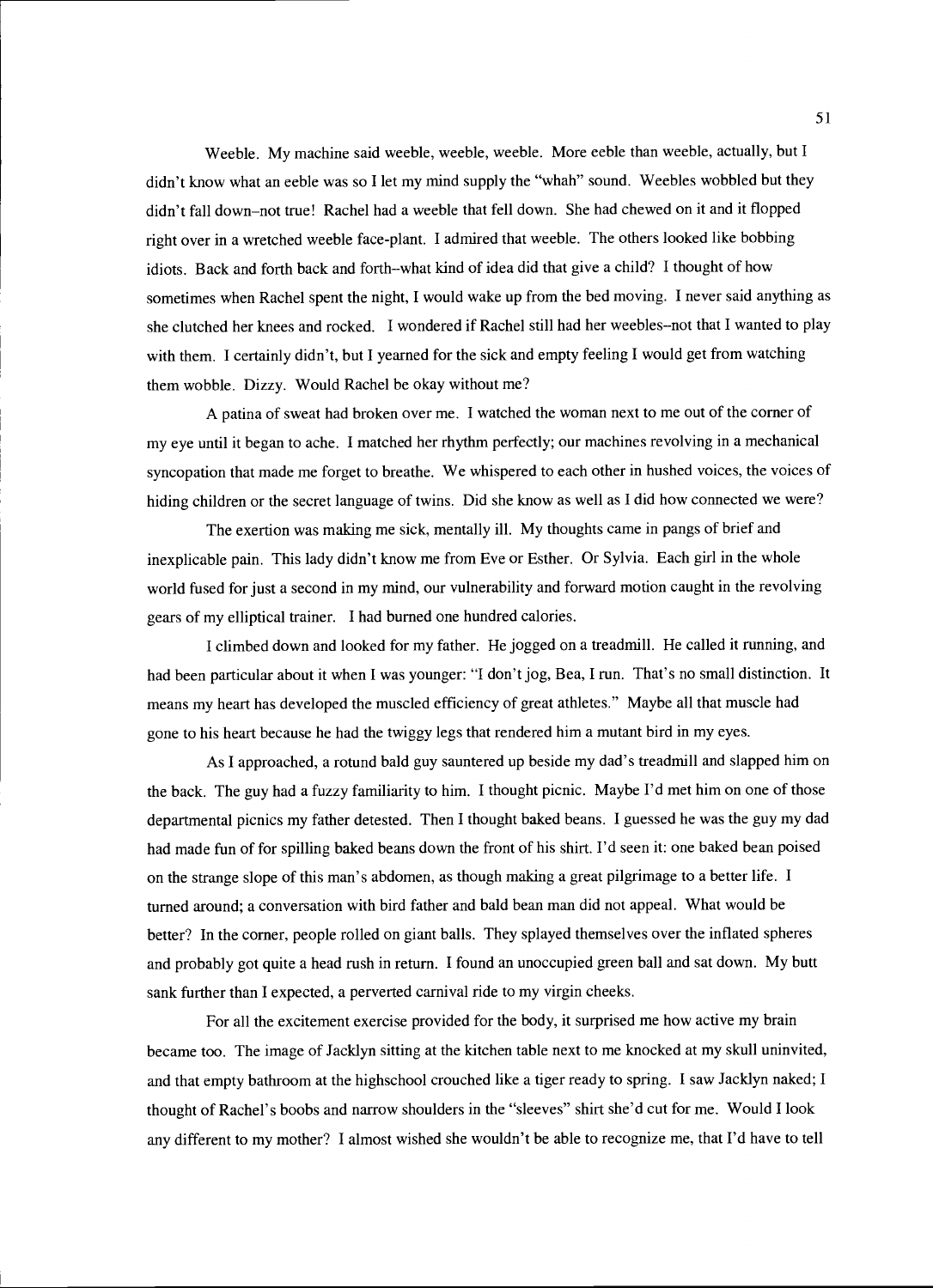her who I was, tell her that the mature lady before her was her daughter Beatrice. But I wanted to look scrawny and pathetic too so she'd see how much she needed me. Because I couldn't figure out which I wanted more, I flung my torso back into nothing. Once the ball settled under me, I relished the blood crowding my brain. Esther biting the metal bits in the psychiatric hospital. The waves of light. Blood, bright blood. I bobbed there, an Ophelia floating, until my father tapped my knee.

We didn't go home. When we got in the car my father mentioned that instead of going straight home we would stop at Ralph's to enjoy his garden. So the hefty bald guy was Ralph, the flower genius. My seatbelt felt like it was tying me down-I hated it when adults changed plans. I became the captive. Nobody cared whether Bea wanted to see some bald guy's flowers. That was one thing I wouldn't have to deal with if I learned to drive.

Ralph had a huge house on the other side of the university. My father had said that Ralph's wife, recently deceased, had money, and they'd finished renovating that big house just a few months before she got sick. Ralph's kids were older than I was, one son living in Boston and the other in New York. When I left Gainesville my father would be alone. He might have the company of Jacklyn-whatever insidiousness that was-but I could only imagine him alone. His gardening might improve. He would be fine.

"Ralph's going to tend my garden while we're gone, Bea." My father liked to talk to me while he drove.

"Oh." I affected boredom like a pro.

"It will truly be wonderful-the bougainvillea will flourish, it will." He stopped suddenly, touched his chin. "Did I tell you about the fair, Beatrice?"

"No."

"I'm entering my hanging vines in a contest at the fair."

I didn't really care, but I asked, "the Jacksonville fair?"

"You know, Bea, ideally I would enter as many fairs as possible-get a better idea of what's out there. I've asked Ralph to show us his orchid grower's trophies." He looked away from the road at me. "I'll bet he's filled rooms with them."

"I bet."

My dumb dad needed to concentrate on my mother's heart, not hanging baskets. I picked at my t-shirt until I got a bit of it to unravel. We parked in the street, and when my father got out of the car he looked excited enough to skip.

Ralph let us in. I saw that he'd taken his shoes off. His socks made puffy pockets around his feet, and he appeared to be plodding along on fallen arches.

My father clasped his hands together. "Let's see the booty!"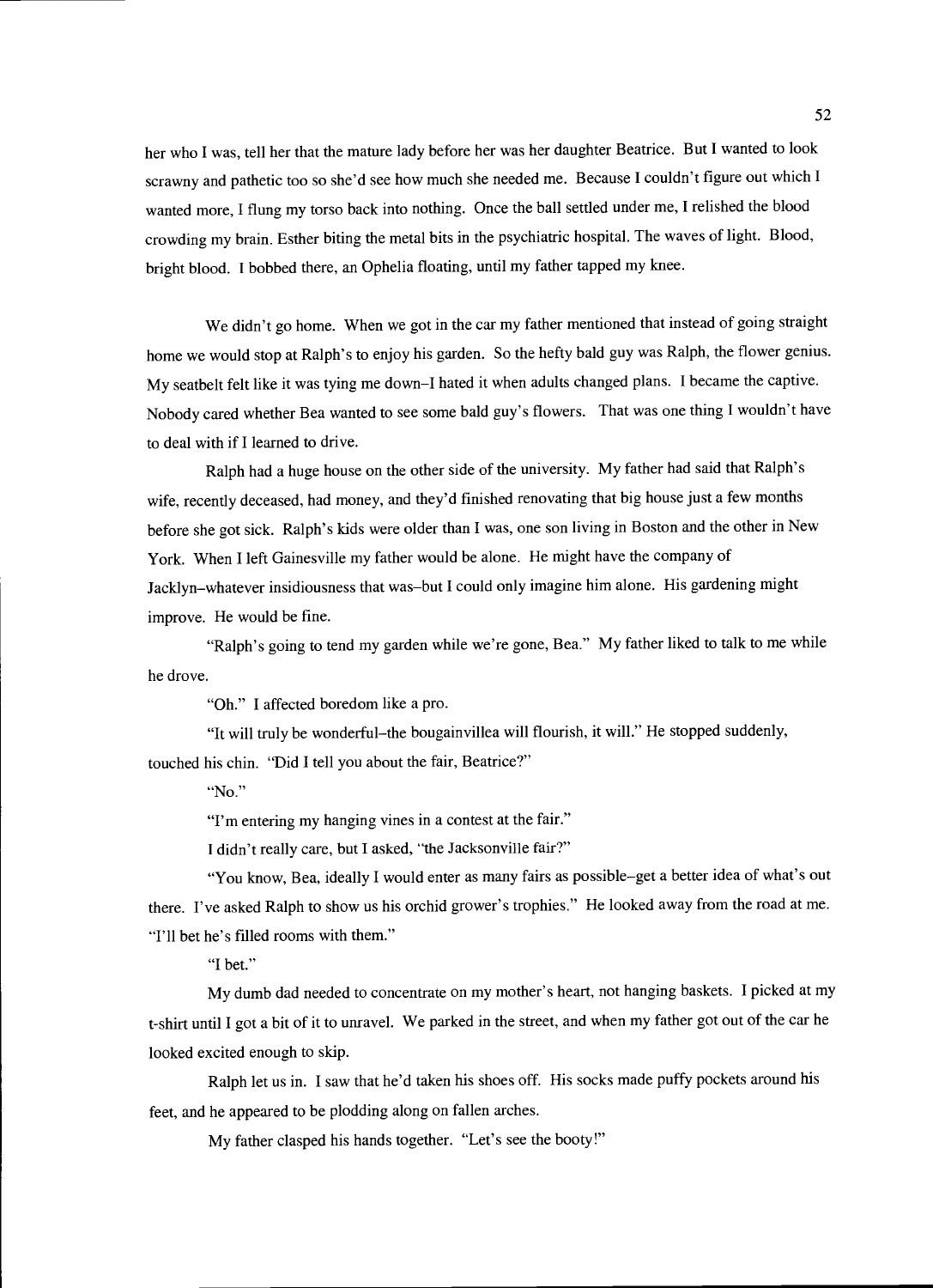"The trophies are boring, Arnold. I will, however, show you some of the hot-house orchids." "Of course. But Ralph, wouldn't your gilded chamber encourage me to greatness?"

Ralph didn't reply, and I liked him for that. I looked at the paintings on the walls-not a single flower. It was one of those contemporary houses with hard angles and bright colors: magenta, chartreuse, turquoise-it didn't fit Ralph at all, and I thought about his dead wife picking out swatches of fabric, carpet and paints.

Completely sterile except for the warm light, the room swelled around us. Some flowers looked like blue and violet spiders on stems, others like speckled white stars growing out of clay pots.

"My god, Ralph."

"He's my prize," Ralph pointed to a plant with red flowers that seemed to bow before the light.

"Would you look at her!" My father used the voice I assumed most men saved for centerfolds or sports cars.

"Bea, do you want to touch one of the petals?"

I didn't. His face wobbled and I quickly said, "My hands are dirty from the gym."

He didn't press me, and when my father quickly volunteered to paw the plant, I knew I was off the hook. I wandered around looking at the glass-the windows took on all geometric shapes, some were large as entire walls. I found two glass sculptures in opposite corners of the living room: electric colored slabs balanced in their own mysterious gravity, waves of color on color. I would have liked to touch the glass, but the thought of seeing my own finger prints shamed me.

This man loved pretty things. Or maybe his wife had wanted them. We didn't live like that. No one in our family had ever furnished a house with an eye for design. It wasn't that we were too poor. My mother didn't care. And my father was, in all likelihood, color-blind. In seventh grade I tested to see whether he knew the difference between green and red. He didn't.

After the trip to Ralph's, it became clear that my father was not the accomplished gardener he aspired to be. Ralph had done wonders with orchids since his wife had died; my father would certainly recognize the potential parallel in his own life. He went to work in his garden as soon as we got home. My father told me that he enjoyed gardening more when he broke a sweat, that he liked the feeling of manual labor. The electricity in his muscles pulsed; his heart churned blood with the force of Niagra Falls. I wondered if he'd been reading poetry again. When he talked like that it usually meant he'd had a late night tryst with Emily Dickinson or worse, Walt Whitman (my father called him "The Sensual Poet"). It made me feel gross when my father talked that way. The sight of his wet cotton shirt clinging to his chest made my scalp itch.

As I walked up the stairs to the bathroom, I feared electrolyte imbalance. The climb made me as unsteady as if I'd been trying to walk along the floor of that weird pirate ride, the ship on a pendulum, at the amusement park. I'd exerted and now I needed to refuel. Oh well, I thought, thrilled by my own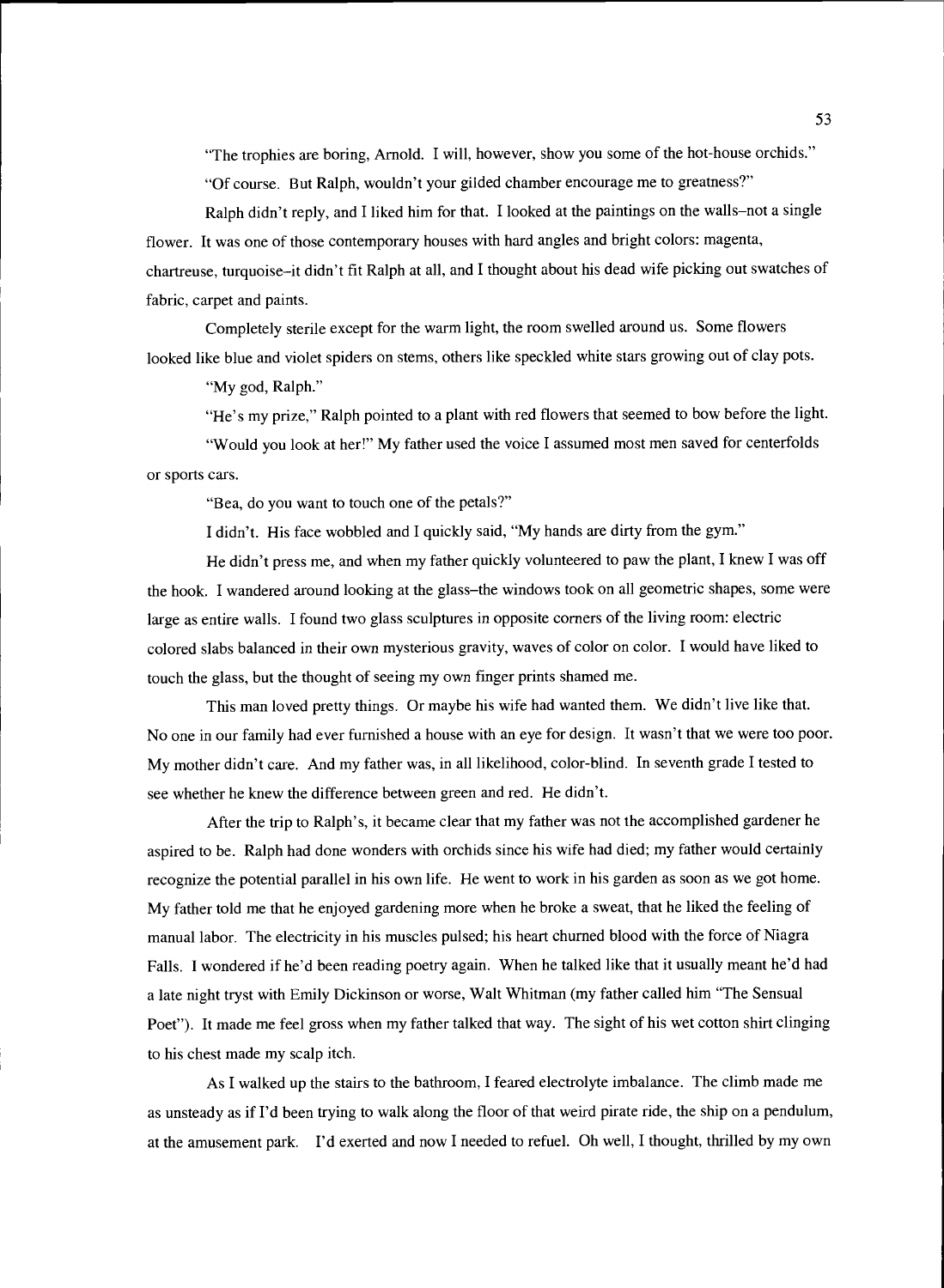insolence. I was choosing to ignore my better judgement and proceed down the path that wasn't best for me. I ran the shower extra hot, my usual fear of cooking the delicate organs (spleen, gallbladder) stuffed away.

For a person who didn't like to get wet, I relished this shower. Beginning at my hips, I ran my hands over my body, wondering what might ache tomorrow. The exercise had sloughed away my tired surface; I felt fierce; I imagined myself behind the wheel of a car.

Once out of the shower, I eagerly called Rachel.

When she picked up I said, "This is the March of Mimes." I was trying to be funny, giving myself the wobbly, withered voice of an old woman, only I panicked and didn't know what to say. "Do you have any mimes you'd like to donate? Remember, all mimes are tax-deductible." I was scraping the bottom of the barrel.

"Our last mime was murdered-locked in an invisible box." Rachel knew how to play along. "A preventable tragedy, the local paper said. He only thought he was trapped inside."

Then came the awkward transition between pretend and real. I laughed at her wit and out of relief that she'd humored me.

"Hey, Bea. Whatcha doin'?"

Dripping dry. I'd only blotted myself with the towel-too rushed to call Rachel and make plans for the day. "Nothing. You want to come over before our driving lesson?" This small invitation rang out from my throat.

"Sure. Right now I'm helping my mom dye her hair, so later."

"What color?"

"Hold on. Cappuccino, says the box." Jacklyn yelled something to Rachel in the background.

"Okay. Come over when you can," I said. As I hung up I tried to imagine Cappuccino colored hair. Milk, coffee and foam. Hair? If it made Jacklyn look funny, then all the better.

I felt like calling people. With my father tucked away in his garden, I could have all sorts of illicit conversations. I could dial wrong numbers and pretend to be from The March of Mimes. I flipped on the television in my father's bedroom, searching for a shopping channel. My mother and I used to watch it for laughs. Before reality television, the shopping networks were as close as it came to people making idiots out of themselves for little or no money. My mother, a lover of slap stick comedy and general goofiness, adored an amateur performance of any kind. The people who called into the shopping channel seemed trashy. Mom and I would sit together on her bed making fun of the callers, and because my mother, an adult, allowed this, it didn't seem mean or wrong at the time.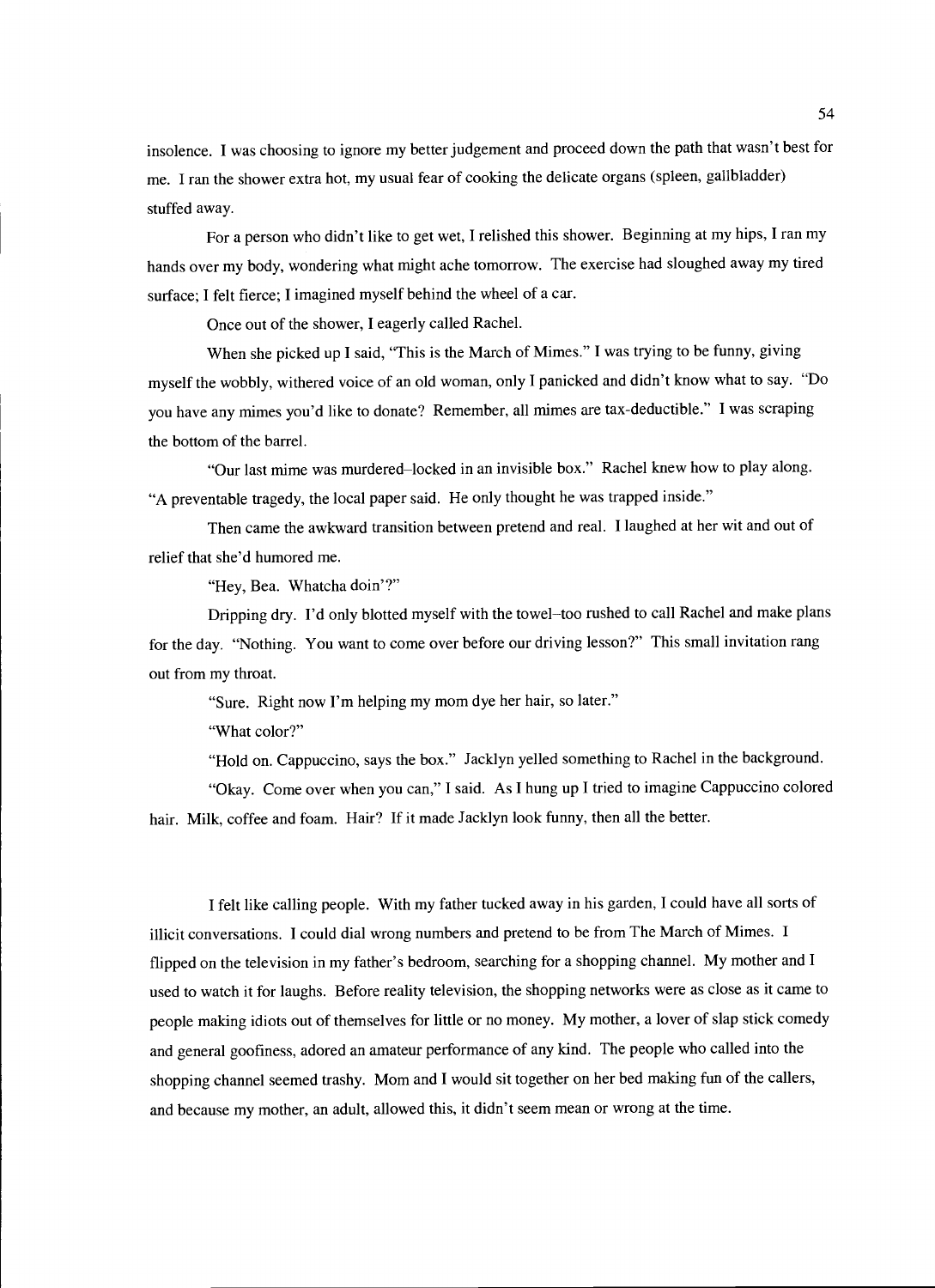I found the QVC shopping channel. Two blonde ladies sat on a bed and ran their hands along white pillows. It took me a minute, but I realized that the comforter was for sale, complete with sheets and pillowcases. They caressed that comforter like nobody's business. On a cold night, the comforter would keep anybody warm, the blonder of the two blondes told me. Comfort Quarters brand meant value. It meant value, but the women touched the milky whiteness of the blankets the same way I'd touched my body in the shower.

The blonder blonde announced that it was time for the testimonials.

"Hello, Caller? Caller? Are you there?"

My father made the bed every morning, even the morning after Grand-mere died. I turned the bedspread down and crawled into my mother's side of the bed. We were lucky enough to have airconditioning that circulated even in the upper level of the house, and my damp body drove me happily under the covers. I listened as the shaking voice of an elderly woman spoke.

"...I bought a set of these for my Daughter in Wichita. Then for myself. My husband's dead. Comfort Quarters keeps me warm."

I wondered whether that was something that would help or hinder sales. Nobody liked to hear about dead people. It occurred to me that something more must be wrong with the woman if she was cold. Everywhere it was summer, hot and damp.

I flipped off the tv. Presumably that woman kept the air conditioning on too high. My father did the same, and I complained about it endlessly when I didn't have a heavy blanket to climb under. But if that woman lived alone she could decide for herself what temperature to make the house. Perhaps it wasn't real, the testimonial. What did I care about it anyway? The world looked different without my mother sitting next to me. The callers weren't funny anymore. How could I have ever thought they were? I climbed out of bed and wondered whether I'd lost my mother, my sense of humor, or both. Which was worse to lose?

Back in my room I put on a pair of cutoffs and a green t-shirt. I wanted to be as comfortable as possible when I drove this afternoon. Rachel had been driving since she was eleven years old. At eleven, Rachel was five and a half feet, so she sat behind the wheel as high as an adult, and when Jacklyn gave her the Jacky 0. glasses, Nobody would have thought that it was just a little girl driving that Honda. Sometimes Jacklyn would ride in the car but not feel like driving, mostly, though, Jacklyn sent Rachel off on her own to get a package of hot dogs or a case of Diet Coke. I, on the other hand, had no practice at all driving. My father tried to get me to drive him places the past few months, but I held firm, resolving only to learn in the presence of a professional: Coach Grubb, the driver's ed teacher.

One might think that a person with no driving background would be more excited about getting a license than someone like Rachel, who'd been driving practically all her life. But Rachel wanted to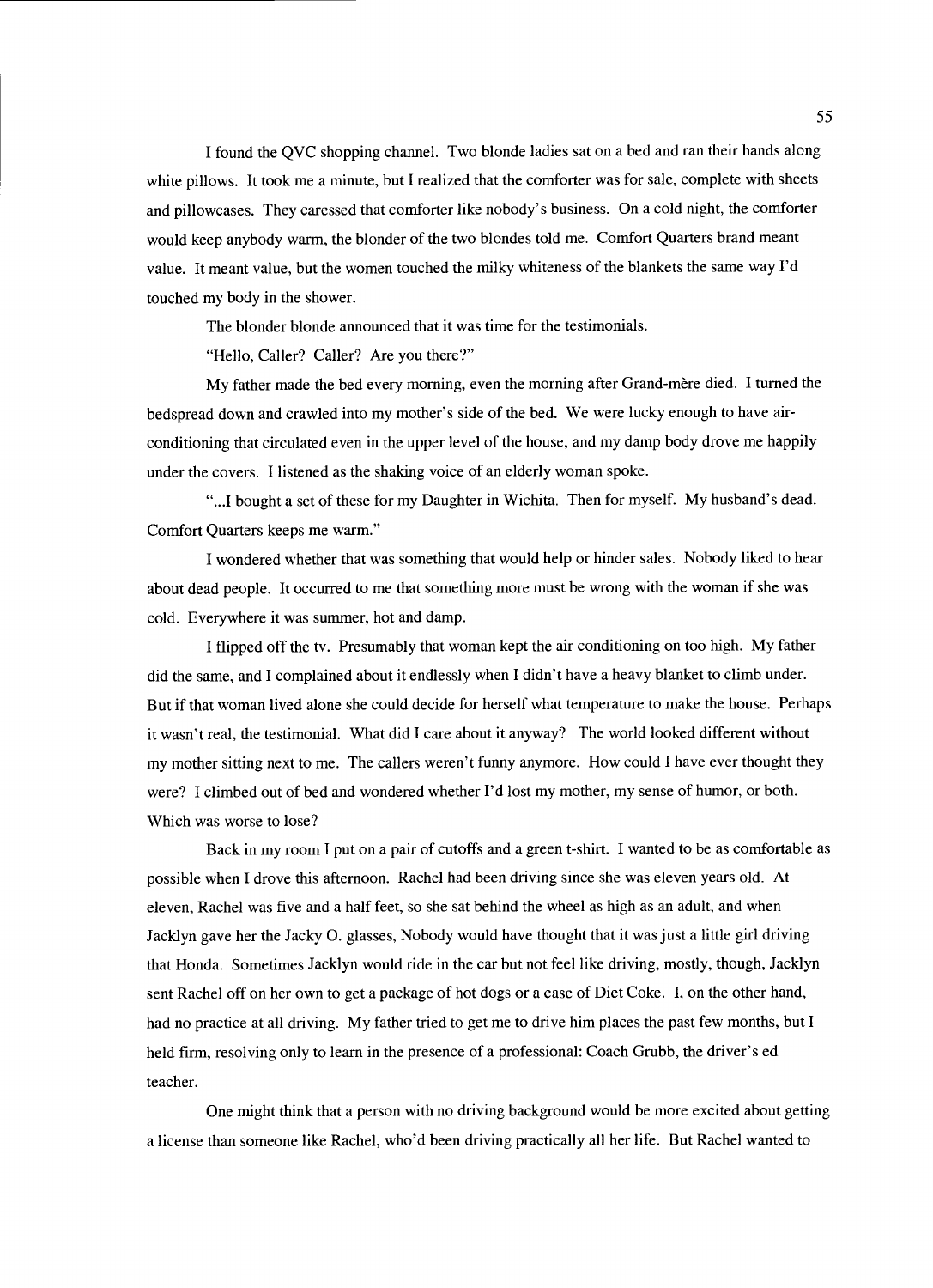make an honest woman of herself-not that she had a problem breaking the law when it came to buying cigarettes or stealing. If she had her own license she wouldn't have to wait for her mother to send her out on an errand.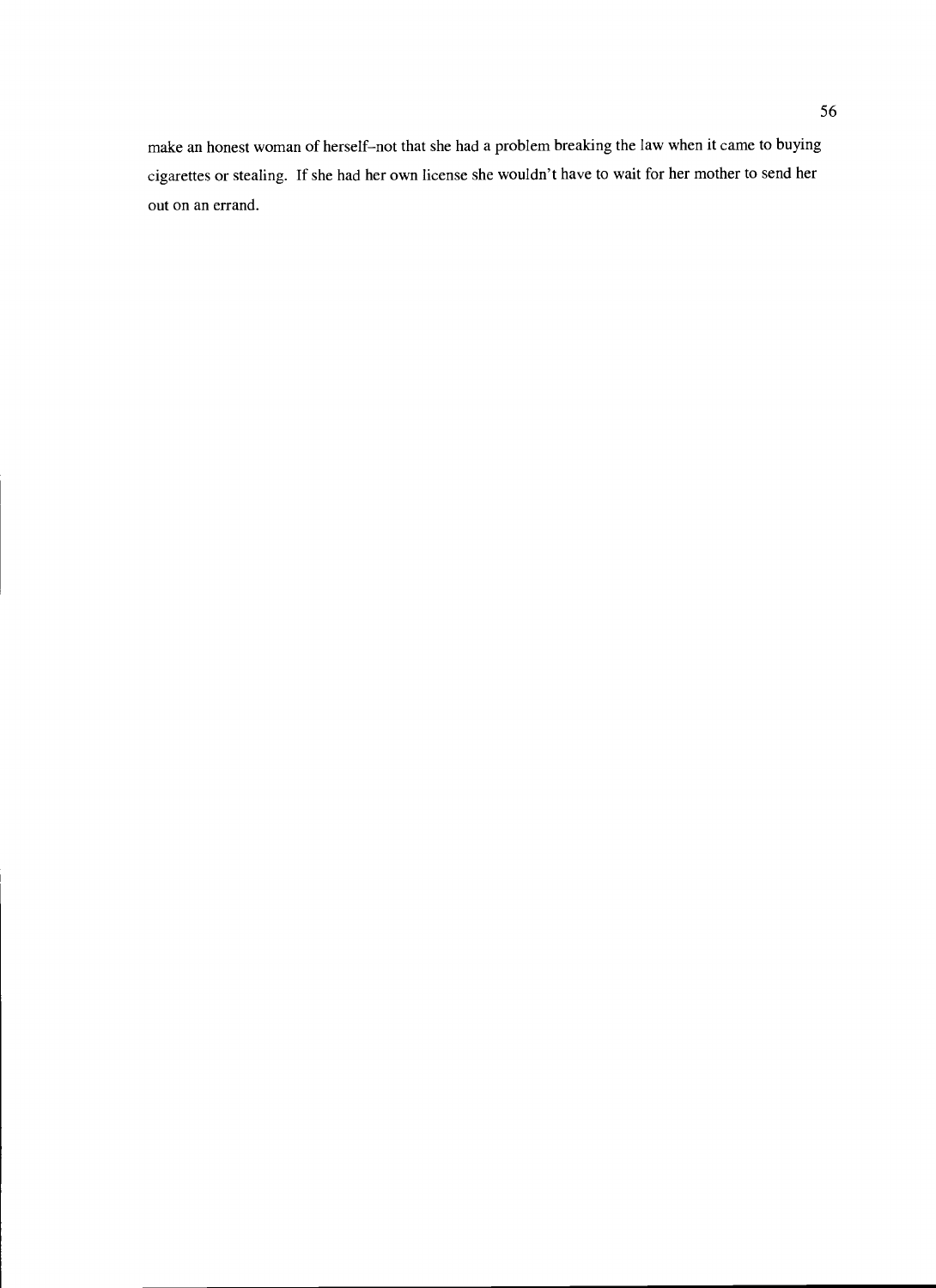## Chapter 7

It was a pattern that began when Grand-mère came to live with us, but it wasn't until my mother left that I began to see it. Whenever my mother made a mistake, she was caught. One might wish to chalk that up to the exceptionally vigilant law enforcement of a university town, but that wasn't so. Because every time my father made a mistake, my mother had to reap what he'd sewn. In retrospect, it was almost biblical, the injustice of it. Dr. Arnold Bouvier could hold up a liquor store and then share a swig of Southern Comfort with the Security Guard on the way out. If my father forgot to attach the registration renewal stickers my mother had paid for and handed to him, she would be the one who, driving home from the market, would get the chiding from the cops.

One day, my mother was driving us, Grand-mère and me, back into Gainesville when she made a mistake. It turned out to be a multi-layered mistake, like the wedding cake for a doomed marriage. Because she no longer trusted Grand-mere inside the 7-11, my mother left Grand-mere and me in the car. I was free to unbuckle my seatbelt; Grand-mère, however, had forgotten how. She just sat, and most of the time it wouldn't even occur to her to move, let alone realize that she couldn't.

Mom had asked me if I wanted a pack of gum. I used to chew cinnamon gum whenever I could, even in school where I had learned to press it between my cheek and my gums so as not to be caught. In reality, my hiding spot made me a dead ringer for Brando's Godfather, but teachers had better things to do than to discipline Bea Bouvier. I was getting clever in lots of ways, and since Grandmère could no longer form a coherent sentence, I realized she could no longer berate me for my sloppy French. I sat in the car with her and sang nonsensical nursery rhymes; I could understand them no more than Grand-mere could. It was a mystical pleasure to sing, to speak, without knowing what I said. To have learned a language without effort or comprehension. I saw the soft and bright rhythms as I heard them in my ear: syllables strung together like glass beads. I loved the way the sounds felt coming out of my mouth. As a child I had put my mother's green glass necklace in my mouth, and the French was just as smooth and cold.

I sang, and Grand-mere didn't even grimace. It disappointed me. I wondered if she knew she was waiting for my mother to appear with her donut. Years ago she'd complained about the brownies and cookies my mother made for Christmas and Easter; Grand-mere launched into lectures about patisseries where she'd eaten brioches that kept her full for days yet felt light as feathers in her stomach. Everything was better than perfect, and whenever she'd seen my mother with a knife and the tube of premade cookie dough, Grand-mere told my mother Americans had made a disaster out of gastronomical living and that it made her lose her appetite. Grand-mère was Canadian.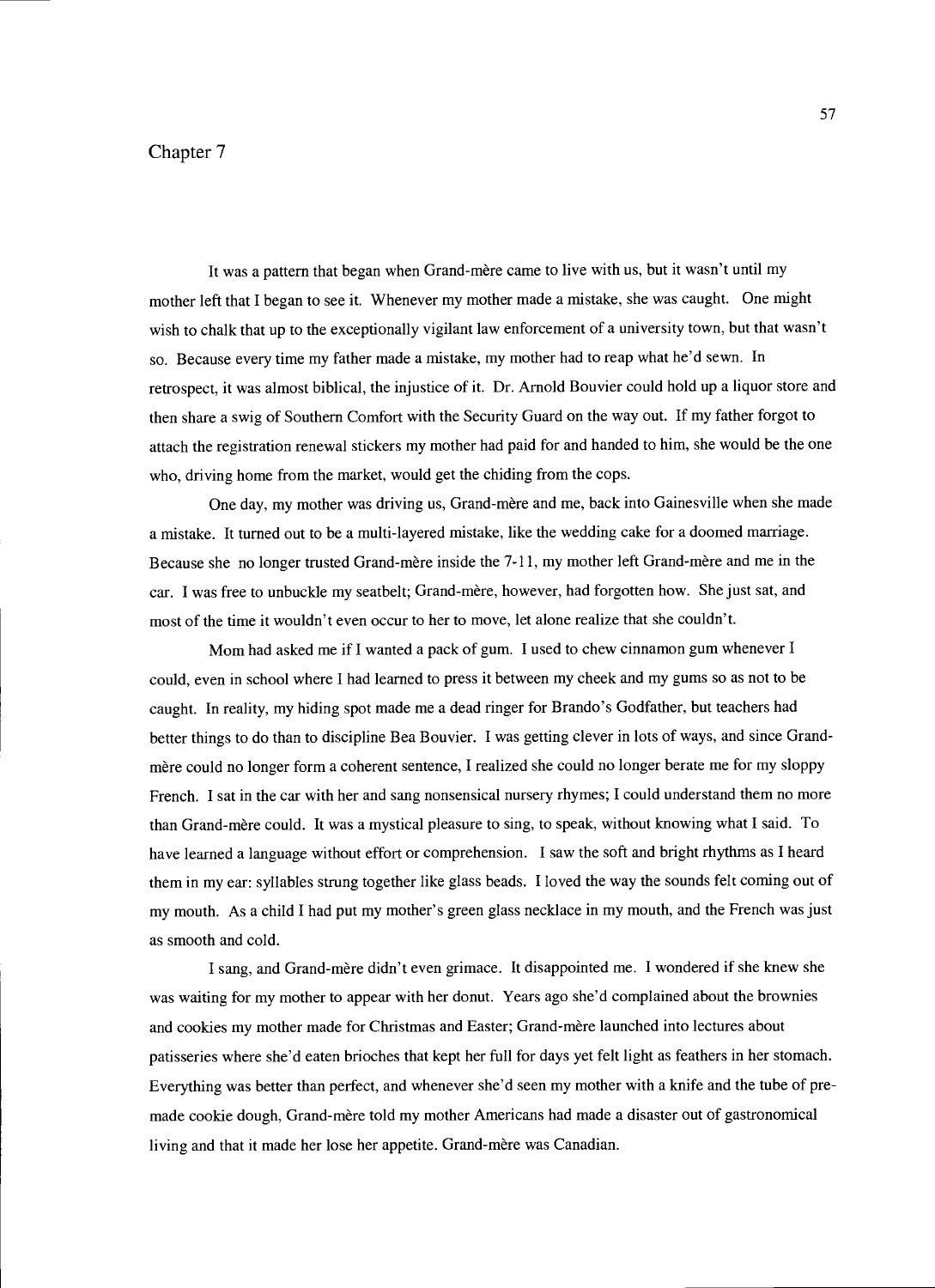And yet once disease had digested the goodly part of her brain, Grand-mere wanted nothing more than a plain cake donut from 7-11. I stopped singing my song when my mother emerged from the convenience store with the white wax bag in one hand and a twenty-ounce bottle of Coke under her armpit. My gum would be in her purse, as usual. Singing had made me naive, or maybe numb to my mother's condition. Any idiot would have known that Anne Bouvier was losing her mind, but it took me much too long to understand. Grand-mere was the weirdo, the one Mom and I secretly hated on our worst days, but beyond the hating, I thought we were fine.

"Mom, why does Grand-mère like those donuts so much?"

"Christ, Bea, I don't know."

"Maybe she ate them when she was a child. And she was happy then." I felt smart in my conjecture. I'd heard of "comfort food."

"Sure." My mother started the car. Two girls on skateboards whizzed by, I remembered, because they had long boards, were older than me, and looked like people Rachel and I would have liked to hang out with.

So Grand-mère sat in the front seat, the death seat, with a cake donut in her lap. She cradled it in her hands with her hands settled on her lap. The way she cradled it, it could have been a small animal. I squinted to see if I could make it a brown mouse or muddy duckling in my mind, but the most precious thing I could imagine was a doughy halo.

Grand-mère gave me the white wax paper bag her donut came in, and we were driving home. Then my mother did something I considered thoughtless. For months she'd changed her mother-inlaw's diapers, bathed her in my bathtub (always mine), and dressed her again when she found her sitting naked on the floor. My mother had shown courage, stamina, and kindness—and then she got careless. It was the kind of tragic allegory in which a fearless warrior storms a temple to find jewels and talismans. Mostly brave and good, his integrity and intelligence lead him to the treasure chamber. He has succeeded! Only there, in the chamber, he takes something he should not, and the angry gods topple the structure around him. My mother took Grand-mère's donut, ripped a piece off with her teeth and returned the wounded baked good to the old woman's lap.

Grand-mere began to yell: "No" and what sounded like "train." I hadn't ever been this close to her during one of her fits; her voice pulsed and shattered in my ears. She screamed in bursts, screeching, stopping, screeching and stopping again. It sounded oddly like my father's old alarm clock, the one my mother finally convinced him to throw out.

Occasionally, I enjoyed a dramatic situation, especially if I could blame it on Grand-mere. But then I just wanted everything to stop. We were a few feet from an intersection and there was no hope of pulling the car over. We slid through the green light as Grand-mère strained against her seat belt. It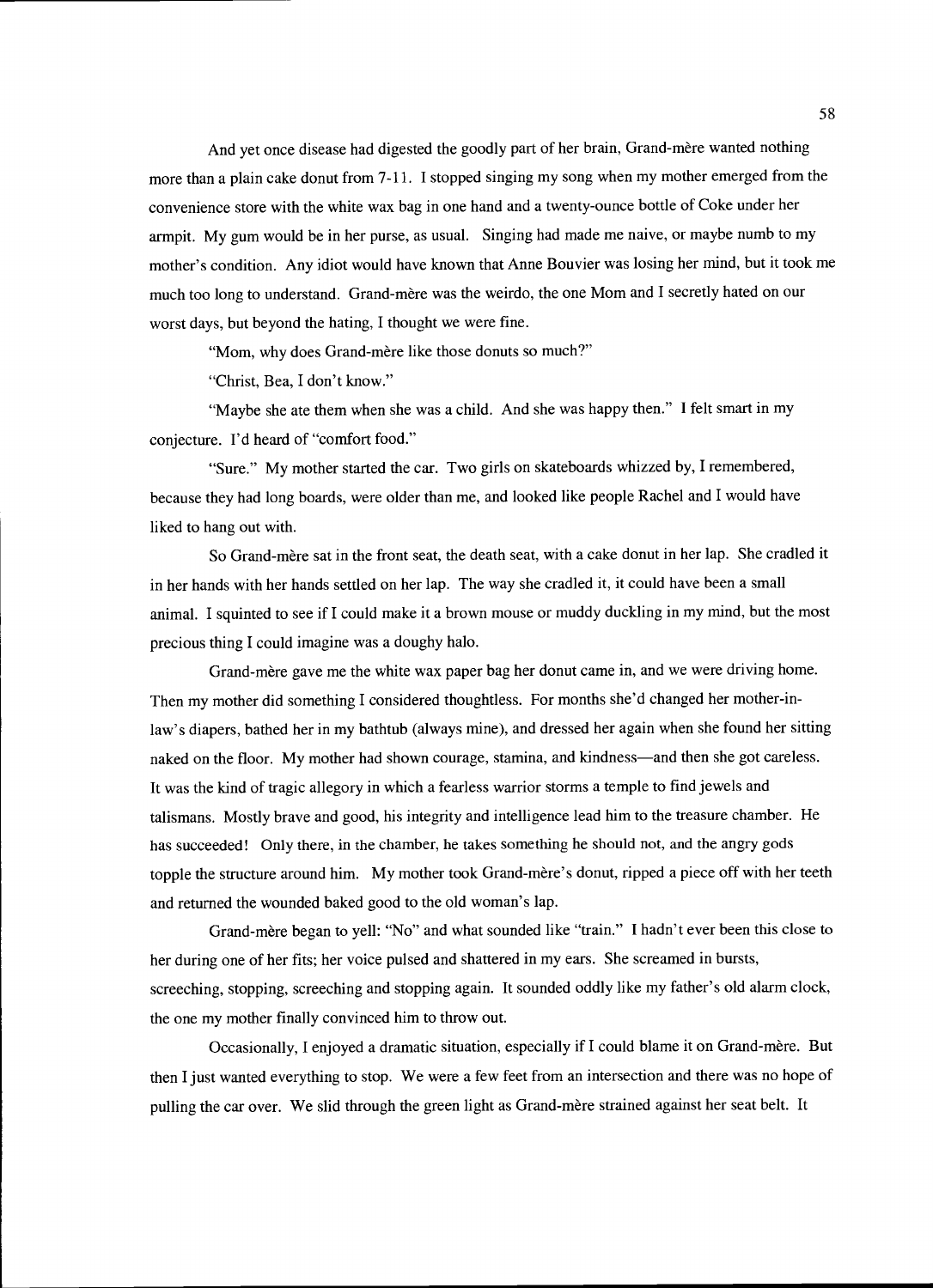seemed her heart would burst when she carried on like that. I didn't recognize my indifference to her suffering, but I felt my mother's frustration.

"Do you have anything back there to give her?" My mother's voice was steady. She counted on me to make the situation right. She was slowing down, looking for a place to stop. We both knew that Grand-mere's would need changing if we ever made it home. Her outbursts always necessitated replacing her adult diaper.

"Grand-mere, ça va, ça Va. Prend-ce lui ci." I gave her my sweater so she could worry the edges, busy her hands. So she would forget the donut she'd been cradling. As soon as the car stopped moving, Grand-mère's voice dried up. I had un-buckled myself to lay the sweater over her hands, and it had quieted her, reminding me of the way birds sleep with blankets thrown over their cages. If Grandmère's world was no longer in her mind, perhaps it was in her hands-though she had lost coordination too. She didn't know anymore what she'd lost.

We seemed in the clear. My mother started the car again. I began to follow the bird's dropping on the windshield, trying to keep it between the side of the road and the dotted yellow center; it was a way to focus so closely on our movement that I had absolutely no idea of where we were going-losing the forest for the trees, one tree, one needle on one tree.

Paying such close attention, I didn't notice when my mother turned at a tight angle. A wild ride only increased the difficulty of my game. Grand-mère herself didn't care. When an actual emergency arrived, Grand-mère became a trouper, oblivious and uninterested. Nobody said anything: not a gasp, cry, or scream. Neither my mother nor Grand-mere showed any sign that we'd gone where we weren't supposed to be. Then the bird poo I'd been so carefully guiding through the world found itself on the hood of an oncoming car. There was no space, no road ahead of us, just an Audi.

Later, my mother told me I screamed, that I scared her more than the prospect of a crash. The driver of the Audi, my father's boss, swerved; we passed cleanly. My mother had held the wheel steady, and I wouldn't ever know how tight and pale her knuckles looked against the steering wheel. When I told Rachel the story I spiced up: Grand-mère was counting backwards from one hundred in French and laughing into my mother's ear; we swerved by three cars instead of one, and one of them was a yellow Hummer (Rachel had gone through a stage of coveting a yellow Hummer). My mother was just stressed, tired, I thought. The night before we'd stayed up late watching a movie. Rachel asked me if I'd been in a fight with my mother. She said she didn't understand why she tried to do it with me in the car. It took me four days to understand what she'd meant. I don't think my mother wanted to kill us any more than she wanted that bite of Grand-mere's donut. I believe that when it comes to human motivation, one cannot tease the accident from the opportunity.

My mother got her license revoked. Perfectly choreographed, a cop had appeared and approached our car. She hadn't had her driver's license in her purse or the car insurance in the glove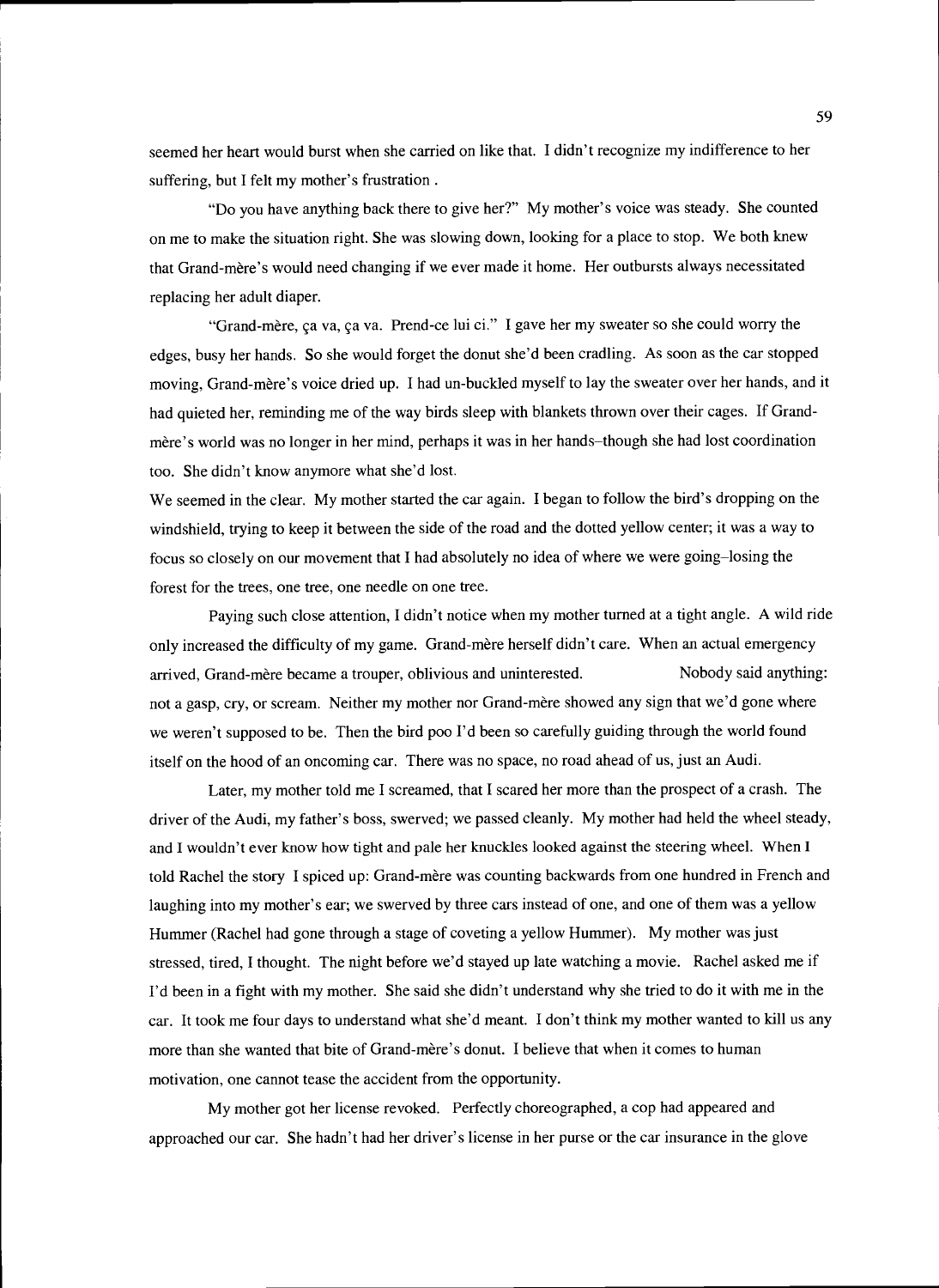box. She hadn't been wearing her seatbelt. And my father got so damn mad he refused to drive my mother anywhere for days. In protest she walked five miles to the mall to buy herself expensive department store face creams; she could have taken a bus, but it seemed she wanted to draw out her journey, perhaps give herself time to plan a more permanent escape.

When Rachel and I went on our first driving lesson, I was a fourteen year old girl who wanted nothing more than for the world to match up with the world I'd been promised as a child: a mother, father, friends. My world was not as it was supposed to be, and I tried to compensate for that by squinting. I had an astigmatism, undiagnosed at the time, that prevented me from seeing the world as it was. My eyeball bent the plane of a sign, a face, a page in a book, such that I squinted madly and filled in the information so obsessively that I didn't know I was doing it. But that no more justified my accident than Coach Grubb's behavior justified the way I treated him. Driver's ed instructor and football coach, Mr. Willy Grubb smelled funny. The driver's ed car smelled like bad cheese, but I still don't know whether he was socially awkward in his dealings with teenagers, or if he had designs to interfere with my best friend. They told us: safety first, better to be safe than sorry, if in doubt, throw it out--all those phrases trotting through my brain made me suspicious. And my suspicion conspired to make me want nothing more than to get even with someone in my world. I chose Coach Grubb--Bea, harbinger of retribution; it wasn't pretty-whether he really deserved it or not.

The sunlight came into our driver's ed car at a strange angle; I found that I couldn't see anything to the left of the steering wheel. It seemed that Couch Grubb kept provoking Rachel with small talk. We'd just seen a film strip in which a cartoon horse (and my father wondered why people were losing faith in the Florida public school system) lectured us on the importance of limiting driving distractions. The boy horse (I supposed we were supposed to assume he was a boy horse because I couldn't fathom they'd endorse horse lesbianism in an educational film) was driving while a girl horse, a bow between her ears, sat in the passenger seat stroking his mane with her hoof. It sickened me, but I wondered if it gave other kids ideas. Eventually, the car crashed into a cartoon barn.

Coach Grubb wasn't stroking Rachel's mane, but it felt like he wanted to. His voice dribbled out in a quiet squeaks, an occasional whisper; either he took me for deaf (one kid in the class was) or invisible.

"What, Coach?" Sitting in back, I stuck my head between the front seats. "I didn't catch that. Are you giving driving advice, because I want to learn." I spoke loudly; that could have meant I was hearing impaired.

"Rachel is an advanced driver. This information doesn't help people at your level, Bea."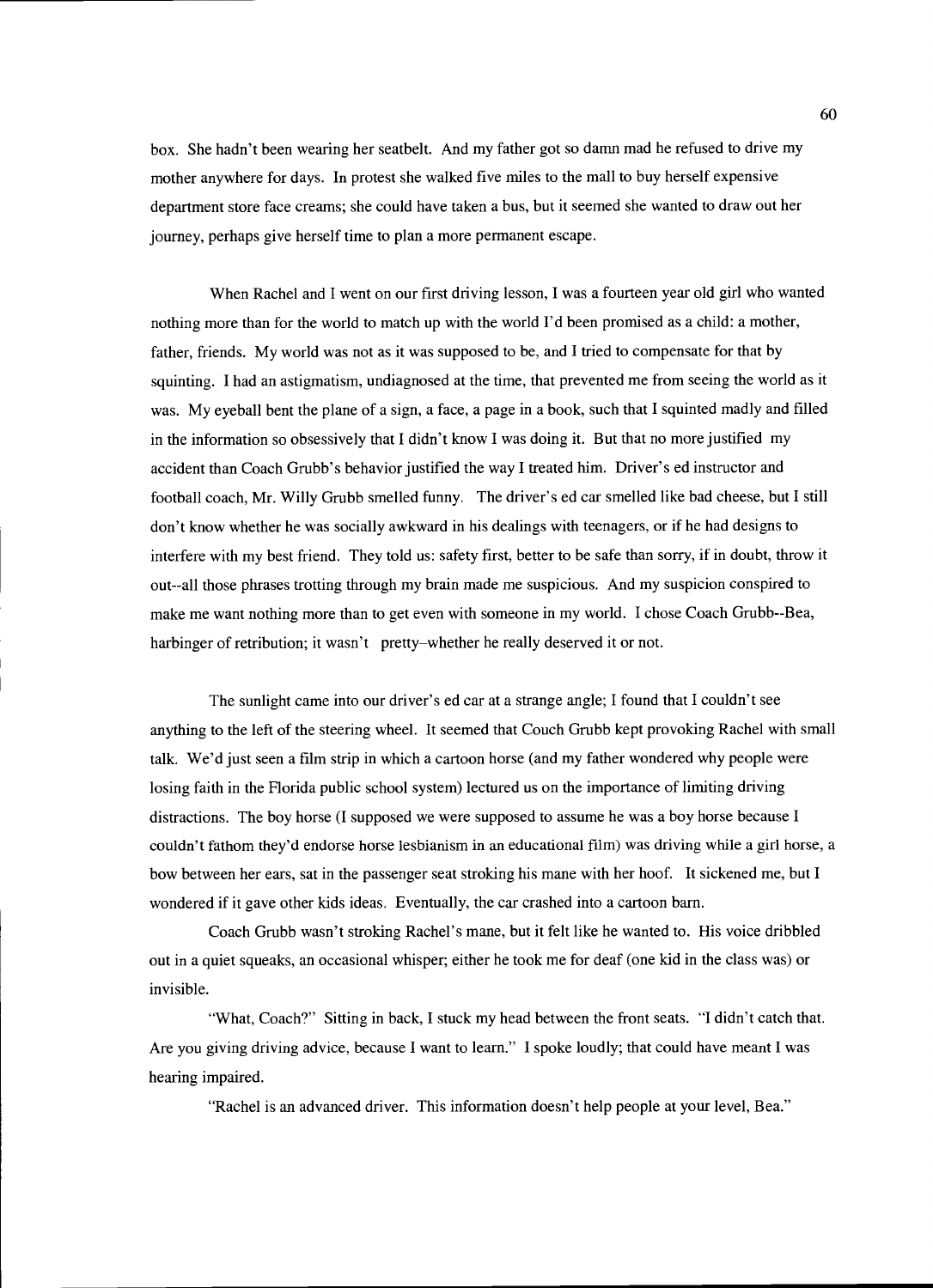He wanted to mess with me. He did. He underestimated me; he would regret that. "I got a perfect score on my last quiz, Coach."

He chuckled the sort of chuckle that meant business. "Those quizzes are a formality."

"Good." Rachel turned her head. "Then I won't worry about studying."

We all laughed together. Coach found that funny. I had been warned; this man warned me-he wasn't supposed to laugh at something like that. He wasn't playing with a full deck. I decided his deck was trick. I sat back. I looked out the window to see a car pass us. Inside the other car, a man with the Confederate flag on his hat looked at Rachel, just as Coach did, his golden arms draped around the black steering wheel.

I would feign boredom. And make Coach Grubb forget about me: Bea, the silent threat. Part of me got mad that this man brought out such an angry child in me. Because what started as my instinct to protect Rachel had morphed into hatred, and I only wanted to show him how weak he was.

Rain had spotted the side windows, so I selected an especially large spot and played my traveling game. I made the spot skate along the street, just next to the curb, then let it hop up to the sidewalk where trees, trash cans, and street signs forced me to jump down to street level and back up again. Rachel's driving shortened my game. I'd soon developed a nauseous headache. The dashboard clock showed we were late.

"Coach, my father expects our lessons to end at five."

"I thought you said Rachel's father was picking you up."

Rachel said nothing, though she and I both knew we would walk. "No," I said. I wanted to tell him to fuck off. We weren't stupid girls. We were both smart, tested well, and I was as suspicious and in tune with criminal inclinations as my mother. "Why do you care," I snapped. He wanted one of us to confirm that she didn't have a father; it was textbook.

"Mr. Grubb, shouldn't I turn left at the light so we can get back?"

Coach hesitated a second longer than I would have liked, although the part of me searching for drama exalted.

"Yes, left up ahead, Rachel. Take Walnut all the way back to the school parking lot." He cleared his throat, satisfied. When we arrived, I grabbed Rachel's arm and began walking towards home. "My father's picking us up on the other side, Rachel," I said loud enough for Coach to hear. We'd put fifty yards between us and the training car when Rachel realized she'd left her driver's ed binder in the front seat. How could she! I imagined Coach stealing the binder, his sausage hands fingering the pages. I ran back to the car.

"Coach!" He turned to me. He was logging something in his teaching book. "I forgot my binder, Coach." I liked repeating his name, the vagueness of the title, the absolute meaninglessness it carried.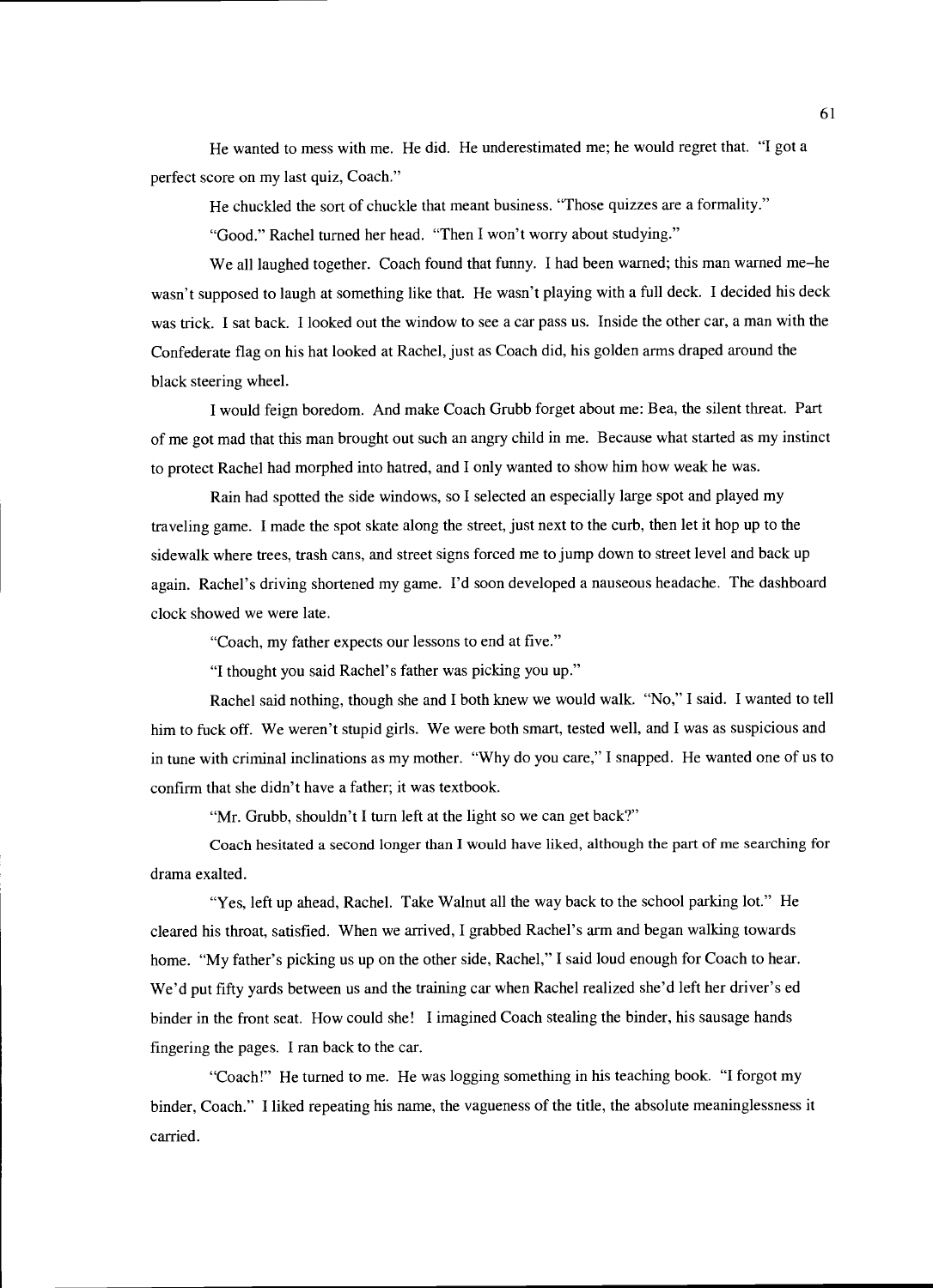"Oh." he scowled. "This it?" Of course it was. He'd had it under his notebook. "You should be more careful, hon, this isn't like English class where you can lose your term paper and still live your life safely."

How absurd. Did he know my father taught literature? I doubted it; nevertheless, I took the binder and ran back to Rachel. She stood against the sky, her eyes searching somewhere within it. And my father called me a space cadet. I had no idea what she thought about.

When we got far enough away, I launched into my loathing of Coach. "He's a sick fuck, Rach. I can't believe he pried for info on your father."

"What?" My cursing jolted her. Usually, I let her use the "f" word.

"When he said he thought your father would pick us up."

"So?"

"He's trying to get information. He's digging for something. Just like the meter reader."

"That's nothing like the meter reader."

"It is, Rachel." Sarah Parker had been raped in her own basement. People said she was doing laundry for her older sister in exchange for her sister's ballet flats. I didn't believe that part, but last year in the gym locker room, a bunch of girls, myself included, saw the cross she'd burned into the flesh under her breasts. Another rumor went around saying it was her protection. Still, Rachel and I wondered if the meter reader had done it.

"Bea, why is Mr. Grubb like the meter reader?"

I heard exasperation in her voice. "He gets too close to you, Rachel. I can smell his thoughts." I couldn't really, but this sounded more compelling than any hard facts I could offer.

"Smell his thoughts? You're off your rocker, Sister. Maybe Mr. Grubb is a little weird, but don't waste your time on it."

My rhetoric hadn't taken. I'd just told her I could smell a potential pedophile's thoughts, and she'd accused me of over-analysis. Me, when she was so idiotic she couldn't see the revolting charade of a friendship between her mother and my father (it didn't occur to me at the time that she might have seen everything and not cared). I clasped my notebook even harder against my chest, flexing my biceps until it burned. We spoke two different languages, Rachel and I. Useless, and if I'd spoken Mandarin, Rachel would have thought it a tiny section of fruit swimming in its own juice.

I stopped walking and looked around, half-hoping to see Coach following us, proof of my theory. "Rachel, I don't trust him."

"Fine with me. I don't like him either. He's a self-satisfied asshole with gross clogged pores on his nose-did you see those?"

I nodded. Rachel was coming around.

"But I don't think he's criminal."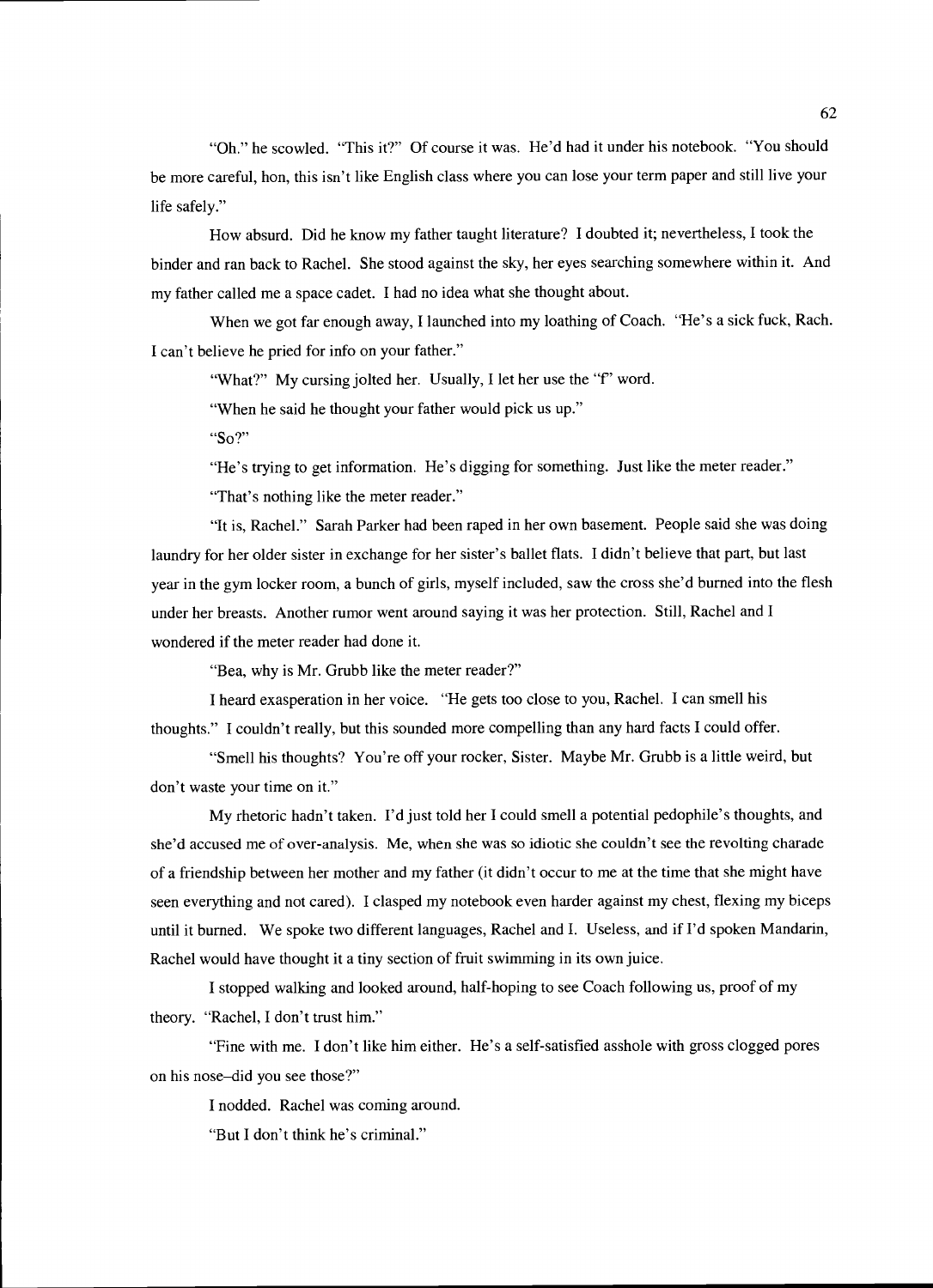We walked. No car followed us for more than a block. I wanted to be home, and I wanted to be at sea. I wanted my mother or a mother who might tell me the world wasn't something to fear. In a hundred or so yards that feeling passed. How could it linger in any human being without driving her to death? I stopped paying attention to my surroundings and instead concentrated on the duality of human violence. My father had been using the word "duality" a lot at the dinner table lately. He had mentioned Foucault and Sartre. He felt that it wasn't a good enough way of looking at things. But I was examining the world for the first time, and for me dualities made sense. Binary opposition, self versus other. That I could see clear as day. That I could smell.

"I like Lilly's brother," Rachel said as we passed the gas station. "I think he likes me too." She paused, "only I'm not happy about it. I mean, I'm not giddy and spacey and fantasizing about making-out all the time. I don't get it."

As we neared the duck pond we began cutting through backyards. I looked in the windows as we passed. People never guard their back windows as they should. Through a back window I'd once seen a woman pour the entire contents of a blender pitcher onto her husband's chest. "Maybe you like him as a friend."

"I don't know. I don't think that's it."

"What makes you think he likes-"

"-Who the fuck am I?" Rachael stopped walking completely. She grabbed my wrist with her cold hand. I didn't like that Rachel was the one questioning existence.

"You are Rachael: smart, funny, kind and pretty." Not exceptionally kind but I wanted to round-out her portrait.

"You are Beatrice," she said, though I wasn't sure if it was meant to mock me.

"I am Bea."

"I am Rachel. My mother is Jacklyn."

The weather had changed, as though the humidity had been sucked from the sky. "My mother is Anne." Even when Rachel let go of my wrist I could feel the cold echo of sensation. We didn't want to talk any longer. I thought to saying something about the absence of ducks in the pond, but it was better to keep silent.

During the rest of that walk, I imagined coming home to my mother. She would sit on the porch with her arms clasped around her knees. She wouldn't realize it, but she would be there just to wait for me. And as soon as she saw me, she'd stand up, wave, and smile with an open mouth. She'd see me walk faster, hurrying to get to her. I'd know she wanted to ask me if I'd rather rent a movie or play cards with her. Closer, I'd see she wore orange, a warm orange that glowed in the faltering sunset.

Sometimes I loved my mother too much. It was dangerous for me to love someone who had left because the love had nothing to do but grow, expand to fill the physical gulf between us. I did $-I$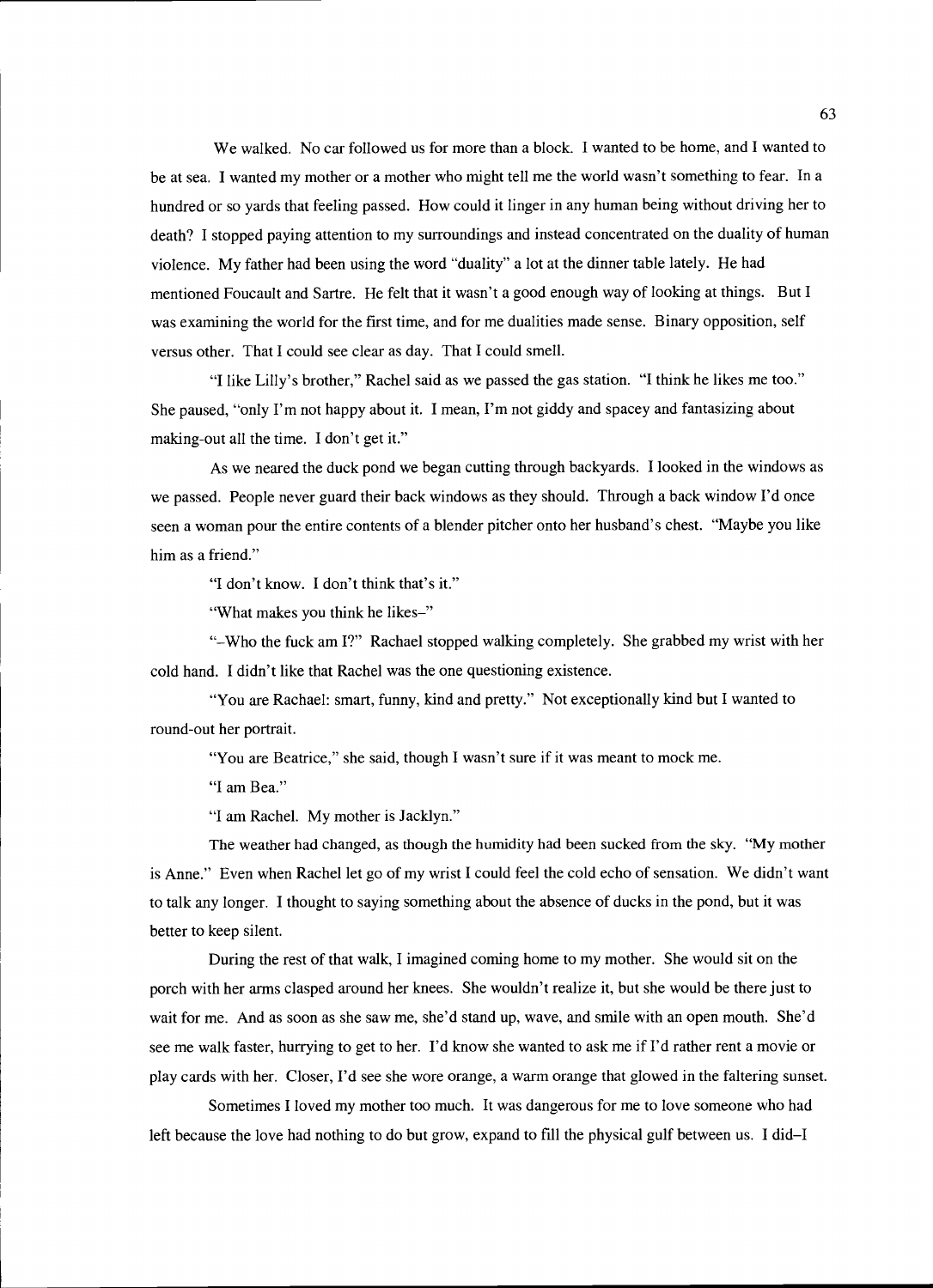loved her too much. But how wrong it would be to place a limit on that kind of love-there were so many limits-I lived for that love. I expected too much of her. Expected her to understand that I lived for her and after her, quietly observing how the world would treat me in her absence.

I spent most of the next day in my room. Late that afternoon, I began to hear my father scurrying about downstairs. He was excited about something, because if he'd just been doing housework, his steps would be heavier. I hated that I listened to what he was doing. Trying to read had become more and more futile in the last week. Driver's Education, my father, Lilly: I could blame so many things for ruining my attention span. I imagined my mother cooking: she had a talent. And she'd been a loan officer at a bank. I didn't like to cook, and I didn't want to be trusted with anyone's money.

Dad was climbing the stairs. As I heard him, I locked my eyes with the page of words again. He didn't have to know of my struggle. I wondered if he knew the way the words slid across the page for me, if he would want to get me a tutor. Maybe he didn't care. That was the thing about Dad, I couldn't tell anymore if he cared, and I could not flourish living with such uncertainty.

"Knock, knock!" His hand was on the doorknob before he'd uttered the second "knock." I was lucky I could hear him coming. That way, if circumstances ever necessitated it, I could move my wooden dresser in front of my door. I would put my desk behind the dresser and my desk chair behind the desk. Having the plan comforted me, still, I knew in the back of my mind that I wouldn't have time to move everything, that he, just as my mother had found a way out, would find a way in.

I hid the math book under my bedspread.

"I'm so glad you're home!" My father beamed.

"I'm always home." I said. Where had he thought I'd gone?

"Remember when I told you about the ladybugs?"

"No." I watched as he sat down on the edge of my bed. He held a box, and peeking out of the top was a sort of cheesecloth sack.

"Oh," his smile faded. "Are you still reading that?"

He had nodded at the Plath book. "No Dad, I'm holding it up in front of my face in order to build upper body strength." I was crabbier than I'd first thought.

"Good one! Anyhow, my ladybugs arrived this afternoon. The UPS woman dropped them off, the one with the tatoos on her legs. She thought I had ordered leeches--the University ordered leeches a few weeks ago, and apparently leeches and ladybugs have similar shipping instructions."

"Your ladybugs?" I didn't like the idea.

"We had a long discussion about it at Ralph's, as we admired his orchids."

I didn't recall.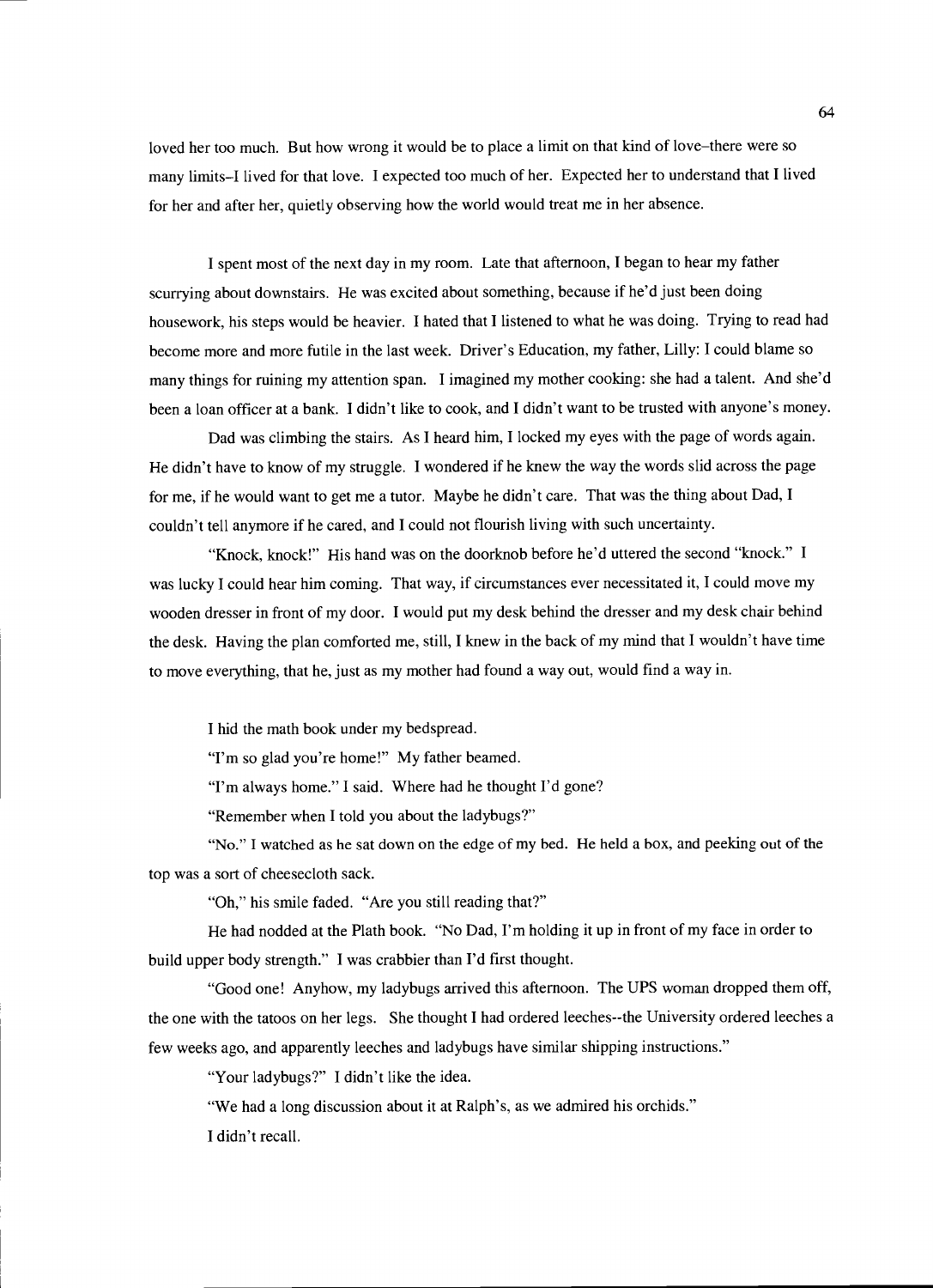"Lady bugs are beneficial insects, Bea. The adult lady beetle and the larvae will feed on pests that are not too hard shelled, too fast moving, or too large."

"Are you reading that off the package?"

"Does it matter?"

I frowned. I closed my eyes and hit myself in the forehead with the Plath book.

"Good god, Bea! What are you doing that for?"

"So you have a box full of bugs."

He'd set the box on his lap, and he began to lift the cheesecloth sack out until he cradled it between his hands. It moved. Slightly first, then in larger contractions.

"I have a sack full of bugs. I want you to help me free them in the garden."

"You have one on your shirt." I saw it, crawling up his chest, then still, poised as a baked

bean. It took him a minute to look down.

Dad."

"How did that get there?"

His rhetorical questions irritated me. He looked goofy and vacant in the eyes. "I don't know,

"Hello." The bug crawled onto his finger. "Look at you! You shine like a ruby!" He turned to me, still smiling. "Don't they shine like rubies, Bea?"

"No, Dad. They don't."

"Come on, Bea, humor your father! I don't ask for much. I know you're busy, Bea. My Busy Bea. Please, this bug is a modem miracle of nature! You would not have thought such a thing were possible."

I covered my face with the book, but it seemed only to encourage him.

"It's dusk, Bea! The sky is darkening. Remember when we used to gaze at

constellations-Orion's Belt, The Great Bear-it will be just like that."

"That's crap, Dad." What would be like that?

"Okay, you're not that easy. Sometimes I forget. Because I say it doesn't make it true anymore."

"Sorry." Although I meant it, I didn't want to consider the idea further.

He sighed, and I thought he'd resigned himself of the hope that he and I were going to have a deeper moment together. But I could not read him anymore; he babbled on in a burbling mania, overflowing into the space around him as a bathtub with too many bubbles. He had three more boxes of bugs downstairs! They waited on the kitchen counter. "They're waiting for us Bea! They are refuges, waiting!" He was fruity, or nutty-a nut cake in his excitement. He would burst or continue to hound me--I didn't know which was worse--until I went along with him.

I followed him downstairs. He reached into the refrigerator. He kept the lady bugs next to the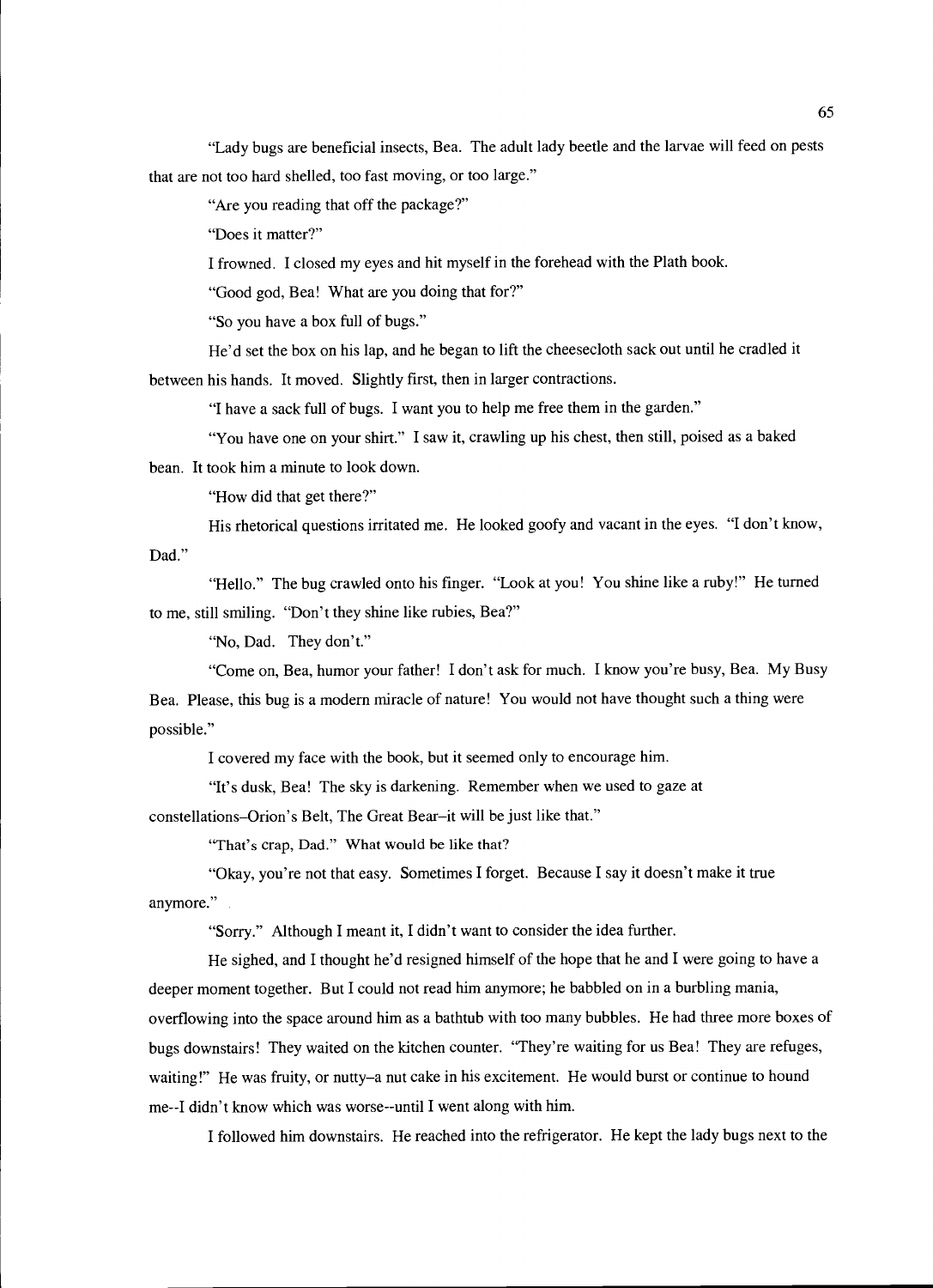left-over turkey breast. He hummed. Everyone hummed during the summer. It seemed to me that people hummed when they were up to something. I pulled up a chair at the table, sat, put my chin in my hands; it was a flagrant display of elbows on the table. My stomach hurt. My eyes hurt, and I closed them. I was waiting for whatever he decided we were supposed to do next. I opened them again when I heard my father walk to our front door.

"A wonderful surprise," he said.

A woman's voice rolled into the kitchen, stirred the air. And then I knew I would have no peace the rest of the night.

"They're in the kitchen!" My father led Jacklyn to the boxes of bugs.

"My god! I've never heard of this!" She wore a silky, sleeveless shirt and a scarf. A flowing scarf, I had never seen anyone wear a scarf in the summer. Seasons did not matter to Jacklyn.

"You can help us release them."

Jacklyn saw me and smiled. She winked. She smiled, winked, waved, and scrunched her nose up in one big gesture, precious and quick.

"Hi." I'd grown fond of my voice in the monotone. I listened to my father give the same speech about beneficial insects, except, this time he added a bit about laying eggs in small yellow clusters and alligator-shaped pupae. Even ladybugs were gators in Gainesville.

The phone rang when I could no longer stomach Jacklyn's reciprocal excitement for the pupae. "Grandma?"

"Bea, dear, yes, good to hear your voice, dear. May I speak with your father?" Grandma had a duty to speak softly and sweetly, but she also had a duty to speak with her granddaughter before asking to speak with her son-in-law.

"Grandma, I can't wait to see you!"

"How sweet. I need to speak to your father." Grandma was turning on me. The edge in her voice had caught me off-guard.

option. "Dad." I set the phone down and returned to the table. Crying in front of Jacklyn was not an

"How was driver's ed for you, Bea?" My grandma was supposed to have asked that question, not Jacklyn.

"Fine. My head hurts. I'm going to rest it if you don't mind." I plunked my forehead onto the table without checking her expression. It would be impossible to discern my father's conversation if I had to make nice with Jacklyn.

"Poor thing." Did she hate me as I hated her? I probably wanted her to like me as much as I disliked her. The refrigerator hummed under my father's conversation. He hardly said a thing, and then, just before he hung-up, "I'm so sorry about this."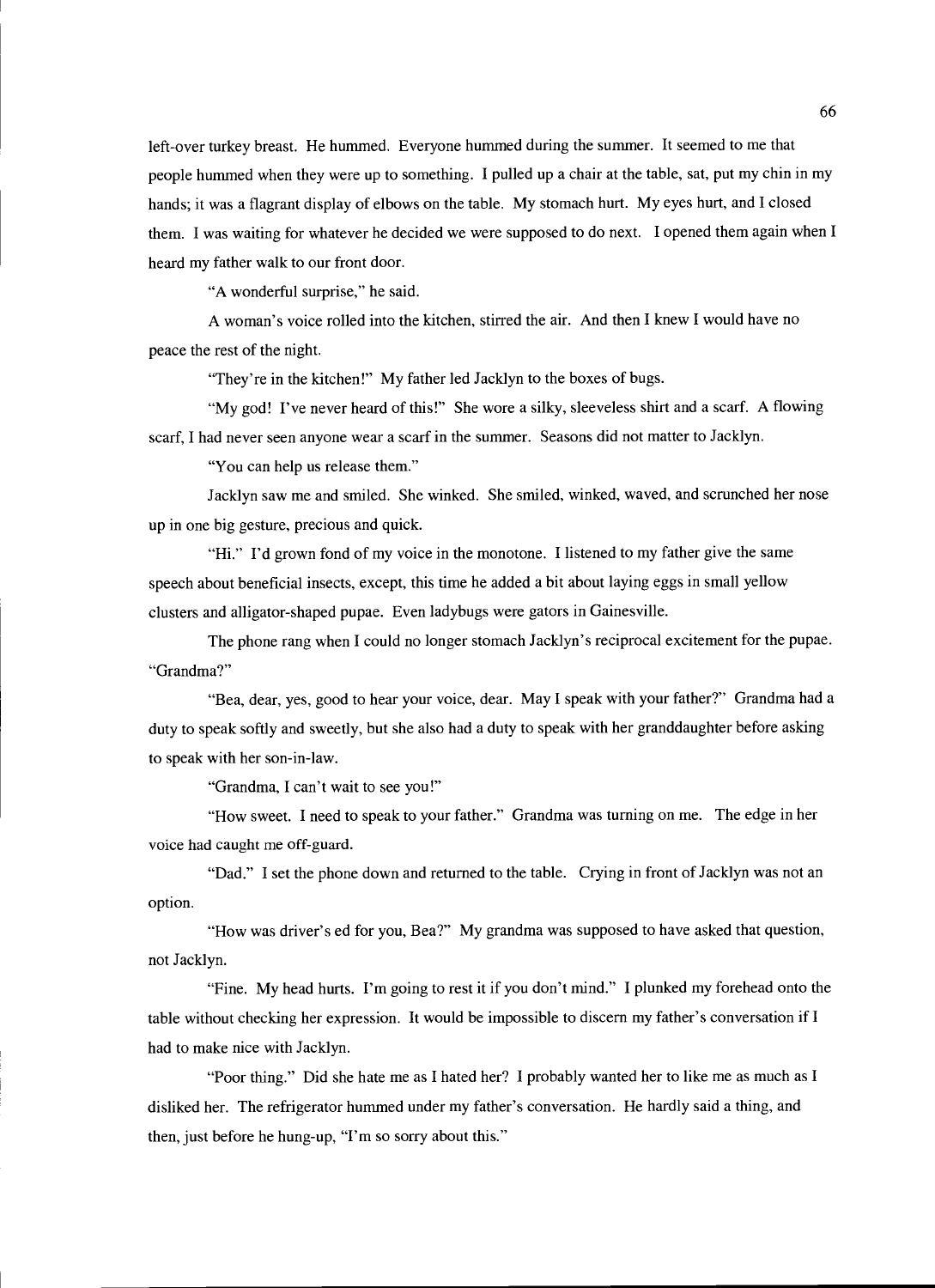"Sorry about what!?" I didn't care that he was on the phone; I should have been told what was going-on. Instead, my father turned around and waved his hand at me, shoo-ing my voice away. Clearly, I had no other choice. I looked over at Jacklyn. In my sweetest voice, I told her I needed to rest my head upstairs. When she asked if she could do anything to help me, a "no thank you" escaped my mouth, dripping with gratitude. I even waved goodbye as I got up from the table.

Because Jacklyn's back was to the kitchen counter and my father was busy listening and scribbling something on a pad, no one noticed when I took a box of lady bugs from the refrigerator. So I was not alone as I climbed the stairs. I brought my face down to the box and kissed it. As I sat down on my parent's bed, I told the lady bugs that they had a new place to live. If my father wanted to bring strange ladies into our house, I, the dutiful daughter, would help him.

Turning down the covers, I thought I could smell the ginger lotion my mother had worn. Even if the sheets had been washed a dozen times, the sweetness welled up in me. My mother would have loved what I was doing; she would have helped me release them. I smiled as I opened the box. My fingers shook as I untied the living bag. I let a stream of them go onto the bed, and they moved like liquid in lines. But the more I released, the more erratic it became. They flew, landing on my arms, in my hair. Because I couldn't scream, I started to cry. I'd let thousands of them escape, and they spun and danced in all directions. I shook a ladybug out of my shirt, brushed them off of my skin, then dashed into my room like a child.

Why had I gotten so scared? Because you might have hurt them, I told myself. I had wanted the lady bugs to turn on my father. I imagined the king in the nursery rhyme my father used to sing to me. I pictured the king's one and twenty blackbirds piercing the crust of his pie with razor-sharp beaks. I imagined a ladybug pie. My mother could make my father a live ladybug pie. I wanted them to fly out of that pie and attack Dr. Arnold Bouvier. But I didn't want to hurt the ladybugs. And that's what I had done. They would die in my parent's bed.

That night my father swore he would never speak to me again. Before that, he said that Grandma and Grandpa weren't going on the cruise with us. I started crying and called Grandma myself. My mother's brother in Cleveland was having surgery on his heart, and my grandmother wanted to be there for her son. I returned to my bedroom and wrapped myself in my bedsheets as tightly as my need for oxygen would allow. My father yelled through my door that he'd invited Jacklyn and Rachel to take my grandparents' place on the cruise. For the rest of the night, I practiced holding my breath by suffocating myself with the bed sheets in short bursts. Though it seems shameful, I was trying to remember what it was like to be in my mother's tummy. I invested everything in the hope of living with my mother on the cruise ship; that was the only way I could stand to acknowledge the future.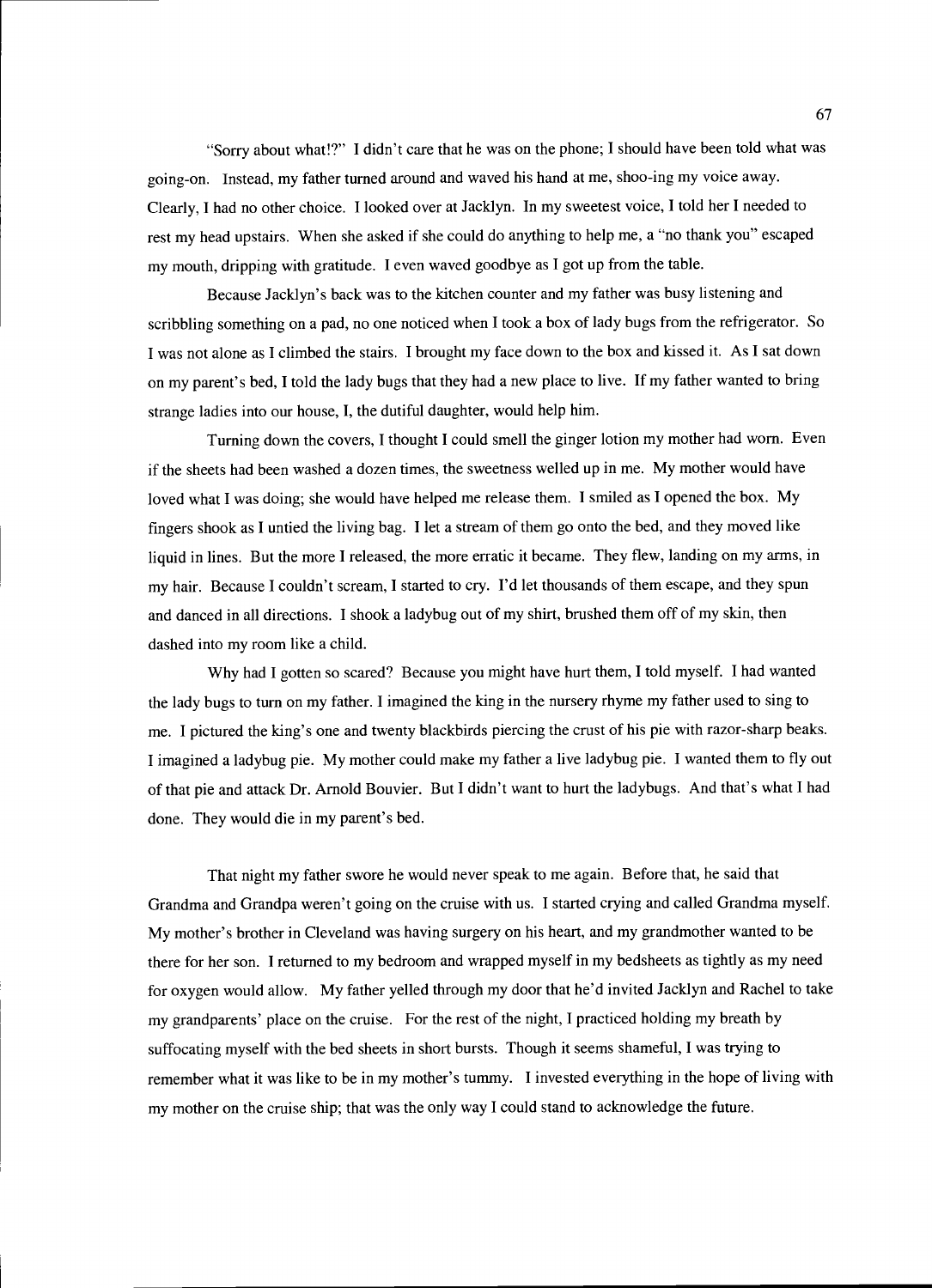My father and I still hadn't spoken when I left for driver's ed the next day. I pretended it didn't matter to me; I focused on the life I would lead with my mother on the cruise ship. Rachel didn't mention going on the cruise when I saw her, so I assumed Jacklyn declined the invitation. I would keep my cool because what happened in Gainesville didn't matter anymore. After two hours of watching car accident film strips, I let myself into the house, the phone ringing. I told myself to be calm, yet I heaved upon myself the burden of answering that ringing phone. My mission, I dropped my driver's ed binder and dashed into the kitchen, crying out when I knocked my hip on the island counter along the way. "Hello." My voice came out raw, loud, as though I couldn't hear myself.

"Bea? Is that you?"

My eyes welled up; I felt the sting of the injury to my hip, pain softly undoing me, stripping my voice down to nothing, "Mom."

"You sound strange.. .is everything alright?"

Snot drained into my throat.

"It sounds like you're crying."

"I bumped into the counter." Why was I so clumsy, a wreck? "It hurts." She would think I was a baby.

"Kiss your fingers and put them where it hurts."

I did what I was told, held my hand to my hip even though the pain seemed to radiate beyond it, "okay."

patience. "Good. Bea, did you stop crying? Bea?" Her voice had shaken off most of the gentle

"Yes."

"Okay. Now when you come to visit I'm going to--"

"-I don't know what to bring, Mom. I've never been on a ship. I don't even know the words for it." I gasped for breath.

"It doesn't matter, Honey, everything is color-coded."

"Color-coded?" So were the books in the library.

"You needn't worry."

"Mom, I can't wait." I could feel myself flush, and my speech quickened. "Driver's Ed is so stupid, Mom. The teacher is horrible, but we call him Coach, because he coaches the highschool teamhe's just gross and horrible, and Rachel thinks he's fine, but sometimes, Rachel doesn't have a clue. I can't wait to be on the ship."

"Oh my. It sounds as though you've been busy."

I hadn't been that busy. "No, not really. Just driver's education and sometimes working at the library. Rachel has another friend that she probably likes more than me so I've just been at home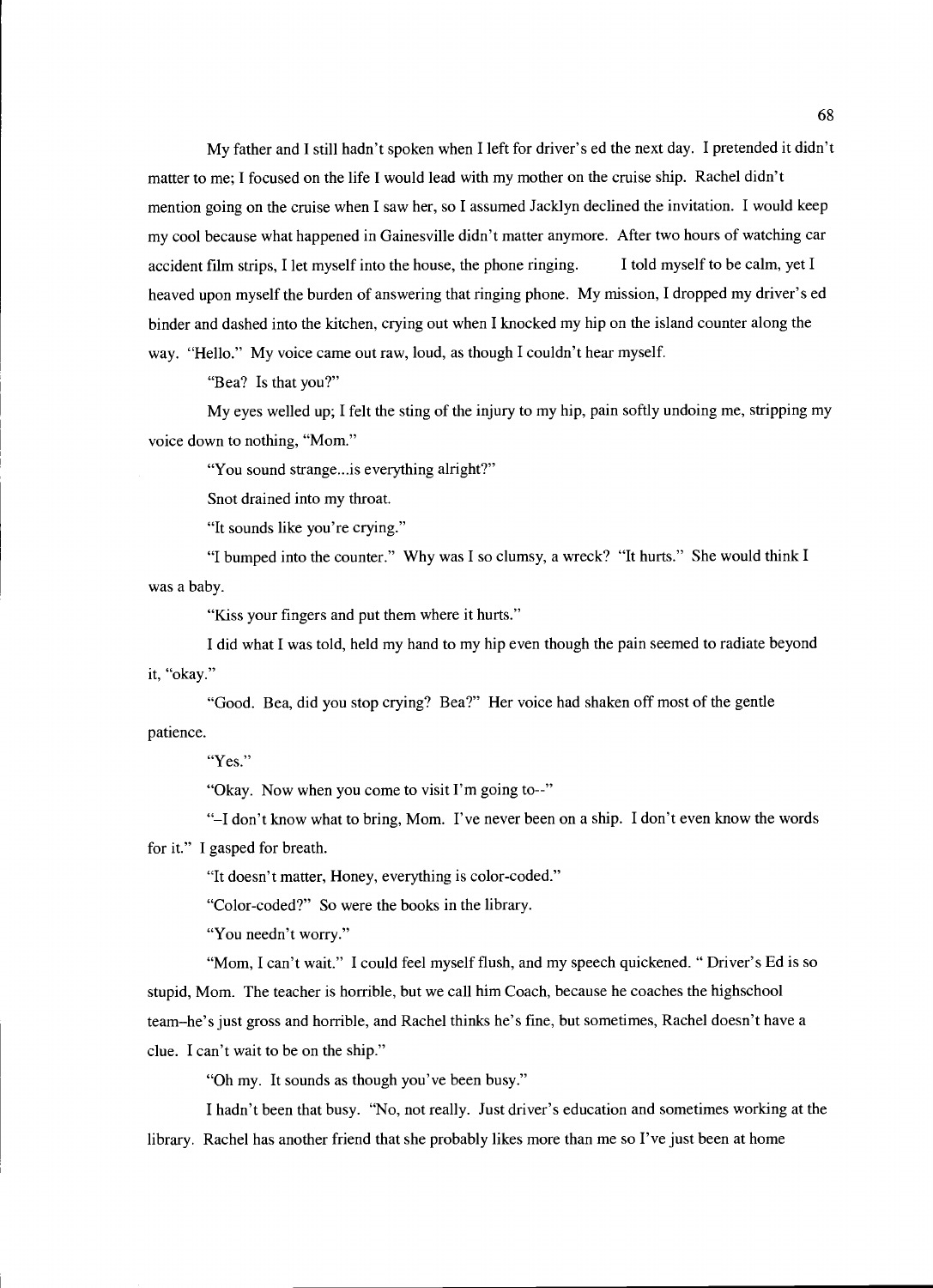reading The Bell Jar and thinking about death." That wasn't true, and yet it wasn't entirely not-true. I sometimes thought of death. Everyone had to, sometimes.

My mother let a silence grow between us before she spoke. "The Bell Jar. Did your father give you that?"

"No. I found it." Another partial lie. Actually, I'd stopped reading The Bell Jar anyhow. It grated on my nerves. The Esther woman reminded me of the way my father moped and carried on when he'd first started his Bovary book. Being privy to someone else's pain like that made me feel queasy. I wanted to change the subject: "I can't wait to get on the boat."

"Where?"

"Cape Canaveral."

"No, where did you find the book?"

"School."

"Oh. Because, well, I have some books you could read. In fact there's one I've been wanting you to read. If you say you have time."

I didn't know my mother liked books; I had mostly seen her read thick magazines. She'd done loan advising, so she'd gotten along well enough with numbers. But letters into words into sentences and paragraphs, I had somehow assumed she avoided. "Okay. Sure."

"In my office area. In a box in the closet next to the filing cabinet, We Have Always Lived in the Castle-it's one of my favorites."

What were her other favorites?

"Bea, I'm not going to have much free time when you come visit."

"What?"

"We're having a wedding party aboard the ship and I have to prepare extra food."

How could I believe her? I took the phone to the table and sat down, gingerly, because I still felt strange heat in my hip.

"You see, when it's last minute like that we all have to pitch in. Make sacrifices."

Make sacrifices? Who was she? Once my father had said that she was probably going off to join a cult. I hadn't believed him, but now I wasn't so sure.

"So what are you saying, exactly? How little are you going to see us? Because-" I pushed the chair back from the table and stood up again. "-Because Grandma and Grandpa aren't going, and if you aren't with us it will just be Arnold and me and that's how it's been since you left. We might as well stay home." I was kicking the table leg with the toe of my sneaker.

"Bea, please! I'm telling you this now to be considerate. Please, quiet. I will see you. And don't call your father Arnold. That makes my stomach hurt."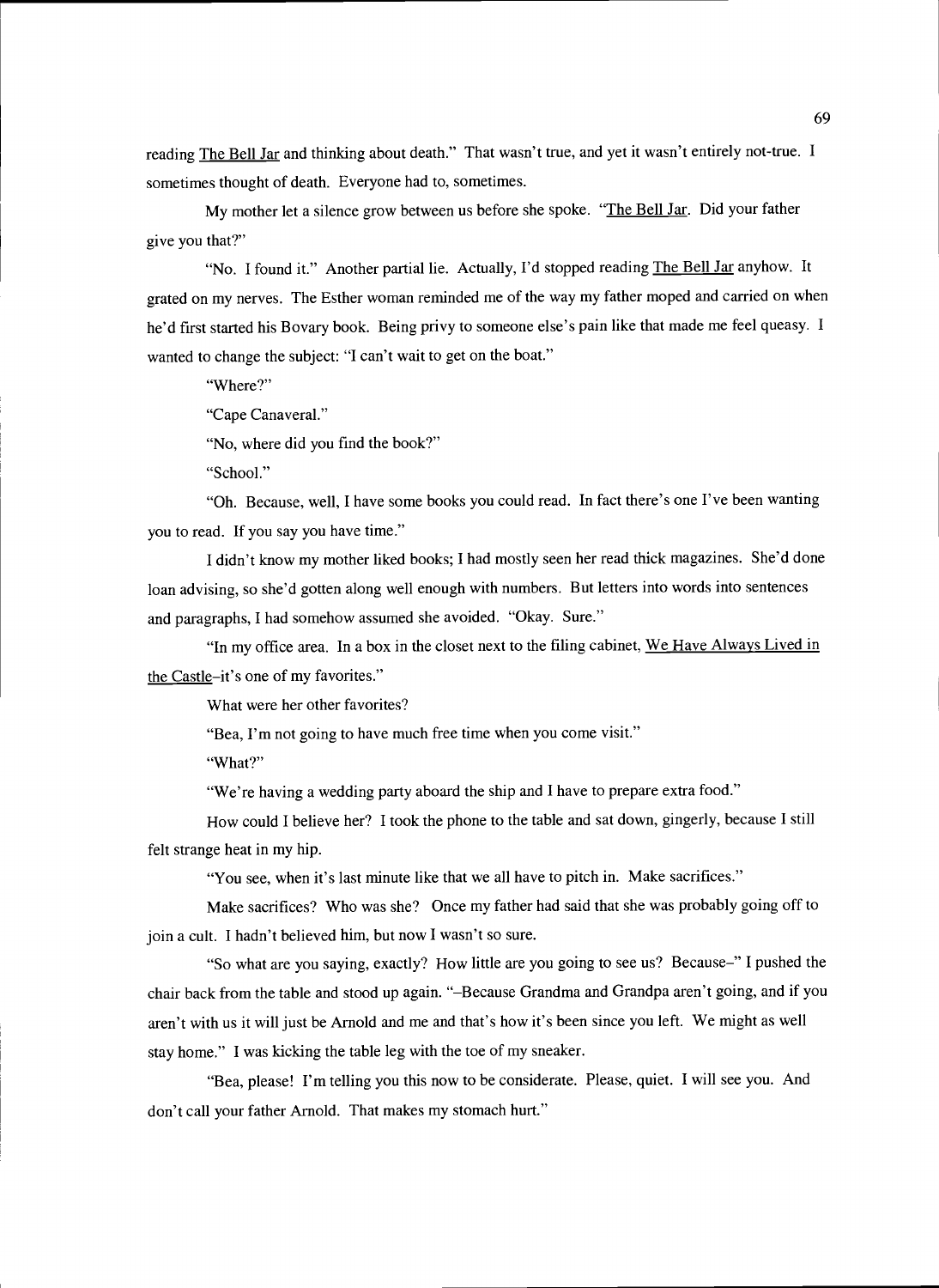I hadn't liked it very much either. It made me feel like his wife, his mother, or Emma--women I didn't ever want to be. "I want to see you. Mom. I want to be on the ship." Then I began to move again; move as though I were still in the driver's ed car, smoothly, purposelessly through space.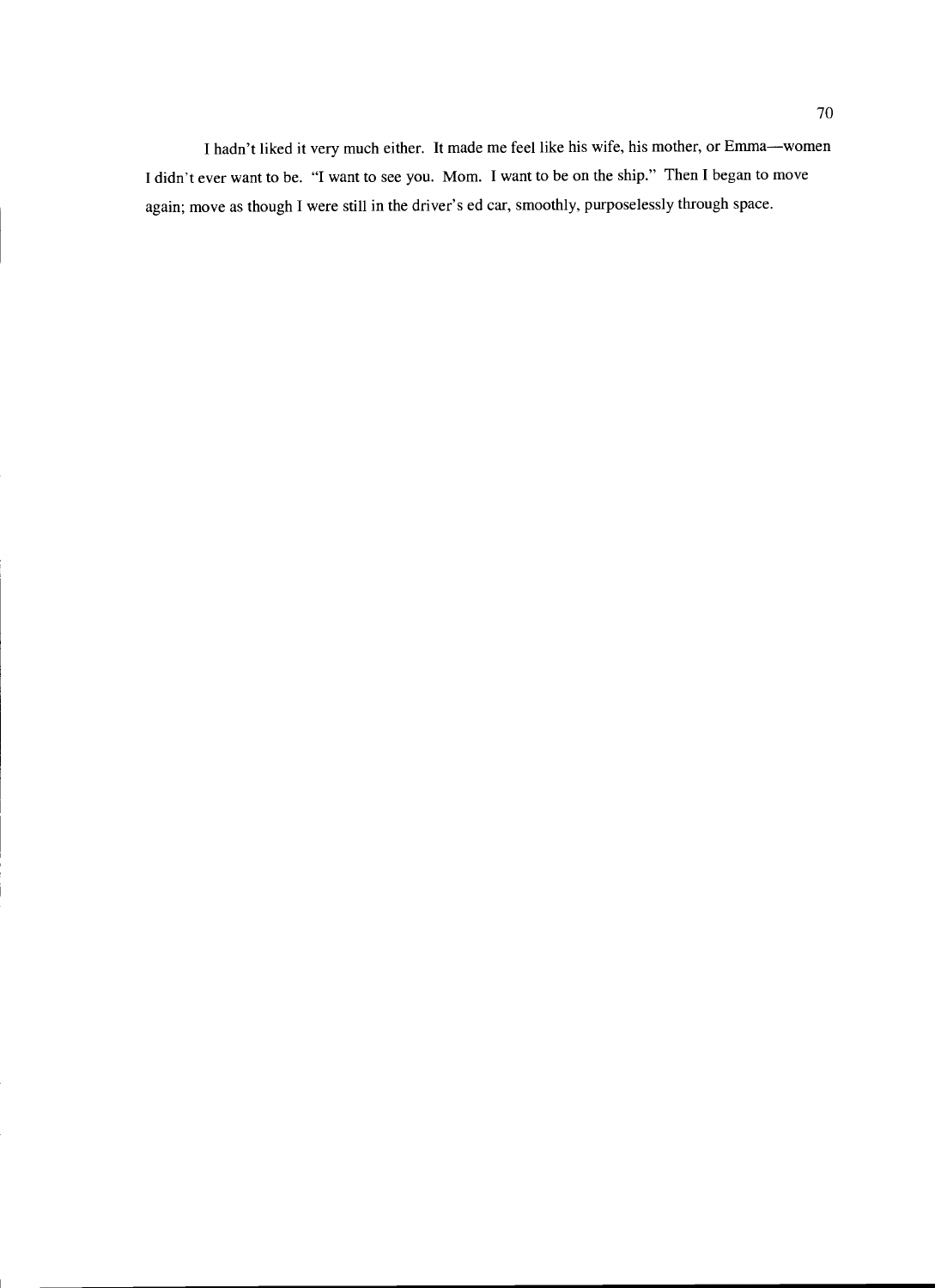## Chapter 8

I didn't tell my father about my mother's phone call, just as I hadn't told my mother that he had invited Rachel and Jacklyn on our what should have been our coming-together-as-a-family cruise. Why should I trouble the waters when Rachel was such a whirlwind of inconsistences? A year ago I would have loved to take a cruise with my best friend, but now, I worried for my heart. It was such a concentrated period of time together-what if she tired of me irreparably? I still had hope Jacklyn would come to her senses about what a disaster it would be to accompany Arnold Elmer Bouvier to the Bahamas. Even if he hadn't been married, my father was no prize. To have a better idea of the situation, I needed to know whether he had asked Jacklyn to pay any of her way. Money changing hands would semi-legitimize the deal. The two non-family members needed to pay at least half what my grandparents had paid, otherwise, in my opinion, my father was taking a girlfriend to meet his estranged wife.

I thought about words I could use to describe what Jacklyn was to my father. Friend, neighbor-neighbor I liked, but that wasn't adequately descriptive. Would he use "neighbor" if he had to introduce her? Friend and neighbor? All others blew clean out of the safe zone: lover, significant other, girlfriend. She couldn't be a significant other, though, because a significant other couldn't be a secret. Significant meant conspicuous. Mistress-I'd forgotten. Adulteress? But, who would say: "This is my adulteress?" My father might. I didn't doubt his tweaked senses of humor and propriety could give birth to something distasteful.

"My daughter's friend's mother" offended me least. Clunky but descriptive. I liked that it cemented my friendship with Rachel while simultaneously offering several degrees of separation between my father and Jacklyn. That my father spent time with Jacklyn bothered me less than the fact that he wasn't spending that time working to repair the relationship with my mother. The thought of something sexual going on between Jacklyn and Arnold Bouvier sickened me-the kind of sick that made me want to annihilate my own consciousness. If I thought about it in a car, I imagined hurling myself onto the freeway. In the kitchen, I yearned to disembowel myself with a carving knife. I'd learned about Hari kuri from Jacklyn who said it was how Madame Butterfly ended her life. Reading The Bell Jar reminded me of the procedure. In fact, every method of suicide about which I fantasized I'd learned from Rachel's mother or Esther, Plath's protagonist. But I didn't want to end my life-just to snuff thoughts of my father out of it. In that entire summer I never became depressed; I was angry, disappointed, lonely, but like my mother, I'd searched for and found an escape other than death: the ocean.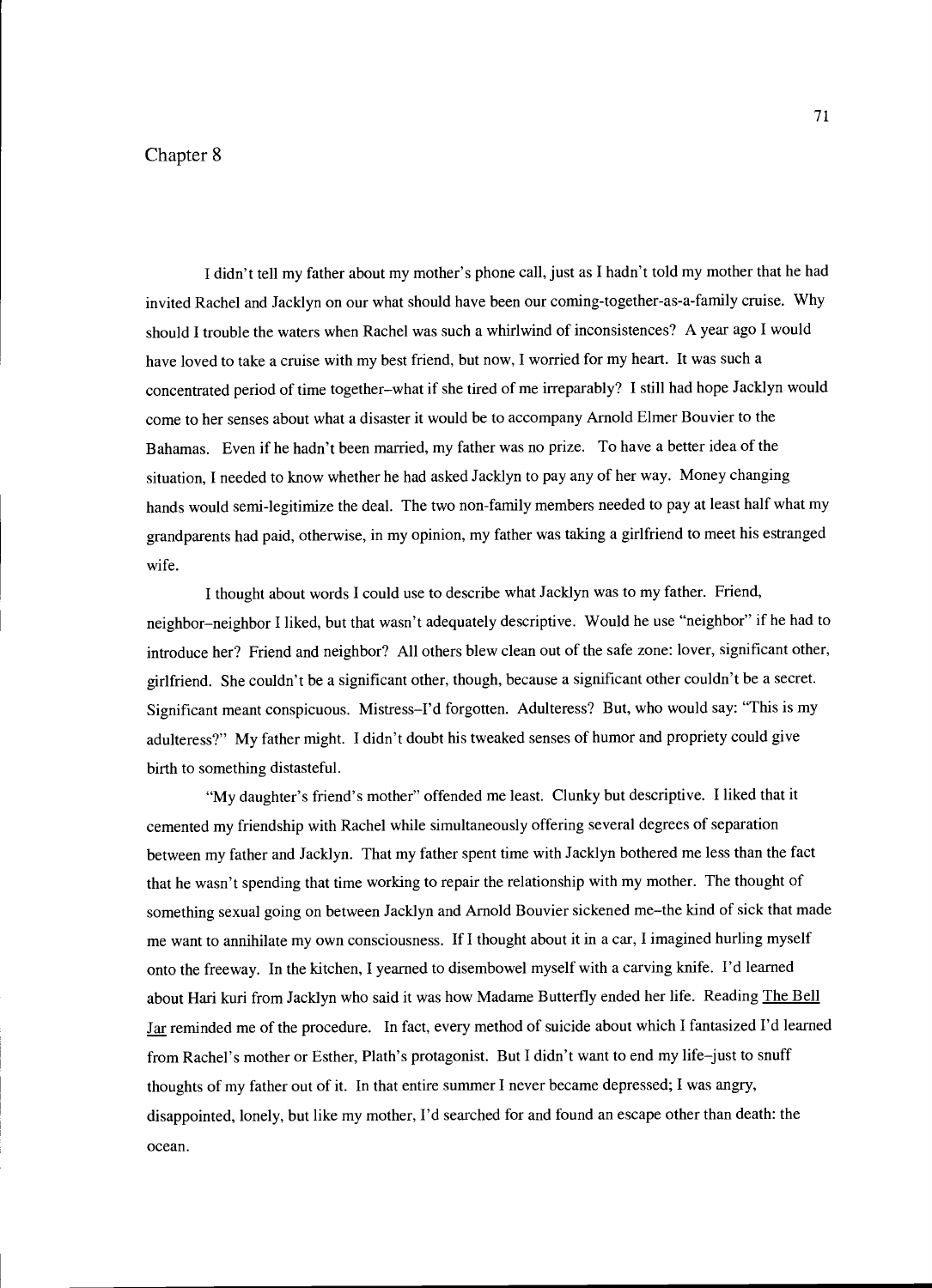On my last day of work before the cruise I discovered we had a new batch of books at the library. A man died and left us enough money to buy several dozen items. Nancy, my supervisor, and the most reasonable person I knew, decided that we would buy two-thirds new books and one-third second copies of popular books we already had. This money couldn't have come at a better time because just the other afternoon I'd seen a woman bring back a book with a sticky red smear on the cover. She hadn't been apologetic about it. When the book came to be shelved, I flipped through the pages. A picture book about a rabbit, nearly each drawing had been stained by red fingerprints.

I pictured the woman's tired eyes. She wasn't familiar to me, but I imagined she must have a child or several, and I imagined that she hadn't been watching them when they'd read the book, that she hadn't ever read it to them. The fingerprints were the size of dried beans, a child's prints. My mother had read to me. She had read me Watership Down. My mother had moved the box of tissues from my dresser to my night-stand on the evenings we read the sad chapters. That kind of forethought should have been a parental requirement. Tissues to prevent tear-stained pages. She taught me to touch a book with clean hands. How painful it was that people would take advantage of the library's resources; as a library employee, that bothered me almost as much as the thought of neglected and jelly-stained children. I worried over this so intently that it gave me a headache--I hadn't had a headache in months- a headache from a child's strawberry jelly fingerprints in a library picture book.

I found myself staring into an empty space between the Young Adult stacks. There was a hole in the shelving where a newly popular series of teen mystery-solvers had been borrowed. I was staring, and I forgot where I was for a moment; and that was the moment I saw a little face staring back at me. It giggled. On the opposite side of the stacks, a child, boy or girl I couldn't tell, peered at me through the gap. This child had an exceptionally round face and a nose that, though I'd heard the comparison and never believed it, resembled a button. It was as though a sweet child had been sent to correct my impression of children as slovenly creatures with jelly-stained hands. Once we locked eyes, this child stuck its own funny hand out to touch me.

I offered a finger. We touched, and I smiled, even before the giggling resumed. Its hand hadn't been sticky, "I'm Bea. Who are you?"

"Flora." Then she seemed to turn in on herself. A bashful tuck of the chin and scrunching of the shoulders. Strange how little I interacted with the children at the library, even the throngs of them that arrived weekly for Mother Goose Story Time. Perhaps it was stranger yet how little they interacted with me, as though we'd been separated by the stacks for years and this missing collection of teen books had re-connected our worlds.

"Hello, Bea." It wasn't Flora speaking to me, it was a man's voice, familiar, though unrecognizable-but then I wondered if I could even identify my own father's voice in such a situation.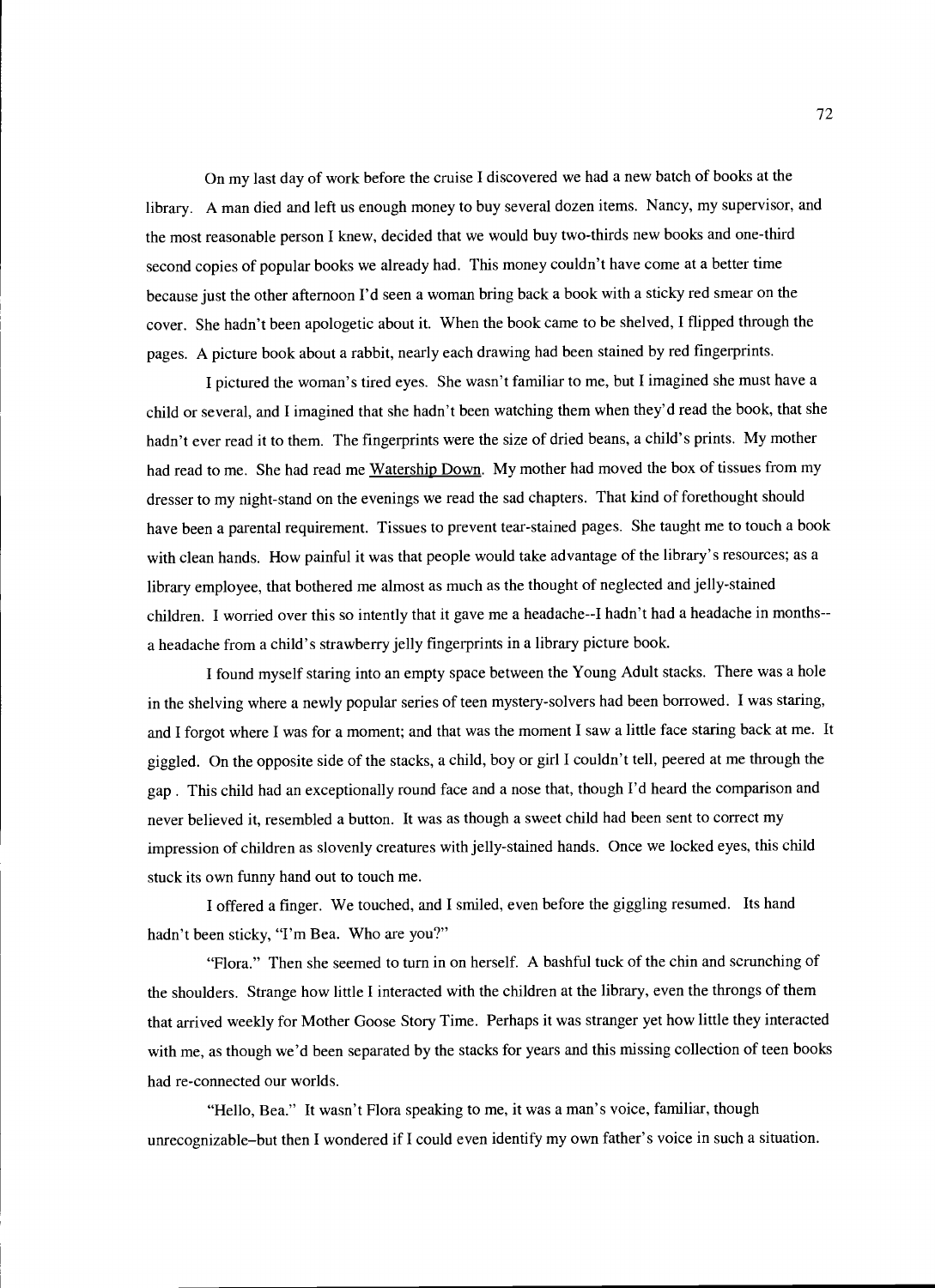Whoever it was, I didn't want to answer. Show yourself, I thought, and it troubled me how much drama I could wring out of a moment at the library.

"It's Ralph, your father's friend." He stepped out of the stacks, the little girl in tow. She quickly skipped ahead of him and over to me.

"It's Ralph and Flora," she said with a sense of pageantry. She seemed older now, maybe six, and I relaxed because Ralph had seemed a good influence on my father.

"Are you here to get books, Flora?!" I widened my eyes. I wasn't good at exaggerated faces, and though it probably wasn't true, I assumed children preferred them.

Flora nodded. As soon as I crouched down, she came over to hug me.

"Flora's my granddaughter, Bea, She's here to visit for the week so Mom and Dad can take a vacation."

"And bring me a present," Flora added.

His granddaughter had been named after flowers. I wondered if he'd named her. I wouldn't let my father name my child. He'd probably want to call it Emma. The possibility of having a child was less overwhelming than the idea my father would feel some rightful claim to naming it.

"Do you have any recommendations, Bea?"

Yesterday my mother had recommended a book to me. What would I tell this girl? I knew nothing about her. I thought of Mr. Beasley. "Do you like bears?"

She shrugged. "I like cats." The "s" sound on cats stretched on.

"What books have you read?" I didn't know many cat books so I tried another approach.

"Her parents just read her Charlotte's Web."

"I like pigs." Flora giggled.

A wall of bound spines faced me, and yet I couldn't read a single title. It was the first anxiety attack of my life, and I didn't know how to breathe. I felt them waiting, their open faces, the silence between us; I didn't want them to look at my hot face, burning cheeks. I grabbed a book and covered my face with it. "Let me ask Nancy."

By the time I'd made it to the office, I'd begun to shake. I was holding a book about early trains, and my hands left sweaty prints on the book's plastic-sealed cover. How I'd embarrassed myself! I worried not only for me, but for my father. He needed a steady friend such as Ralph. Ralph was supposed to watch my father's garden when we took our cruise, and I wanted Ralph to give my father advice on life. It wasn't that I knew Ralph, really, but I trusted him. That was no small thing.

"Beatrice?" Nancy called from the front desk. I didn't answer. She would have to come to me. As I sat in one of the wooden break chairs I realized how difficult I'd become. Nancy was getting up. What had happened to trustworthy, stable, and precocious Bea Bouvier? I was a teenager on the edge, a teenager who could hardly read anymore.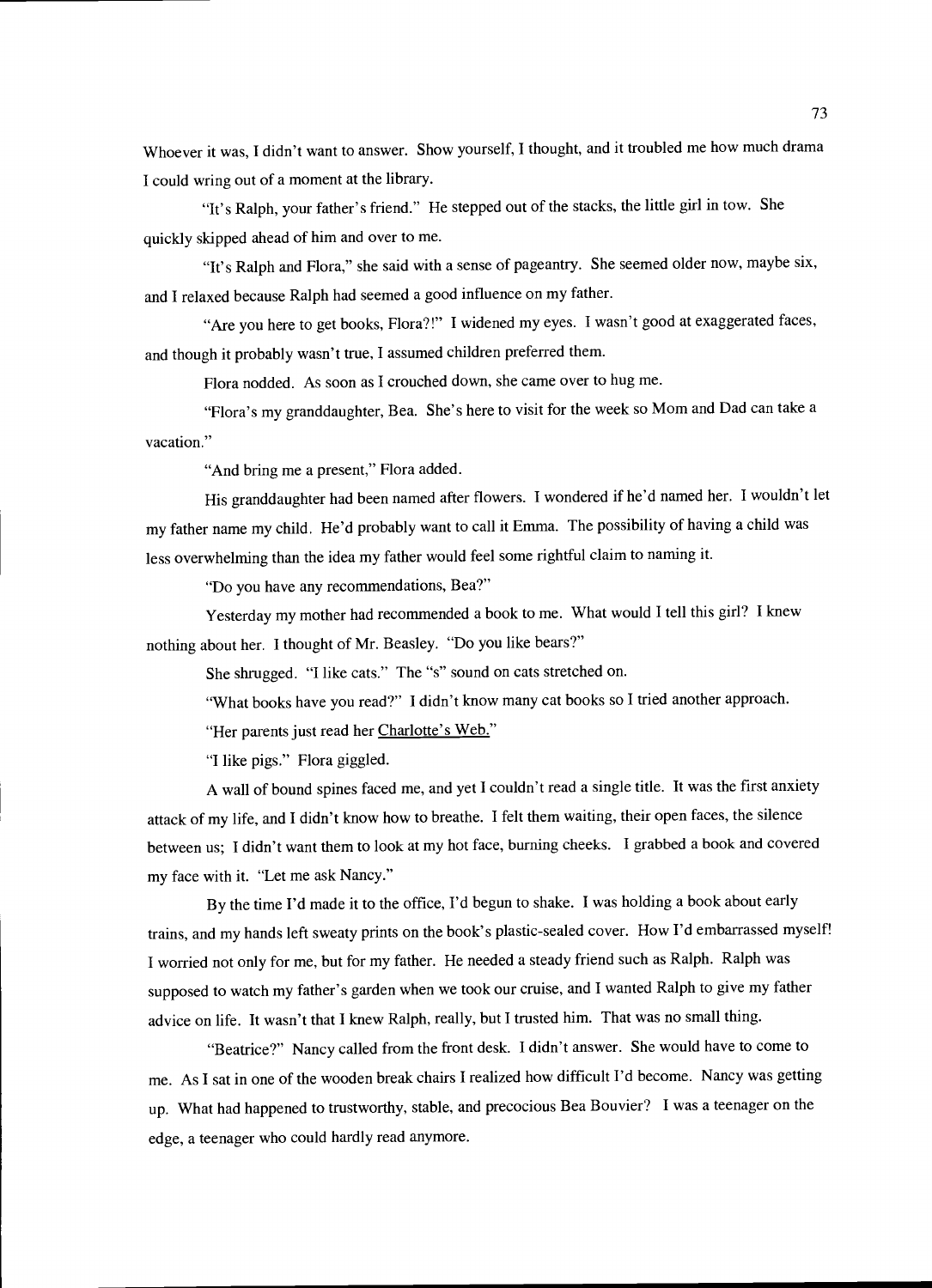"You're all sweaty?" Nancy took a tissue to my forehead, blotted gently. "What happened?" My voice came out in a rasp, "I got nervous. They wanted me to recommend a book." It sounded infinitely more pathetic when I said it out-loud. I didn't want to be pathetic, not

around Nancy, Ralph, not around Rachel, and certainly not when I saw my mother.

"Who were they?" Nancy held my arm as though she worried I might topple out of the chair.

When I became scared or sad, I melted into a ten year old. I didn't look so mature as it was, my short hair, kids' t-shirt and sneakers. "Customers." For a moment I felt her concern. It was a warmth around me, gaze gently resting on my face. "You don't have to help me. Help them," I added. "Honey--"

I think I mumbled, "The customer is always right." Nancy told me to stay where I was. She had children all grown up, kind of like Ralph, I figured. I described Flora and Ralph, and Nancy went to the stacks to smooth things over. I hoped Nancy showed Flora the children's reading corner where Mr. Beasely lived. Although I was usually possessive of the stuffed bear, I felt that Flora would respect his delicate ears and the fur rubbing off around his nose. When they all came back to the desk a few minutes later, Nancy told them I wasn't feeling well. She said something had been "going around." Ralph was "sony to hear that." I hoped he wouldn't tell my father.

The Bouviers were at it again. People would talk about us, just like when Grand-mere started to slip, when my father paraded her around in her dementia. Or when my mother left. What freaks we were! What I would do jf I couldn't be with my mother on that ship? It was the first time I realized how desperate I'd become. Though I had planned my return to Gainesville after the cruise to finish the summer, driver's ed, what point was there in that? Why put myself through it, the rest of the summer here, when Rachel didn't need me, the library didn't need me; my only hope was that my mother somehow did.

I wanted to feel better as I began my walk home. Nancy had given me a hug as I left the library, the heat had lifted, and I lost myself musing about the ship that would be my new home. Did they have a library on the ship? I would sit for hours in the library, but only if it had a window. I hoped my mother's quarters would have windows, although I couldn't imagine a chef stuck in a windowless room. If the library on the ship didn't have any job openings, I would work as my mother's sous chef. I would do the stirring and leave her to the knives: Bea on spoons, Anne on knives. I grinned, unable to help myself. The cars going by, the bicycles, anyone could see Bea Bouvier grinning like a madwoman, grinning hard enough to eclipse the memory of the phone conversation with my mother. In less than a week I would see her. She would spend time with me; she would need me.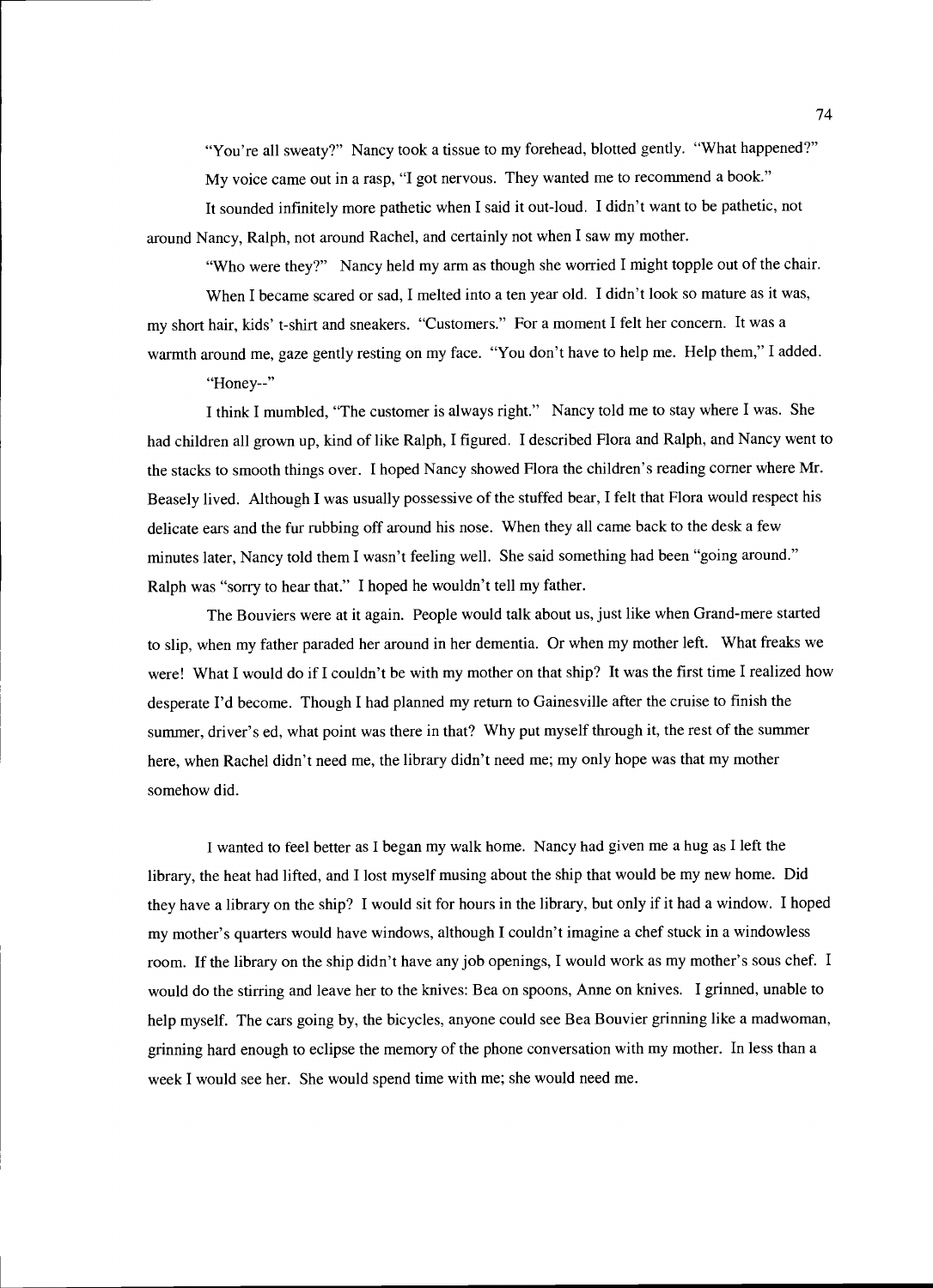When I entered the house the sweetness nearly doubled me over. Guava, mangos, and papaya, the atmosphere dripped tropical, as though the furnace were leaking a can of fruit cocktail. I wanted to yell for my father, but the air between us still rankled with lost ladybugs. Instead, I continued into the kitchen. My father stood in the living room next to a floor lamp which was smoking. He saw me.

"Scented oil-the damn valve in the cap was loose."

My mother had never used scented oils. Occasionally, she burned candles.

"Could you smell it when you came in?" He had made a mistake, and now he had to forgive me, at least partially, for what I'd done on purpose.

"It's strong, Dad."

"I don't want to open the windows with the heat out there."

What time did he think it was? "Dad, the sun's setting. It's cool."

He went over to the wall and unplugged the lamp, just yanked the thing out of the socket by the cord. It stopped smoking then.

"Let's open the kitchen window. And the back door."

It occurred to me then that he might have lost weight since our trip to the gym. His shorts were tight, but I hadn't seen them for a couple of summers. The waist was too high, the legs too short, and the deep navy fabric made it look as though he were wearing an inkblot. As a teenager, I was under pressure to dress in a way that would help me blend in with my peers. My father exerted a similar pressure on himself, but to what end, I wasn't sure.

"The bottle of fragrance oil said 'tropical breeze.' I wanted to get us ready for the Bahamas." He laughed, and we headed into the kitchen. "Bea, what do you think about picking up a pizza at Satchel's? By the time we get back, the house should be livable again."

I loved Satchel's pizza; when I was younger I'd had a babysitter who waited tables there. I used to beg for Satchel's almost daily. Dad had never been a big fan. "You want pizza?"

"I don't want to cook. And we haven't had it in a while."

Dad." The screen door breathed in a gust of cool, fresh air, and I let it wash over me. "Sounds good,

I fell frighteningly easily into line, as though weeks of my father's erratic behavior could just fall away if he bought me a pizza with artichokes and peppers. I was just a child, and all children, I believe, want nothing more than for things to be simple and happy. I didn't want to have to think about why my father wanted to regain my affections. I wanted to eat my pizza, climb into bed, and curl up with the book my mother led me to.

I closed my eyes during most of the driving lesson. Just days before the cruise, I wanted to keep my vision free of Coach Grubb as much as possible. He wore a ball cap that said "World's Best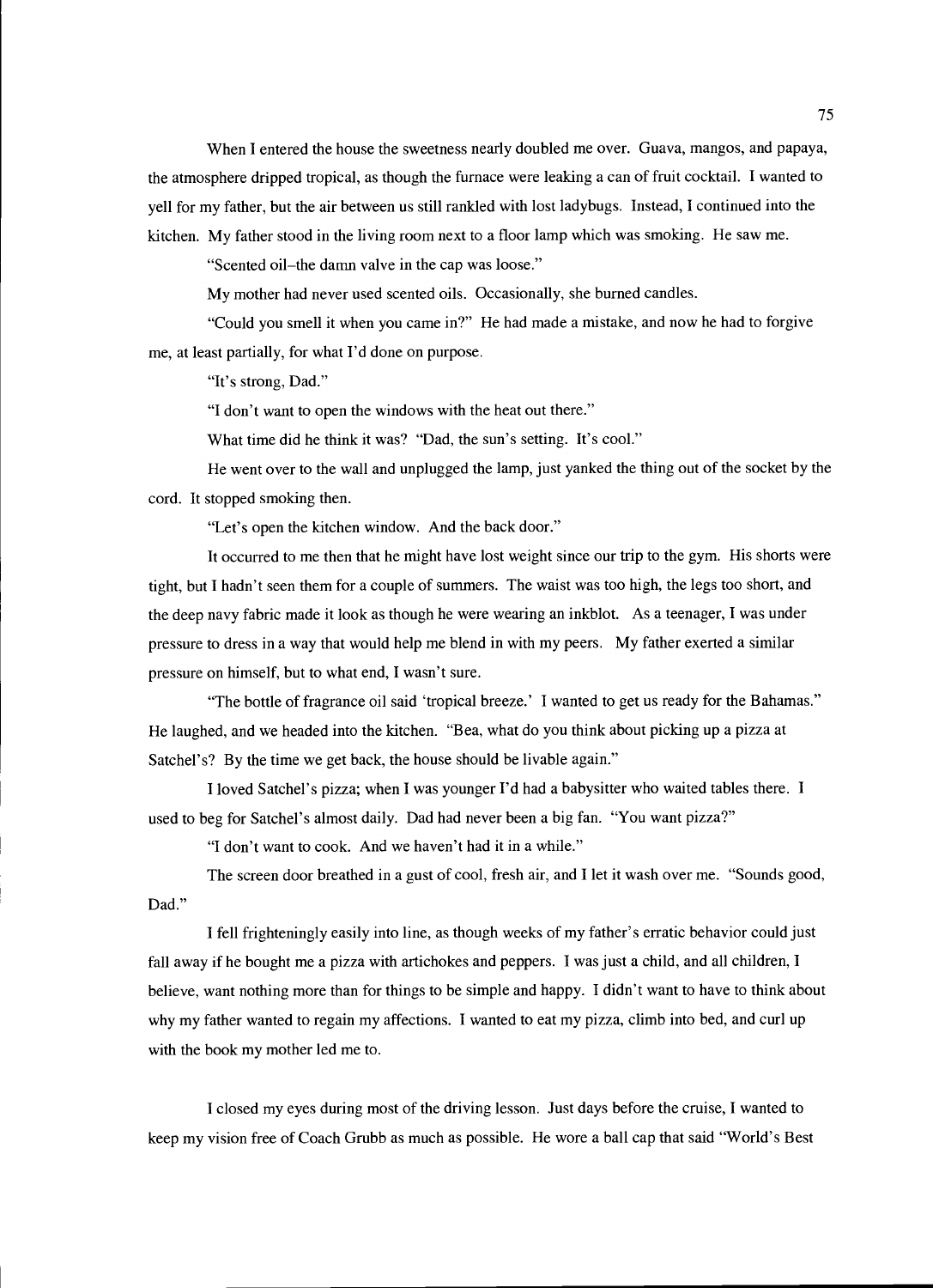Dad," and although I silently pleaded for Rachel to ignore this morsel of idiocy, when it was my turn to drive, she asked him about it: "You know Mr. Grubb, you're not the only man with that hat."

"Don't tell my boys." He rubbed the side of his face.

"How many boys do you have?" Why did Rachel provoke the man?

"Four boys. A couple of 'em are getting on young men."

I smirked then, because while Coachie meant his boys were growing up, teenage vernacular interpreted "getting on" someone as making out.

"They go to St. Augustine's and Dowling High." Coach Grubb sounded proud. It was true, even I knew it, that the private schools had a better athletic program than Gainesville High. I was just glad Coach didn't have a daughter. Or maybe that was part of the problem-too much testosterone in the house.

"Do they have girlfriends?" Rachel asked. I threw her a glare via the rear-view mirror.

"They do alright for themselves." Coachie smirked. "I'm pleased with their tastes."

I had to slam on the brakes.

"What the?"

We stopped inches short of a Lincoln Towncar's back bumper. My heart hurt with the mistake I'd almost made. It was safe to say I wouldn't be getting full points for today's drive. But I didn't want Coachie's sleazy points. "Sorry Rachel."

"And I thought I'd be the crazy driver between us," she said.

"You're damn lucky you didn't hit that car. Look, people in the cars around us are staring." Coach folded his hands in his lap, a gesture of resignation I sometimes saw from my father.

Rachel came to my rescue. "Don't worry, Bea. Everybody gawks at Driver's Ed cars. Just concentrate on the road." She was a sensible girl sometimes.

"Thanks, Rach."

Coach Grubb was none too happy when we told him we'd miss two classroom sessions and a driving lesson. He claimed that the paperwork we received on the first day of class said we couldn't miss anything if we wanted to get our certification. Then he wailed on about how he would "love to take a cruise," but he was a teacher and sacrificed his own pleasure for the good of his students (I saw Rachel roll her eyes at the mention of Coach's "pleasure"). Coach decided we should make-up the lesson before we set sail. He scheduled us for the next day. When I protested, he threatened to kick us out of the program without a refund. This sent Rachel spinning. She jabbed me with her elbow and agreed to Coach's demand. At least Rachel and I would be hanging out together.

I had only seen one locust during the month of June, but as Rachel and I walked home from the driving lesson, I saw another. I hoped she didn't see it because I disliked the crisp rustle of the wings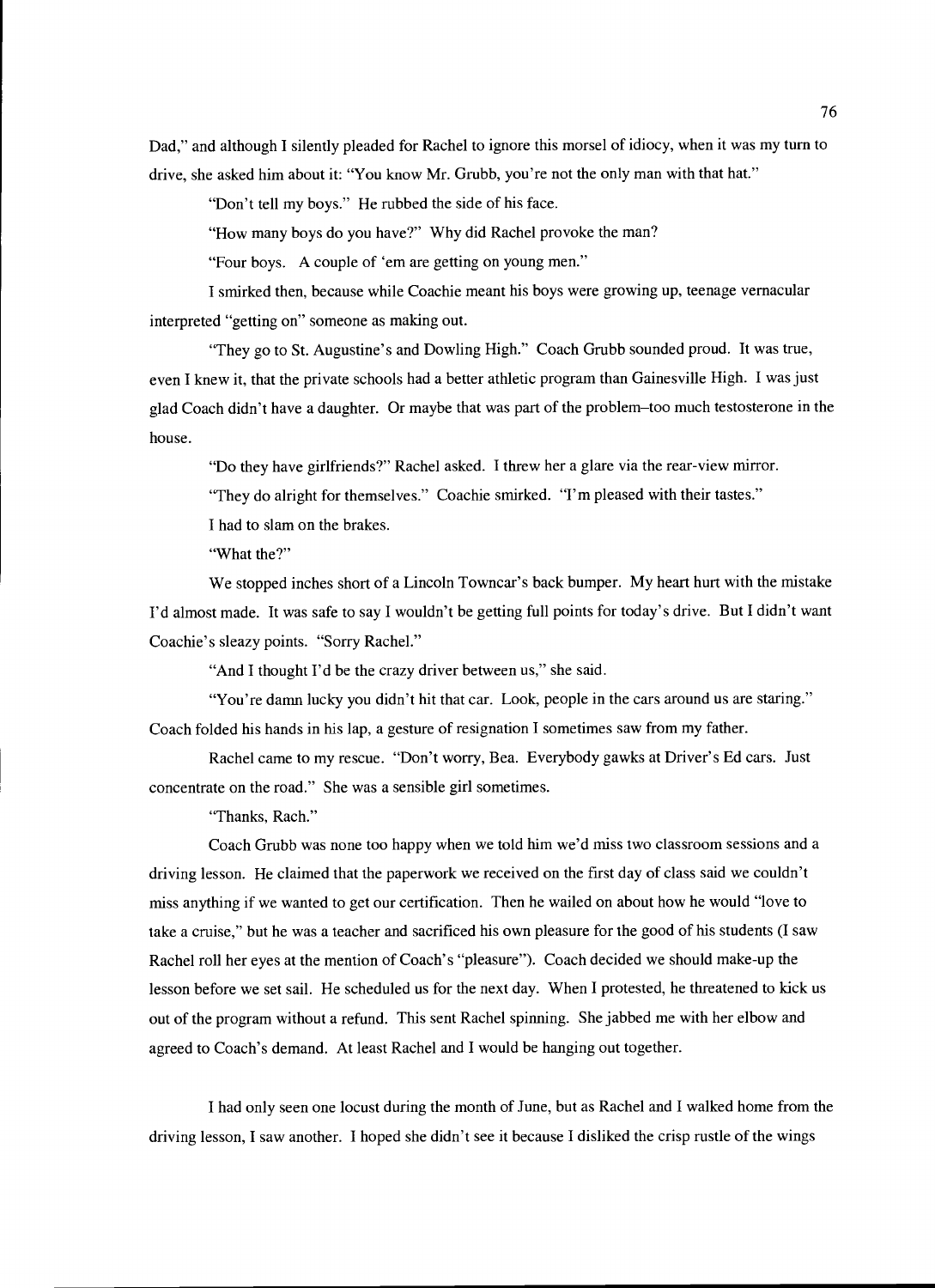when crushed by the sole of Rachel's sandal. The fireflies had come out and I pretended that they were low stars in the distance. Rachel hummed, abruptly stopped-she saw the locust in the grass-how our eyes were fixed upon it? Strange that we could see something so insignificant, zero in on something so small in a big world. She crossed in front of me, bent her head over the bug.

"Remember when we could catch them by the handfuls?" Rachel crouched down, but instead of staying in a squat, she took to her knees. I saw her run a finger down the creature's spine-if it even had one, I wasn't sure.

"That kind of summer hardly ever happens." I rubbed my stomach under my t-shirt; the sweat had dried.

"Beatrice says that a locust plague is rare." She smiled without taking her attention away from the specimen. I wasn't sure what I'd meant, just that I didn't want to think before I spoke, I didn't have the energy for that when I had to save everything for the moment when she would kill the locust and I would have to close my ears to the sound. It was coming. She would kill it.

"Touch him." She looked at me now. It waited in her palm. She didn't appear to be detaining it, and yet it stayed.

"I don't want to," there were hundreds of thousands of stars or lightning bugs I'd have rather touched. "It's not moving. It's dead."

"They don't breathe, Bea. He doesn't have to move unless he wants to."

Rachel didn't notice then, but I convulsed. Like a rubber band snapping between my shoulder blades, I shook. Her hands were larger than mine. The bug sat in the middle, still, an unholy stigmata. I had shaken from disgust. "Put it down. Now. Rachel, put it down."

"What the fuck?"

I smacked her hand and she dropped it. It bounced. Before she could push me away I prepared to put all of my weight into my left foot, and still I couldn't step on it.

"What's wrong with you?"

"Rachel, it's dead." I pulled her along. "Please, let's go--"

"--Are you losing your mind? Do you hear voices?" Rachel wrinkled her nose and studied me. "I'll come with you but only if you admit that you're losing it."

have to. "I'm losing it." Our arms locked together, and I would have dragged her home. Only I didn't

"Just when I think I don't understand you." Rachel's gait lengthened and I was the one trying to keep up. "You do something that makes sense." Not stopping, she kissed me on the cheek; the strangest and wettest, most open kiss I'd ever received. Her feet tumbled along after her mouth, and she ended with suction and her teeth.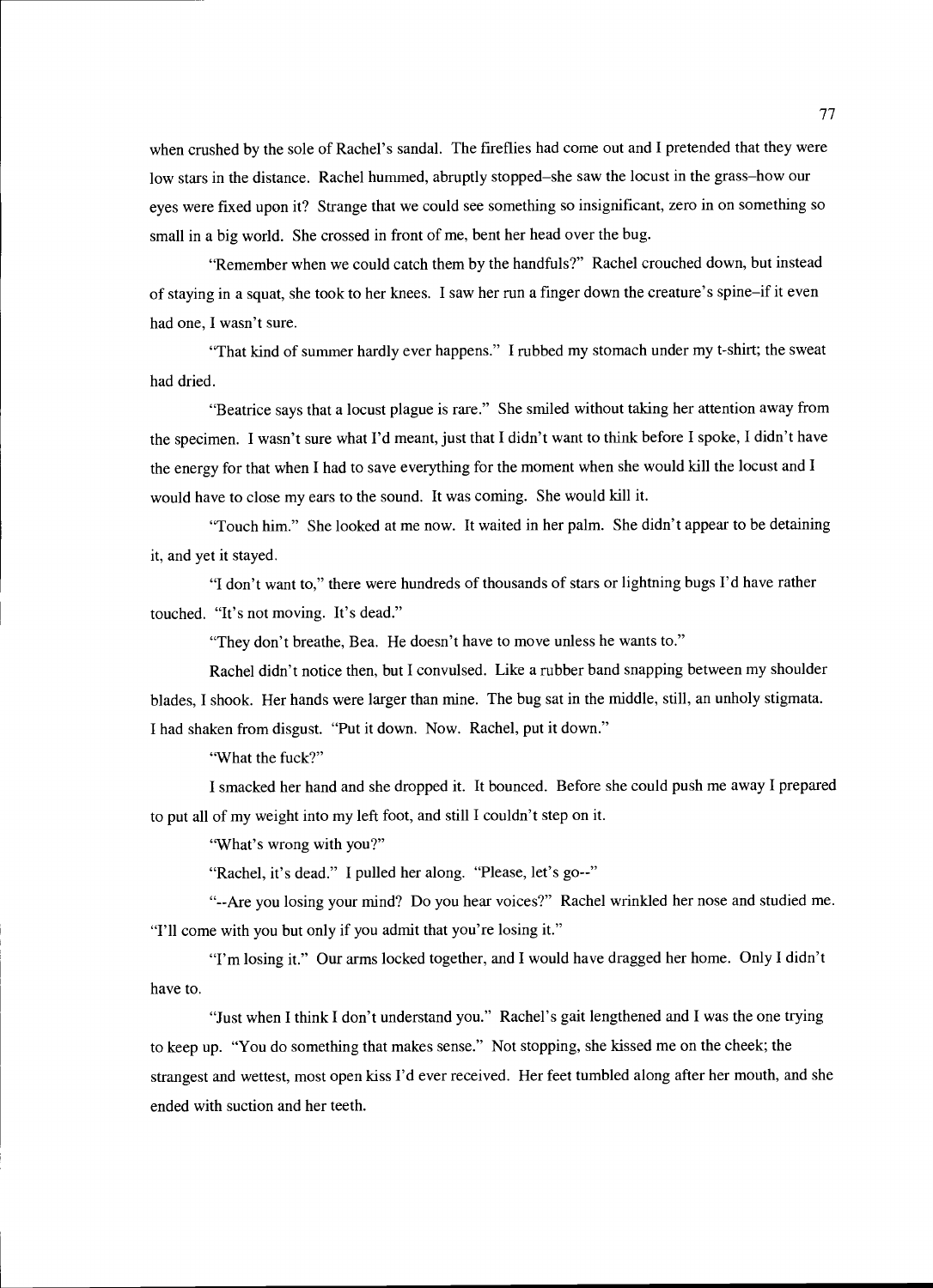I had never felt another human being's desperation so palpably. I'd found Grand-mère crouched in our broom closet next to the vacuum sweeper, and I'd seen my father choking on his own mucus and tears at her funeral; but no one had ever brought me into that world through touch.

Two days before we left for the cruise and Rachel and I were back in the driver's ed car as though we had never left it. Eleven in the morning and there was so much humidity in the air that from the back seat I could hardly hear what Coach and Rachel were saying in the front. Nobody believed me when I said heat and humidity affected my hearing. But it did. I could picture it: the steamy water molecules swimming through the air and flooding my ear canal. They crowded my ear drum. I couldn't see clearly either. The sun posed maliciously in the sky, too high and too bright, the kind of sun that reminded me of ozone depletion and cancerous cells.

According to Coach, the A/C in driver's ed car had broken since the previous day. A breeze came through the open windows, except it felt thick as cream cheese, not cool. I wanted to listen to what Coach said to Rachel, but I couldn't hear it. I angled myself to watch Coach's mouth move in the rearview mirror. He was too twitchy for that. I closed my eyes and tried to melt into the upholstery. I would reconstitute myself when my turn to drive came. This was the last of it. I sighed. This was the end. But not in a morbid way, just that I was wrapping up this part of my life. One day I would laugh about it. With whom? My mother? Rachel? Nothing was certain, and I half hoped I wouldn't be able to remember driver's ed well enough to laugh.

Then the car was silent, the breeze gone. I opened my eyes. Rachel had stopped at a traffic light. I heard the scratching of Coach's pencil. She started driving again. Before I could close my eyes, the car stopped. Rachel had evaded a car that hadn't seen us. For the first time today, I could understand most of what Coach said: "Good defensive driving." My heart beat faster, I breathed faster too, but Coach sounded as calm as ever. He seemed to show us that no matter the situation, a seasoned driver's ed instructor felt no fear.

I felt fear. Fear in my gut, my bowels, even-it sounded gross, but my insides cramped and churned; I had to tell myself I would be okay. Rachel's drive was nearly over. I could tell because we passed the Planned Parenthood just blocks from the high school. Apparently, it was a high school joke- which girls had to walk to the Planned Parenthood after school to get abortions. High school jokes sounded horrible. I took deep breaths.

When Rachel pulled into the GHS parking lot, Coach gave her a pat on the back. Only, it looked more like a paddle on the back because he was vigorous about it, and then he squeezed her shoulder and shook her a little. He told her good work.

I didn't like this.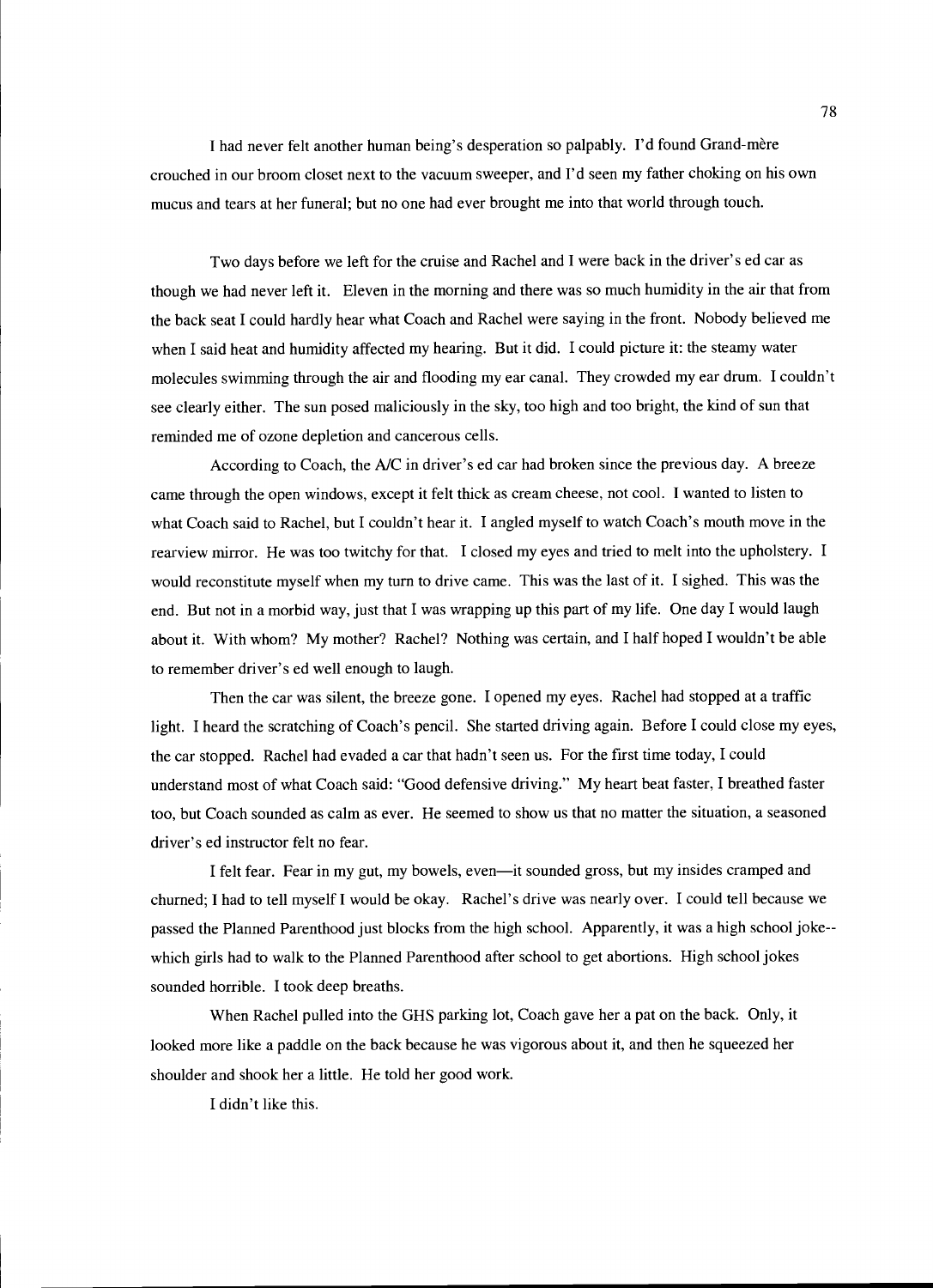It happened quickly, but I didn't like that he touched her at all. Math teachers didn't touch students who'd mastered the quadratic equation. Why did Coachie need to touch Rachel? I popped out of the backseat with more energy than I'd had in days. It was my turn in the driver's seat; I was Coach's problem now.

"We almost died!" Rachel reeled into me and gave me a hug. "We almost died, Bea!"

"Did we?" I asked. Perhaps I hadn't understood the gravity of the situation. I assumed she referred to the moment that had inspired Coach's "Good defensive driving" comment, but, what did I know?

"That was amazing," she squealed.

"Wouldn't have been so amazing if your pretty face had gone through the windshield," Coach said. "I had to use my set of pedals, don't forget." He remained buckled in the passenger's seat. "Come on now, Beatrice. Get in and set your mirrors."

Rachel squeezed my hand, and we traded places. The seat felt warm, hot even. I expected the wheel to be hot, maybe even too hot to touch with bare hands. But it was fine. And there I was next to Coach and his clipboard. He held that clipboard with one arm, almost cradling it in the crook of his elbow. I didn't notice before-how hadn't I noticed-but today he wore baseball shorts. Short shorts in that foamy fabric gym teachers favored. Curly brown hair had colonized his legs, and his thighs smashed regretfully against the plastic upholstery.

Even worse, up close, Coach smelled. The car smelled like bad cheese, and Coach smelled like cafeteria hot dogs--like parts of the pig people shouldn't have to eat.

"How're your mirrors, Beatrice?"

I hadn't checked them yet. I tried to make eye contact with Rachel, but she wasn't looking into the rearview mirror. "Fine," I lied. Rachel was taller than me. I began to adjust my seat, then, the mirrors.

"You'd be amazed by the number of students who failed driver's ed because they forgot to check their mirrors," Coach said.

"Yeah, Bea, check your mirrors." Rachel kicked my seat, but instead of annoying me, the kick was a jolt of solidarity. Rachel was with me, behind me. Last time I'd put the key in the ignition my hand had shaken. Today, I started the car without a problem.

"Airight. We've all got our seatbelts on, right?" Coached liked to ask this question. Lilly's brother told Rachel that Coach had gotten in trouble for failing to monitor the buckling of students in the backseat.

Coach instructed me to drive over to the university. I had to drive through campus and then drive around it. It made me nervous to be on campus. My dad was on campus teaching students, grading students, or writing more gunk about Emma Bovary. I didn't want my dad to see me drive. I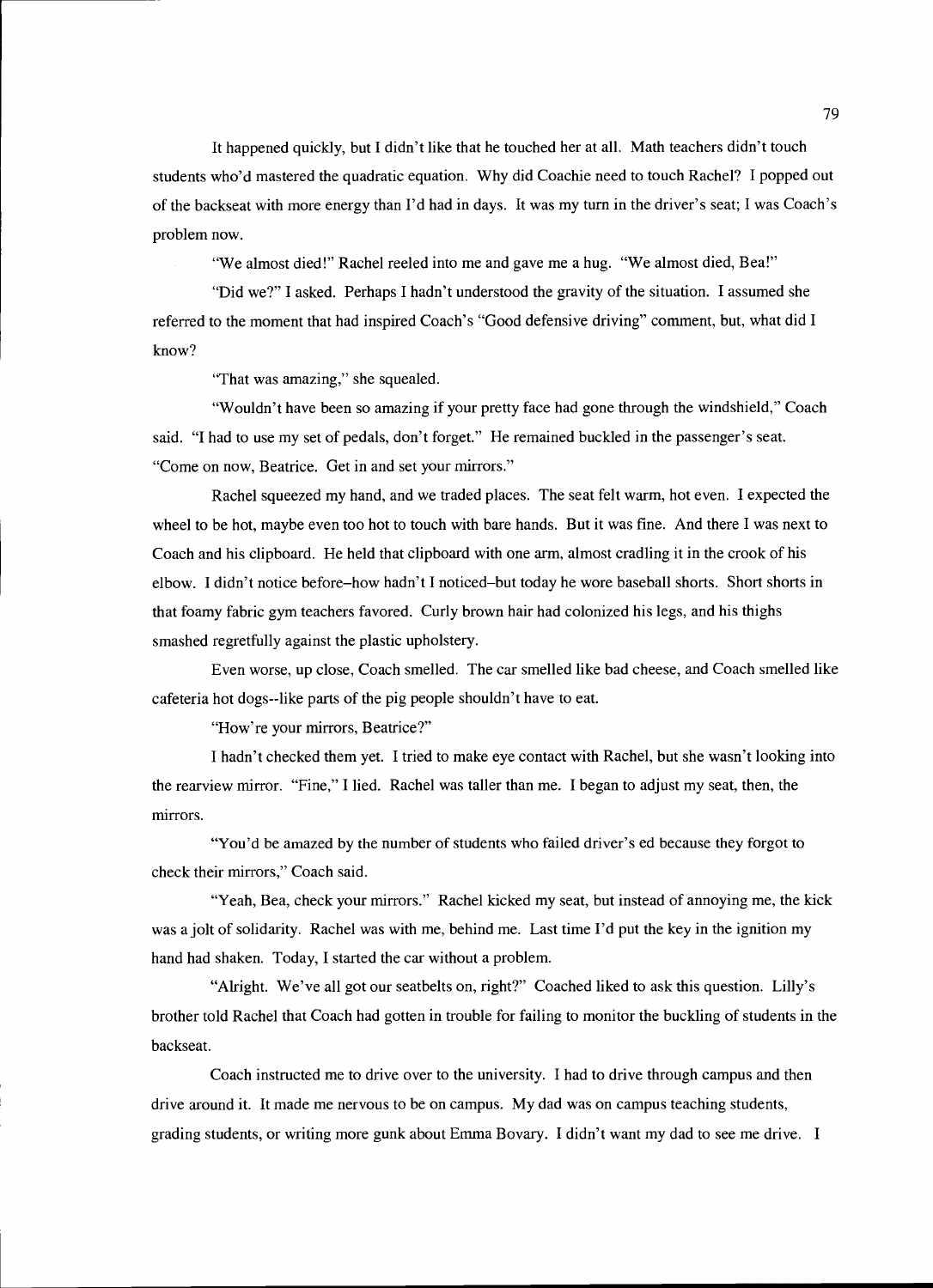felt vulnerable as a student driver, and I didn't want my father to know that. I didn't want him to see me make a mistake.

I wasn't making mistakes so far. My stops had improved tenfold-Rachel no longer complained of being thrown against her seatbelt when I braked. My foot learned to apply slow, steady pressure, and I relaxed my grip on the steering wheel. My heart beat slightly faster after my first left turn, but I believed avoiding cars from both directions was a legitimate challenge. For all my hard work, Coach Grubb wasn't very responsive. Every time I looked to him, his head was turned towards the backseat. He was having a conversation with Rachel! Rachel, who, according to her image in the rearview mirror, was giggling.

"I don't know where to go now, Coach," I said. I bit the inside of my cheek. He was supposed to watch me, not make Rachel giggle. My father had written a check for one hundred twenty dollars so I could take this dumb course. Coach Grubb was supposed to pay attention to me. "Where am I going?" I shouted.

"Easy, Beatrice," Coach said. "You're doing fine. Take a right onto University Blvd-that's the street with the palm trees on the medians."

"And the graffiti," Rachel said.

"I know that." I knew which street University was. Only a baby wouldn't know that. Or Grand-mere. And five of those palm trees weren't just palm trees. They were memorial trees for the victims of the Gainesville serial killer. Maybe Coach was a serial killer? He fit the profile: white, male. I didn't know if he'd wet the bed, but it seemed feasible. He could kidnap any student he wanted. My father was busy being an academic, and Jacklyn was busy being weird: if Coach stole Rachel and me, who would notice?

I accelerated. My world went streaming by. And it went faster, and I should have taken my foot off the gas. I just didn't know what to do. There were a dozen cars on the road around me; they all knew what to do. I didn't know. Red cars, brown cars, blue cars gleaming in the sun. I needed help. Coach yelled for me to take my foot off the gas, but I didn't-somehow I couldn't-for just a few seconds too long, I couldn't move. Coach braked with his set of pedals just as I did with mine. Rachel screamed. The car spun. I drove us into the trunk of a palm tree.

The impact came on Coach's side. Rachel and I walked out of the car ourselves. Coach got pulled out and put on a stretcher. They slid him into an ambulance.

We went to the hospital too, together in another ambulance. Rachel and I got CT scans of our middles. The technician asked me if I was pregnant. She said it would harm the baby if I was pregnant and they couldn't do the scan. I shook my head. Rachel would be asked the same question. We were old enough that medical people had to ask that.